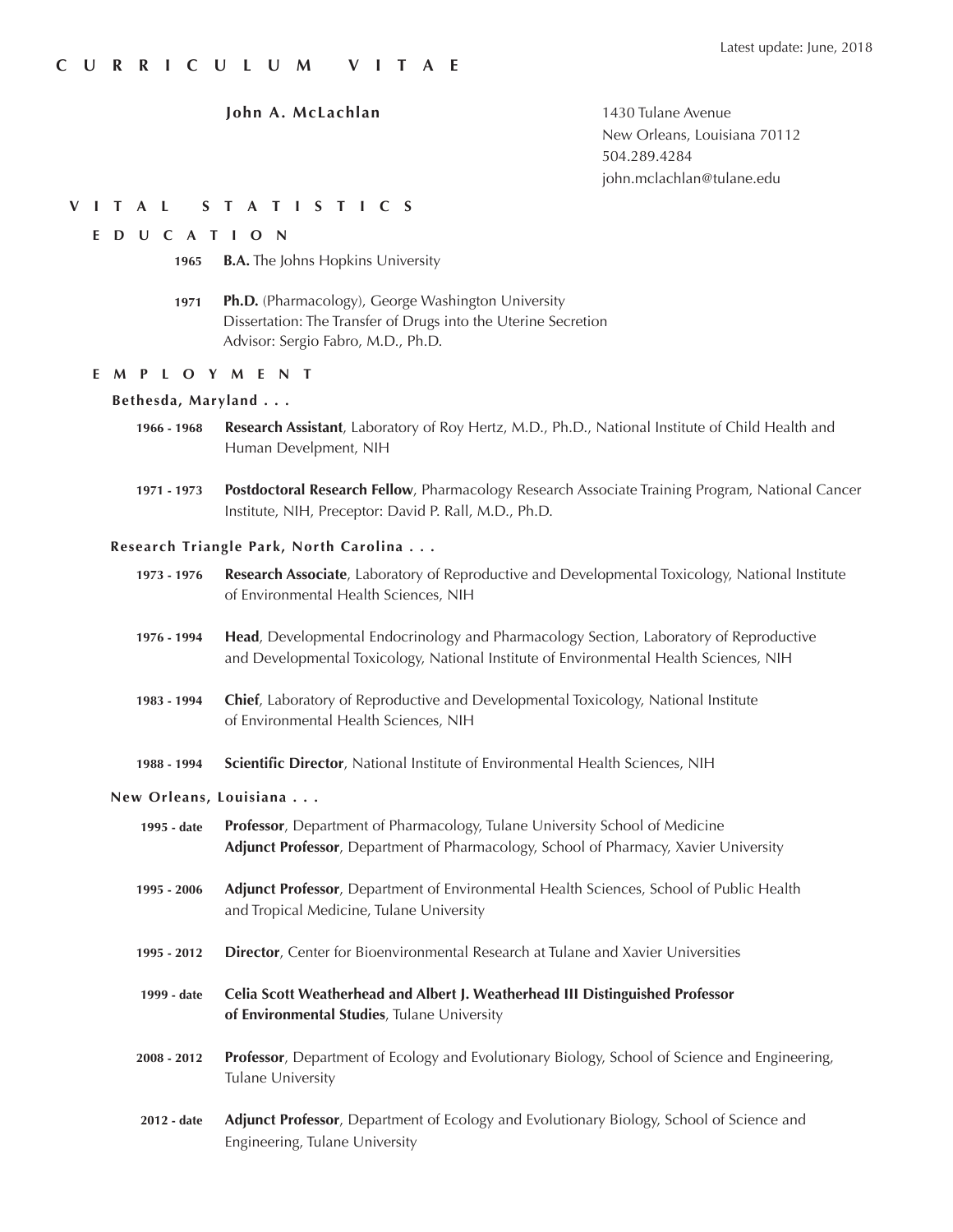### **MILITARY SERVICE**

**USPHS Commissioned Corps**, Retired with rank equivalent to Navy Captain **1971 - 1994**

### **SELECTED HONORS**

- **Commendation Medal**, U. S. Public Health Service **1980**
- **Outstanding Service Medal**, U. S. Public Health Service **1986**
- **Director's Award**, National Institutes of Health **1994**
- **Selected member**, "Century Club: One of the One Hundred People to Watch as America Moves into the Next Millenium," Newsweek Magazine (April 21) **1997**
- **Hero of the Year Award**, Breast Cancer Fund (May 12) **2000**
- **Designated a Highly Cited Scientist** by the Thomson Reuters Institute of Science Information (one of only three faculty members at Tulane University to be so named.) **2010**
- **Distinguished Service**, Jackson State University, RCMI-Center for Environmental Health (June 12) **2013**
- **Homer N. Calver Award Lecturer,** chosen by the Environment Section of the American Public Health Association. The annual Calver Lecture is the flagship event of the APHA Environment Section, honoring a recognized national leader from the field of Environmental Health. (November 12) **2014**

### **BOARDS AND COMMITTEES**

- **Member**, Executive Committee, Section on Developmental Pharmacology, American Society for Pharmacology and Experimental Therapeutics **1986 - 1990**
- **Member**, Editorial Board, *Environmental Health Perspectives* **1990 - 2005**
- **Member**, Scientific Advisory Committee, Center for Environmental and Human Toxicology Superfund Basic Research Project, University of Florida, Gainesville, FL **1995 - 1997**
- **Member**, Board of Directors, W. Alton Jones Cell Science Center, Lake Placid, NY **1995 - 1999**

**Member**, Scientific Advisory Board, Environmental Health Foundation, Tucson, AZ

- **Member**, Board of Directors, Children's Environmental Health Network, Washington, D.C. **1995 - 2007**
	- **Chair**, Grant Review Committee for Veterans Administration Center on Reproductive and Developmental Toxicology, Washington, DC (October 30) **1996**
- **Member**, Mayor's Environmental Advisory Committee, City of New Orleans, New Orleans, LA **1996 - 1998**
- **Member**, Science Advisory Committee, Registry for Research on Hormonal Transplacental Carcinogensis, University of Chicago, Chicago, IL and National Cancer Institute **1997 - 2007**
- **Member**, Environment Green Planning Committee, Greater New Orleans Foundation, New Orleans, LA **1998 - 2008**
- **Member,** Senior Scientific Advisory Board, Environmental Health Initiative, Pacific Northwest National Laboratory, Department of Energy **1999 - 2002**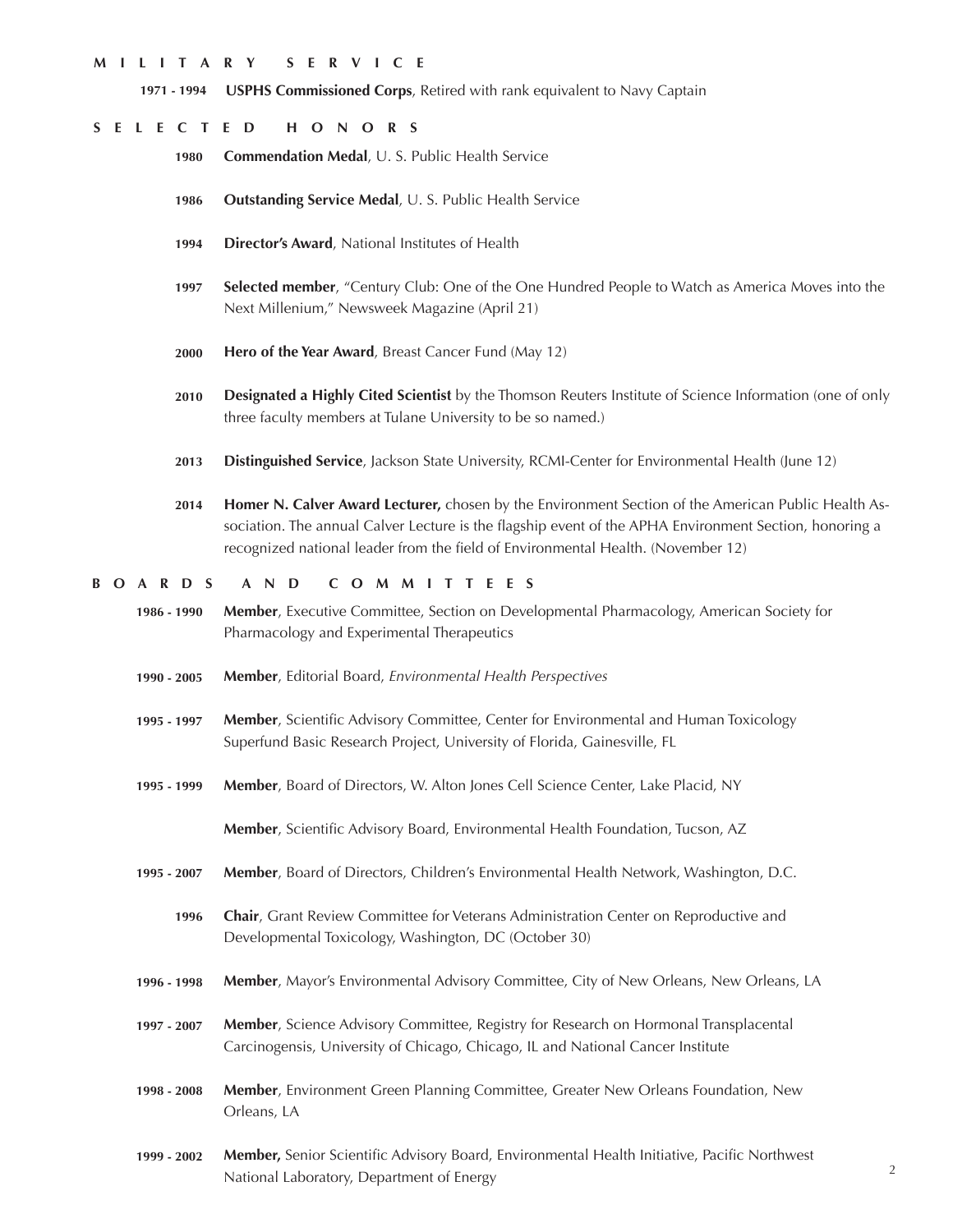- **Member**, Advisory Council, Louisiana Universities Marine Consortium, Cocodrie, LA **1999 - 2006**
	- **Member**, International Review Panel, Center for Nutrition and Toxicology, Karolinska Institute, Stockholm SWEDEN (September 11 - 13) **2000**
- **Member**, Advisory Board, Center for Research on Minority Health, M.D. Anderson Cancer Center, Houston, TX **2001 - 2013**
- **Member**, Riverfront Development Advisory Committee, City of New Orleans, New Orleans, LA **2002 - 2006**
- **Member**, Advisory Board, Trust for Public Land, New Orleans Region, New Orleans, LA **2002 - 2008**
- **Chair**, RiverSphere Planning Committee, New Orleans, LA **2002 - 2009**
- **Member**, Advisory Committee, RCMI Center for Environmental Health, Jackson State University, Jackson, MS **2007 - date**
- **Associate Editor**, *Endocrine Disruptors* **2012 - date**
	- **Invited External Reviewer** for the Department of Molecular and Environmental Endocrinology, National Institute of Basic Biology, Okazaki, JAPAN (December) **2015**
- **Member**, External Advisory Council, Program in Health Disparities Research: Environmental Health, Simulation Technology Pedagogy, and Health Policy, College of Nursing, Prairie View A&M University, Prairie View,TX **2015 - date**

### **PROFESSIONAL SOCIETIES**

American Society for the Advancement of Science American Association for Cancer Research American Society of Pharmacology and Experimental Therapeutics Endocrine Society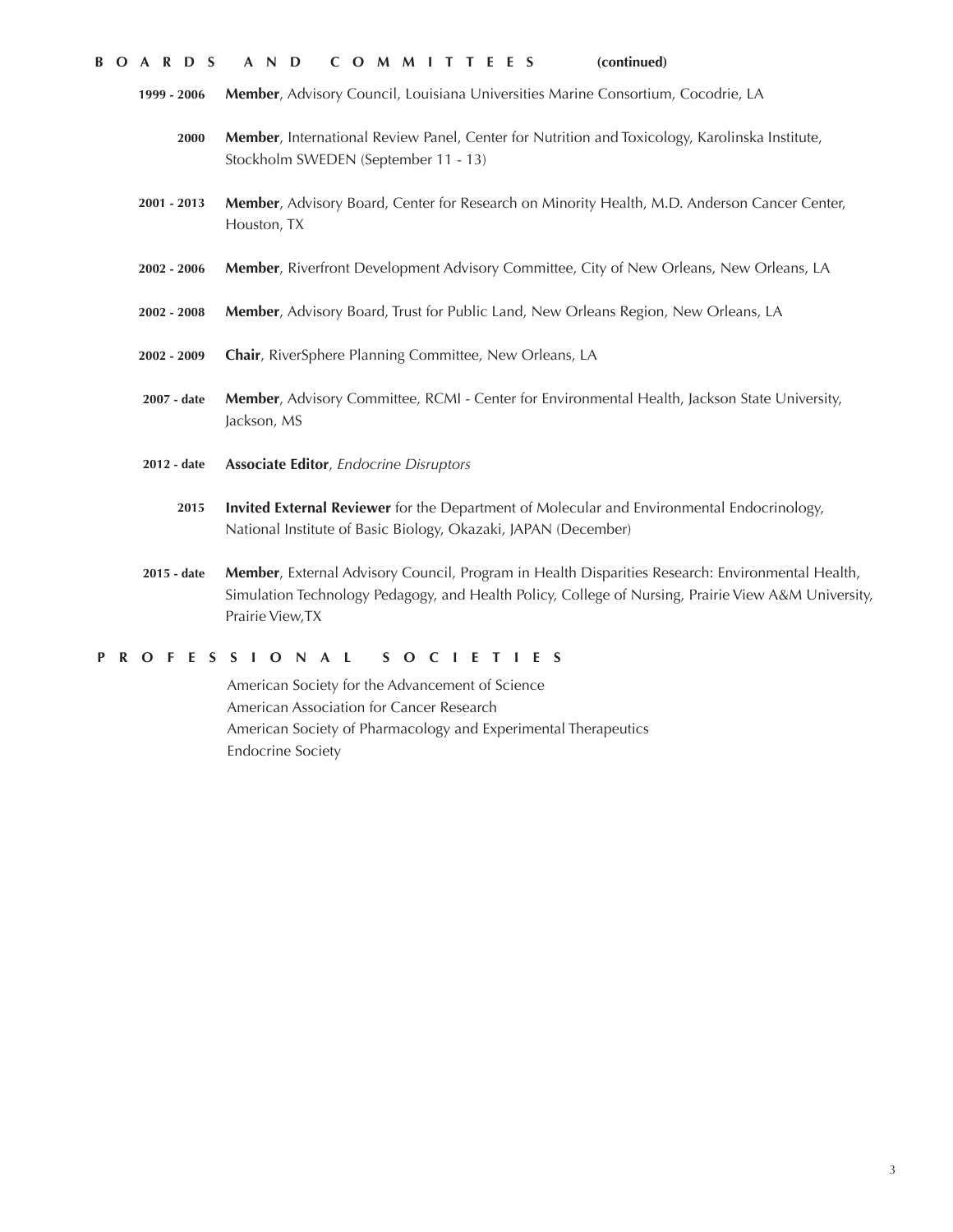### **LEADERSHIP EXPERIENCE**

**Administration, Project Development and Fund Raising** (Selected highlights)

**NIEHS (1972 - 1995)**

- **1979** Organized the first meeting ever held on environmental chemicals mimicking estrogens, **Estrogens in the Environment**, and co-organized subsequent meetings on this topic in 1985 and 1994, gathering scientists from a wide range of disciplines. These meetings helped define the interdisciplinary field of Endocrine Disruption. Research in this field is currently funded at close to \$250 million worldwide. I was a conceptual leader for intramural research at NIEHS in the area of estrogen biology and action, leading to breakthroughs in understanding mechanisms of estrogen induced neoplastic transformation and epigenetic change in development. NIEHS became a leader in estrogen-associated science.
- **1989** Was appointed NIEHS Scientific Director, assuming responsibility for scientific and programmatic leadership of the Intramural Research Program as well as management of space, budget and human resources for 250 employees.
- **1992** Organized and initiated the **Summers of Discovery Program** to bring students and faculty from local high schools and minority-serving colleges to NIEHS for summer research experiences (program is still active at NIEHS in 2016.) This began my long-term commitment to collaboration with minorityserving institutions.
- **1992 1993** Led the team that conducted a major strategic reorganization of in-house research activities to refocus on translational research in environmental health and medicine. Three separate research divisions were reorganized into one Division of Intramural Research with almost 500 employees and a budget approaching \$100 million. The administrative structure has been retained and is functional to the present time (2016).

### **TULANE UNIVERSITY (1995 - DATE)**

**1995** Was recruited to be Director of the Center for Bioenvironmental Research (CBR), an established partnership between Tulane University (a Carnegie I Research University) and Xavier University of Louisiana (an Historically Black University.)

From 1995 to 2011, the CBR membership grew to include faculty from the Tulane Schools of Architecture, Business, Law, Liberal Arts, Medicine, Public Health, and Science and Engineering as well as the Xavier University Schools of Liberal Arts and Sciences, and Pharmacy. Departments as disciplinarily diverse as Philosophy, English, Dance and Theater to Sociology, Psychology, Economics, Anthropology to Civil and Environmental, Biomedical and Chemical Engineering to Earth and Environmental Sciences, Ecology and Evolutionary Sciences, Cell and Molecular Biology, Chemistry and Mathematics to Urban Build and Green Build to Environmental Law and Policy to Medicine, Pathology, Pharmacology and Obstetrics and Gynecology to Environmental Health Sciences, Community Health and International Health, made up the rich intellectual resources of the Center.

**1995 - 2011** Helped organize and provide start-up funds for a variety of major interdisciplinary translational research programs including Environmental Lung Biology, Environmental Signals and Sensors, River/ Coastal Studies, Arts and the Environment, and, most recently, Sustainable Urban Ecosystems. The process of creating each program included discussions with relevant faculty as well as meetings with the Deans of the Schools of Architecture, Business, Law, Liberal Arts, Medicine, Public Health, and Science and Engineering. Consultation with a Faculty Steering committee was also part of the process.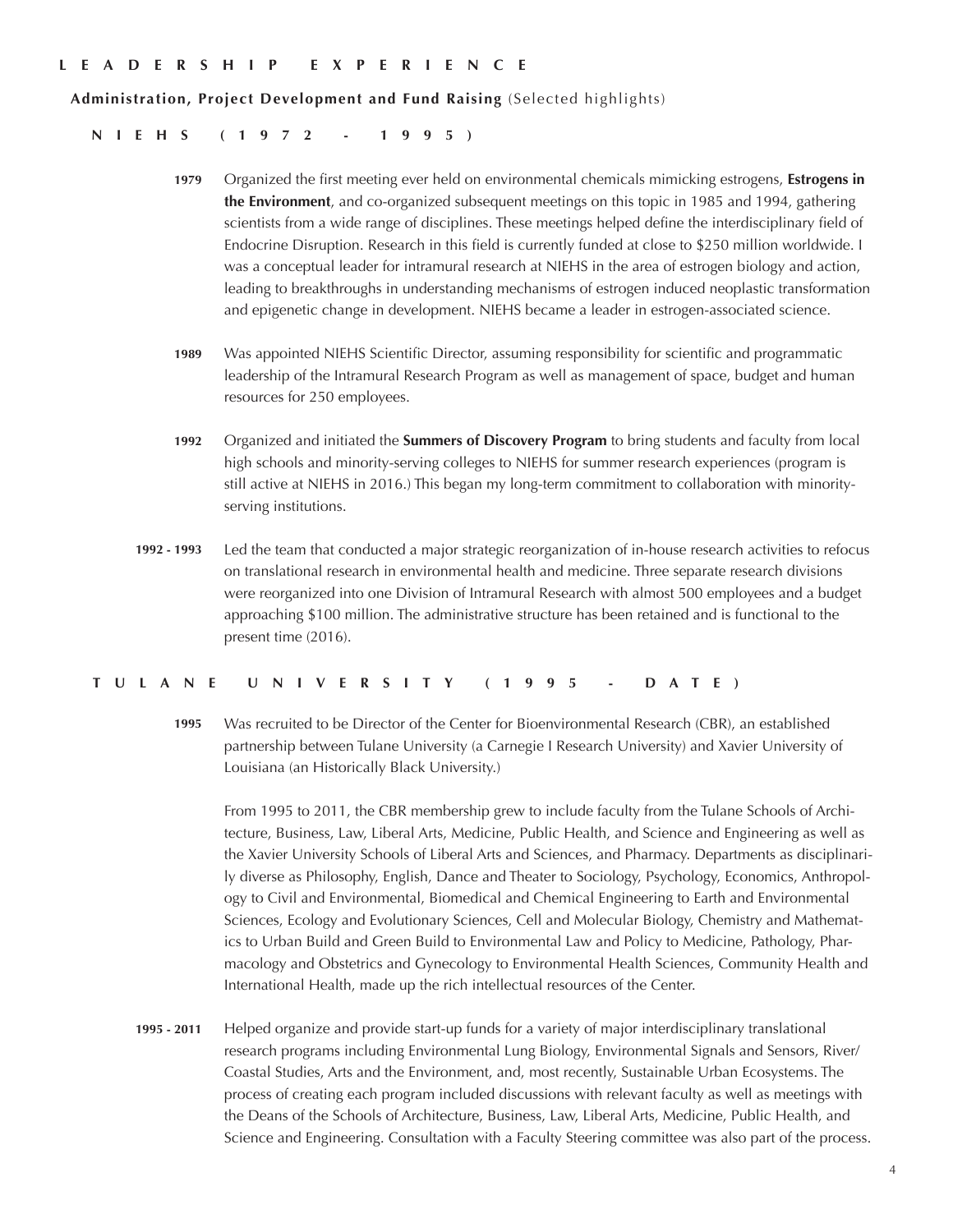Regularly met with donors and congressional delegation members, New Orleans City Council members and federal and state agency heads and staff on behalf of Tulane. **1995 - 2011 (continued)**

> Regularly met with the President, Provost, Senior VP for Health Sciences, and six Deans at Tulane as well as the President and senior staff at Xavier to discuss strategies for CBR.

Worked with the CBR management team (Deputy Director, Administrative Officer, Information Officer, IT Head, Informatics Director, Associate Director for Research) to set priorities for fundraising, program development and oversight for the CBR (annual budget in the range of \$3-5 million; staff of eleven; 40 faculty members; approximately 100,000 square feet of space.)

- Helped raise funds from the Shell Oil Foundation to design, construct and start up a 3800 square foot laboratory suite dedicated to technology development in the basic environmental sciences on the first floor of the JBJ Research Building. NIH, NASA and the VA funded the **Laboratory for Environmental Biotechnology**, which was a technology incubator for the Center. **1996**
- Initiated the **Environment and Hormones website (e.hormone.tulane.edu)**, winning kudos from Science magazine and numerous other print and web sources. It continues today (2016) and is still a referenced site for research and communication related to endocrine disruption, a lab without walls in effect. The site is committed to communicating complex environmental issues to a wide audience of researchers, educators, students, policy makers and the public. **1997**

In addition to the e.hormone website the CBR maintained additional web sites ranging from RiverSphere (www.riversphere.org) and the Katrina Environmental Research and Restoration Network (www.kernn.org) to Green Tulane (green.tulane.edu), the portal to all environmental programs, studies, centers and activities at Tulane. (These last three are no longer active.)

Initiated a CBR supported **Distinguished Visiting Scholars Program**, providing office space and some administrative help to a variety of writers, artists and scientists, including John Barry, Robert Tannen, Lindsey Berkson and Paul Galand.

Led the effort to plan, design and fund a major project, **The Mississippi River Center**, that became known as **RiverSphere**, to provide Tulane with a competitive advantage in visibility and funding as well as to create interdisciplinary space (essentially a Mississippi riverside campus for Tulane) in the following ways: **1997 - 2011**

> Met with faculty to discern how research on the Mississippi River would be a distinguishing and differentiating factor for Tulane; in addition, consulted outside experts.

Invested CBR funds into river research projects and faculty hires in Earth and Environmental Sciences and Ecology and Evolutionary Biology.

Raised funds from a private donor to purchase and rehabilitate a 60-foot research vessel renamed the RV Eugenie. The vessel was operated by the CBR for 7 years and provided an exceptional benefit to Tulane investigators and the 4 University Gulf States Consortium we led.

Developed the concept, with author John Barry (*Rising Tide: The Great Mississippi Flood of 1927 and How it Changed America*), that RiverSphere could be a research and learning center dedicated to the Mississippi River and the world's rivers, a place where art, science and technology met. It was envisioned as an international destination for research and policy about water.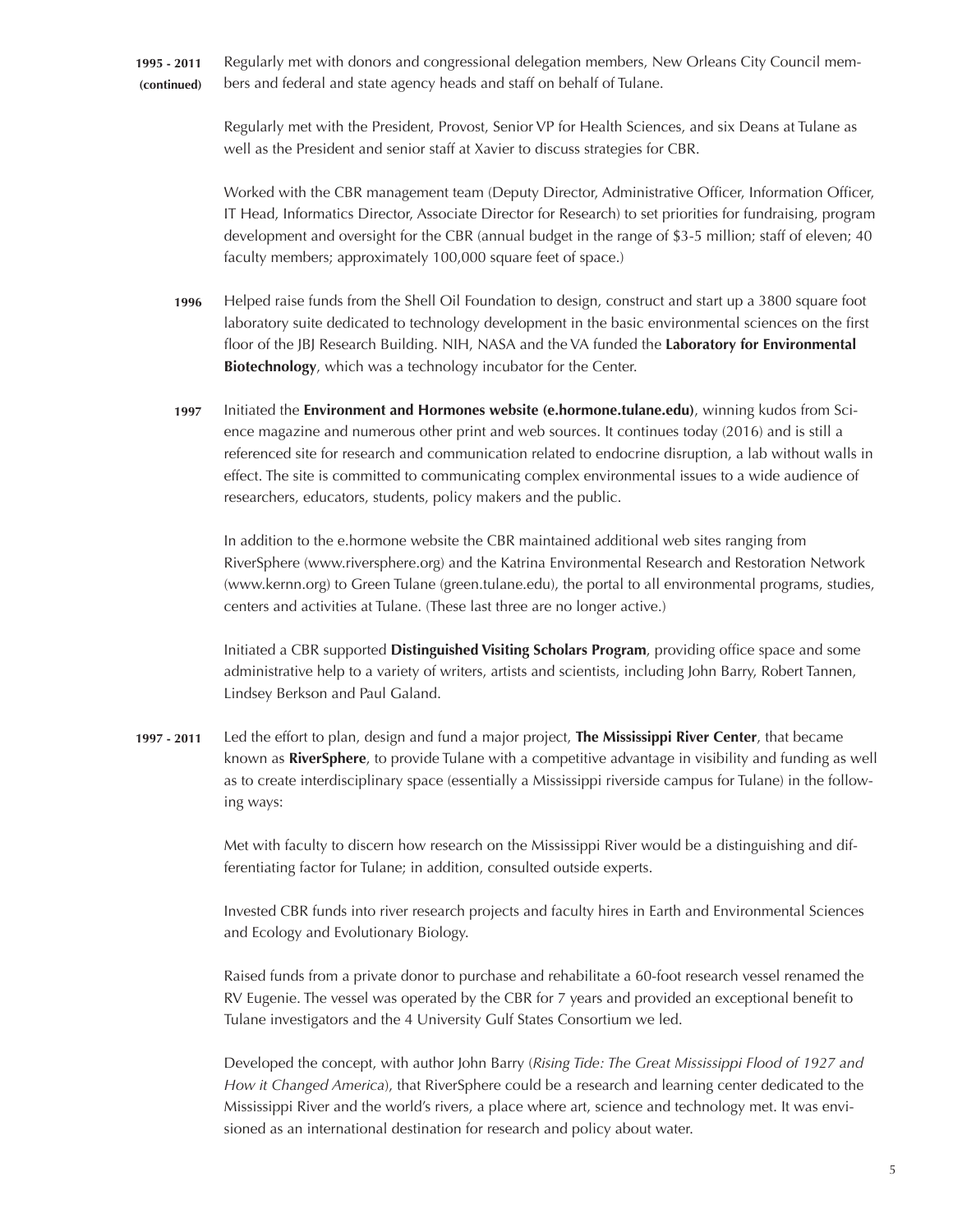**1997 - 2011 (continued)**

Identified and worked with a private donor to acquire 5 acres of land along the Mississippi River in New Orleans in a prime location (worth approximately \$10 million) and collaborated with a team of world-class architects, designers and engineers to plan RiverSphere as a LEEDS-certified Research and Learning Center.

Was in the process of raising public and private funds totaling \$30 million to build the first phase of RiverSphere when the project was interrupted by hurricane Katrina.

Update (2016) on RiverSphere: Under the leadership of Dr. Michael Blum, current CBR Director, the Tulane River and Coastal Center will be dedicated on the site of the originally planned center on September 14, 2016. It will be a multidisciplinary research and learning center focusing on rivers, coasts and deltaic communities.

- Initiated the **Tulane/Xavier Pipeline Project** to increase diversity in biological research. Promising students at Xavier and other minority-serving institutions were identified in their first two years of undergraduate study and recruited to this program.Through lab work experience, mentoring, and graduate preparation classes, students were directed towards the Molecular and Cell Biology PhD program at Tulane. In five years of the Pipeline program, PhD participants increased from 2% African-American to 22%. The first four graduates of the Pipeline program did postdoctoral fellowships at the National Institutes of Health. **1998**
- Organized the first **Environmental Hormones Meeting (e.hormone)**, held at the CBR on the 20th anniversary of the first (1979) Estrogens in the Environment meeting. These annual meetings, funded by multiple federal sources, continued until 2010 (with a 2-year interruption following hurricane Katrina), and attracted the best researchers in endocrine and environmental signaling, endocrine disruption, ecology, population studies and policy. The meeting was attended each year by over 150 investigators from North America, Asia and Europe. For a decade, e.hormone was the defining meeting for considering future issues in endocrine disruption research and introduced new concepts and investigators to the field. Notes, proceedings, or concepts resulting from the meeting were often carried on the website, e.hormone. The programs and some presentations are still available in the historical section. **1999**

Helped raise funds to design and renovate, using green principles, an historically significant building (Alcee Fortier Hall) on the Tulane uptown campus to become the environmental hub of the university. The building provided state of the art classrooms for environmentally relevant classes, housed the undergraduate Environmental Club and the interdisciplinary major in Environmental Studies, the campus Environmental Coordination office, the Environmental Informatics lab as well as offices for some Center for Bioenvironmental Research staff. It became part of what was formally designated the Bioenvironmental Quadrangle comprising three buildings and a garden of native plants with a walkway patterned after the Mississippi River. The building was later repurposed for American Routes and Center for Public Service.

- Helped organize the **Arts and Environment Project** to explore the interface between the arts and sciences as they relate to environmental issues. Collaborated with the Tulane Department of Dance and Theatre on Environmental Performances (e.g., a foundation-funded 7-site performance from the headwater of the Mississippi River to its mouth with a local presentation at the RiverSphere site, a nationally recognized event, covered by NPR.) **2001**
- Facilitated the gift to Tulane of a seven-acre artist residency, called **A Studio in the Woods**, in a forest near New Orleans (valued at approximately \$1 million). Established in the 1980s by Lucianne and Joe Carmichael, this facility provides artists with a place to explore the interface between arts and the environment. The property's hardwood forest is also the site of an NSF-funded project on post storm recovery. Helped organize the funding and coordination between the Studio, the CBR and Tulane. **2004**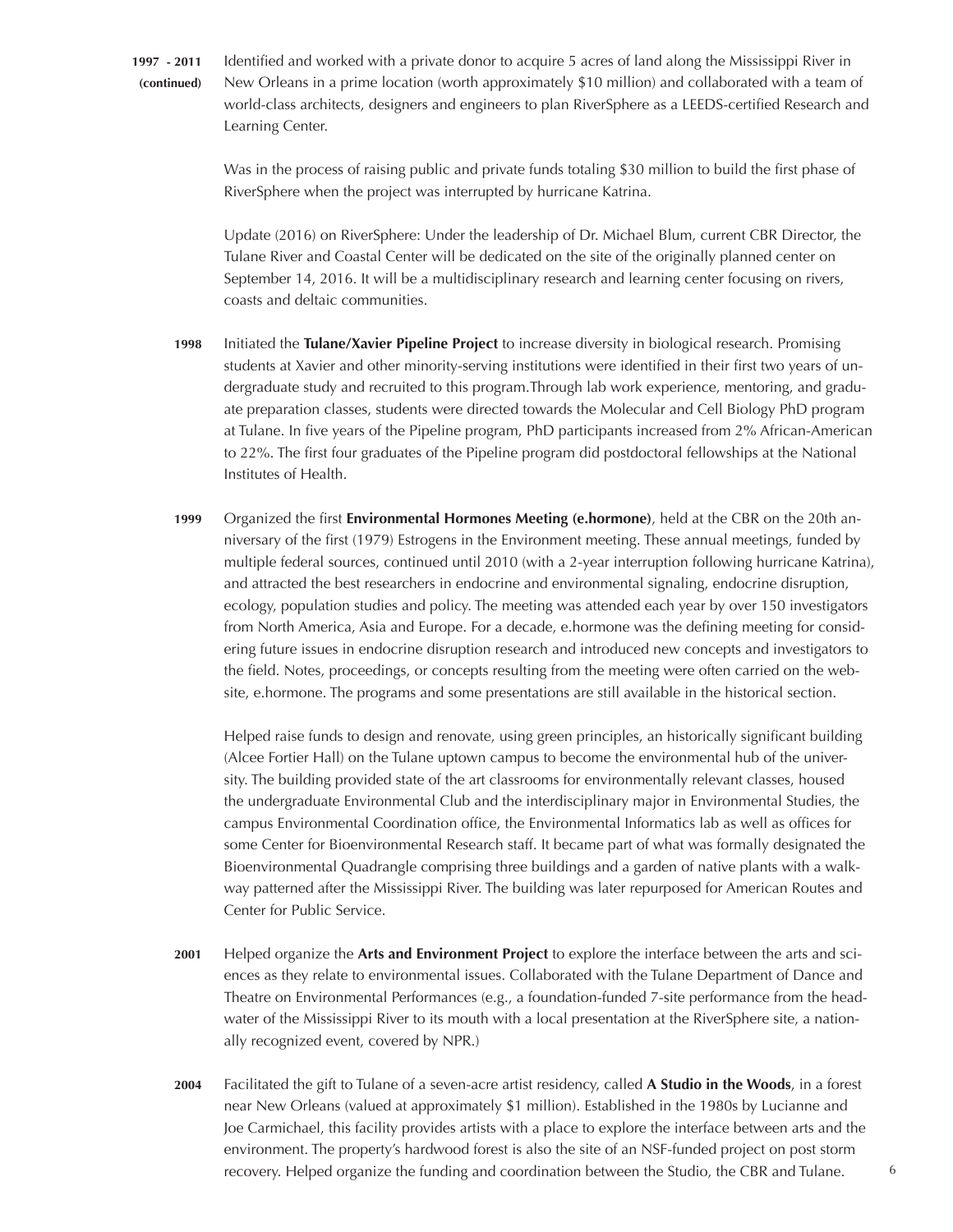Now Tulane faculty and students as well as artists-in-residence can take advantage of this resource, unique in the US South. In 2015-2016, the Studio sponsored residencies with artists and science faculty called Flint and Steel to explicitly explore that interface. Current CBR leaders and the Studio's executive director recently published a paper investigating the role of art in communicating science (Trends in Ecology and Evolution 31: 657, 2016) **2004 continued**

Wrote NSF grant, immediately post-Katrina (September 2005, funded in November 2005) to create the **Katrina Environmental Research and Restoration Network (KERRN.org)** to help coordinate research efforts in the region and place Tulane in a central position even though evacuated. KERRN.org was funded for two years and had over 300 members, including investigators from the US, Asia and Europe. It was an important factor in the environmental recovery after Katrina. **2005 - 2011**

> A month after the storm, in October 2005, the CBR formed a relationship with the Holy Cross Neighborhood, located on the high ground portion of the Lower Ninth Ward of New Orleans where much of the flooding after hurricane Katrina occurred. Later, the lower ground of the Lower Ninth, where the worst of the flooding happened, was incorporated into the project. Working with the Neighborhood Associations, our team had to draw on its previous community experience, develop new skill sets and teach other researchers who became involved. These community based research skills and strategies were essential for our leadership role in developing and actually implementing sustainable community rebuilding. The neighborhood associations of the Lower Ninth Ward have voted to create a carbon neutral community (one of the first in the country.) With Mercy Corps we founded the **Lower Nine Center for Sustainable Engagement and Development (www.sustainthenine.org)** that is still active in recovery efforts in the Lower Ninth Ward of New Orleans. We also worked to coordinate national environmental groups and academic environmental centers to restore the urban coastline of New Orleans – Bayou Bienvenue. Much of the work in the Lower Ninth Ward was funded by foundations.

- Developed an interdisciplinary approach, with social sciences, law and natural sciences to study the impact of natural disasters like hurricanes on urban ecosystems (the **Urban Ecosystem Project**). Was co-principal investigator with a Tulane Sociology faculty member on an NSF-funded grant, Reconsidering the New Normal: The Impact of Trauma on Urban Ecological and Social Diversity. This was a center planning grant that led to two additional major NSF grants on Urban Ecosystems under the leadership of Dr. Michael Blum, current Director of CBR. Tulane has developed the interdisciplinary construct of urban ecosystems, including social systems, as an important research niche. **2009 - 2012**
- In a continued commitment to diversity in research and collaboration with minority-serving institutions, obtained an NSF funded grant as co-principal investigator with a faculty member at Xavier University, entitled, **Enhancing Diversity in Environmental Biology** to use research based lab experiences and well trained mentors to provide the experience and training for carefully selected minority students from Tulane or Xavier Universities to help these students enroll in graduate programs related to environmental sciences. NSF administrators have said this is one of the most successful programs of this type they have funded. **2009 - 2015**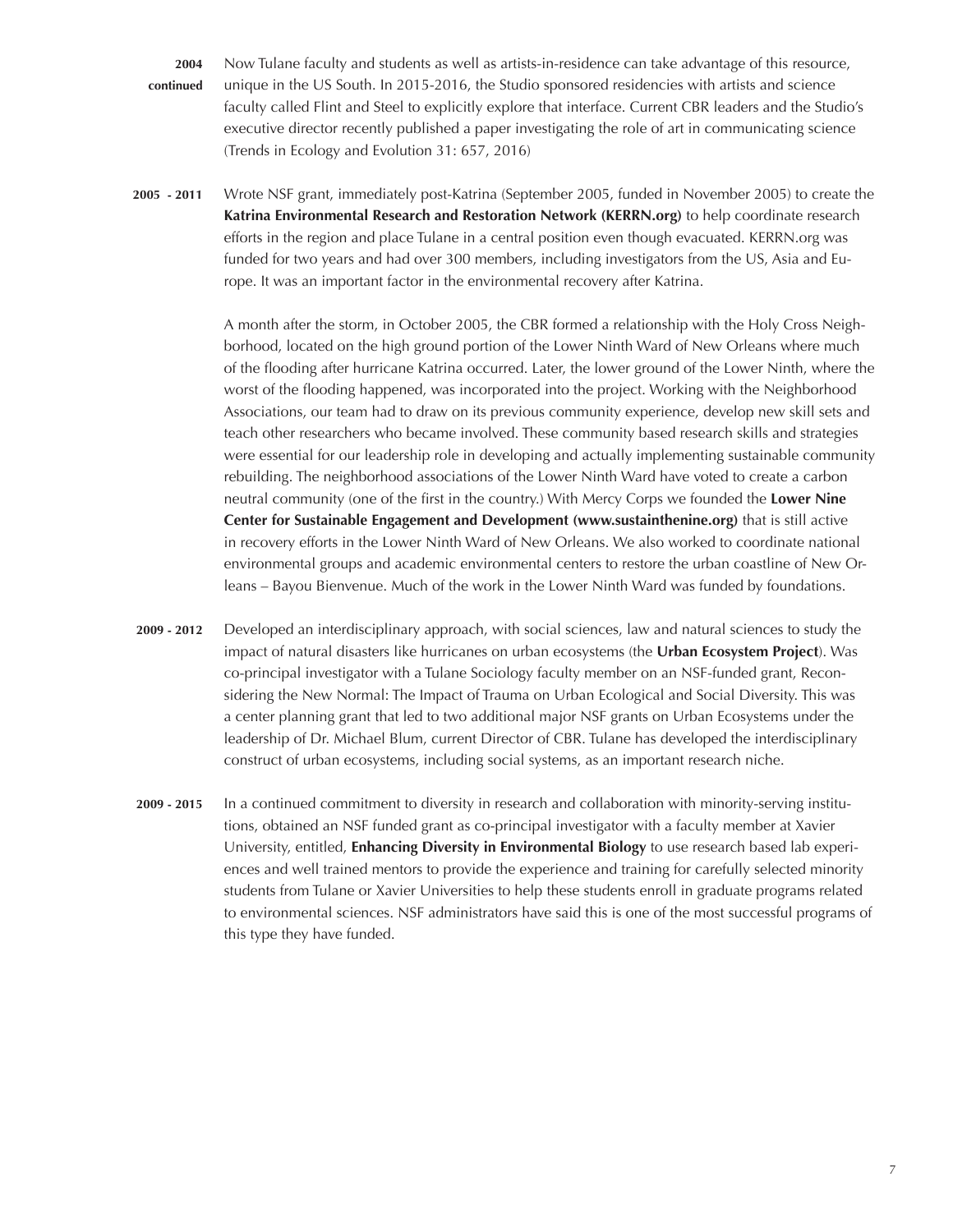## **ACADEMIC ACTIVITIES**

### **TEACHING**

### **Preceptor for Doctoral Students . . .**

#### **Bridgette Collins-Burow 1995 - 1998**

Dissertation: Phytoestrogens as Signaling Molecules in Human Breast Cancer Cells (defended August 1998) Current position: Associate Professor, Department of Medicine, Tulane University School of Medicine, New Orleans, LA

#### **Peter Vonier 1995 - 1998**

Dissertation: Molecular Details of Estrogen Receptor Binding to Natural and Synthetic Estrogens (defended October 1998) Current position: Owner and CRA consultant, Vonier Research Consulting, LLC, New Orleans, LA

#### **Jennifer Fox 1998 - 2002**

Dissertation: Molecular Signaling Between Plants and Bacteria (NSF Grantee) (defended March 2002) Current position: Executive Director, Oregon Translational Research and Development Institute, Portland, OR

#### **Daniel Frigo 1999 -2003**

Dissertation: DDT Signaling Through Non-ER Molecular Transcriptional Sites (defended December 2003) Current position: Assistant Professor, Department of Biology and Biochemistry, University of Houston, Houston, TX

#### **Bich Duong 1999 - 2004**

Dissertation: Estrogen Signaling in Cell Survival (defended March 2004) Current position: Adjunct Faculty at Northwestern University School of Professional Studies, Chicago, IL

#### **Melvenia Martin 1999 - 2006**

Dissertation: Abnormal Expression of HMG Genes in Human Uterine Myometrial and Endometrial Cells (NCI Grantee) (defended May 2006) Current position: Assistant Professor, Department of Biological Sciences, Grambling State University, Monroe, LA

#### **Wei-Wei Huang 2001 - 2005**

Dissertation: Gene Network Imprinting During Development (NIGMS Grantee) (defended March 2005) Tulane MD/PhD Program Current position: Dermatologist, Mercy Hospital, St. Louis, MO

#### **Meredith Latino 2001 - 2007**

Dissertation: Hormones and Early Feline Embrogenesis Joint appointment with the Audubon Center for Research on Endangered Species (defended March 2007) Current position: Clinical Research Scientist, Impact Pharmaceutical Services, Research Triangle Park, NC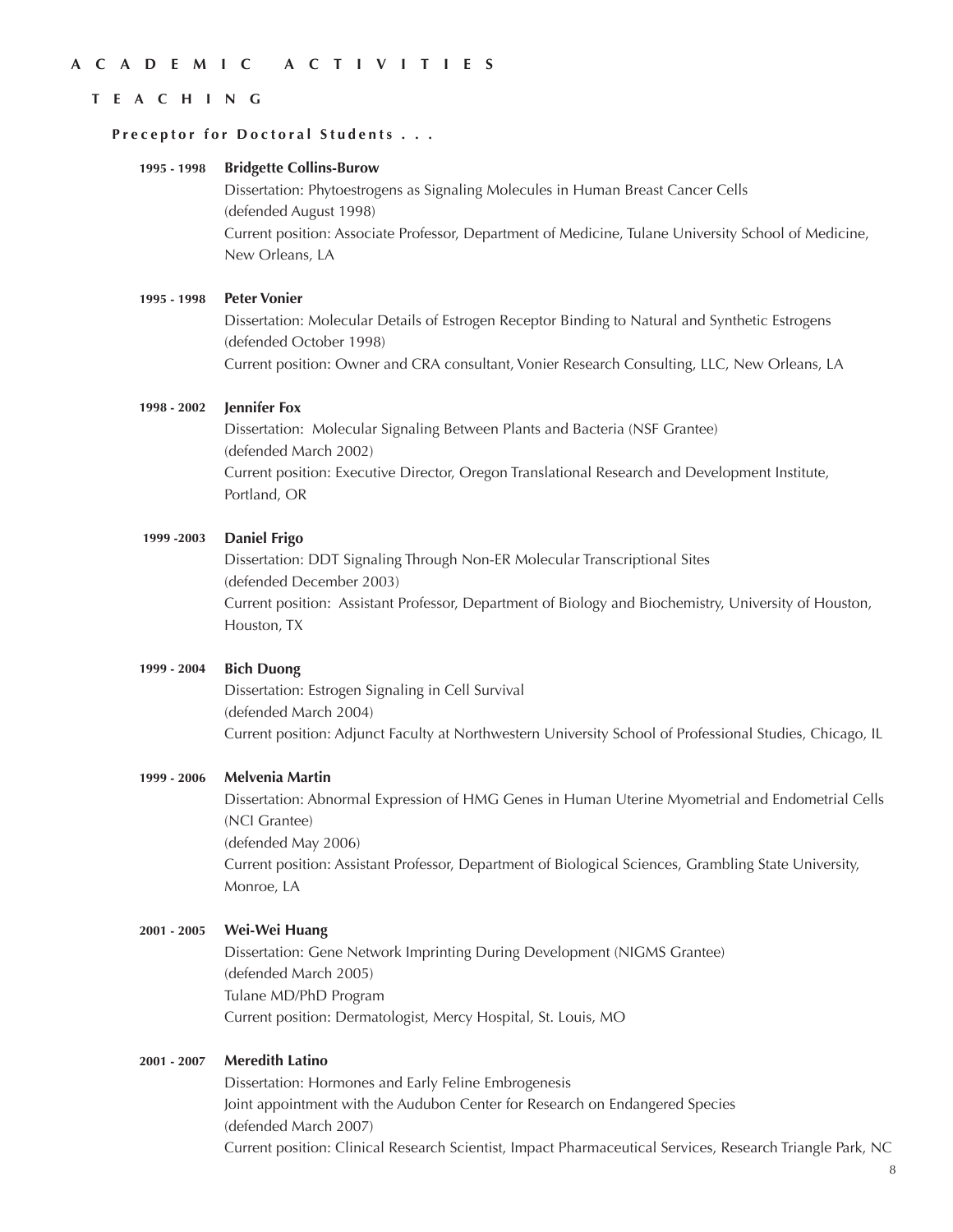### **Preceptor for Doctoral Students . . . (continued)**

#### **Erica Simpson 2002 - 2007**

Dissertation: Rapid Cellular Signaling for Estrogenic Chemicals and Pharmaceuticals (defended March 2007) Current position: Senior Lecturer, Department of Biology, Texas State University - San Marcos, San Marcos, TX

#### **Kirk Williams 2003 - 2009**

Co-directed with Dr. Tom Wiese, College of Pharmacy, Xavier University Dissertation: Environmental Estrogen Sturcture Activity Relationships Computational Studies (NIGMS grantee) (defended March 2009) Current posit\ion: Computational Biologist, Genomics and Bioinformatics, Ft. Detrick, MD

#### **Tung-Chin Chiang 2005 -2009**

Dissertation: Epigenetic Imprinting of Genes by Estrogen (defended March 2009) Current position: Senior Associate Scientist, BioReliance, Rockville, MD

## **Preceptor for Masters of Science in Pharmacology Students . . .**

**Kim Smith 2004 - 2005**

Research Topic: Phytoestrogens as Natraceutical Products

**Lisa To 2006 - 2007**

Research topic: Diethylstilbestrol: a Key to Endocrine Disruption

### **Preceptor for Tulane Undergraduate Honors Students . . .**

#### **Marta Starcevic 1999 - 2000**

(on publications #161, #176) Research topic: Analyzing effects of environmental estrogens on nitrogen-fixing symbiosis Current position: (Ph.D. 2005, Human Genetics, UCLA); Principal Scientist at Amgen, Inc., Los Angeles, CA

#### **Katinka Vigh-Conrad 2001 - 2002**

(on publications #178, #186) Research topic: DDT and signaling through AP-1 Current position: (Ph.D. 2009, Human Genetics, University of Chicago); Manager of Marketing and Communications, Pathology & Immunology, Washington University School of Medicine, St Louis, MO

#### **Renee Gardner 2002 - 2003**

Research topic: Plant compounds that have estrogenic potential Current position: (Ph.D. 2009, Dept of Environmental Health Serivces, Bloomberg School of Public Health, The Johns Hopkins University); Postdoctoral Fellow, Karolinska Institutet, Stockholm, SWEDEN

#### **Arvind Pandey 2005 - 2006**

Research topic: Estrogenic activity of fungal products Presenter: American Federation of Medical Research Meeting, Jan 2007, awarded prize for best student presentation. Current position: (MD, 2010, Tulane University School of Medicine; Residency, Johns Hopkins Hospital; Research Fellowship, Vanderbilt); Internist in private practice, Baltimore, MD

#### **Mithun Kamath 2003 - 2004 Preceptor for High School Students in Tulane Science Scholars Program . . .**

Research topic: Biology of the alligator gar fish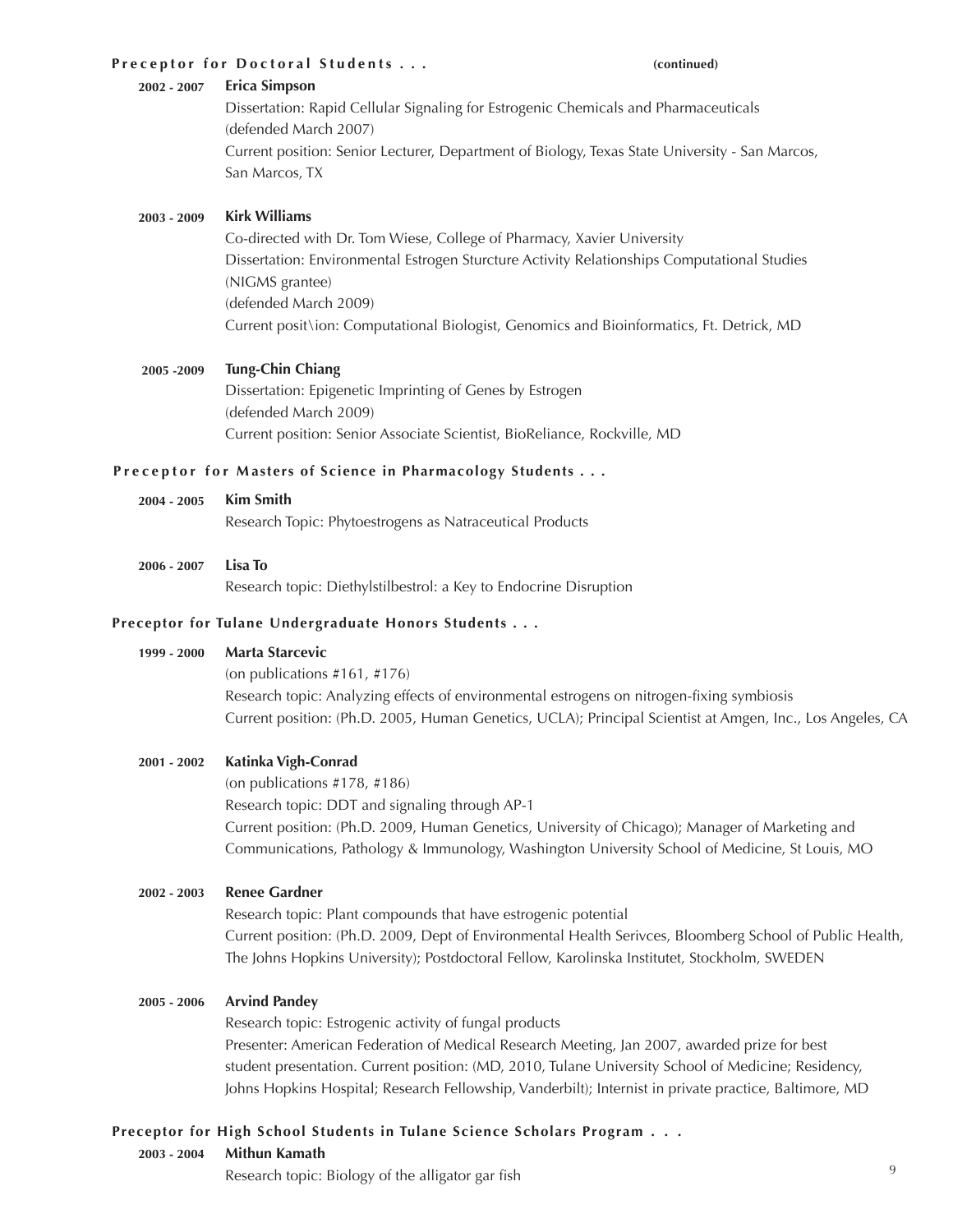# **Preceptor for Clinical Fellows . . .**

#### **Donald Maier, M.D. 1983-1984**

Reproductive Endocrine Fellow, Division of Reproductive Endocrinology, Department of Obstetrics and Gynecology, Duke University. Project, Prenatal exposure to DES alters uterine response to estrogen, published in Endocrinology.

Current position, Chief, Division of Reproductive Endocrinology and Fertility, Department of Obstetrics and Gynecology, University of Connecticut Health Sciences Center, Farmington, CT

#### **David Walmer, M.D., Ph.D. 1989-1990**

Reproductive Endocrine Fellow, Division of Reproductive Endocrinology, Department of Obstetrics and Gynecology, Duke University. Project, Role of growth factors in uterine function published in Cancer Research.

Current position, Chief, Division of Reproductive Endocrinology and Intertility, Department of Obstetrics and Gynecology, Duke University Medical Center, Durham, NC.

#### **Mark Bidwell, M.D. 1993-1994**

Reproductive Endocrine Fellow, Division of Reproductive Endocrinology, Department of Obstetrics and Gynecology, Duke University. Project, PDGF and estrogen interaction in uterine function was published in Endocrinology.

Current position, Private Practice, Kettering Reproductive Medicine, Endocrinology and Infertility, Kettering, OH

# **Preceptor for Postdoctoral Fellows (since 1995) . . .**

#### **Ann Oliver Cheek, Ph.D. 1996 - 1998**

Research topic: Influence of environmental hormones on the reproduction and development of fish and frogs (laboratory and field) Current position: Instructional Associate Professor of Biology & Biochemistry, University of Houston, Houston, TX

**Eva Oberdoester, Ph.D. 1997 - 1998**

> Research topic: Ecdysone receptor, environmental hormones and invertabrate development (laboratory and field) Current position: Lecturer, Department of Biology, Southern Methodist University, Dallas, TX

#### **Matthew Burow, Ph.D. 1998 - 2000**

Research topic: Cell signaling in estrogen-associated proliferation or differentiation Current position: Associate Professor, Department of Medicine, Tulane University Medical School, New Orleans, LA

#### **Cynthia Gulledge, Ph.D. 1999 - 2002**

Research topic: Hormonally associated gene imprinting during neural development in song birds Current position: Associate Professor, Department of Biology, University of Louisville, Louisville, KY

#### **Phillip Jones, Ph.D. 2000 - 2002**

Research topic: Chemical analysis of estrogenic compounds occurring in plants and other environmental systems Current position: Assistant Professor, Department of Biology, Xavier University of Louisiana, New Orleans, LA

#### **Karla Johanning, Ph.D. 2002 - 2005**

Research topic: Molecular mechanisms of environmental estrogen action Current position: Owner and consultant at K. Johanning Consultancy, Austin, TX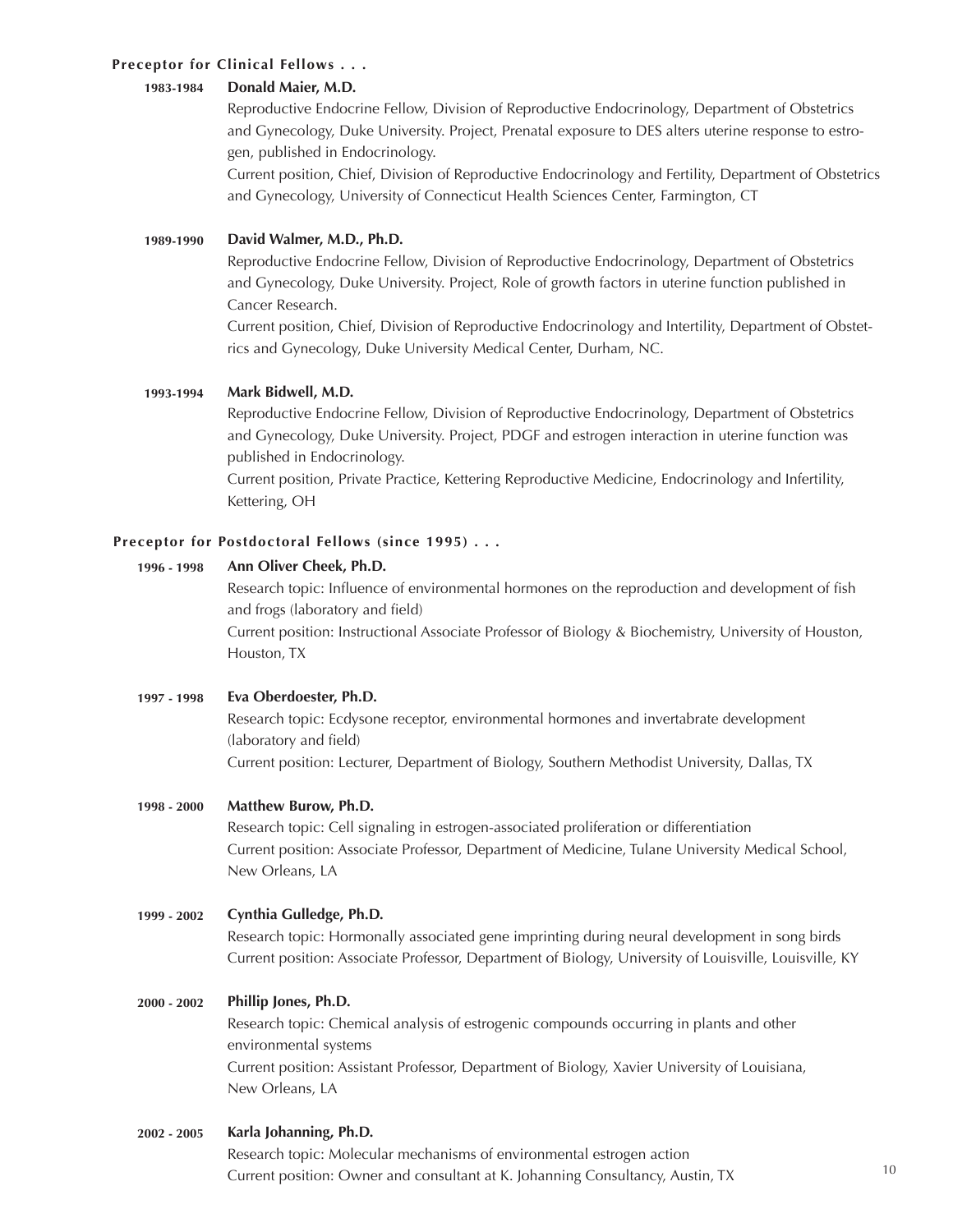### **Preceptor for Postdoctoral Fellows . . . (continued)**

#### **Heather LaMarca Machado, Ph.D. 2005**

Research topic: Effect of Estrogen in stem cells Current position: Assistant Professor, Department of Biochemistry, Tulane University School of Medicine, New Orleans, LA

#### **Erica Nierth-Simpson, Ph.D. 2007 - 2009**

Research topic: Rapid Cellular Signaling by Estrogens and Xenoestrogens Current position: Senior Lecturer, Department of Biology, Texas State University - San Marcos, San Marcos, TX

#### **Syreeta Tilghman, Ph.D. 2005 - 2009**

Co-mentor, Dr. Matthew Burow. Research Topic: intracellular signaling and environmental hormones. Current position: Associate Professor, College of Pharmacy and Pharmaceutical Sciences, Florida A&M University, Tallahassee, FL

#### **Melyssa Bratton, Ph.D. 2007 - 2010**

Research Topic: Molecular actions of environmental estrogens and antiestrogens. Current Position: Research Assistant Professor and Molecular and Cellular Core Manager, Xavier University, New Orleans, LA

#### **Chasity Coleman, Ph.D. 2008 - 2010**

Research Topic: Effects of environmental estrogens on human uterine leiomyoma cells in culture. Current Position: Assistant Professor, Department of Biology, Palm Beach State College, Boca Raton, FL

#### **Brandon Moore, Ph.D. 2009 - 2010**

Research Topic: Reptilian Endocrine Signaling Current position: Assistant Professor, Biology Department, Sewanee, University, Sewanee, TN

## **Preceptor for Junior Faculty Trainees . . .**

#### **Thea Edwards, Ph.D. 2009 - 2010**

Research Topic: Ecological Signals Current position: Research Assistant Professor and Fullbright Traveling Scholar, Biology Department, Sewanee University, Sewanee, TN

#### **Melyssa Bratton, Ph.D**. **2010 - 2012**

Research topic: Signaling Mechanisms for Estrogens Current position: Research Assistant Professor and Molecular and Cellular Core Manager, Xavier University, New Orleans, LA

### **Member of Graduate Student Committees . . .**

- **Kevin Lorick,** Department of Environmental Health Sciences, TUSPHTM **1995 - 1997**
- **Stacey Ricci**, Department of Environmental Health Sciences, TUSPHTM **1996 - 1998**
- **Shaun Armstrong,** Molecular and Cell Biology Program, Tulane University **1996 - 1999**
- **Matthew Burow,** Molecular and Cell Biology Program, Tulane University **1997 1999**
- **Carolyn Mattingly,** Department of Environmental Health Sciences, TUSPHTM **1997 - 2000**
- **Emily Willingham,** Department of Zoology, University of Texas, Austin, TX **1997 - 1999**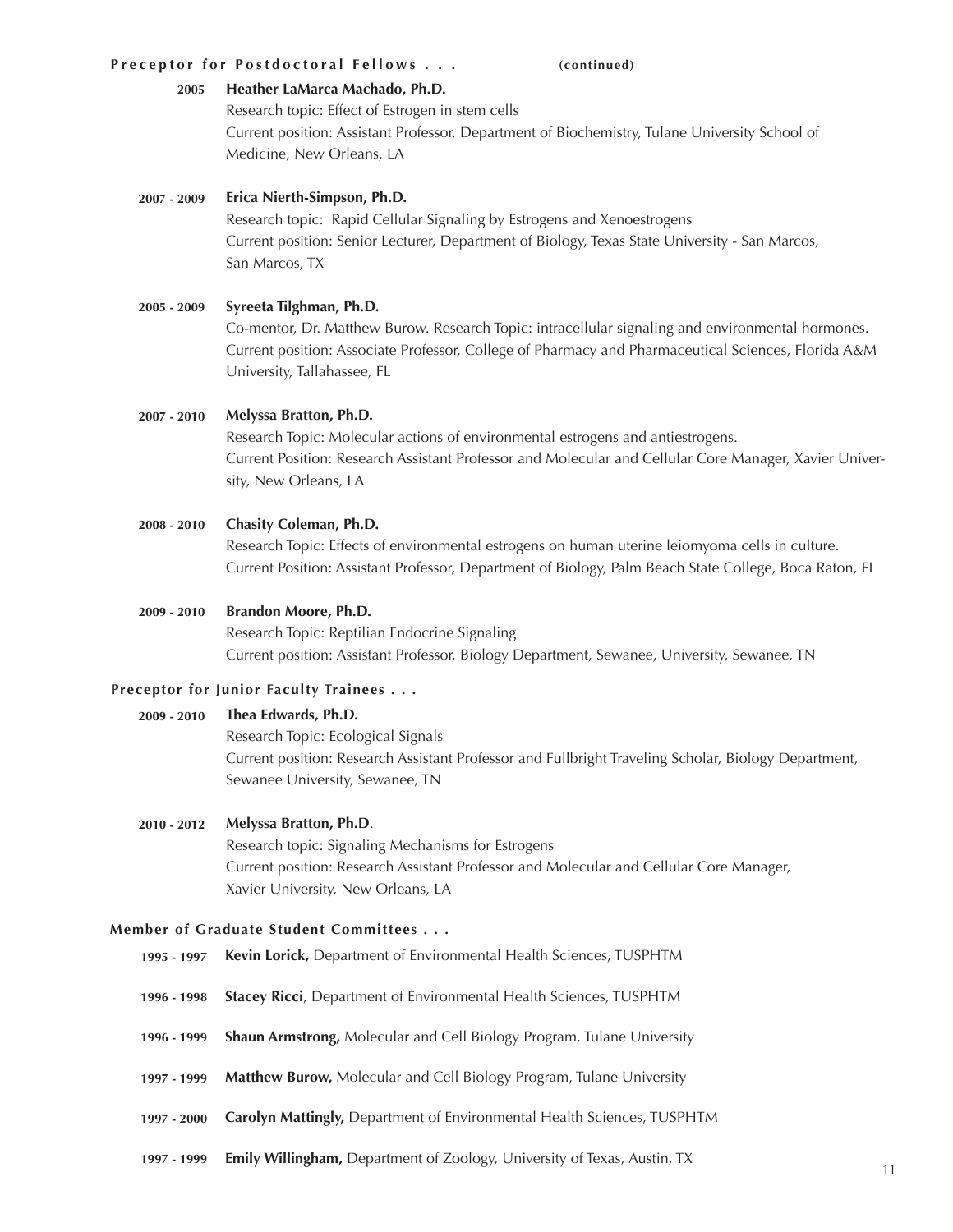### **Member of Graduate Student Committees . . . (continued)**

- **Jeannine Martinez,** Department of Ob/Gyn, MD Anderson Tumor Hospital, Houston, TX **1999 - 2003**
- **Shang Yi Tsai**, Molecular and Cell Biology Program, Tulane University **1999 - 2003**
- **Chun-Ting Lee**, Molecular and Cell Biology Program, Tulane University **2001 - 2004**
- **Heather LaMarca**, Molecular and Cell Biology Program, Tulane University **2002 - 2004**
- **Harris McFerrin**, Molecular and Cell Biology Program, Tulane University **2004 - 2006**
- **Janet Hess-Wilson**, Cell and Molecular Biology, University of Cincinnati **2004 - 2006**
- **Carla Zimmerman**, Pharmacology, Tulane University School of Medicine **2005 - 2008**
- **Lyndsay Vanhoy Rhodes**, Biomedical Sciences, Tulane University School of Medicine **2006 - 2009**
- **Elizabeth C. Martin**, Biomedical Sciences, Tulane University School of Medicine **2009 - 2014**
- **Latonya Jackson**, Biology, University of Louisiana at Lafayette, Lafayette, LA **2012 - 2016**
- **Courtney Standlee**, Biomedical Sciences, Tulane University School of Medicine **2013 - 2015**
- **Henry C. Segar**, Biomedical Sciences, Tulane University School of Medicine **2013 - 2015**
- **George Lasker**, Biomedical Sciences, Tulane University School of Medicine **2013 - 2014**
- **Hope Burks**, Biomedical Sciences, Tulane University School of Medicine **2014 - date**

### Sabbatical visitors . . .

- **Louis Guillette, Ph.D.** Distinguished Professor of Zoology, University of Florida, Gainesville, FL Research topic: Binding of environmental chemicals to the estrogen receptor and serum binding proteins in humans and alligators (laboratory and field) **1995 - 1996**
- **Charles Ide, Ph.D.** Associate Professor, Department of Cell and Molecular Biology, Tulane University Research topic: Effects of environmental chemicals on frog morphogenesis **1996 - 1997**
- Paul Galand, Ph.D. Professor, Institute of Biology, Free University of Brussels, Brussels, BELGIUM Research topic: Estrogen-related signaling pathways in cell proliferation **2000 - 2001, 2015**

### **Classes taught . . .**

- **Class lectures** for Departments of Pharmacology, Environmental Health Sciences, Biochemistry, Obstetrics and Gynocology, and Cell and Molecular Biology, Tulane University; Pharmacy and Environmental Studies, Xavier University. **1995 - present**
	- **Course Director**, Class on Environmental Hormones, Tulane Science Scholars Program **1999 - 2005**
	- **Course Co-Director**, Environmental and Endocrine Pharmacology, Department of Pharmacology, Tulane University School of Medicine **2000 - 2012**
	- **Course Co-Director,** Integral Ecology, Philosphy-308, Tulane University **2001 - 2005**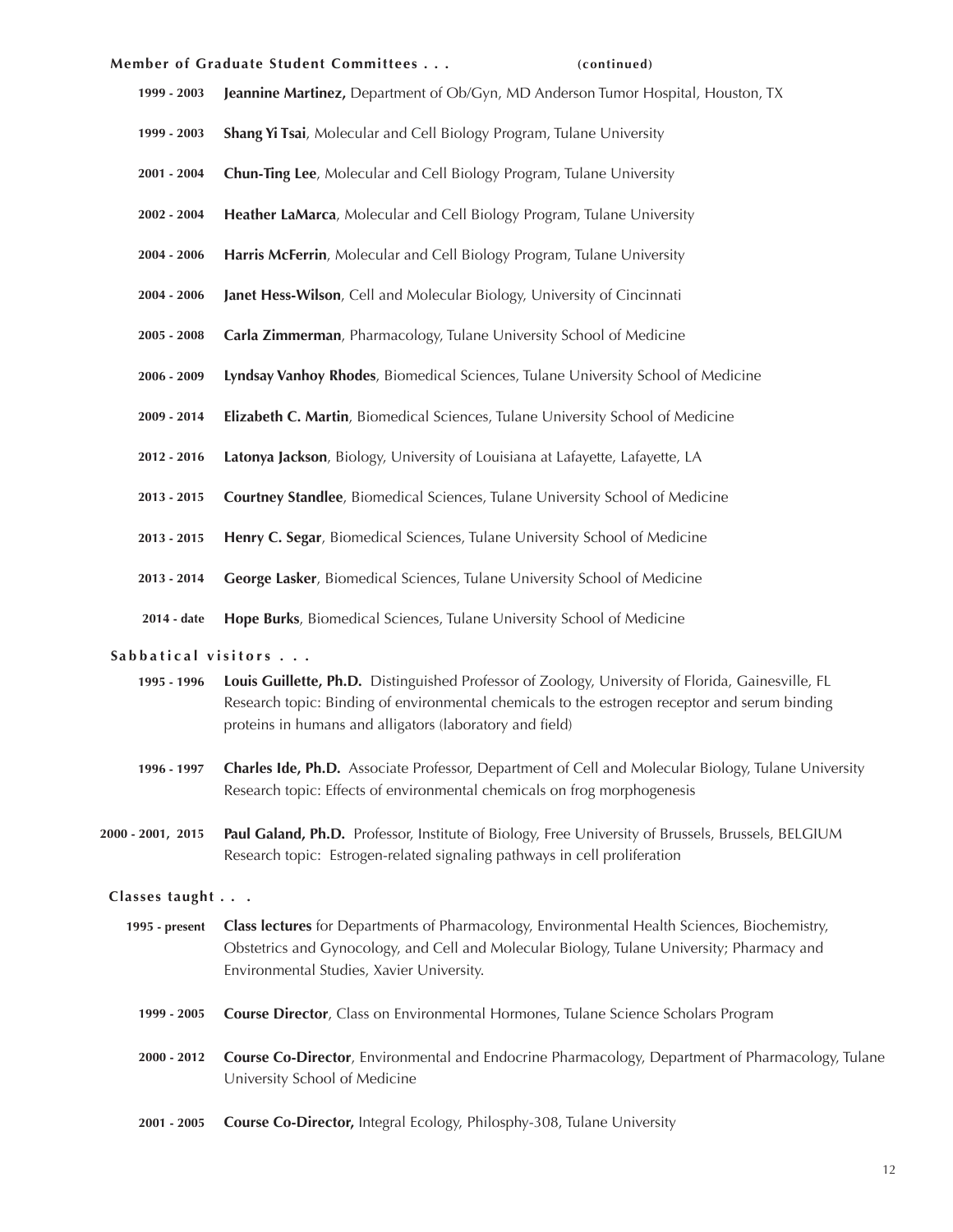- **Lecturer,** Pharmacology of Gonadotropins and Sex Steroids, Medical Pharmacology, Tulane University School of Medicine **2002 - date**
- **Lecturer,** Mississippi River Basin Colloquium, Environmental Studies Program, Tulane University **2004 - 2008**

**Lecturer,** TIDES course, New Orleans Six Feet Under, Tulane University Freshman Experience

**Lecturer,** Medical Student Elective on Complementary and Alternative Medicine, Tulane University School of Medicine **2013 - date**

> **Course Co-Director**, Environmental Signaling in Medicine, Department of Pharmacology, Tulane University School of Medicine

**Lecturer**, Gynecologic Pharmacology, HEAL-X Curriculum for medical students who had a Ph.D. **2014 - 2015**

### **Academic appointments . . .**

- **Member**, Molecular and Cell Biology Program, Tulane University (program ended) **1995 - 2006**
- **Member**, Graduate Faculty, Tulane University (program ended) **1996 - 2006**
- **Member**, Biomedical Science Program, Tulane University School of Medicine **2006 - date**

### **SERVICE**

### **Committee Memberships . . .**

**Member**, Search Committee, Dean of Tulane University School of Public Health and Tropical Medicine **1995 - 1996**

**Member**, Strategic Planning Executive Committee, Tulane University Medical Center

**Member**, Tulane Cancer Center Executive Planning Committee and Co-chair, Program on Cancer Prevention and Intervention

**Member**, Planning Task Force on the Women's Health Center, Tulane University

- **Member**, Tulane 2000 (University-wide strategic planning committee) **1995 - 1997**
- **Member**, Tulane Cancer Center **1995 - date**
	- **Member**, Search Committee, Director, Center for Gene Therapy, Tulane University Medical Center **1996**
- **Member**, Search Committee, Provost, Tulane University **1996 - 1997**
- **Member**, Faculty Steering Committee, Environmental Studies Program, Tulane Univeristy **1996 - 2009**
- **Member**, Basic Science Council, Tulane University Medical Center **1996 - 2010**
- **Member**, Provost's Planning Committee for Academic Excellence (Freshman Experience) **1997 - 1999**
- **Member**, Ad Hoc Task Force for the National Museum of the Mississippi River **1997 - 1999**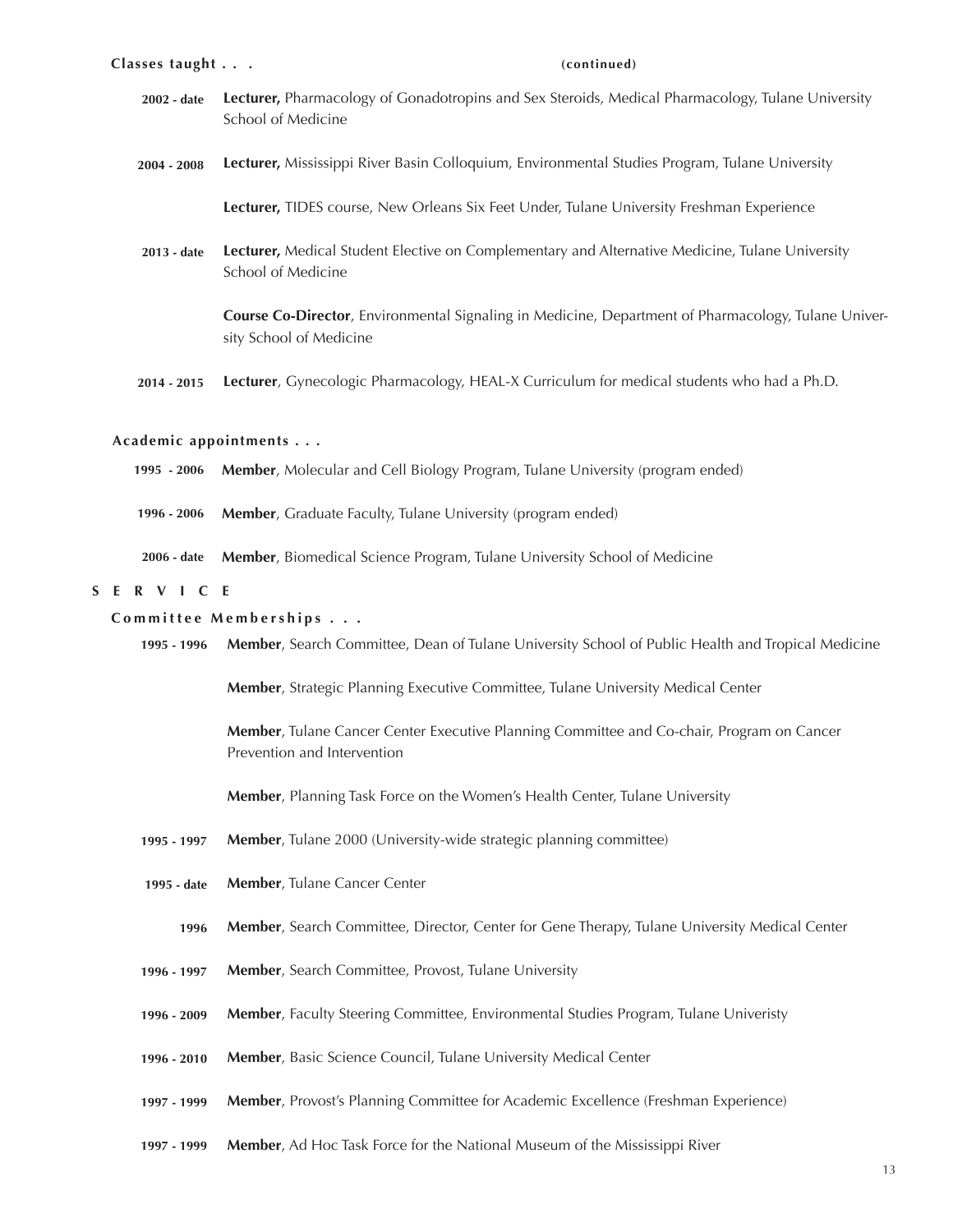### **Committee Memberships . . . (continued)**

- **1998 Coordinator**, Molecular and Cell Biology Program 1998 Student-Faculty Retreat, Tulane University
- **1999 Member**, Search Committee, Chair, Department of Epidemiology Tulane University School of Public Health and Tropical Medicine
- **1999 2002 Member**, Chancellor's Council, Tulane University Medical Center
- **1999 2005 Member**, President's Advisory Committee, Tulane University
- **1999 2006 Member**, Strategic Planning Framework Committee, Tulane University
- **1999 2006 Member**, Faculty Senate Subcommittee on the Coordinated Instrumentation Facility, Tulane University
- **1999 2009 Member**, Tulane University/Xavier University Partnership Committee
	- **2004 Chair**, Planning Committee and Coordinator, Tulane Faculty Summit on the Environment
- **2005 2011 Member**, Research Council, Tulane University
- **2006 2007 Member**, Organizing Committee, Partnership for the Urban Community, Tulane University
- **2006 2009 Member**, Executive Committee, School of Science and Engineering, Tulane University
- **2007 2009 Member**, Environmental Planning Task Force, School of Science and Engineering, Tulane University
- **2007 2010 Chair**, Tulane Climate Committee, Tulane University
	- **2008 Chair**, Environmental Science Subcommittee, Task Force to 300 Million, Tulane University
- **2009 2010 Member**, Scientific Advisory Committee, New Orleans/Shanghai Ecopartnership Program, Tulane University
- **2009 2012 Member**, Steering Committee, Disaster Resilience Leadership Academy, Tulane University

**Member**, Advisory Committee, Cowen Institute for Public Education, Tulane University

- **2012 date Member,** Department of Pharmacology Promotion and Tenure Committee, Tulane University
- **2015 date Chair**, Department of Pharmacology Promotion and Tenure Committee, Tulane University

### **RESEARCH**

**Pharmacology, Developmental Biology and Toxicology, Environmental Endocrinology, and Hormonal and Transplacental Carcinogenesis:** My laboratory studies the mechanisms for induction and expression of estrogen-associated differentiation defects, including the development of hormone responsiveness, mechanisms of differentiation, and cell transformation by estrogens. We further study hormonally related environmental chemicals to understand their mechanisms of action. These studies are conducted at the population, organism, tissue, cell, and molecular levels. Our interests in phylogenetic similarities in response and naturally occurring estrogenic chemicals support research in the evolutionary aspect of signaling. Finally, overarching concepts of environmental signaling seek to bring understanding to diverse signals from the external and internal environments. At present, lab research is conducted as part of a collaboratory with colleagues and students from various labs and disciplines.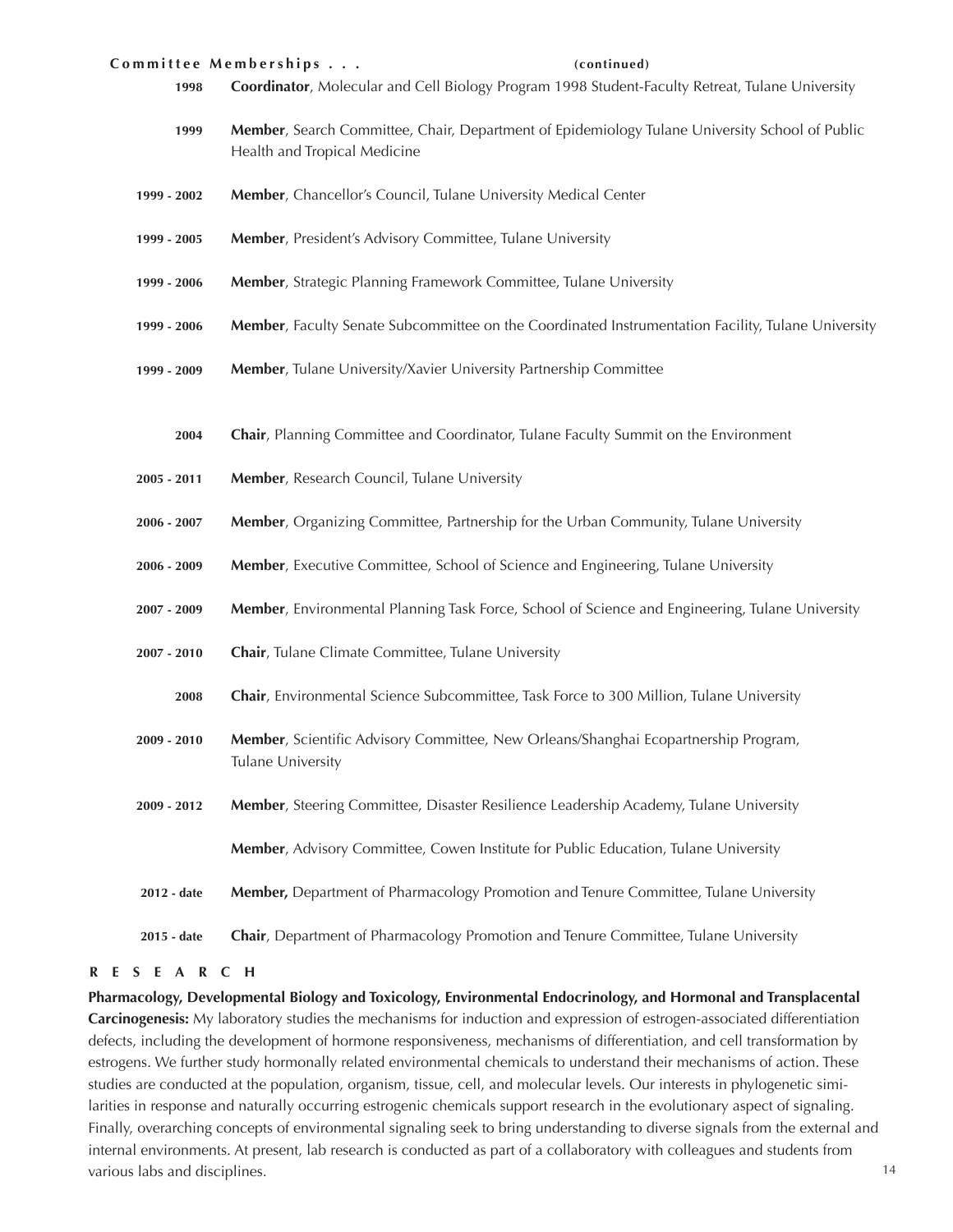| Funding (Principal Investigator except where noted) |                                                                                                                                                           |    |
|-----------------------------------------------------|-----------------------------------------------------------------------------------------------------------------------------------------------------------|----|
| 1995<br>\$80,000                                    | W. Alton Jones Foundation, Estrogens in the Environment: Clarifying the Research and Educating<br>the Public                                              |    |
| 1996<br>\$22,000                                    | National Institute of Environmental Health Sciences (NIEHS), Environmental Concepts Made Easy web<br>site support                                         |    |
| 1996<br>\$350,000                                   | United States Department of Agriculture, Cooperative Agreement with the Southern Regional<br>Research Center (USDA): Phytoestrogens in Health and Disease |    |
| 1996 - 1998<br>\$220,000                            | W. Alton Jones Foundation, Estrogens in the Environment: Clarifying the Research and Educating<br>the Public                                              |    |
| 1996 - 1998<br>\$450,000                            | National Science Foundation/LEQSF, Molecular Modeling in Environmental Estrogen Action (Joint Faculty<br>Appointment Program)                             |    |
| 1996 - 1998<br>\$5,000                              | Uniroyal Company, Tulane/Xavier Student Exchange Program                                                                                                  |    |
| 1996 - 1999<br>\$3,000,000                          | Department of Defense, Receptor-based Hazard Monitoring (DSWA 01 - 96 - 1 - 0004)                                                                         |    |
| 1996 - 1999<br>\$620,000                            | Department of Energy - Basic Science, Environmental Analysis of Endocrine Disrupting Effects from Hy-<br>drocarbon Contaminants in the Ecosystem          |    |
| 1996 - 2000<br>\$1,000,000                          | Shell Oil Company Foundation, Laboratory for Environmental Biotechnology (A Research and<br>Teaching Facility).                                           |    |
| 1996 - 2002<br>\$540,000                            | Greater New Orleans Foundation, The Environment and Women's Health                                                                                        |    |
| 1997<br>\$350,000                                   | United States Department of Agriculture, Cooperative Agreement with the Southern Regional<br>Research Center (USDA): Phytoestrogens in Health and Disease |    |
| 1997 - 2000<br>\$3,900,000                          | Department of Defense, Bioenvironmental Hazards Research Program (DSWA - 02 - 97 - 00)                                                                    |    |
| 1997 - 2002<br>\$982,726                            | United States Department of Agriculture, Phytoestrogens in Health and Disease                                                                             |    |
| 1998<br>\$350,000                                   | United States Department of Agriculture, Cooperative Agreement with the Southern Regional<br>Research Center (USDA): Phytoestrogens in Health and Disease |    |
| 1998 - 2001<br>\$3,622,844                          | Department of Defense, Defense Threat Reduction Agency, Environmental Management -<br>Bioenvironmental Hazards Research Program                           |    |
| 1999<br>\$350,000                                   | United States Department of Agriculture, Cooperative Agreement with the Southern Regional<br>Research Center (USDA): Phytoestrogens in Health and Disease |    |
| 1999 - 2001<br>\$150,000                            | Coypu Foundation, Mississippi River Research Project                                                                                                      | 15 |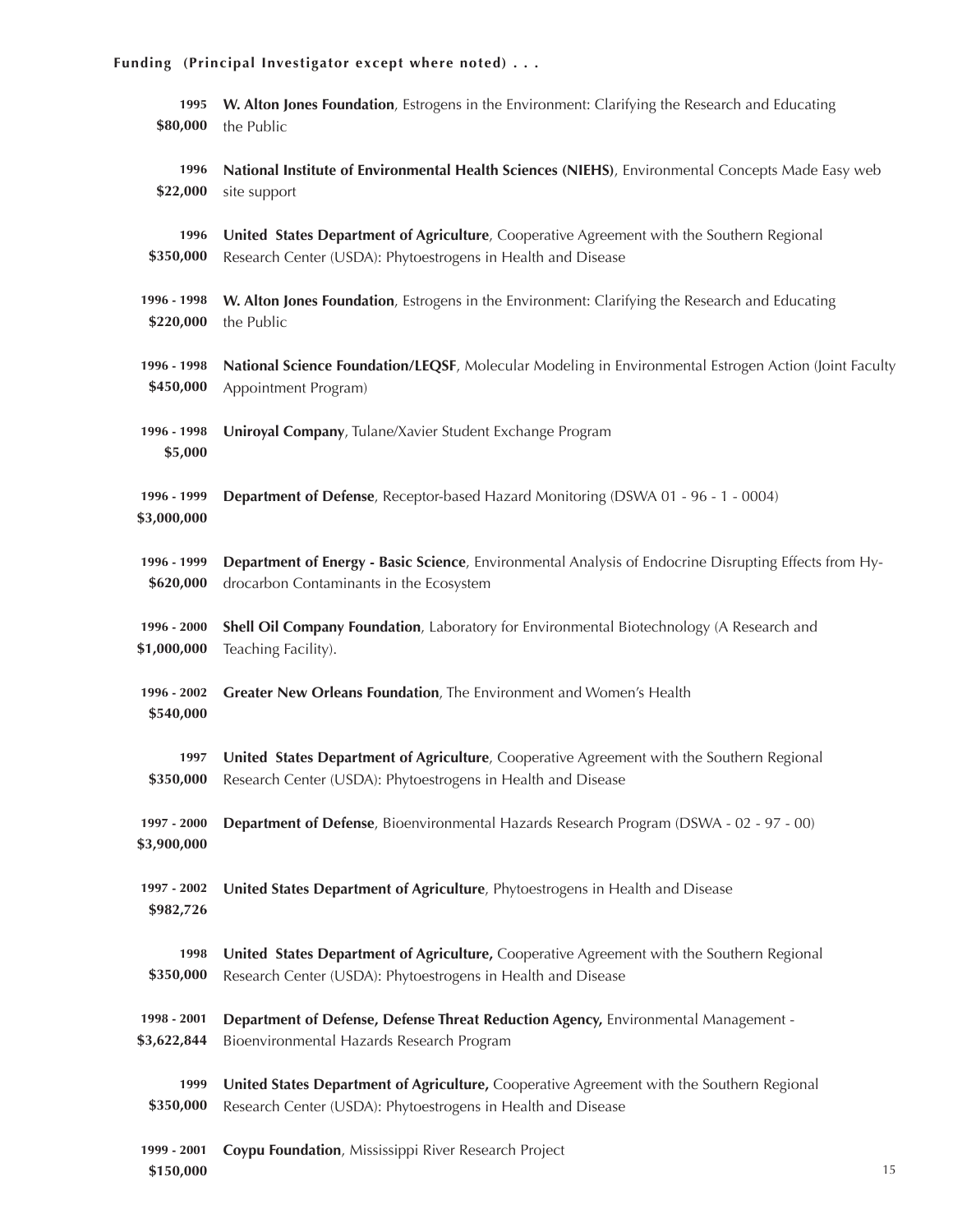|                              | Funding (P. I. except where noted)<br>(continued)                                                                            |
|------------------------------|------------------------------------------------------------------------------------------------------------------------------|
| 1999 - 2001<br>\$150,000     | Coypu Foundation, Nuclear Receptors and the Biology of Introduced Species                                                    |
| 1999 - 2002<br>\$7,491,000   | Department of Defense, Office of Naval Research, Bioenvironmental Hazards Research Program                                   |
| 2000                         | United States Department of Agriculture, Cooperative Agreement with the Southern Regional                                    |
| \$350,000                    | Research Center (USDA): Phytoestrogens in Health and Disease                                                                 |
| $2000 - 2003$                | Department of Health and Human Services, Environmental Signals and Sensors - A Virtual Center for                            |
| \$1,732,347                  | Disease Prevention in Humans and Ecosystems                                                                                  |
| $2000 - 2003$                | Department of Energy, Is it Safe?: An Integrated Program in Support of the Long Term Stewardship of the                      |
| \$2,472,096                  | <b>DOE</b> Complex                                                                                                           |
| 2001                         | National Institutes of Health, Environmental Protection Agency, and the State of Louisiana, e.hormone                        |
| \$30,000                     | Workshop Support                                                                                                             |
| $2001 - 2003$                | Coypu Foundation, A Century of Environmental change (1950 - 2050): Learning from the Past,                                   |
| \$364,500                    | Shaping the Future                                                                                                           |
| $2002 - 2003$                | Department of the Interior, United States Geological Survey, Long Term Estuary Assessment Group:                             |
| \$300,000                    | Nexus of Science in the Lower Mississippi river and Gulf of Mexico                                                           |
| 2002 - 2003                  | Department of the Navy, Office of Naval Research, Integrated Bioenvironmental Hazards Research                               |
| \$953,500                    | Program                                                                                                                      |
| $2002 - 2003$                | Department of Commerce, National Oceanic and Atmospheric Administration, Long Term Estuary As-                               |
| \$1,110,000                  | sessment Group: Science in Service of Policy in the Mississippi River/Gulf of Mexico Estuary                                 |
| $2002 - 2004$                | Louisiana Department of Wildlife and Fisheries, Environmental Protection Agency, Louisiana State Man-                        |
| \$90,000                     | agement Plan for Aquatic Invasive Species                                                                                    |
| 2003<br>\$265,500            | Coypu Foundation, Invasive Species Initiative at the Center for Bioenvironmental Research                                    |
| $2003 - 2005$                | Costa Rica-United States of America Foundation, Environmental Pollution and its Impacts on                                   |
| \$202,803                    | Endocrine Systems of Marine Organisms                                                                                        |
| $2003 - 2008$<br>\$499,843   | National Science Foundation, Environmental Signaling Network (#0234143)                                                      |
| $2003 - 2008$                | J Aron Charitable Foundation, Challenges and Opportunities: Realizing the Potential of the RiverSphere                       |
| \$1,000,000                  | at Tulane University                                                                                                         |
| $2002 - 2007$<br>\$2,455,260 | United States Department of Agriculture, Phytoestrogens in Development of Natural Products                                   |
| $2003 - 2005$<br>\$2,024,982 | United States Department of Defense, Office of Naval Research, Integrated Bioenvironmental Hazards<br>Research Program<br>16 |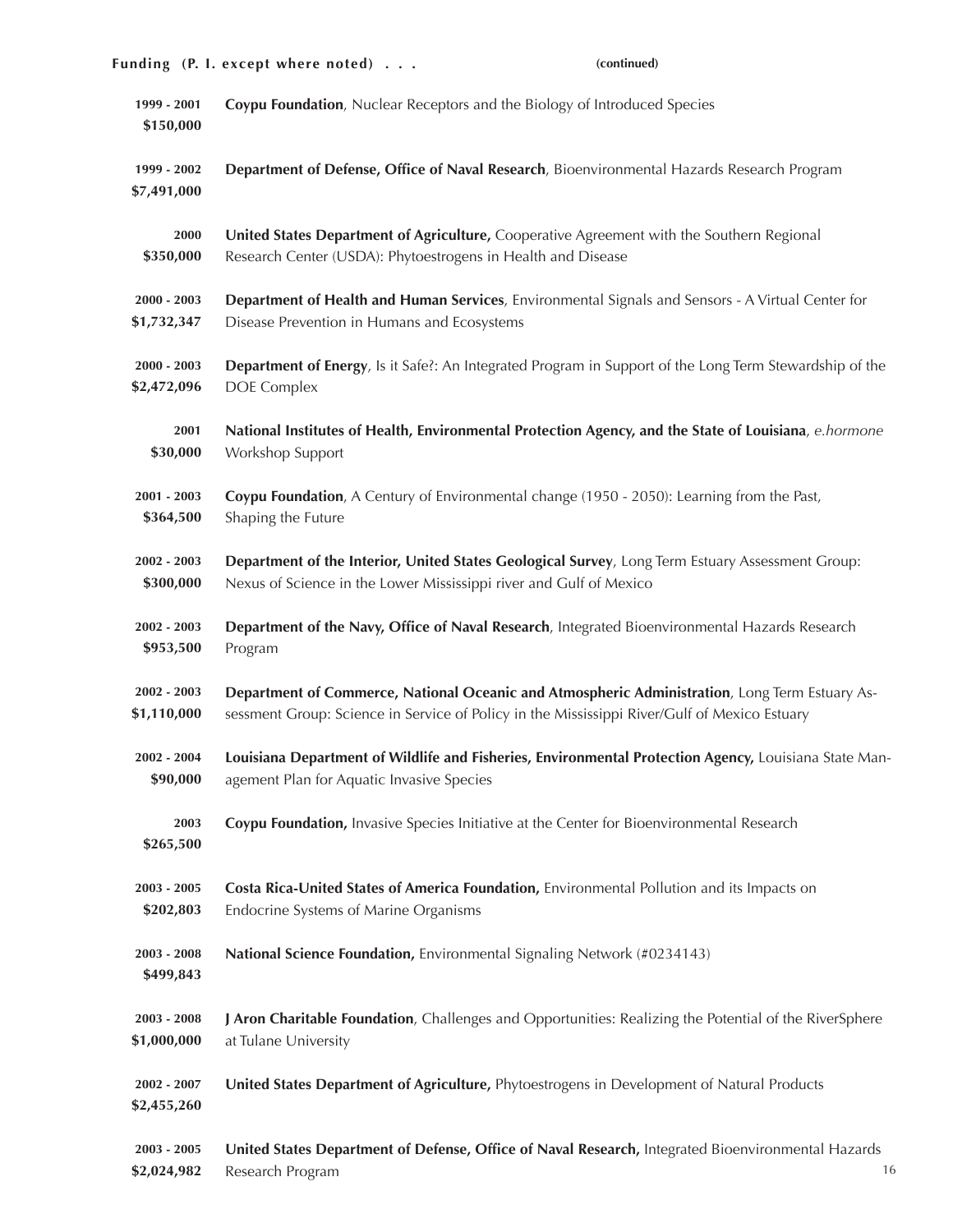|                            | Funding (P. I. except where noted)<br>(continued)                                                                                                                                                                                                                    |
|----------------------------|----------------------------------------------------------------------------------------------------------------------------------------------------------------------------------------------------------------------------------------------------------------------|
| $2004 - 2005$              | United States Department of Interior, United States Geological Survey, Long-term Estuary Assessment                                                                                                                                                                  |
| \$542,983                  | Group (LEAG): Nexus of Science in the Lower Mississippi River and Gulf of Mexico Year III                                                                                                                                                                            |
| $2005 - 2006$              | United States Department of Interior, United States Geological Survey, Long-term Estuary Assessment                                                                                                                                                                  |
| \$1,027,983                | Group (LEAG): Nexus of Science in the Lower Mississippi River and Gulf of Mexico Year IV                                                                                                                                                                             |
| 2005                       | Coypu Foundation, RiverSphere Project Studios: A Program of Mississippi River Art, Sciences, and Hu-                                                                                                                                                                 |
| \$127,837                  | manities                                                                                                                                                                                                                                                             |
| $2005 - 2007$<br>\$199,995 | National Science Foundation, Katrina Environmental Research and Restoration Network (#0601934)                                                                                                                                                                       |
| 2006<br>\$134,897          | Coypu Foundation, RiverSphere: Scientific Surveying of a New Riverine Place                                                                                                                                                                                          |
| $2005 - 2006$              | United States Department of Defense, Office of Naval Research, Integrated Bioenvironmental Hazards                                                                                                                                                                   |
| \$1,010,827                | Research Program (#N00014-05-1-0783)                                                                                                                                                                                                                                 |
| $2006 - 2007$<br>\$365,000 | United States Department of Interior, United States Geological Survey, The Mississippi River as a Sup-<br>plier and Transformer of Inputs to Coastal Wetlands and Gulf of Mexico: A Long-Term Estuary Assessment<br>Group (LEAG) Investigation Year V, (#06HQAG0134) |
| $2006 - 2007$<br>\$912,160 | United States Department of Commerce, National Oceanic and Atmospheric Administration, The Mis-<br>sissippi River as a Recipient and Transformer of River Inputs: A Long-Term Estuary Assessment Group<br>(LEAG) Investigation Year V, (#NA06NOS4260226)             |
| $2006 - 2010$              | United States Department of Defense, Office of Naval Research, Biosensors for Defense Applications                                                                                                                                                                   |
| \$4,329,205                | Program (including Supplement: A Systems Approach to Assessing Exposure) (#N00014-06-1-1136)                                                                                                                                                                         |
| 2007 - 2008<br>\$426,930   | United States Department of Agriculture, Phytoestrogens in Development of Natural Products                                                                                                                                                                           |
| $2007 - 2012$              | United States Department of Agriculture, Determine Isoflavonoid Induction in Legumes and their Phy-                                                                                                                                                                  |
| \$882,560                  | toestrogenic Effects in Animal Systems. (Cooperative agreement #59-6435-7-188)                                                                                                                                                                                       |
| $2008 - 2010$              | US Department of Interior, US Geological Survey, Ecology of the Mississippi River Deltaic Plain: A Long                                                                                                                                                              |
| \$249,797                  | Term Estuary Assessment Group (LEAG) Investigation (G09AC00329)                                                                                                                                                                                                      |
| $2008 - 2013$              | United States Department of Agriculture, Phytoestrogenic Effects of Fungally Induced Isoflavonoids in                                                                                                                                                                |
| \$1,714,094                | Legumes. (Cooperative agreement #59-6435-8-317)                                                                                                                                                                                                                      |
| $2009 - 2010$<br>\$244,000 | US Department of Interior, US Geological Survey, Lower Mississippi Deltaic Plain Environmental Ob-<br>servatory: A U.S. Geological Survey/Long-term Estuary Assessment Group(LEAG) Collaboration - Year VI<br>(08HQAG0138)                                           |
| 2009 - 2011                | US Department of Defense, Office of Naval Research, Biosensors for Defense Applications -                                                                                                                                                                            |
| \$1,988,200                | Supplement: A Systems Approach to Assessing Exposure (#N00014-10-1-0270) (NCE 9/30/2012)                                                                                                                                                                             |
| 2009 - 2012<br>\$299,551   | National Science Foundation, Reconsidering the "New Normal": The Impact of Trauma on Urban<br>Ecological and Social Diversity (BCS0948993) (Co-P.I.)<br>17                                                                                                           |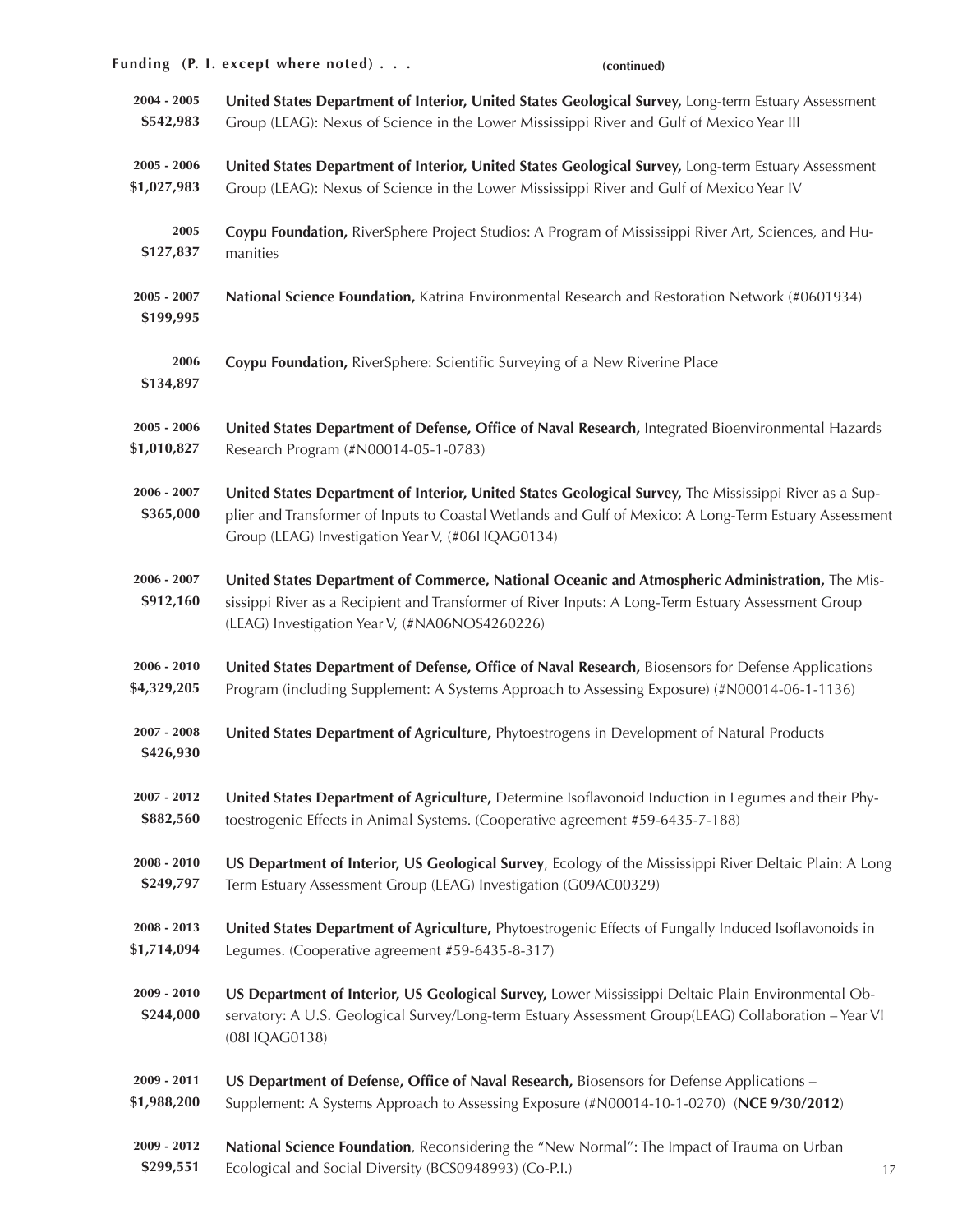|                            | Funding (P. I. except where noted).<br>(continued)                                                                                                                                                                         |
|----------------------------|----------------------------------------------------------------------------------------------------------------------------------------------------------------------------------------------------------------------------|
| 2009 - 2012<br>\$901,120   | National Science Foundation, Enhancing Diversity in Environmental Biology (DBI-0829238, Xavier Uni-<br>versity and DBI-0829236, Tulane University) (NCE until December 31, 2015)                                           |
| $2010 - 2011$<br>\$792,650 | US Department of Defense, Office of Naval Research, Biosensors for Defense Applications Program -<br>Emerging Environmental Factors in Inflammatory and Cellular Stress Responses (#N00014-11-1-0177)<br>(NCE to 11/30/13) |
| Endowments                 |                                                                                                                                                                                                                            |
| 1998<br>\$1,500,000        | Weatherhead Foundation, The Celia Scott Weatherhead and Albert J. Weatherhead III Distinguished<br>Chair in Environmental Studies                                                                                          |
| 2004-2007<br>\$3,704,850   | Weatherhead Foundation, The Celia Scott Weatherhead Fund - CBR at Tulane University                                                                                                                                        |
| 2005<br>\$500,000          | J Aron Charitable Foundation, Challenges and Opportunities: Realizing the Potential of the River-<br>Sphere at Tulane University                                                                                           |

# **Patents and Intellectual Property . . .**

| 2012                | U.S. Patent 8,323,706: Antiestrogenic Glyceollins Suppress Breast and Ovarian Carcinoma Prolifera-   |
|---------------------|------------------------------------------------------------------------------------------------------|
| Approved            | tion and Tumorigenesis. Inventors: Cleveland, Thomas E., Boue, Stephen M., Burow, Matthew E. and     |
|                     | McLachlan, John A. Submitted 4/29/2005; Approved 12/04/2012                                          |
|                     |                                                                                                      |
| 2009                | PCT/US2009/035803, filed 3/3/2009. Methods For Synthesizing Glycinols, Glyceollins I and II, Com-    |
| <b>Under review</b> | positions Of Selected Intermediates, And Therapeutic Uses Thereof. Inventors: Erhardt, Paul W., Kh-  |
|                     | upse, Rahul S., Sarver, Jeffrey G., Cleveland, Thomas E., Boue, Stephen M., Wiese, Thomas E., Burow, |
|                     | Matthew E. and McLachlan, John A.                                                                    |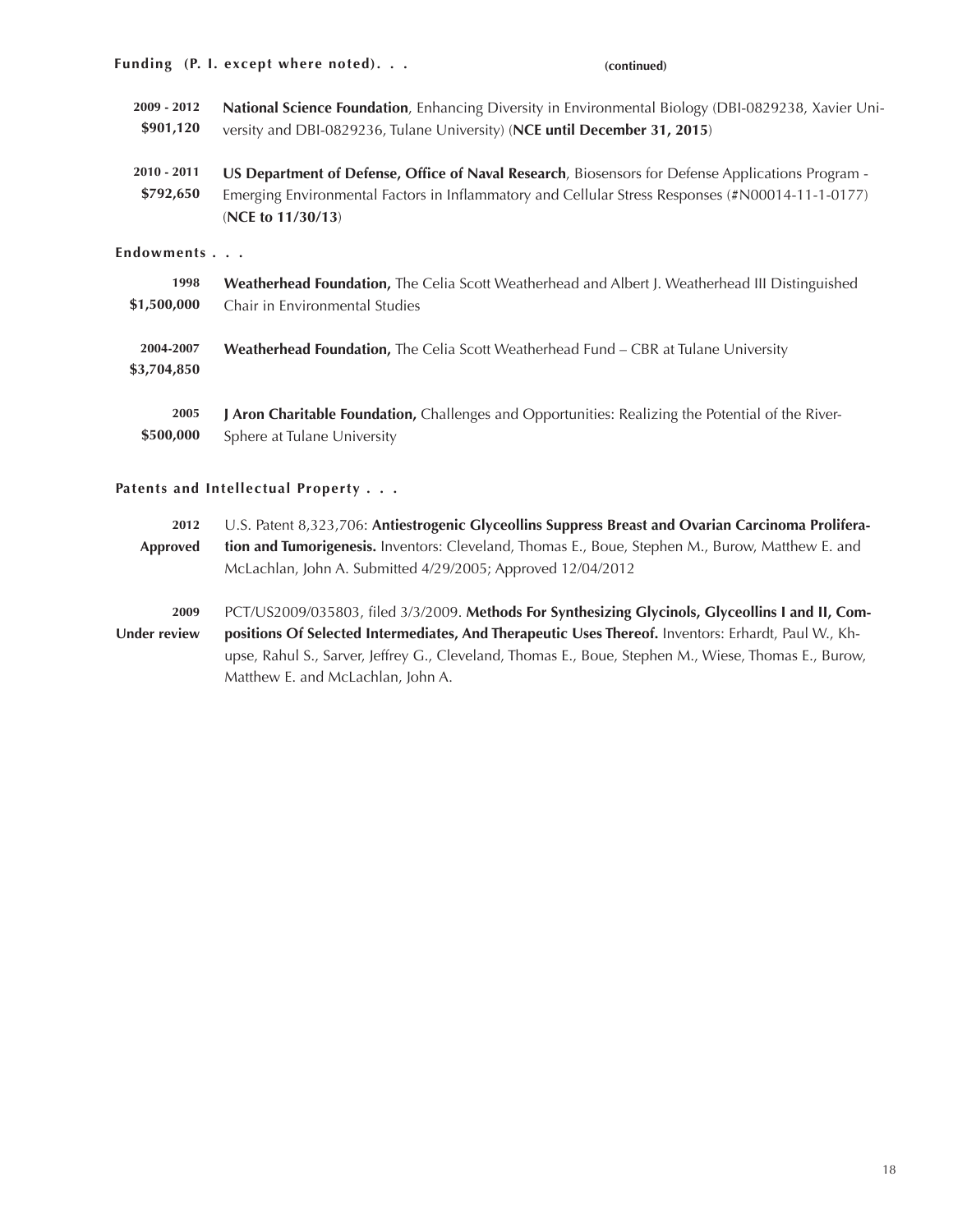- **1** McLachlan, J. A., Sieber, S. M. Cowherd, C. M, Straw, J. A., and Fabro, S.: **The pH Values of the Uterine Secretions and Preimplantation Blastocyst of the Rabbit.** Fertil. Steril. 21: 84-87, 1970.
- **2** McLachlan, J. A., Newbold, R., and Bullock, B.: **Reproductive Tract Lesions in Male Mice Exposed Prenatally to Diethylstilbestrol.** Science. 190: 991-992, 1975
- **3** Shah, H. C. and McLachlan, J. A.: **The Fate of Diethylstilbestrol in the Pregnant Mouse.** J. Pharmacol. Exp. Ther. 197: 687-696, 1976.
- **4** McLachlan, J. A., Dames, N. M., Sieber, S. M., and Fabro, S.: **Accumulation of Nicotine in the Uterine Fluid of the Six Day Pregnant Rabbit.** Fertil. Steril. 27: 1204-1213, 1976.
- **5** McLachlan, J. A.: **Prenatal Exposure of Dethylstilbestrol in Mice: Toxicological Studies.** J. Toxicol. Env. Health 2: 527-537, 1977.
- **6** Metzler, M. and McLachlan, J. A.: **Oxidative Metabolites of Diethylstilbestrol in the Fetal, Neonatal, and Adult Mouse.** Pharmacology. 27: 1087-1094, 1978
- **7** Metzler, M. and McLachlan, J. A.: **Is Diethylstilbestrol Bioactivated by Peroxidase-mediated Oxidation?** J. Environ. Pathol. Toxicol. 1: 531-533, 1978.
- **8** Metzler, M. and McLachlan, J.A.: **Peroxidase-mediated Oxidation, a Possible Pathway for Metabolic Activation of Diethylstilbestrol.** Biochem. Biophys. Res. Comm. 85: 874-884,1978.
- **9** McLachlan, J. A., Metzler, M., and Lamb, J. C. IV: **Possible Role of Peroxidase in the Diethylstilbestrol-induced Lesions of the Syrian Hamster Kidney.** Life Sci. 23: 2521-2524, 1978.
- **10** Korach, K. S., Metzler, M., and McLachlan, J. A.: **Estrogenic Activity** *in Vivo* **and** *in Vitro* **of Some Metabolites and Analogs of Diethylstilbestrol.** Proc. Natl. Acad. Sci. USA 75: 468-471, 1978
- **11** Luster, M. I., Faith, R. E., and McLachlan, J. A.: **Modulation of the Antibody Response Following** *in Utero* **Exposure to Diethylstilbestrol** Bull. Environ. Contam. Toxicol. 20:433-437, 1978.
- **12** Lamb, J. C., IV, Stumpf, W. E., Newbold, R. R., and McLachlan, J. A.: **Transitional Changes in the Surface Epithelium of the Cycling Mouse Vagina, Cervix, and Uterus: Scanning Electron Microscopic Studies.** Biol. Reprod. 19: 701-711, 1978.
- **13** Metzler, M. and McLachlan, J. A.: **Proposed Nomenclature for Diethylstilbestrol Metabolites.** J. Environ. Pathol. Toxicol. 2: 579-582, 1978.
- **14** Luster, M. I., Faith, R. E., and McLachlan, J. A.: **Effect of** *in Utero* **Exposure to Diethylstilbestrol on the Immune Response in Mice.** Toxicol. Appl. Pharmacol. 47: 287-293, 1979.
- **15** Metzler, M. and McLachlan, J. A.: **Diethylstilbestrol Metabolic Transformation in Relation to Organ Specific Tumor Manifestation**. Arch. Toxicol. Suppl. 2: 275-280, 1979.
- **16** Tilson, H. A., Davis, G. J., McLachlan, J. A., Lucier, G. W.: **The Effects of Polychlorinated Biphenyls Given Prenatally on the Neurobehavioral Development of Mice.** Environ. Res. 18: 466-474, 1979.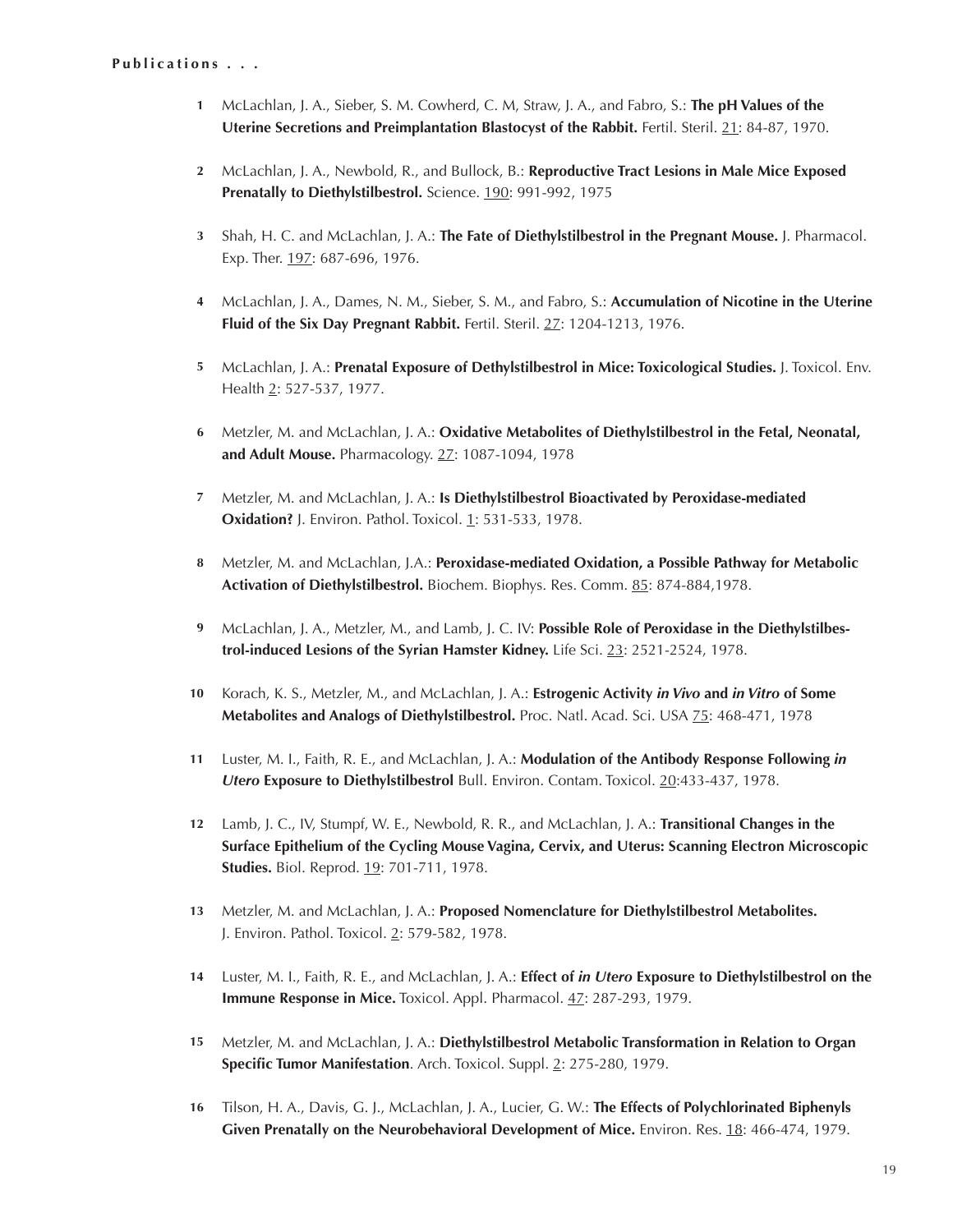#### **(continued)**

- Lamb, J. C. IV, Newbold, R. R., and McLachlan, J. A.: **Evaluation of the Transplacental Toxicity of 17 Diethylstilbestrol with the Scanning Electron Microscope.** J. Toxicol. Environ. Health 5: 599-603, 1979.
- McLachlan, J. A., Baucom, K., Korach, K. S., Levy, L., and Metzler, M.: **A Novel Fluorinated Derivative of Diethylstilbestrol.** Steroids 33: 543-547, 1979. **18**
- Korach, K. S., Metzler, M., and McLachlan, J. A.: **Diethylstilbestrol Metabolites and Analogs: New Probes for the Study of Hormone Action**. J. Biol. Chem. 254: 8963-8968, 1979. **19**
- Suzuki, Y., Lamb, J. C. IV, and McLachlan, J. A.: **Age-dependent Morphological Changes in the Seminal Colliculus in Male Mice: Light and Scanning Electron Microscopic Study.** Anat. Embryol. 158: 1-12, 1979. **20**
- McLachlan, J. A., Newbold, R. R., and Bullock, B. C.: **Long-term Effects on the Female Mouse Genital 21 Tract Associated with Prenatal Exposure to Diethylstilbestrol.** Cancer Res. 40: 3988-3999, 1980.
- Newbold, R. R., Carter, D. B., Harris, S. E., and McLachlan, J. A.: **Molecular Differentiation of the Mouse Genital Tract: Serum Free Organ Culture System for Morphological and Biochemical Correlations.** In Vitro 17: 51-54, 1981. **22**
- Barrett, J. C., Wong, A., and McLachlan, J. A.: **Diethylstilbestrol Induces Neoplastic Transformation without Measurable Gene Mutation at Two Loci.** Science 212: 1402-1404, 1981. **23**
- Lamb, J. C. IV, Newbold, R. R., and McLachlan, J. A.: **Visualization by Light and Scanning Electron Microscopy of Reproductive Tract Lesions in Female Mice Treated** *in Utero* **with Diethylstilbestrol.** Cancer Res. 41: 4057-4062, 1981. **24**
- McLachlan, J. A., Newbold, R. R., Shah, H. C., Hogan, M., and Dixon, R. L.: **Reduced Fertility in Female Mice Exposed Transplacentally to Diethylstilbestrol.** Fertil. Steril. 38: 364-371, 1982. **25**
- Newbold, R. R. and McLachlan, J. A.: **Vaginal Adenosis and Adenocarcinoma in Mice Transplacentally Exposed to Diethylstilbestrol.** Cancer Res. 42: 2003-2011, 1982. **26**
- Degen, G. H., Eling, T. E., and McLachlan, J. A.: **Oxidative Metabolism of Diethylstilbestrol by Prostaglandin Synthetase.** Cancer Res. 42: 919-923, 1982. **27**
- Carter, D. B., Newbold, R. R., Harris, S. E., and McLachlan, J. A.: **Molecular Differentiation of the Mouse Genital Tract: Protein Synthesis in the Fetal and Immature Reproductive Tract.** Biol. Reprod. 27: 201-209, 1982. **28**
- McLachlan, J. A., Wong, A., Degen, G. H., and Barrett, J. C.: **Morphologic and Neoplastic Transformation of Syrian Hamster Embryo Fibroblasts by Diethylstilbestrol and its Analogs.** Cancer Res. 42: 3040-3046, 1982. **29**
- Barrett, J. C., McLachlan, J. A., and Elmore, E.: **Inability of Diethylstilbestrol to Induce 6-thioguanine Resistant Mutants and to Inhibit Metabolic Cooperation of V-79 Chinese Hamster Cells.** Mutat. Res. **30**
- Newbold, R. R., Bullock, B. C., and McLachlan, J. A.: **Exposure to Diethylstilbestrol during Pregnancy Alters the Ovary and Oviduct.** Biol. Reprod. 28: 735-744, 1983. **31**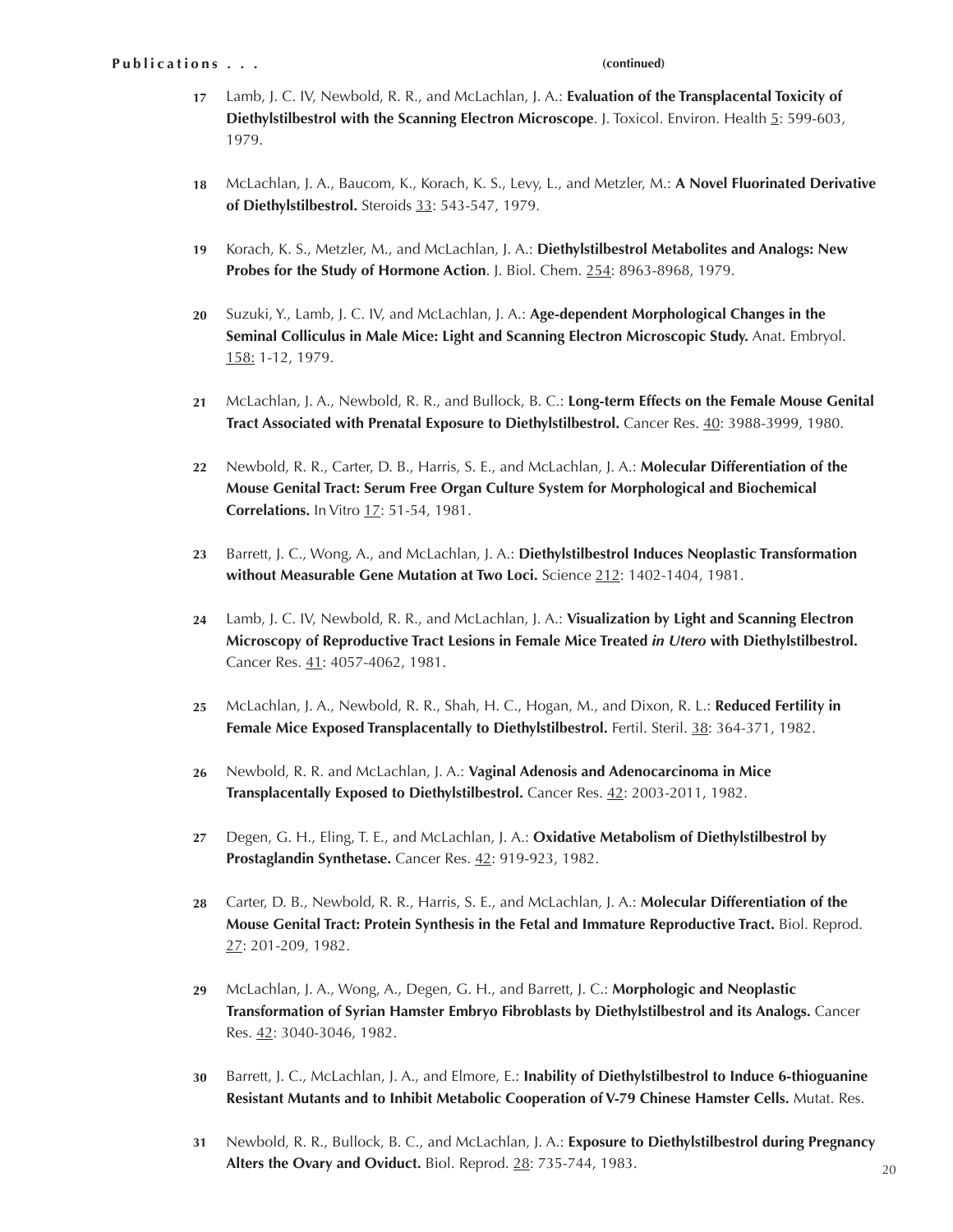### **(continued)**

- Degen, G. H., Wong, A., Eling, T. E., Barrett, J. C., and McLachlan, J. A.: **Involvement of Prostaglandin Synthetase in the Peroxidative Metabolism of Diethylstilbestrol in Syrian Hamster Fibroblast Cell Cultures.** Cancer Res. 43: 992-996, 1983. **32**
- Maydl, R., Newbold, R. R., Metzler, M., and McLachlan, J. A.: **Diethylstilbestrol Metabolism by the 33 Fetal Genital Tract.** Endocrinology 113: 146-151, 1983.
- Newbold, R. R., Tyrey, S., Haney, A. F., and McLachlan, J. A.: **Developmentally Arrested Oviduct: a Structural and Functional Defect in Mice Following Prenatal Exposure to Diethylstilbestrol.** Teratology 27: 417-426, 1982. **34**
- Tsutsui, T., Maizumi, H., McLachlan, J. A., and Barrett, J. C.: **Aneupolidy Induction and Cell 35 Transformation by Diethylstilbestrol: A Possible Chromosomal Mechanism in Carcinogenesis.** Cancer Res. 43: 3814-3822, 1983.
- Liehr, J. G., Ballatore, A. M., McLachlan, J. A., and Sirbasku, D. A.: **Mechanism of DES Carcinogenicity as Studied with the Fluorinated Analog E-31,311,51511-Tetrafluorodiethylstilbestrol.** Cancer Res. 43: 2678-2683, 1983. **36**
- Degen, G. and McLachlan, J. A.: **Non-estrogenic Metabolites of Diethylstilbestrol Produced by Prostaglandin Synthetase Mediated Metabolism.** Steroids 42: 253-265, 1983. **37**
- Haney, A. F., Newbold, R. R., and McLachlan, J. A.: **Prenatal DES Exposure in the Mouse: Effects on Ovarian Histology and Steroidogenesis** *in vitro.* Biol. Reprod. 30: 471-478, 1984. **38**
- Fabro, S. McLachlan, J. A., and Dames, N. M.: **Chemical-Exposure of Embryos During the Preimplantation Stages of Pregnancy—Mortality Rate and Intrauterine Development (English).** Am. J. Ostet. Gynecol. 148: 929-938, 1984. **39**
- Newbold, R. R., Carter, D. B., Harris, S. E., and McLachlan, J. A.: **Molecular Differentiation of the Mouse Genital Tract: Altered Protein Synthesis Following Prenatal Exposure to Diethylstilbestrol.** Biol. Reprod. 30: 459-470, 1984 **40**
- Tsutsui, T., Degen, G. H., Schiffmann, D., Wong, A., Maizumi, H., McLachlan, J. A., and Barrett, J. C.: **Dependence on Exogenous Metabolic Activation for Induction of Unscheduled DNA Synthesis in Syrian Hamster Embryo Cells by DES and Related Compounds.** Cancer Res. 44: 184-189, 1984. **41**

Duax, W. L., Swenson, D. C., Strong, P. D., Korach, K. S., McLachlan, J. A., and Metzler, M.:

- **Molecular Structures of Metabolites and Analogues of Diethylstilbestrol and Their Relationship to Receptor Binding and Biological Activity.** Mol. Pharmacol. 26: 520-525, 1984. **42**
- Newbold, R. R., Suzuki, Y., and McLachlan, J.: **Mullerian duct Maintenance in Heterotypic Organ Culture after** *in Vivo* **Exposure to Diethylstilbestrol.** Endocrinology 115: 1863-1868, 1984. **43**
- Newbold, R. R., Bullock, B. C., and McLachlan, J. A.: **Animal Model of Human Disease: Diverticulosis and Salpingitis Isthmica Nodosa (SIN) of the Fallopian Tube: Estrogen-induced Diverticulosis and SIN of the Mouse Oviduct.** Am. J. Pathol. 117: 333-335, 1984. **44**
- Maydl, R., McLachlan, J. A., Newbold, R. R., and Metzler, M.: **Localization of Diethylstilbestrol Metabolites in the Mouse Genital Tract.** Biochem. Pharmacol. 34: 710-712, 1985. **45**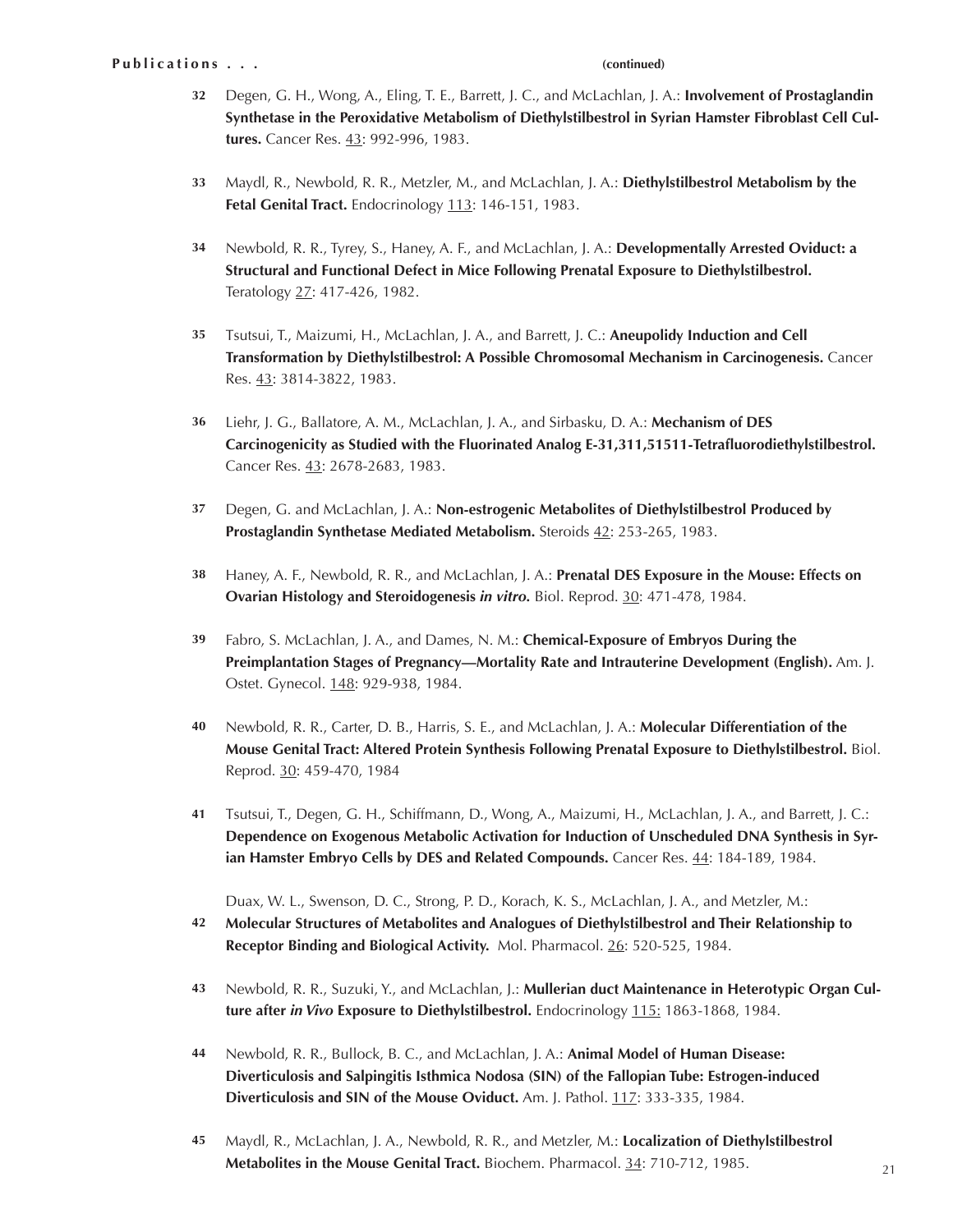- Maier, D. B., Newbold, R. R., and McLachlan, J. A.: **Prenatal Diethylstilbestrol Exposure Alters 46** Murine Uterine Responses to Prepubertal Estrogen Stimulation. Endocrinology 116: 1878-1886, 1985.
- Tomooka, Y., Harris, S. E., and McLachlan, J. A.: **Growth of Seminal Vesicle Epithelial Cells in 47 Serum-free Collagen Gel culture.** In Vitro 21: 237-245, 1985.
- Degen, G. H. and McLachlan, J. A.: **Peroxidase Mediated** *in Vitro* **Metabolism of Diethylstilbestrol and Structural Analogs with Different Biological Activities.** Chem. Biol. Interact. 54: 363-375, 1985. **48**
- Newbold, R. R., Bullock, B. C., and McLachlan, J. A.: **Lesions of the Rete Testis in Mice Exposed**  Prenatally to Diethylstilbestrol. Cancer Res. 45: 5145-5150, 1985. **49**
- Newbold, R. R., Bullock, B. C., and McLachlan, J. A.: **Progressive Proliferative Changes in the 50 Oviduct of Mice Following Developmental Exposure to Diethylstilbestrol.** Teratog. Carcinog. Mutagen. 5: 473-480, 1985.
- 51 Isenhower, W. D., Jr., Newbold, R. R., Cefalo, R. C., Korach, K. S., and McLachlan, J. A.: **Absence of Estrogenic Activity in Some Drugs Commonly Used during Pregnancy.** Biol. Res. in Preg. *Z*: 6-10, 1986.
- Tomooka, Y., DiAugustine, R. P., and McLachlan, J. A.: **Proliferation of Mouse Uterine Epithelial Cells 52** *in Vitro.* Endocrinology 118: 1011-1018, 1986.
- Hey, M. M., Haaf, H., McLachlan, J. A., and Metzler, M.: **Indirect Evidence for the Metabolic 53 Dehalogenation of Tetrafluorodiethylstilbestrol by Rat and Hamster Liver and Kidney Microsomes: Species-and Organ-dependent Differences.** Biochem. Pharmacol. 35: 2135-2139, 1986.
- Haney, A. F., Newbold, R. R., Fetter, B. F., and McLachlan, J. A.: **Paraovarian Cysts Associated with 54 Prenatal Diethylstilbestrol Exposure: Comparison of the Human with a Mouse Model.** Am. J. Pathol. 124: 405-411, 1986.
- Newbold, R. R., Bullock, B. C., and McLachlan, J. A.: **Animal Model for Human Disease: 55 Adenocarcinoma of the Rete Testis: Diethylstilbestrol Induced Lesions of the Mouse Rete Testis.** Am. J. Pathol. 125: 625-628, 1986.
- Tsutsui, T., Suzuki, H., Maizumi, H., McLachlan, J. A., and Barrett, J. C.: **Alteration in 56 Diethylstilbestrol-induced Mutagenicity and Cell Transformation by Exogenous Metabolic Activation.** Carcinogenesis Z: 1415-1418, 1986.
- Teng, C. T., Walker, M. P., Bhattacharyya, S. N., Klapper, D. G., DiAugustine, R. P., and McLachlan, J. A.: **Purification and Properties of an Estrogen-stimulated Mouse Uterine Glycoprotein (approx. 70 kDa).** Biochem. J. 240: 413-422, 1986. **57**
- Degen, G. H., McLachlan, J. A., Eling, T. F., and Sivarajah, K.: **Cooxidation of Steroidal and Non-ste-58 roidal Estrogens by Purified Prostaglandin Synthase: a Possible Mechanism for Hormonal Stimulation of Prostaglandin Formation.** J. Steroid Biochem. 26: 679-685, 1987.
- Newbold, R. R., Bullock, B. C., and McLachlan, J. A.: **Müllerian Remnants of Male Mice Exposed Pre-59 natally to Diethylstilbestrol.** Teratog. Carcinog. Mutagen. Z: 377-389, 1987.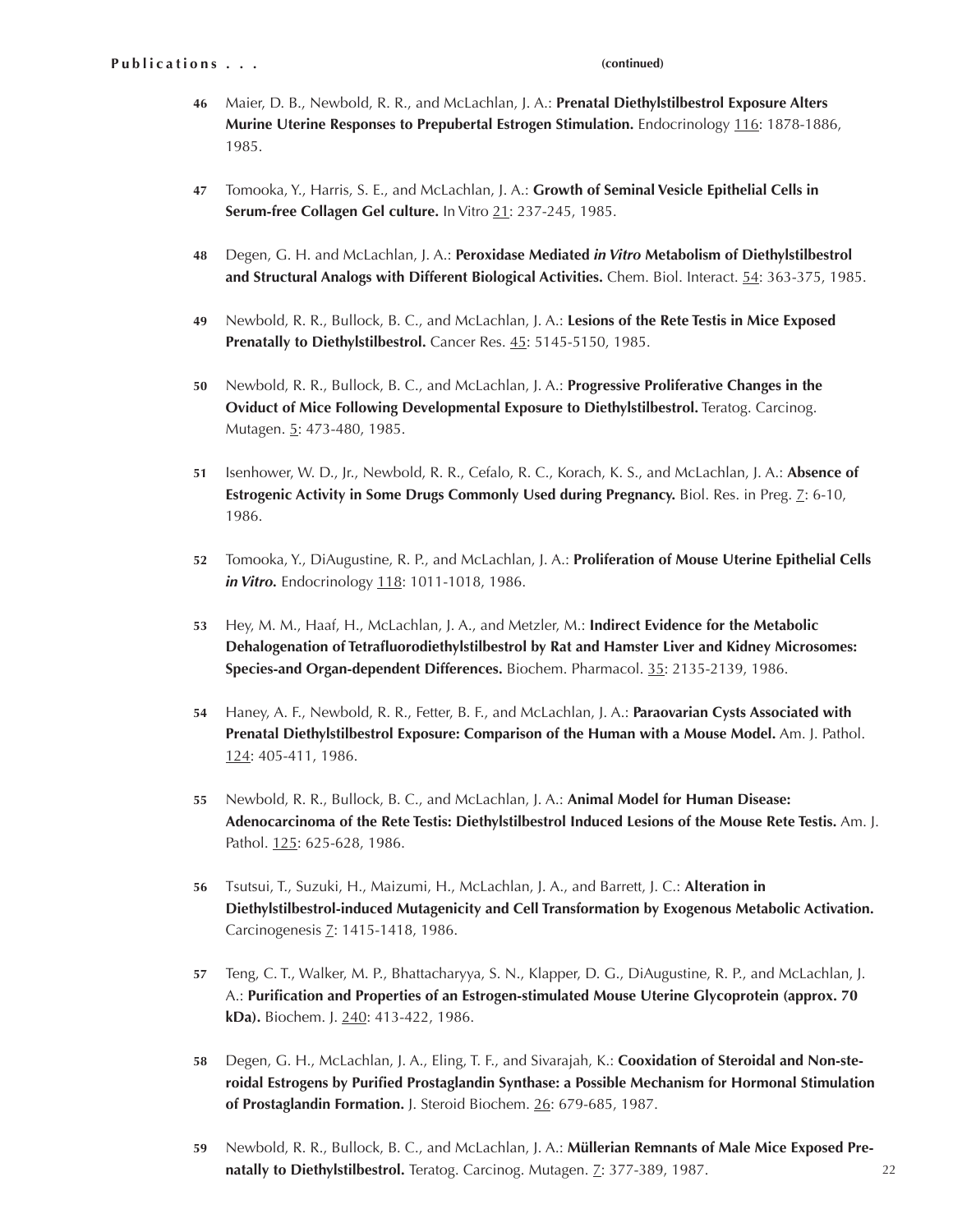- Bern, H. A., Cunha, G. R., and McLachlan, J. A.: **Diethylstilbestrol and Clear Cell Vaginal Carcinoma. 60** [Letter to the Editor]. Am. J. Med. 83: 372, 1987.
- Newbold, R. R., Bullock, B. C., and McLachlan, J. A.: T**esticular Tumors in Mice Exposed** *in utero* **to 61 Diethylstilbestrol.** J. Urol. 138: 1446-1450, 1987.
- Tsutsui, T., Suzuki, N., Fukada, S., Sato, M., McLachlan, J. A., and Barrett, J. C.: **170-Estradiol-induced 62 Cell Transformation and Aneuploidy of Syrian Hamster Embryo Cells in Culture.** Carcinogenesis 8: 1715-1719, 1987.
- Chen, Y. H., Pentecost, B. T., McLachlan, J. A., and Teng, C. T.: **The Androgen-dependent Mouse Semi-63 nal Vesicle Secretory protein IV: Characterization and CDNA Cloning.** Mol. Endocrinol. 1: 707-716, 1987.
- Teng, C. T., DiAugustine, R. P., Pentecost, B. T., and McLachlan, J. A.: **Isolation Characterization and Molecular Cloning of an Estrogen Responsive Gene from Mouse Uterus.** Environ. Health Perspect. 75: 137-138, 1987. **64**
- Bunyagidj, C. and McLachlan, J. A.: **Determination of Estradiol 2 and 4-hydroxylase Activities in Mouse Liver Microsomes by Liquid Chromatography/Electrochemistry.** J. Chromatographic Science 26: 24-28, 1988. **65**
- DiAugustine, R. P., Petrusz, P., Bell, G. I., Brown, C. F., Korach, K. S., McLachlan, J. A., and Teng, C. T.: **Influence of Estrogens on Mouse Uterine Epidermal Growth Factor Precursor Protein and MRNA.** Endocrinology 122: 2355-2363, 1988. **66**
- Korach, K. S., Sarver, P., Chae, K., McLachlan, J. A., and McKinney, J. D.: **Estrogen Receptor Binding Activity of Polychlorinated Hydroxybiphenyls: Conformationally Restricted Structural Probes.** Mol. Pharmacol. 33: 120-126, 1988. **67**
- Korach, K. S., Horigome, T., Tomooka, Y., Yamashita, S., Newbold, R. R., and McLachlan, J. A.: **Immunodetection of Estrogen Receptor in Epithelial and Stromal Tissues of the Neonatal Mouse Uterus.** Proc. Natl. Acad. Sci. USA 85: 3334-3337, 1988. **68**
- Bunyagidj, C. and McLachlan, J. A.: **Catechol Estrogen Formation in Mouse Uterus.** J. Steroid Biochem. 31: 795-801, 1988. **69**
- Pentecost, B. T., Newbold, R. R., Teng, C. T., and McLachlan, J. A.: **Prenatal Exposure of Male Mice to Diethylstilbestrol Alters the Expression of the Lactotransferrin Gene in Seminal Vesicles.** Mol. Endocrinol. 2: 1243-1248, 1988. **70**
- Teng, C. T., Pentecost, B. T., Chen, Y. H., Newbold, R. R., Eddy, E. M., and McLachlan, J. A.: **Lactotransferrin Gene Expression in the Mouse Uterus and Mammary Gland.** Endocrinology 124: 992- 999, 1989. **71**
- Ozawa, N., Oshimura, M., McLachlan, J. A., and Barrett, J. C.: **Nonrandom Karyotypic Changes in 72 Immortal and Tumorigenic Syrian Hamster Cells Induced by Diethylstilbestrol.** Cancer Genet. Cytogenet. 38: 271-282, 1989.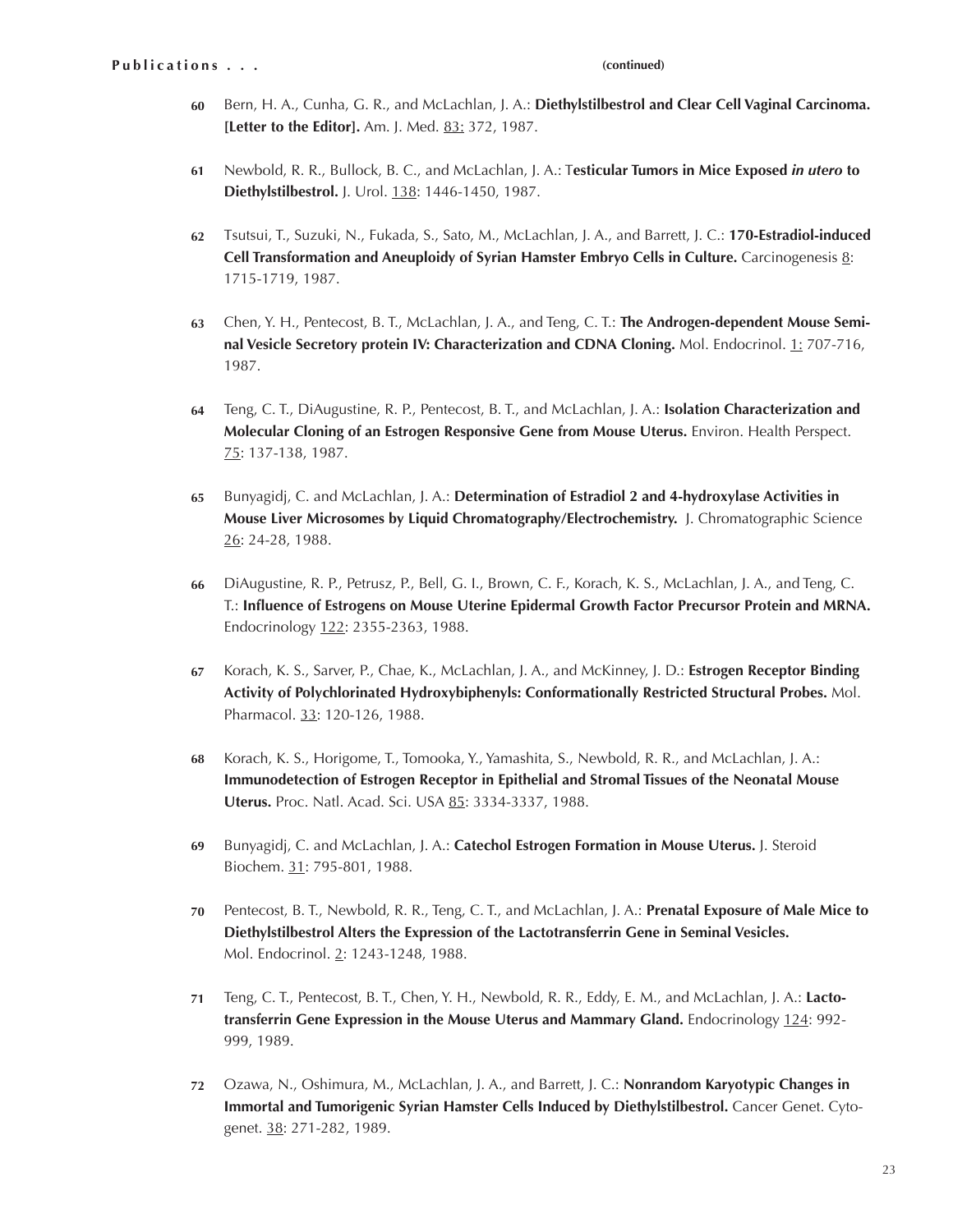- Newbold, R. R., Pentecost, B. T., Yamashita, S., Lum, K., Miller, J. V., Nelson, P., Blair, J., Kong, H., **73** Teng, C. T., and McLachlan, J. A.: **Female Gene Expression in the Seminal Vesicle of Mice Following Prenatal Exposure to Diethylstilbestrol.** Endocrinology 124: 2568 - 2576, 1989.
- Yamashita, S., Newbold, R. R., McLachlan, J. A., and Korach, K. S.: **Developmental Pattern of 74 Estrogen Receptor Expression in Female Mouse Genital Tracts.** Endocrinology 125: 2888-2896, 1989.
- McKinney, J. D., Korach, K. S., and McLachlan, J. A.: **Detoxification of Polychlorinated Biphenyls.** Lancet 3: 222-223, 1990. **75**
- Tomooka, Y., Edery, M., Mills, K. T., Bern, H. A., and McLachlan, J. A.: **Effects of Androgen on Mouse 76 Seminal Vesicle Epithelial Cells in Serum-free Culture.** Zool. Sci. 7: 731-738, 1990.
- Santti, R., Pylkkanen, L., Newbold, R., and McLachlan, J. A.: **Developmental Oestrogenization and**  Prostatic Neoplasia. Int. J. Androl. 13: 77-80, 1990. **77**
- Yamashita, S., Newbold, R. R., McLachlan, J. A., and Korach, K. S.: **The Role of the Estrogen Recep-78 tor in Uterine Epithelial Proliferation and Cytodifferentiation in Neonatal Mice.** Endocrinology 127: 2456-2463, 1990.
- Bossert, N. L., Nelson, K. G., Ross, K. A., Takahashi, T., and McLachlan, J. A.: **Epidermal Growth 79 Factor Binding and Receptor Distribution in the Mouse Reproductive Tract during Development.**  Dev. Biol. 142: 75-85, 1990.
- Newbold, R. R., Bullock, B. C., and McLachlan, J. A.: **Uterine Adenocarcinoma in Mice Following 80 Developmental Treatment with Estrogens: A Model for Hormonal Carcinogenesis.** Cancer Res. 50: 7677-7681, 1990.
- Nelson, K. G., Takahashi, T., Bossert, N. L., Walmer, D. K., and McLachlan, J. A.: **Epidermal Growth 81 Factor Replaces Estrogen in the Stimulation of Female Genital-tract Growth and Differentiation.** Proc. Natl. Acad. Sci. USA 88: 21-25, 1991.
- 82 Santti, R., Newbold, R. R., and McLachlan, J. A.: **Androgen Metabolism in Control and Neonatally Estrogenized Male Mice.** Reprod. Toxicol. 5: 149-155, 1991.
- Jellinck, P. H., Newbold, R. R., and McLachlan, J. A.: **Characteristics of Estrogen-induced Peroxidase 83 in Mouse Uterine Luminal Fluid.** Steroids 56: 162-167, 1991.
- Pylkkanen, L., Santti, R., Newbold, R. R., and McLachlan, J. A.: **Regional Differences in the Prostate 84 of the Neonatally Estrogenized Mouse.** The Prostate 18: 117-129, 1991
- 85 Ignar-Trowbridge, D. M., Nelson, K. G., Ross, K. A., Washburn, T. F., Korach, K. S., and McLachlan, J. A.: **Localization of the Estrogen Receptor in Uterine Cells by Affinity Labeling with [3] Tamoxifen Aziridine.** J. Steroid Biochem. Mol. Biol. 39: 131-132, 1991.
- Fukamachi, H. and McLachlan, J. A.: **Proliferation and Differentiation of Mouse Uterine Epithelial 86 Cells in Primary Serum-free Culture: Estradiol 17b Suppresses Uterine Epithelial Proliferation Cultured on Basement Membrane-like Substratum.** In Vitro Cell. Dev. Biol. 27A: 907-913, 1991.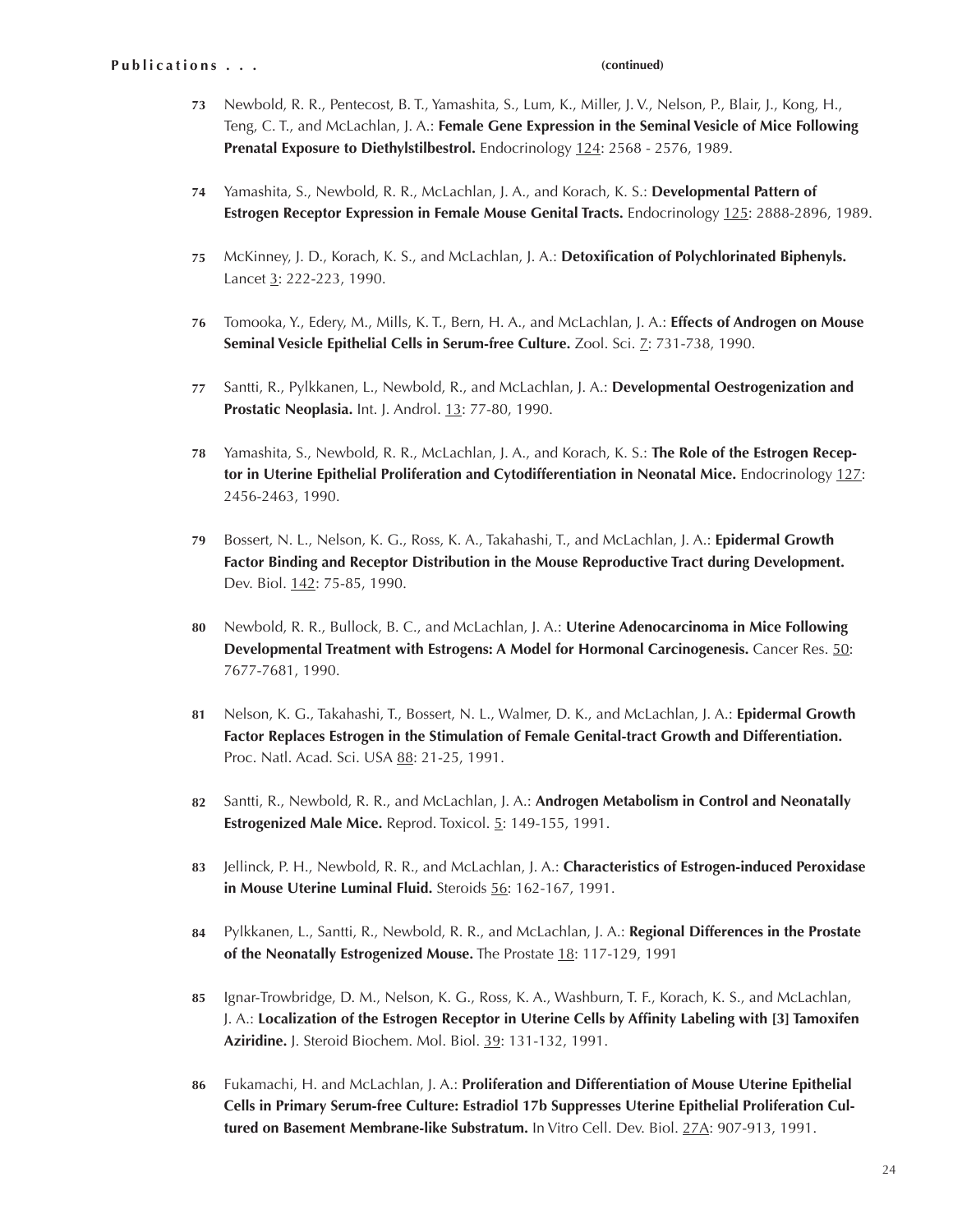- Ignar-Trowbridge, D. M., Hughes, A. R., Putney, J. W., Jr., McLachlan, J. A., and Korach, K. S.: **Diethylstilbestrol Stimulates Persistent Phosphatidylinositol Lipid Turnover by an Estrogen Receptor-mediated Mechanism in Immature Mouse Uterus.** Endocrinology 129: 2423-2430, 1991. **87**
- Migliaccio, S., Newbold, R., Bullock, B., McLachlan, J. A., and Korach, K. S.: **Developmental Exposure to Estrogens Induces Persistent Changes in Skeletal Tissue.** Endocrinology 130: 1756-1758, 1992. **88**
- Ignar-Trowbridge, D. M., Nelson, K. G., Bidwell, M. C., Curtis, S. W., Washburn, T. R., McLachlan, J. A., and Korach, K. S.: **Coupling of Dual Signaling Pathways: Epidermal Growth Factor Action Involves the Estrogen Receptor.** Proc. Natl. Acad. Sci. 89: 4658-4662, 1992. **89**
- Newbold, R. R., Jellinck, P. H., Metzler, M., and McLachlan, J. A.: **Ontogeny of Peroxidase Activity in Epithelium and Eosinophils of the Mouse Uterus.** Teratog. Carcinog. Mutagen. 11: 267-278, 1992. **90**
- Hebert, C. D., Endo, S., Korach, K. S., Boyd, J., Barrett, J. C., McLachlan, J. A., and Newbold, R. R.: **Characterization of Murine Cell Lines from Diethylstilbestrol-induced Uterine Endometrial Adenocarcinomas.** In Vitro Cell. Dev. Biol. 28A: 327-336, 1992. **91**
- Ignar-Trowbridge, D., Risinger, J. I., Dent, G. A., Kohler, M., Berchuck, A., McLachlan, J. A., and Boyd, J.: **Mutations of the Ki-ras Oncogene in Endometrial Carcinoma.** Am. J. Obstet. Gynecol. 167: 227- 232, 1992. **92**
- Risinger, J. I., Dent, G. A., Ignar-Trowbridge, D., McLachlan, J. A., Tsao, M-S., Senterman, M., and Boyd, J.: **p53 Gene Mutations in Human Endometrial Carcinoma.** Mol. Carcinog. 5: 250-256, 1992. **93**
- Newbold, R. R., Teng, C. T., Beckman, W. C., Jr., Jefferson, W. N., Hanson, R. B., Miller, J. V., and McLachlan, J. A.: **Fluctuations of Lactoferrin Protein and mRNA in the Reproductive Tract of the Mouse during the Estrous Cycle.** Biol. Reprod. 47: 903-915, 1992. **94**
- Nelson, K. G., Takahashi, T., Lee, D. C., Luetteke, N. C., Bossert, N. L., Ross, K., Eitzman, B. E., and McLachlan, J. A.: **TGFa is a Potential Mediator of Estrogen Action in the Mouse Uterus.** Endocrinology 131: 1657-1664, 1992. **95**
- Ignar-Trowbridge, D. M., Teng, C. T., Ross, K. A., Parker, M. G., Korach, K. S., and McLachlan, J. A.: **Peptide Growth Factors Elicit Estrogen Receptor-dependent Transcriptional Activation of an Estrogen**responsive Element. Mol. Endocrinol. 7: 992-998, 1993. **96**
- McLachlan, J. A.: **Functional Toxiology: A New Approach to Detect Biologically Active Xenobiotics. 97** Environ. Health. Perspect. Vol 101: 386-386, 1993.
- Beckman, W. C., Jr., Newbold, R. R., Teng, C. T., and McLachlan, J. A.: **Molecular Feminization of Mouse Seminal Vesicle by Prenatal Exposure to Diethylstilbestrol: Altered Expression of Messenger RNA.** J. Urol. 151: 1370-1378, 1994. **98**
- Santti, R., Newbold, R. R., Makela, S., Pylkkanen, L., and McLachlan, J. A.: **Developmental Estrogenization and Prostatic Neoplasia.** The Prostate 24: 67-78, 1994. **99**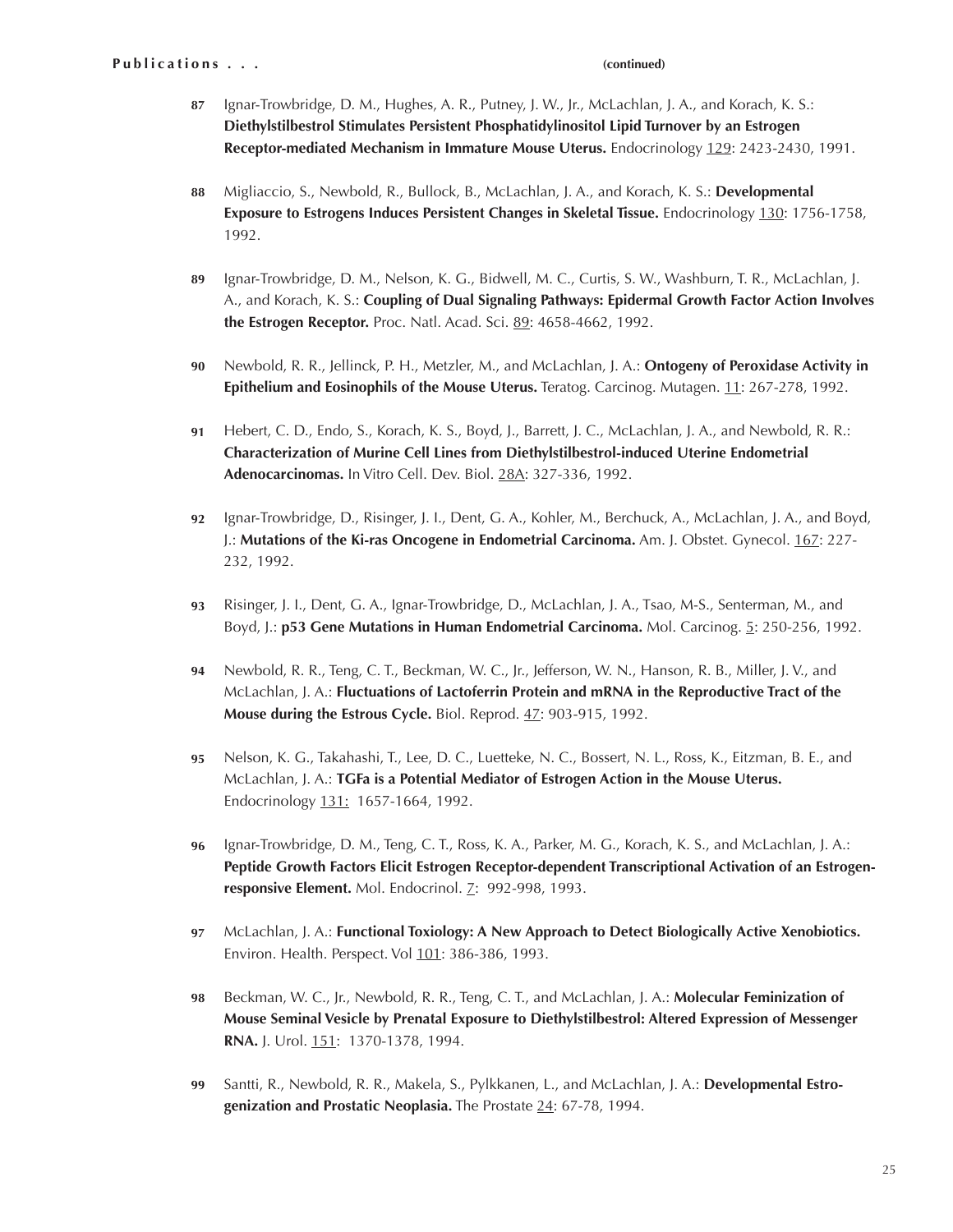- Endo, S., Kodama, S., Newbold, R. R., McLachlan, J. A., and Barrett, J. C.: **Cytogenetic Analysis of Murine Cell Lines from Diethylstilbestrol-induced Uterine Endometrial Adenocarcinomas.** Cancer Genet. Cytogenet. **74: 99-103**, 1994. **100**
- Sakai, Y., Nelson, K., Snedeker, S., Bossert, N., Walker, M., McLachlan, J., and DiAugustine, R.: **Expression of Epidermal Growth Factor in Suprabasal Cells of Stratified Squamous Epithelia, Implications for a Regulatory Role in Differentiation.** Cell Growth Differ. 5: 527-535, 1994. **101**
- Nelson, K. G., Sakai, Y., Eitzman, B., Steed, T., and McLachlan, J.: **Exposure to Diethylstilbestrol during a Critical Developmental Period in the Mouse Reproductive Tract Leads to Persistent Induction of Two Estrogen-regulated Genes.** Cell Growth Differ. 5: 595-606, 1994. **102**
- Takahashi, T., Eitzman, B., Bossert, N. L., Walmer, D., Sparrow, K., Flanders, K. C., McLachlan, J. A., and Nelson, K. G.: **Transforming Growth Factors ß1, ß2, and ß3 Messenger RNA and Protein Expression in Mouse Uterus and Vagina during Estrogen-induced Growth: A Comparison to Other Estrogen-Regulated Genes.** Cell Growth Differ. 5: 919-935, 1994 **103**
- Bergeron, J. M., Crews, D., and McLachlan, J. A.: **PCBs as Environmental Estrogens: Turtle Sex Determination as a Biomarker of Environmental Contamination.** Environ. Health Perspect. 102: 780- 781, 1994. **104**
- Gray, K., Eitzman, B., Raszmann, K., Steed, T., Geboff, A., McLachlan, J. A., and Bidwell, M.: **Coordinate Regulation by Diethylstilbestrol of the PDGF-A & -B Chains and the PDGF Receptor-**α **& -**β **Subunits in the Mouse Uterus and Vagina: Potential Mediators of Estrogen Action.** Endocrinology 136: 2325-2340, 1995. **105**
- Walmer, DK, Padin, C.J., Wrona, M.A., Healy, B.E., Bentley, R.C., Tsao, M-S., Kohler, M.F., McLachlan, J.A., and Gray, K.D.: **Malignant Transformation of the Human Endometrium is Associated with Overexpression of Lactoferrin mRNA and Protein.** Cancer Res. 55: 1168-1175, 1995. **106**
- Bidwell, M. C., Eitzman, B. A., Walmer, D. K., McLachlan, J. A., and Gray, K. D.: **Characterization of the Platelet-derived Growth Factor Signaling Pathway in the Placenta, Extraembryonic Membranes, and Uterus during the Latter Half of Murine Gestation: Potential Interface with Fundamental**  Processes during Development. Endocrinology. Vol 136, 1995. **107**
- Baird, D. D., Umbach, D. M., Lansdell, L., Hughes, C. L., Setchell, K. D. R., Weinberg, C. R., Haney, A. F., Wilcox, A. J., and McLachlan, J. A.: **Dietary intervention Study to Assess Estrogenicity of Dietary Soy Among Postmenopausal Women.** J. Clin. Endocrinol. Metab. 80: 1685-1690, 1995. **108**
- Song, W-C., McLachlan, J. A., and Negishi, M.: **Molecular Characterization of a Testis-specific Estrogen Sulfotransferase and Abberant Liver Expression in Obese and Diabetogenic Mice.** Endocrinology 136: 2477-2484, 1995. **109**
- Boyd, J., Takahashi, H., Waggoner, S. E., Jones, L. A., Hajek, R. A., Wharton, J. T., Liu, F., Fujino, T., Barrett, J. C., and McLachlan, J. A.: **Molecular Genetic Analysis of Diethylstilbestrol-associated Clear Cell Adenocarcinomas of the Vagina and Cervix.** Cancer **77**: 507-513, 1996. **110**
- Song, W-C., Deng, C., Raszmann, K., Moore, R., Newbold, R. R., McLachlan, J. A., and Negishi, M.: **Mouse Decay Acceleration Factor: Selective and Tissue-specific Induction by Estrogen of the Gene Encoding the Glycosylphosphatidlinositol-anchored Form.** J. Immunol. 157: 4166-4172, 1996. **111**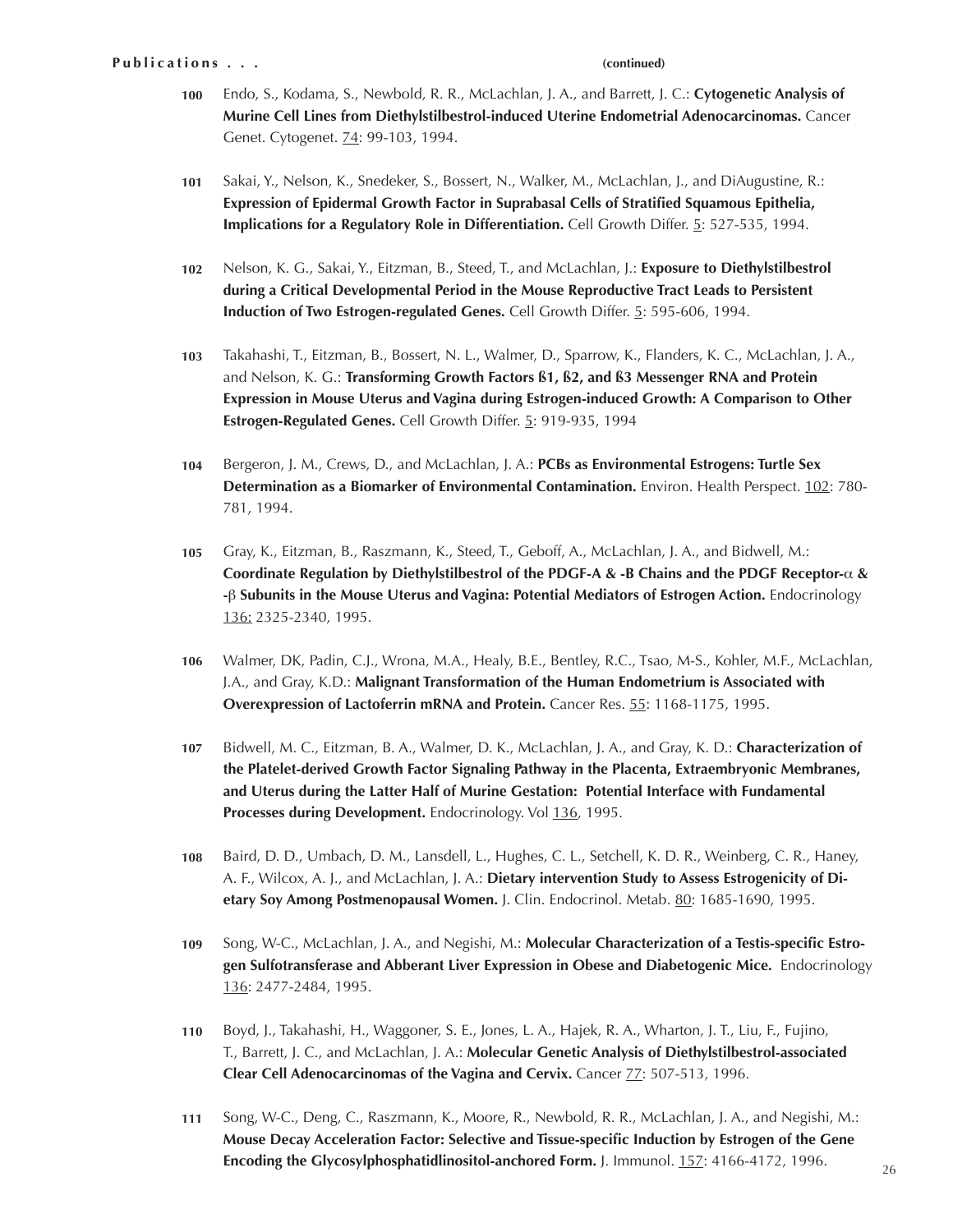- 112 Shigeta, H., Newbold, R. R., McLachlan, J. A., and Teng, C. T.: **Estrogenic Effect on the Expression of Estrogen Receptor, COUP-TF and Lactoferrin mRNA in Developing Mouse Tissues.** Mol. Reprod. Dev. 45: 21-30, 1996.
- Ignar-Trowbridge, D. M., Pimental, M., Parker, M. G., McLachlan, J. A., and Korach, K.S.: **Peptide Growth Factor Cross-talk with the Estrogen Receptor Requires the A/B Domain and Occurs Independently of Protein Kinase C or Estradiol.** Mol. Endocrinol. 137: 1735-1744, 1996. **113**
- Arnold, S. F., Robinson, M. K., Notides, A. C., Guillette, L. J. Jr. and McLachlan, J. A.: **A Yeast Estrogen Screen for Examining the Relative Exposure of Cells to Natural and Xenoestrogens.** Environ. Health Perspect. 104: 544-548, 1996. **114**
- Arnold, S. F., Klotz, D. M., Voiner, P., Guillette, L. J., Jr., and McLachlan, J. A.: **Synergistic Activation 115 of Estrogen Receptor with Combinations of Environmental Chemicals.** Science 272: 1489-1492, 1996. (withdrawn, July 25, 1997)
- McLachlan, J. A.: **Activation of Estrogen Receptors-Response**. Science, 274: 1285-1296, 1996. **116**
- Klotz, D. M., Beckman, B. S., Hill, S. M., McLachlan, J. A., Walters, M. R., and Arnold, S. F.: **Identification of Environmental Chemicals with Estrogenic Activity Using an Estrogen Screening Procedure.** Environ. Health Perspect. 104: 1084-1089, 1996. **117**
- Arnold, S. F., Collins, B. M., Robinson, M. K., Guillette, L. J., Jr., and McLachlan, J. A.: **Differential 118 Interaction of Natural and Synthetic Estrogens with Extracellular Binding Proteins in a Yeast Estrogen Screen.** Steroids 61: 624-646, 1996.
- Vonier, P. M., Crain, A. D., Guillette, L. J., Jr., McLachlan, J. A., and Arnold, S. F.: **Interaction of Environmental Chemicals with the Estrogen and Progesterone Receptors from the American Alligator.** Environ. Health Perspect. 104: 1318-1322, 1996. **119**
- Tran, D. Q., Kow, K. Y., McLachlan, J. A., and Arnold, S. F.: **The Inhibition of Estrogen Receptor Receptor-mediated Responses by Chloro-S-triazine-derived Compounds is Dependent on Estradiol Concentration in Yeast**. Biochem. Biophys. Res. Comm. 227: 140-146, 1996. **120**
- Gray, K., Bullock, B., Dickson, R., Raszmann, K., Walmer, D., McLachlan, J. A., and Merlino, G.: **TGFa Transgene Expression Potentiates Diethylstilbestrol-induced Alterations in the Female Mouse**  Reproductive Tract. Mole. Carcinogenesis. 17: 163-173, 1996. **121**
- Hayashi, N., Hasegawa, K., Komine, A., Tanaka, Y., McLachlan, J. A., Barrett, J. C., and Tsutsui, T.: **Estrogen-Induced Cell Transformation and DNA Adduct Formation in Cultured Syrian Hamster Embryo.** Cells. Mol. Carcinog. 16: 149-156, 1996. **122**
- Tran, D. Q., Ide, D. F., McLachlan, J. A., and Arnold, S. F.: **The Anti-estrogenic Activity of Selected 123 Polynuclear Aromatic Hydrocarbons in Yeast Expressing Human Estrogen Receptor.** Biochem. Biophys. Res. Comm. 229: 102-108, 1996.
- Tran, D. Q., Klotz, D. M., Ladlie, B. L., Ide, C. F., McLachlan, J. A., and Arnold, S. F.: **Inhibition of 124 Progesterone Receptor Activity in Yeast by Synthetic Chemicals.** Biochem. Biophys. Res. Comm. 229: 518-523, 1996.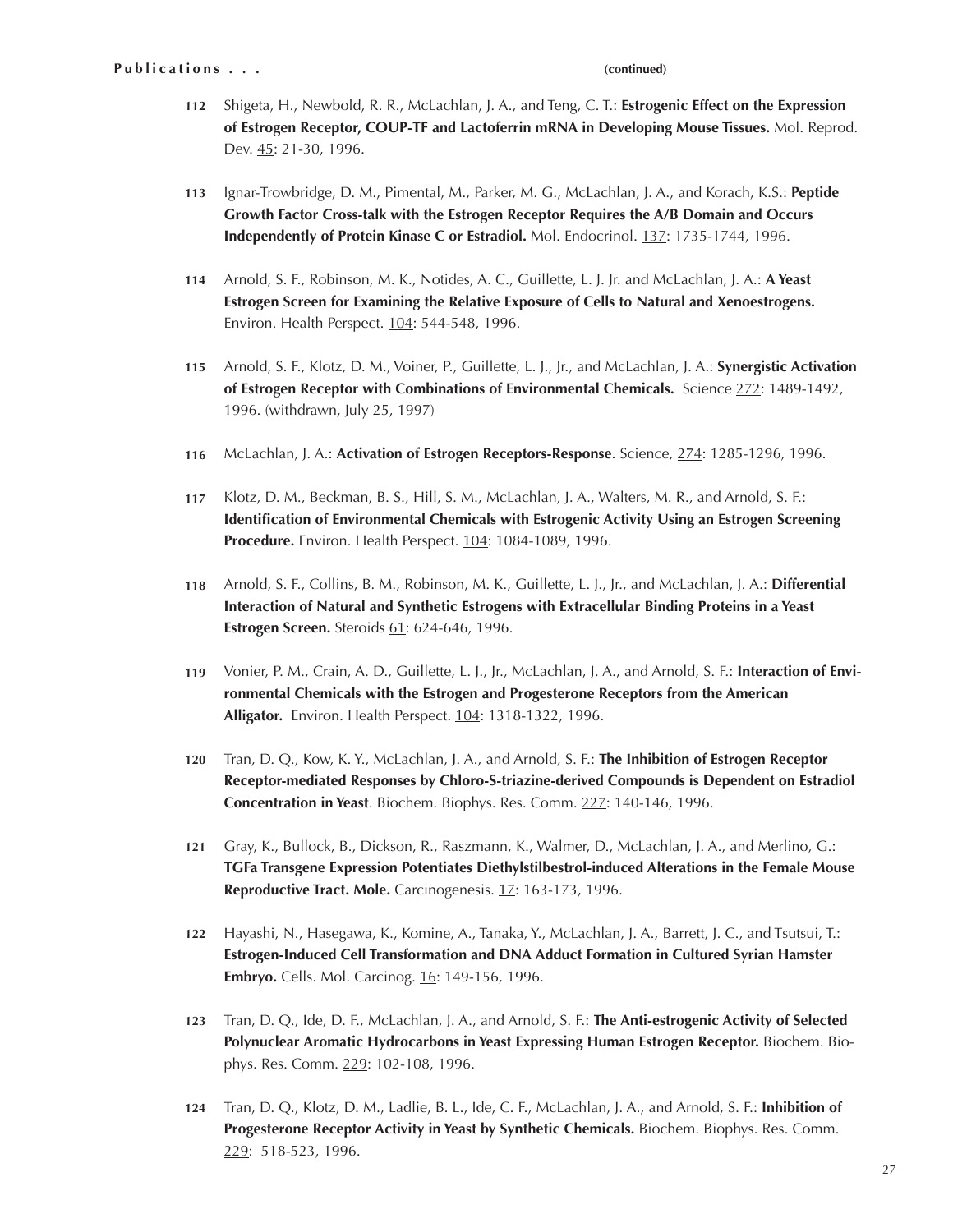- Hanssard, L. J., Healy-Gardner, B. E., Drapkin, A. T., Bentley, R. C., McLachlan, J. A., and Walmer, D. K.: **Human Endometrial Transforming Growth Factor-Alpha: A Transmembrane, Surface Epithelial Protein That Transiently Disappears During the Midsecretory Phase of the Menstrual Cycle.** J. Soc. Gynecol. Invest. 4: 160-166, 1997. **125**
- Vonier, P. M., Guillette, L. J., Jr., McLachlan, J. A., and Arnold, S. F.: **Identification and Characterization of Estrogen and Progesterone Receptors from the Oviduct of the American Alligator (Alligator mississippiensis)** Biochem. Biophys. Res. Comm. 232: 308-312, 1997. **126**
- Couse, J. F., Davis, V. L., Hanson, R. B., Jefferson, W. N., McLachlan, J. A., Bullock, B. C., Newbold, R. R., and Korach, K. S.: **Accelerated Onset of Uterine Tumors in** T**ransgenic Mice with Aberrant Expression of the Estrogen Receptor after Neonatal Exposure to Diethylstilbestrol.** Mol. Carcinog. 19: 236-242, 1997. **127**
- Collins, B. M., McLachlan, J. A., and Arnold, S. F.: **The Estrogenic and Antiestrogenic Activities of Phytochemicals with the Human Estrogen Receptor Expressed in Yeast.** Steroids 62: 1-7, 1997. **128**
- Arnold, S. F., Vonier, P. M., Collins, B. M., Klotz, D. M., Guillette, L. J., Jr., and McLachlan, J. A.: *In Vitro* **Syergistic Interaction of Alligator and Human Estrogen Receptors with Combinations of Environmental Chemicals.** Env. Health Perspectives 105, Supplement 3: 615-618, April, 1997. **129**
- Klotz, D. M., McLachlan, J. A., and Arnold, S. F.: **Inhibition of 17 Beta-estradiol and Progesterone Activity in Human Breast and Endometrial Cancer Cells by Carbamate Insectides.** Life Sci. 60: 1467-1475, 1997. **130**
- Klotz, D. M., Ladlie, B. L., Vonier, P. M., McLachlan, J. A., and Arnold, S. F.: **o,p'-DDT and its Metabolites Inhibit Progesterone-dependent Responses in Yeast and Human Cells.** Mol. Cell. Endocrinol. 129: 63-71, 1997. **131**
- Jin, L., Tran, D. Q., Ide, C. F., McLachlan, J. A., and Arnold, S. F.: **Several Synthetic Chemicals Inhibit Progesterone Receptor-mediated Transactivation in Yeast.** Biochem. Biophys. Res. Comm. 233: 139-146, 1997. **132**
- Arnold, S. F., Klotz, D. M., Collins, B. M., Vonier, P. M., Guillette, L. J. Jr., and McLachlan, J. A.: **Potency of Combined Estrogenic Pesticides**, [response]. Science, 275: 405-406, 1997. **133**
- Li, S., Raszmann, K. A., Moore, R., Uno, T., Teng, C. T., McLachlan, J. A., and Negishi, M.: **Developmental Exposure to DES Ellicits Demethylation of an Estrogen Regulated Gene in the Mouse Uterus.** Cancer Res. 57: 4356-4359, 1997. **134**
- Arnold, S. F., Bergeron, J. M., Tran, D. Q., Collins, B. M., Vonier, P. M. Crews, D., Toscano, W. A., Jr., and McLachlan, J. A.: **Synergistic Responses of Steroidal Estrogens** *in Vitro* **(Yeast) and** *in Vivo* **(Turtles).** Biochem. Biophys. Res. Comm. 235: 336-342, 1997. **135**
- Tran, D. Q., Jin, L., Chen, L., McLachlan, J. A., and Arnold, S. F.: **Evaluation of Clinical and Environmental Anti-estrogens with Human Estrogen Receptor Expressed in** *Saccharomyces cerevisiae***: A Novel for ABC-cassette Transporters in Mediating Anti-estrogenic Activity.** Biochem. Biophys. Res. Comm. 235: 669-674, 1997. **136**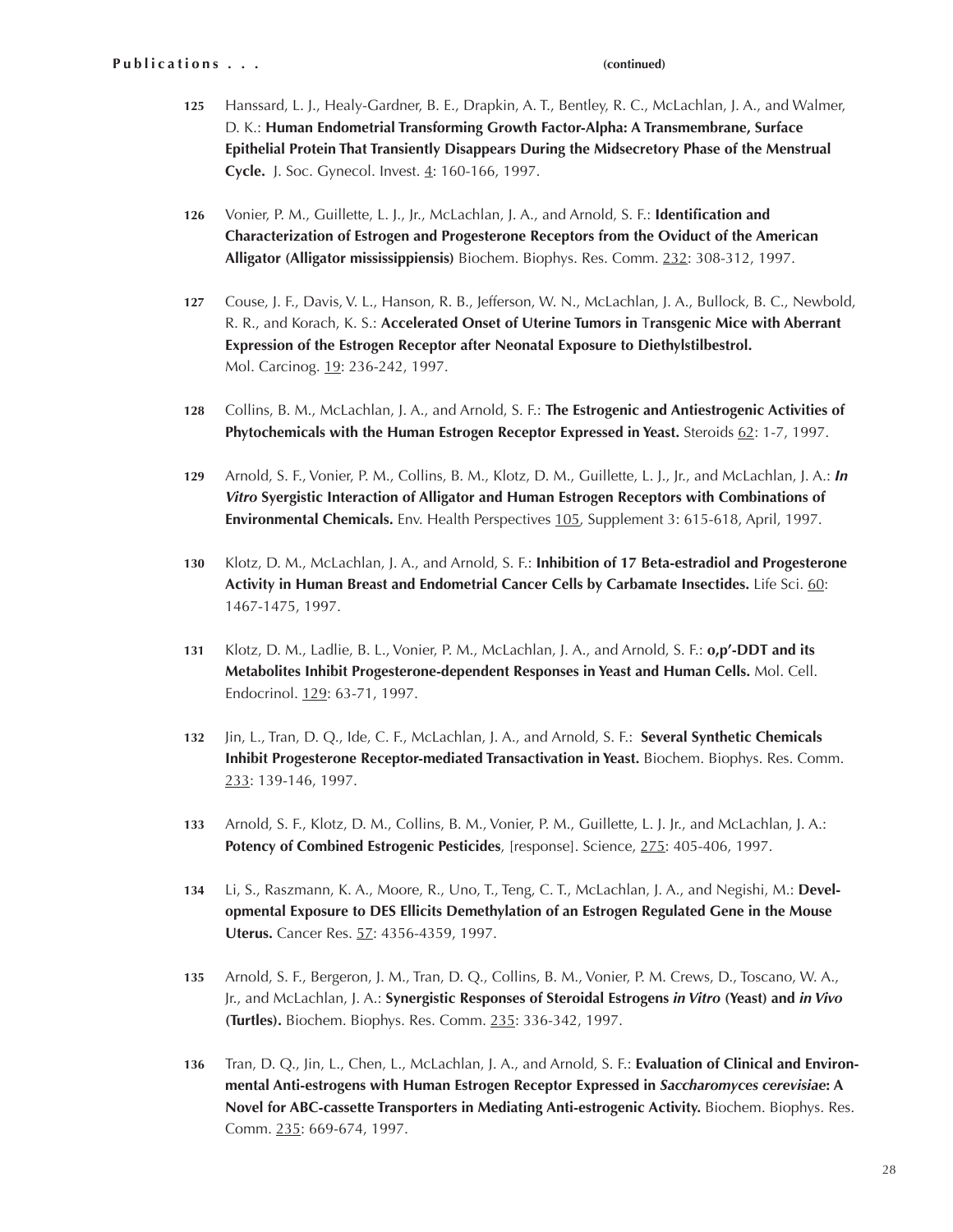- Crain, D. A., Noriega, N., Vonier, P. M., Arnold, S. F., McLachlan, J. A., and Guillette, L. J. Jr.: **Cellular Bioavailability of Natural Hormones and Environmental Contaminants as a Function of Serum and Cytosolic Binding Factors.** Toxicol. Ind. Health 14: 261-273, 1998. **137**
- Chae, K., Lindzey, J. K., McLachlan, J. A., and Korach, K. S.: **Estrogen-dependent Gene Regulation by an Oxidative Metabolite of Diethylstilbestrol, Diethylstylbestrol-4',4"-Quinone.** Steroids 63: 149-157, 1998. **138**
- Crain, D. A., Noriega, N., Vonier, P. M., Arnold, S. F., McLachlan, J. A., and Guillette, L. J., Jr..: **Cellular Bioavailability of Natural Hormones and Environmental Contaminants as a Function of**  Serum and Cytostolic Binding Factors. Toxicol. Ind. Health 14: 261-273, 1998. **139**
- Newbold, Retha R., Hanson, Rita B., Jefferson, Wendy N., Bullock, Bill C., Haseman, Joseph, and McLachlan, John, A.: **Increased Tumors but Uncompromised Fertility in the Female Descendants of Mice Exposed Developmentally to Diethylstilbestrol.**. Carcinogenesis 19: 1655-1663, 1998. **140**
- Cheek, A. O., Kow, K., Chen, J., and McLachlan, J. A.: **Potential Mechanisms of Thyroid Disruption in Humans: Interaction of Organochlorine Compounds with Thyroid Receptor, Transthyretin and Thyroid Binding Globulin.** Environ. Health Perspect. 107 (4): 273-278, 1999. **141**
- Parks, L. G., Cheek, A. O., Denslow, N. D., Heppell, S. A., McLachlan, J. A., LeBlanc, G. A., and Sullivan, C. V: **Fathead Minnow (***Pimephales Promalas***) Vitellogenin: Purification, Characterization and Quantitative Immunoassay for the Detection of Estrogenic Compounds.** Comp. Biochem. Physiol. 123 (2): 119-125, 1999. **142**
- Cheek, A. O., Ide, C. F., Bollinger, J. E., Rider, C. V., and McLachlan, J. A.: **Alteration of Leopard Frog (***Rana Pipiens***) Metamorphosis by the Herbicide Acetochlor.** Arch. Environ. Contam. Toxicol. 37 (1): 70-77, 1999. **143**
- Anderson, H. R., Andersson, A-M., Arnold, S. F., Autrup, H., Barfoed, M., Beresford, N. A., Bjerregaard, P., Christiansen, L. B., Gissel, B., Hummel, R., Jorgensen, E. B., Korsgaard, B., Le Guevel, R., Leffers, H., McLachlan, J. A., Moller, A., Nielsen, J. B., Olea, N., Oles-Karasko, A., Pakdel, F., Pedersen, K. L., Perez, P., Skakkeboek, N. E., Sonnenshein, C., Soto, A. M, Sumpter, J. P., Thorpe, S. M., and Grandjean, P.: **Comparison of Short-Term Estrogenicity Tests for Identification of Hormone-Disrupting Chemicals.** Environ. Health Perspect. 107, Suppl. 1: 89-108, 1999. **144**
- Burow, M. E., Tang, Y., Collins-Burow, B. M., Krajewski, S., Reed, J. C., McLachlan, J. A., and Beckman, B. S.: **Effects of Environmental Estrogens on TNF-mediated Apoptosis in MCF-7 Breast Carcinoma Cells.** Carcinogenesis 20: 2057-2061, 1999. **145**
- Oberdörster, E., Martin, M., Ide, C. F., McLachlan, J. A. **Benthic Community Structure and Biomarker Induction in Grass Shrimp in an Estuarine System.** Arch. Environ. Contam. Toxicol. 37: 512-518, 1999. **146**
- Oberdörster, E., Cottam, D. M., Wilmot, F. A., Milner, M. J., and McLachlan, J. A.: **Interaction of PAHs and PCBs with Ecdysone-dependent Gene Expression and Cell Proliferation.** Toxicol. Appl. Pharmacol. 160 (1): 101-108, 1999. **147**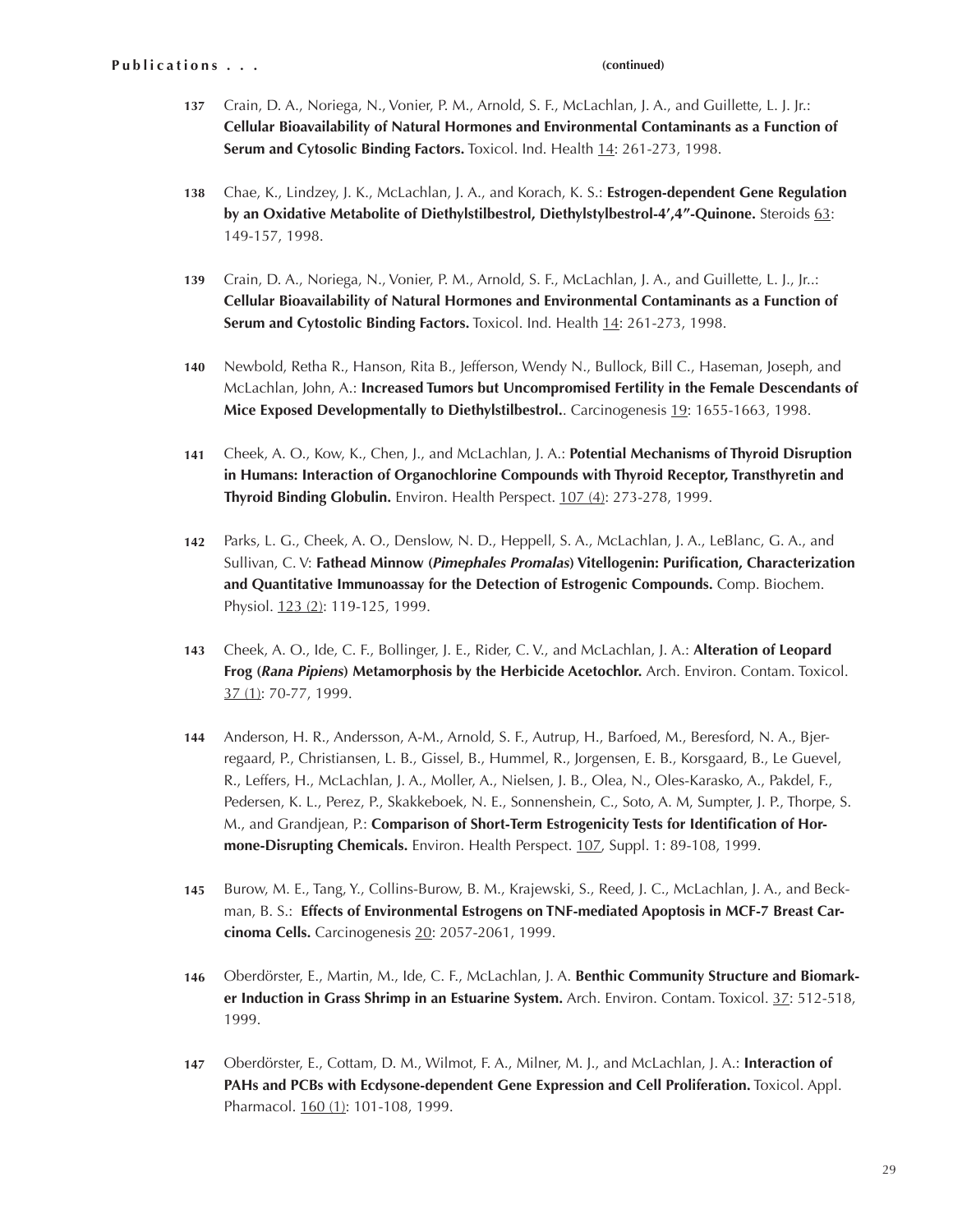- Burow, M. E., Tang, Y., Collins-Burow, B. M., Krajewski, S., Reed, J. C., McLachlan, J. A., and Beckman, B. S.: **Effects of Environmental Estrogens on Tumor Necrosis Factor Alpha Mediated Apoptosis in MCF-7 Cells**. Carcinogenesis 20 (11): 2057-2061, 1999. **148**
- Burow, M. E., Weldon, C. B., Collins-Burow, B. M., Ramsey, N., McKee, A., Klippel, A., McLachlan, J. A., Clejan, S., and Beckman, B. S.: **Cross-talk Between Phosphatidylinositol-3 Kinase and Sphingomyelinase Pathways as a Mechanism for Cell Survival/Death.** J. Biol. Chem. 275 (13): 9628- 9635, 2000. **149**
- Burow, M. E., Weldon, C. B., Melnik, L., Duong, B., Collins-Burow, B. M., Klippel, A., Beckman, B. S., and McLachlan, J. A.: **Phosphatidylinositol-3 Kinase/Akt Mediated Regulation of NF-kB Signaling Events as a Mechanism for Suppression of TNF-induced Apoptosis.** Biochem. Biophys. Res. Comm. 271 (2): 342-345, 2000. **150**
- Oberdörster, E., Brouwer, M., Hoexum-Brouwer, T., Manning, S., and McLachlan, J. A.: **Long-term Pyrene Exposure of Grass Shrimp,** *Palaemonetes pugio***, Affects Molting and Reproduction of Exposed Males, and Offspring of Exposed Females.** Environ. Health Perspect. 108 (7): 641-646, 2000. **151**
- Burow, M. E., Weldon, C. B., Chiang T-C, Tang, Y., Collins-Burow, B. M., Rolfe, K., Li, S., McLachlan, J. A., and Beckman, B. S.: **Differences in Protein Kinase C and Estrogen Receptor, Expression and Signaling Correlate with Apoptotic Sensitivity of MCF-7 Breast Cancer Cell Variants.** Int. J. Oncol. 16: 1179-1187, 2000. **152**
- Newbold, R. R., Hanson, R. B., Jefferson, W. N., Bullock, B. C., Haseman, J. and McLachlan, J. A.: **Proliferative Lesions and Reproductive Tract Tumors in Male Descendants of Mice Exposed Developmentally to Diethylstilbestrol.** Carcinogenesis 21 (7): 1355-1363, 2000. **153**
- Collins-Burow, B. M., Burow, M. E., Duong, B. N., and McLachlan, J. A.: **The Estrogenic and Anti-154 estrogenic Activities of Flavonoid Phytochemicals Through Estrogen Receptor Binding Dependent and Independent Mechanisms.** Nutrition and Cancer 38 (2) 229-44, 2000.
- Cheek, A. O., Brouwer, T. H., Carroll, S., Manning, S., McLachlan, J. A., Brouwer, M.: **Experimental Evaluation of Vitellogenin as a Predictive Biomarker for Reproductive Disruption.** Environ. Health Perspect. 109 (7): 681-90, 2001. **155**
- Oberdörster, E., Clay, M. A., Cottam, D. M., Wilmott, F. A., Milner, M. J., and McLachlan, J. A.: **Common Phytochemicals are Ecdysteroid agonists and antagonists: A Possible Evolutionary Link Between Vertebrate and Invertebrate Steroid Hormones.** J. Steroid Biochem. & Mol. Biol. 77 (4-5): 229-38, 2001. **156**
- O'Neil, J. S., Burow, M. E., McLachlan, J. A., Green, A. E., and Hendon, M. C.: **Effects of Estrogen 157 on LEP Gene Promotor Activation in MCF-7 Breast Cancer and JEG-3 Choriocarcinoma Cells.** Mol. Cell. Endocrinol. 176 (1-2): 67-75, 2001.
- Li, S., Chiang, T-C., Davis, G. R., Williams, R. M., Wilson, V. P., McLachlan, J. A.: **Decreased expression of Wnt-7a mRNA is inversely associated with the expression of estrogen receptor a in human uterine leiomyoma.** J. Clin. Endocrinol. and Metab. 86 (1): 454-457, 2001. **158**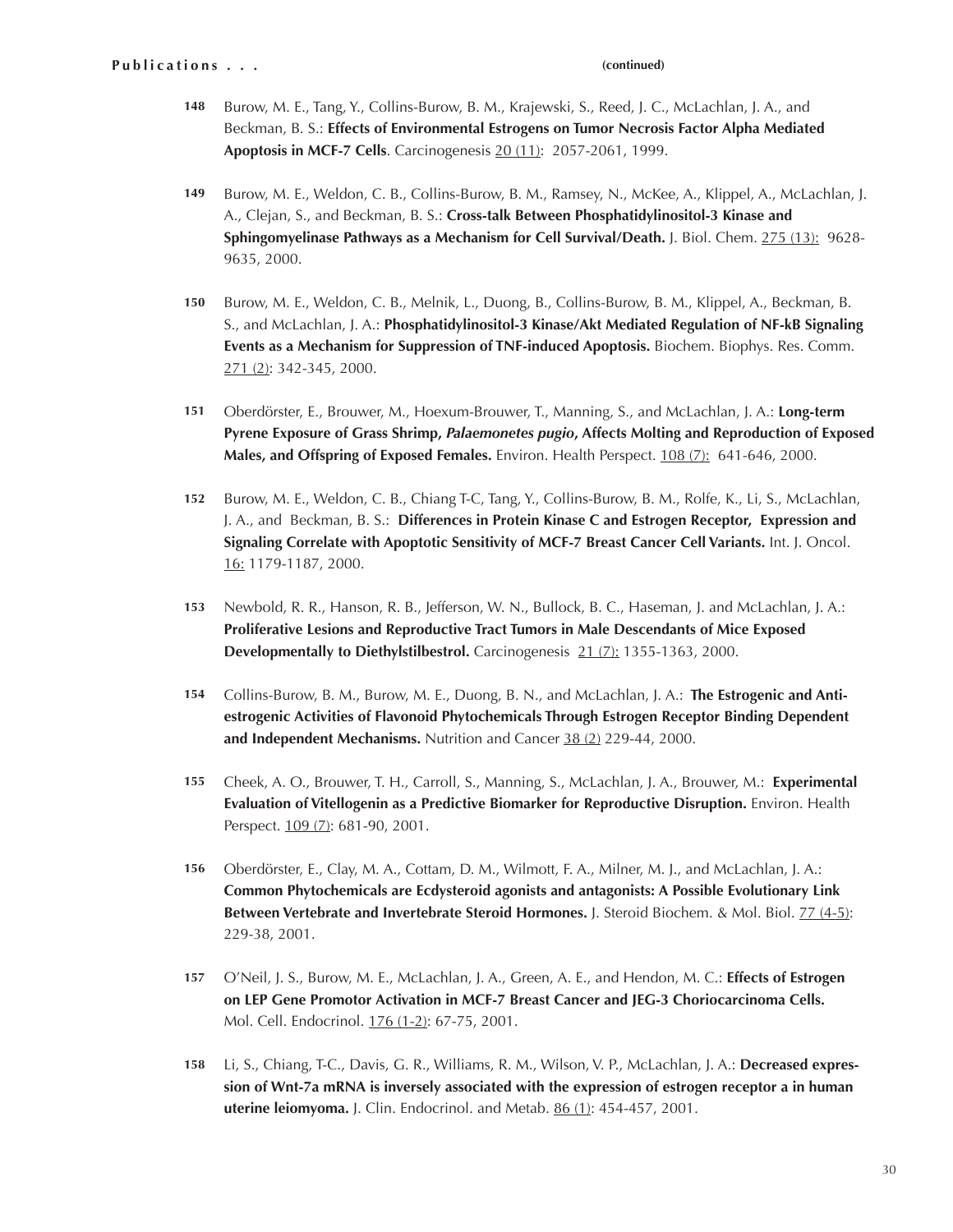### **Publications...**

- Burow, M. E., Boue, S., Collins-Burow, B. M., Melnik, L. I., Duong, B. N., Li, S., Wiese, T., Cleavland, E., and McLachlan, J. A.: **Phytochemical Glyceollins, Isolated from Soy, Mediate Anti-hormonal Effects through Estrogen Receptor** α **and** β**.** J. Clin. Endocrinol. and Metab. 86 (4): 1750-1758, 2001. **159**
- Li, S., Ma, L., Chiang, T. C., Burow, M. E., Newbold, R. R., Negishi, M., Barrett, J. C., McLachlan, J. A. **Promoter CpG Methylation of Hox-a10 and Hox-a11 in Mouse Uterus not Altered upon Neonatal Diethylstilbestrol Exposure**. Molecular Carcinogenesis. 32 (4): 213-19, 2001. **160**
- Fox, J. E., Starcevic, M., Kow, K. Y., Burow, M. E., McLachlan, J. A. **Nitrogen Fixation: Endocrine Disrupters and Flavanoid Signaling**. Nature 413 (6852): 128-9, 2001. **161**
- O'Neil, J. S., Burow, M. E., McLachlan, J. A., Green, A. E., and Henson, M. C.: **Effects of Estrogen on LEP Gene Promotor Activation in MCF-7 Breast Cancer and JEG-3 Choriocarcinoma Cells.** Mol. Cell. Endocrinol. 176 (1-2): 67-75, 2001. **162**
- Burow, M. E., Weldon, C. B., Tang Y., McLachlan, J. A., Beckman, B. S. **Oestrogen-mediated Suppression of TNF-induced Apoptosis in MCF-7 Cells: Subversion of Bcl-2 by Anti-oestrogens**. J. Steroid Biochem. & Mol. Biol. 78(5): 409-418, 2001. **163**
- Mattingly, C. J., McLachlan, J. A., Toscano Jr., W. A. **Green fluorescent protein (GFP) as a marker of aryl hydrocarbon receptor (AhR) function in developing zebrafish (Danio rerio)**. Environ Health Perspect  $109 (8):845-849, 2001.$ **164**
- Fox, J. E., Burow, M. E., McLachlan, J. A. **Symbiotic gene activation is interrupted by endocrine disrupting chemicals**. The ScientificWorld 1: 653-655, 2001. **165**
- Cheek, A. O., Hoexum-Brower, T., Carroll, S., Manning, S., Brouwer, M., McLachlan, J. A.: **Experimental Evaluation of Vitellogenin as a Predictive Biomarker for Reproductive Disruption**. Environmental Health Perspectives 109 (7): 681-90, 2001. **166**
- Cheek, A. O., Hoexum-Brouwer, T., Carroll, S., Manning, S., Brouwer, M., McLachlan, J. A. **Developmental exposure to anthracene and estradiol alters reproductive success in medaka (Oryzias latipes)**. Environmental Sciences. 8: 31-45, 2001. **167**
- Frigo, D. E., Duong, B. N., Melnik, L. I., Schief, L., Collins-Burow, B. M., Pace, D. K., McLachlan, J. A., Burow, M.E. **Flavonoid Phytochemicals Regulate Multiple Signal Transduction Pathways in Endometrial and Kidney Stable Cell Lines**. Journal of Nutrition 132 (7): 1848-53, 2002. **168**
- Weldon, C. B., Scandurro, A. S., Rolfe, K. W., Clayton J. L., Elliott, S. E., Butler, N. N., Melnik, L. I., Alam J., McLachlan, J. A., Jaffe, B. M., Beckman, B. S., Burow M. E. **Identification of mitogenactivated protein kinase kinase 5 (MEK5) as a chemoresistance pathway in MCF-7 cells using gene expression microarray**. Surgery 132 (2): 293-301, 2002. **169**
- Guillette, L. J. Jr., Vonier, P. M., McLachlan, J. A. **Affinity of the Alligator Estrogen Receptor for Serum Pesticide Contaminants**. Toxicology 181-182: 151-4, 2002. **170**
- Frigo, D. E., Burow, M. E., Mitchell, K. A., Chiang, T-C., McLachlan, J. A. **DDT and its metabolites alter gene expression in human uterine cell lines through ER-independent mechanisms.** Environmental Health Perspectives 110 (12): 1239-45, 2002. **171**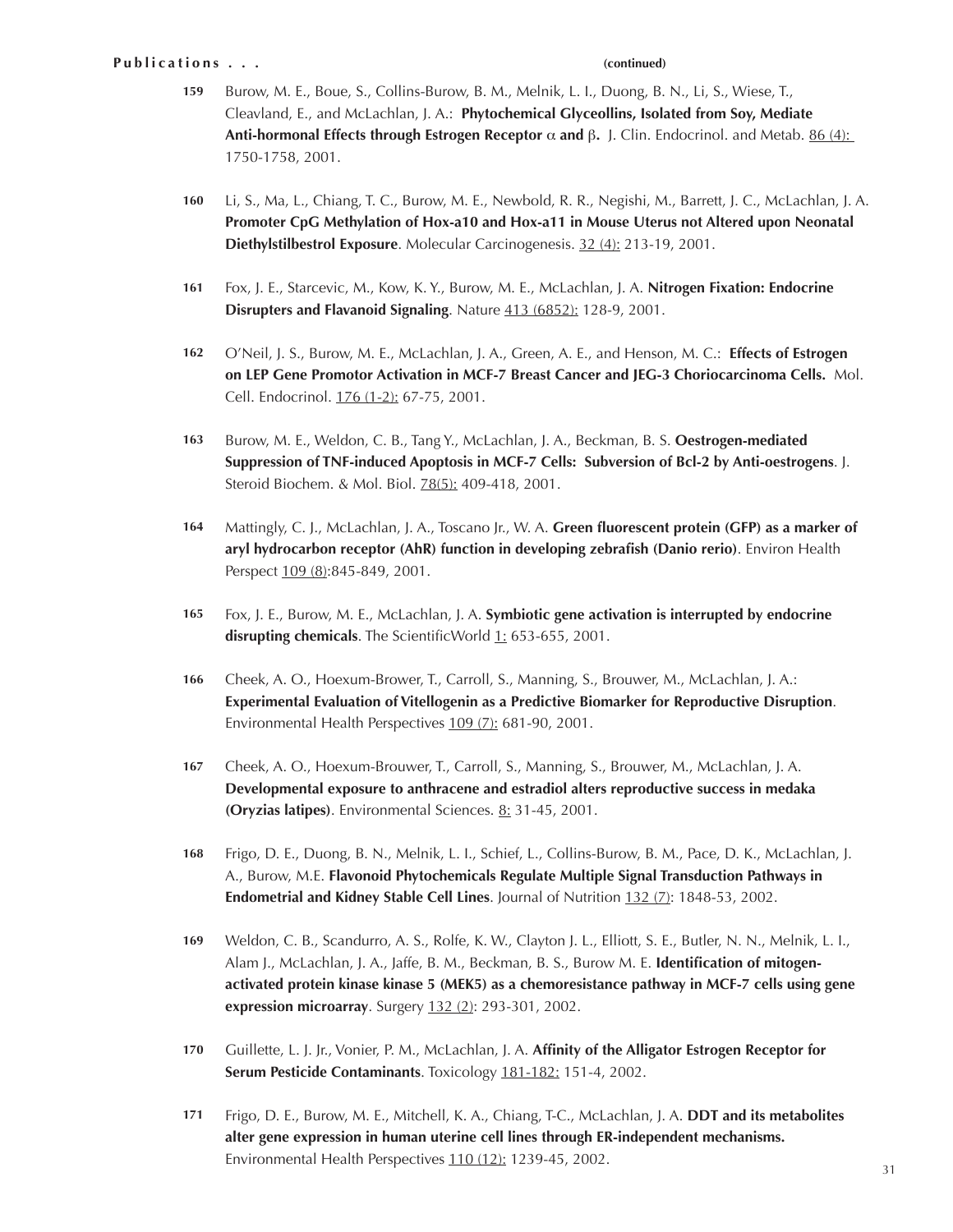- Boue, S. M., Wiese, T. E., Nehls, S., Burow, M. E., Elliott, S., Carter-Wientjes, C. H., Shih, B. Y., McLachlan, J. A., Cleveland, T. E. **Evaluation of the Estogenic Effects of Legume Extracts Containting Phytoestrogens**. J. Agricultural & Food Chem. 51 (8): 2193-9, 2003. **172**
- Li, S., Chiang, T-C., Richard-Davis, G., Barrett, J. C., McLachlan, J. A. **DNA Hypomethylation and Imbalanced Expression of DNA Methyltransferases (DNMT1, 3A, and 3B) in Human Uterine Leiomyoma.** Gynecologic Oncology 90 (1): 123-30, 2003. **173**
- Li, S., Hansman, R., Newbold, R., Davis, B., McLachlan, J.A., Barrett, J.C. **Neonatal Diethylstilbestrol Exposure Induces Persistent Elevation of c-fos Expression and Hypomethylation in its exon-4 in Mouse Uterus.** Mol. Carcinog. 38 (2): 78-84, 2003. **174**
- Frigo, D. E., Tang, Y., Beckman, B. S., Scandurro, A. B., Alam, J., Burow, M. E., McLachlan, J. A. **Mechanism of AP-1-Mediated Gene Expression by Select Organochlorines Through the p38 MAPK Pathway**. Carcinogenesis 25 (2): 249-61, 2004. **175**
- Fox, J. E., Starcevic, M., Jones, P. E., Burow, M. E., McLachlan, J. A. **Phytoestrogen Signaling and Symbiosis are Disrupted by Endocrine Disrupting Chemicals**. Environmental Health Perspectives. 112: 672-7, 2004. **176**
- Huang, W. W., Yin, Y., Bi, Q, Chiang, T. C., Garner, N., Vuoristo, J., McLachlan, J. A., Ma, L. **Developmental diethylstilbestrol (DES) Exposure Alters Genetic Pathways of Uterine Cytodifferentiation**. Mol. Endocrinol. 19 (3): 669-82, 2005. **177**
- Frigo, D. E., Vigh, K. A., Struckhoff, A. P., Elliott, S., Beckman, B. S., Burow, M. E., McLachlan, J. A. **Xenobiotic-Induced TNF-**α **Expression and Apoptosis Through the p38 MAPK Signaling Pathway**. Toxicol. Let. 155: 237-48, 2005. **178**
- Weldon C. B., McKee, A., Collins-Burow, B. M., Melnik, L. I., Scandurro A. B., McLachlan, J. A., Burow, M.E., Beckman, B.S. **PKC-mediated Survival Signaling in Breast Carcinoma Cells: A Role for MEK1-AP1 Signaling.** Int. J of Oncol. 26 (3): 763-8, 2005. **179**
- Frigo, D. E., Basu, A., Simpson E. N., Weldon, C. B., Dugan, C. B., Elliott, S., Collins-Burow, B. M., Salvo, V. A., Zhu, Y., Melnik, L. I., Lopez, G. N., Kushner, P. J., Curiel, T. J., Rowan, B. G., McLachlan, J. A., Burow, M.E. **The p38 MAPK Stimulates Estrogen-Mediated Transcription and Proliferation Through the Phosphorylation and Potentiation of the p160 Coactivator Glucocorticoid receptor interacting protein 1.** Molecular Endocrinology 20 (5): 971-983, 2006. **180**
- Duong, B. N., Elliott, S., Frigo, D. E., Melnik, L. I., Vanhoy, L., Tomchuck, S., Lebeau, H. P., David, O., Beckman, B. S., Alam, J., Bratton, M. R., McLachlan, J. A., Burow, M. E. **AKT regulation of ER-beta transcriptional activity in breast cancer.** Cancer Res. 66 (17): 8373-8381, 2006. **181**
- Salvo, V., A., Boue, S. M., Fonseca J. P., Elliott, S., Corbitt, C., Collins-Burow, B. M., Curiel, T. J., Shih, B. Y., Carter-Wientjes, C., Wood, C. E., Erhardt, P., Beckman, B. S., McLachlan, J. A., Cleveland, T. E., Burow, M. E. **Antiestrogenic Glyceollins Suppress Human Breast and Ovarian Carcinoma Tumorigenesis.** Clinical Cancer Res. 12: 7159-7164, 2006. **182**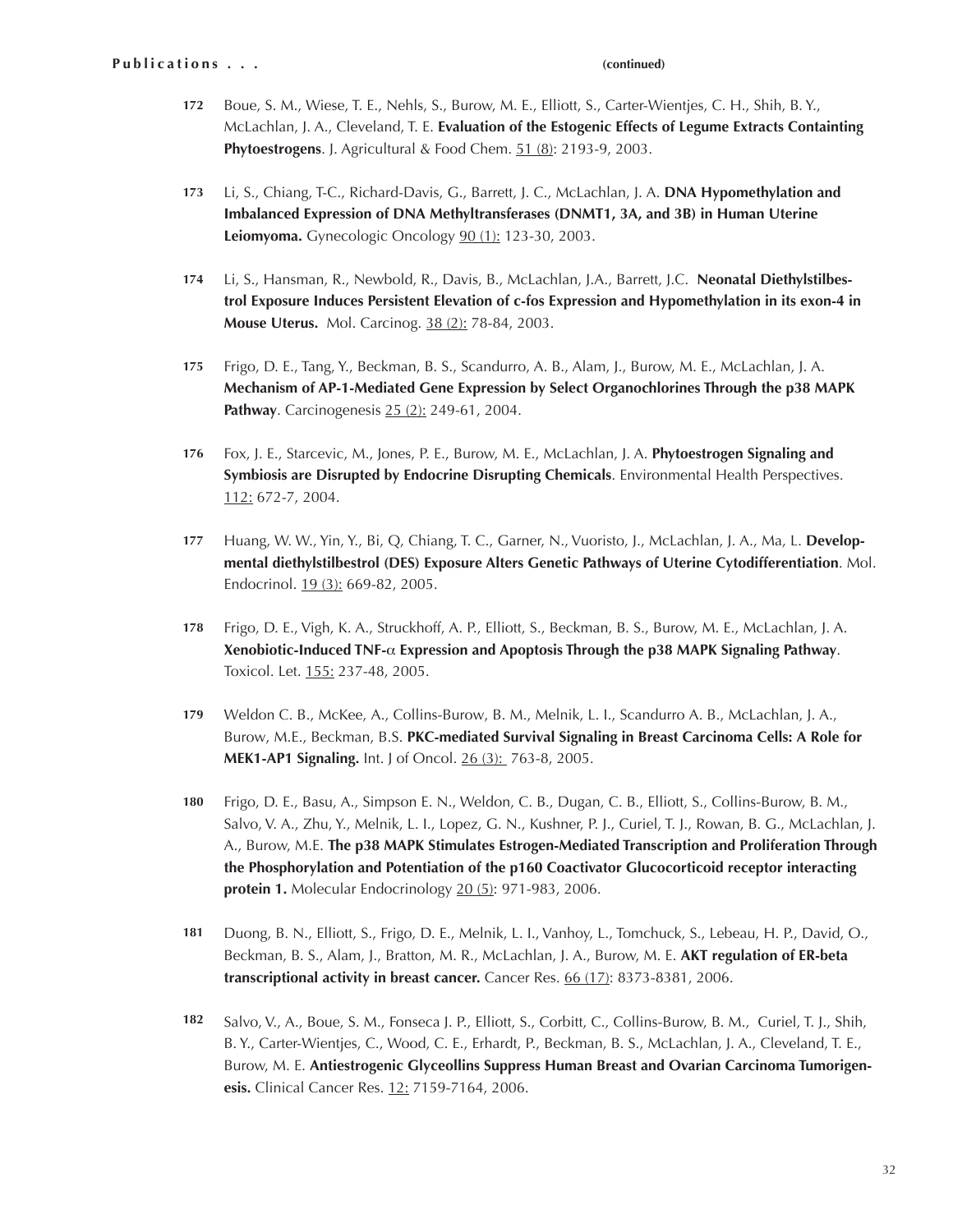- Fox, J. E., Gulledge, J., Engelhaupt, E., Burow, M. E. and McLachlan, J. A. **Pesticides reduce symbiotic efficiency of nitrogen fixing rhizobia and host plants.** Proc. Natl. Acad. Sciences 104:10282-10287, 2007. **183**
- Wetherill, Y. B., Akingbemi B. T., Kanno, J., McLachlan, J. A., Nadal, A., Sonnenschein, C., Watson, C. S., Zoeller, R. T., Belcher, S. M. *In vitro* **molecular mechanisms of bisphenol A action.** Reprod. Toxicol. 2007 May 29; : 17628395 **184**
- Fox, J.E., Burow, M.E., McLachlan, J.A, Miller, C.A. 3rd, **Detecting ligands and dissecting nuclear receptor signaling pathways using recombinant strains of the yeast** *Saccharomyces cerevisiae***.** Nature Protocols 3(4):637-645, 2008. [PMID: 18388946] **185**
- Zhou, C., Nitschke, A.M., Xiong, W., Zhang, Q., Tang, Y., Bloch, M., Elliott S., Zhu, Y., Bazzone, L., Yu, D., Weldon, C.B., Schiff, R., McLachlan, J.A., Beckman, B.S., Wiese, T.E., Nephew, K.P., Shan, B., Burow, M.E., Wang, G. **Proteomic analysis of tumor necrosis factor-alpha resistant human breast cancer cells reveals a MEK5/Erk5-mediated epithelial-mesenchymal transition phenotype**. Breast Cancer Research 10(6), R105, (2008). [PMCID: PMC2656902] (Highly accessed) **186**
- Bratton, M.R., Frigo, D.E., Vigh, K.A., Fan, D., Wadsworth, S., McLachlan, J.A., Burow, M.E. **Organochlorine mediated potentiation of the general coactivator p300 through p38 mitogen-activated protein kinase**. Carcinogenesis. 30(1), 106-113, (2009). [PMCID: PMC2639031] **187**
- Boue, S.M., Tilghman, S.L., Elliott, S., Zimmerman, M.C., Williams, K., Payton-Stewart, F., Miraflor, A., Carter-Wientjes, C., Shih, B.Y., Segar, C., Beckman, B.S., Wiese T.E., Cleveland, T.E., McLachlan, J.A., Burow, M.E. **Identification of the potent phytoestrogen glycinol in elicited soybean (***Glycine max***)**. Endocrinology 150(5):2446-2453. (2009). [PMCID: PMC2671905] **188**
- Nierth-Simpson, E.N., Martin, M.M., Chiang, T.C., Melnik, L.I., Rhodes, L.V., Muir, S.E, Burow, M.E., and McLachlan, J.A. **Human uterine smooth muscle and fibroid cells differ in their rapid estrogen signaling: implications for proliferation.** Endocrinology. 150(5):2436-2445. (2009). [PMCID: PMC2671893] **189**
- Boue, S.M., Cleveland, T.E., Carter-Wientjes, C., Shih, B.Y., Bhatnagar, D., McLachlan, J.A., Burow, M.E. **Phytoalexin-Enriched Functional Foods**. J. of Agriculture and Food Chemistry 57(7):2614-2622 (2009). [PMID: 19334749] **190**
- Rhodes, L.V., Muir, S.E., Elliott, S., Guillot, L.M., Antoon, J.W., Penfornis, P., Tilghman, S.L., Salvo, V.A., Fonseca, J.P., Lacey, M.R., Beckman, B.S., McLachlan, J.A, Rowan, B.G., Pochampally, R., Burow, M.E. **Adult human mesenchymal stem cells enhance breast tumorigenesis and promote hormone independence.** Breast Cancer Research and Treatment 121(2):293-300 (2010). [PMID: 19597705] **191**
- Zimmermann, M.C., Tilghman, S.L., Boué, S.M., Salvo, V.A., Elliott, S., Williams, K.Y., Skripnikova, E.V., Ashe, H., Payton-Stewart, F., Vanhoy-Rhodes, L., Fonseca, J.P., Corbitt, C., Collins-Burow, B.M., Howell, M.H., Lacey, M., Shih, B.Y., Carter-Wientjes, C., Cleveland, T.E., McLachlan, J.A., Wiese, T.E., Beckman, B.S., Burow, M.E. **Glyceollin I, a novel anti-estrogenic phytoalexin isolated from activated soy.** Journal Pharmacology & Experimental Therapeutics 332(1): 35-45, (2010). [PMCID: PMC2802480] [Selected for Journal Cover] **192**
- Bratton, M.R., Duong, B.N., Elliott, S., Weldon, C.B., Beckman, B.S., McLachlan, J.A., Burow M.E. R**egulation of ER**<sup>-</sup>mediated transcription of Bcl-2 by PI3K-AKT crosstalk: Implications for breast cancer cell **survival.** International Journal of Oncology 37: 541-550, (2010).[PMID: 20664923] **193**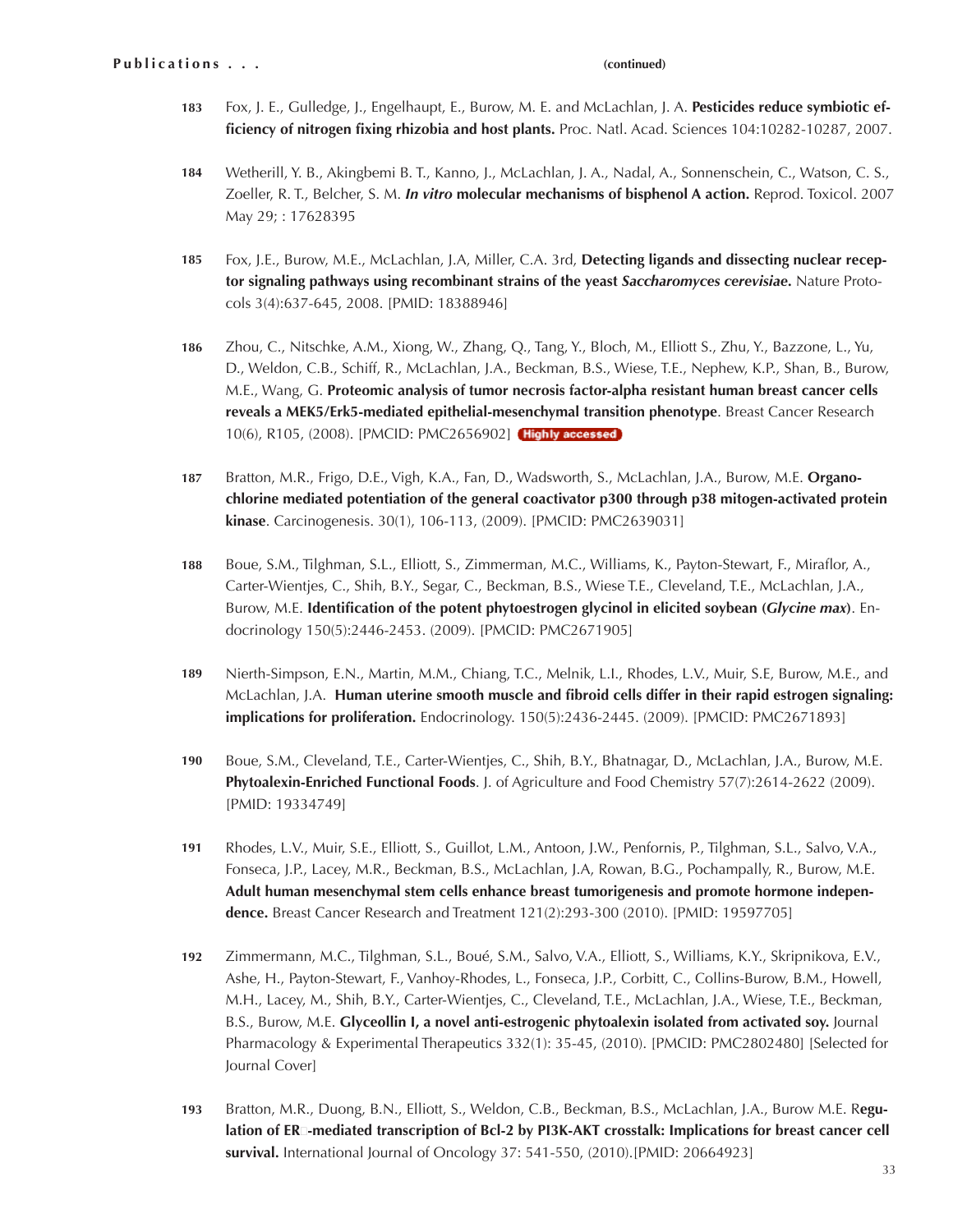- **194** Jiang, Q., Payton-Stewart, F., Elliott, S., Driver, J. Rhodes, L.V., Zhang, Q., Zheng, S., Bhatnagar, D., Boué, S.M., Collins-Burow, B.M., Sridhar, J., Stevens, C., McLachlan, J.A., Wiese, T.E., Burow, M.E., Wang, G. **Effects of 7-O Substitutions on Estrogenic and Anti-Estrogenic Activities of Daidzein Analogues in MCF-7 Breast Cancer Cells**. J. Med. Chem. 53(16), 6153-6163, (2010). [PMID: 20669983]
- **195** Tilghman SL, Nierth-Simpson EN, Wallace R, Burow ME, McLachlan JA. **Environmental hormones: Multiple pathways for response may lead to multiple disease outcomes**. Steroids 75(8-9):520-523, (2010). [PMID: 20466011]
- **196** Payton-Stewart, F., Khupse, R.S., Boué, S.M., Elliott, S., Zimmermann, M.C., Skripnikova, E.V., Ashe, H., Tilghman, S.L., Beckman, B.S., Cleveland, T.E., McLachlan, J.A., Bhatnagar, D., Wiese, T.E., Erhardt, P., Burow, M.E. **Glyceollin I enantiomers distinctly regulate ER-mediated gene expression.** Steroids 75(12):870-878. (2010) [PMID: 20493896]
- **197** Boue, S.M., Burow, M.E., Wiese, T.E., Shih, B.Y., Elliott, S., Carter-Wientjes, C., McLachlan, J.A., Bhatnagar, D. **Estrogenic and Antiestrogenic Activities of Phytoalexins from Red Kidney Bean (***Phaseollus vulgaris L.***).** J. of Agriculture and Food Chemistry 59(1):112-120, (2011).
- **198** Tilghman, S.L., Bratton, M.R., Segar, H.C., Martin, E., Rhodes, L.V., Li, M., McLachlan, J.A., Wiese, T.E., Nephew, K.P., Burow, M.E., **Endocrine disruptor regulation of microRNA expression in breast carcinoma cells.** PLoS One 7(3):e32754 (2012). [PMID:22430704]
- **199** Wang G, Ma P, Zhang Q, Lewis J, Lacey M, Furukawa Y, O'Reilly SE, Meaux S, McLachlan J, Zhang S.: **Endocrine disrupting chemicals in New Orleans surface waters and Mississippi Sound sediments**. J Environ Monit. 2012 May 2;14(5):1353-64. Epub 2012 Mar 22. [PMID: 22438038]
- **200** Bratton, M.R., Antoon, J.W., Duong, B.N., Frigo, D.E.,Tilghman, S.L., Collins-Burow, B.M., Elliott, S., Tang, Y., Melnik, L., Lai, L., Alam, J., Beckman, B.S., Hill, S.M., Rowan, B.G., McLachlan, J.A., Burow, M.E. **G-alpha protein-stimulated activation of Estrogen Receptor-alpha Via the Erk signaling pathway.** Journal of Endocrinology. 214(1): 45-54 (2012). [PMID:22562654]
- **201** Bratton, M.R., Frigo, D.E., Segar, H.C., Nephew, K.P., McLachlan, J.A., Wiese, T.E., Burow, M.E. **The organochlorine o,p'-DDT plays a role in coactivator-mediated MAPK crosstalk in MCF-7 breast cancer cells.** Environmental Health Perspectives 129(9):1291-1296 (2012). [PMID:22609851]
- **202** Collins-Burow, B.M., Antoon, J.W., Frigo, D.E., Elliot, S., Weldon, C.B., Boue, S.M., Beckman, B.S., Curiel, T.J., Alam, J., McLachlan, J.A , Burow, M.E. **Antiestrogenic activity of flavonoid phytochemicals mediated via c-jun N-terminal protein kinase pathway: cell-type specific regulation of estrogen receptor alpha.** J. Steroid Biochem. & Mol. Biol.132(1-2):186-193 (2012). [PMID:22634477]
- **203** Antoon, J.W., Bratton, M.R., Guillot, L.M., Wadsworth, S., Salvo, V.A., Elliott, S., McLachlan, J.A., Burow, M.E. **Pharmacology and Anti-Tumor Activity of RWJ67657, a Novel Inhibitor of p38 Mitogen Activated Protein Kinase.** American Journal of Cancer Research 2(4): 446-458 (2012) [PMID:22860234]
- **204** Johnson, K.P., Johnson, D.E., Hawthorne, T., Gibbs, L., Burow, M.E., Rhodes, L.V., Gray, M., Tilghman, S.L., McLachlan, J.A., Ochieng, J. *In Vitro* **and** *In Vivo* **Evaluation of Novel Anticancer Agents in Triple Negative Breast Cancer Models.** Journal of Healthcare for the Poor and Underserved 24:104-111 (2013). [PMID: 23395947]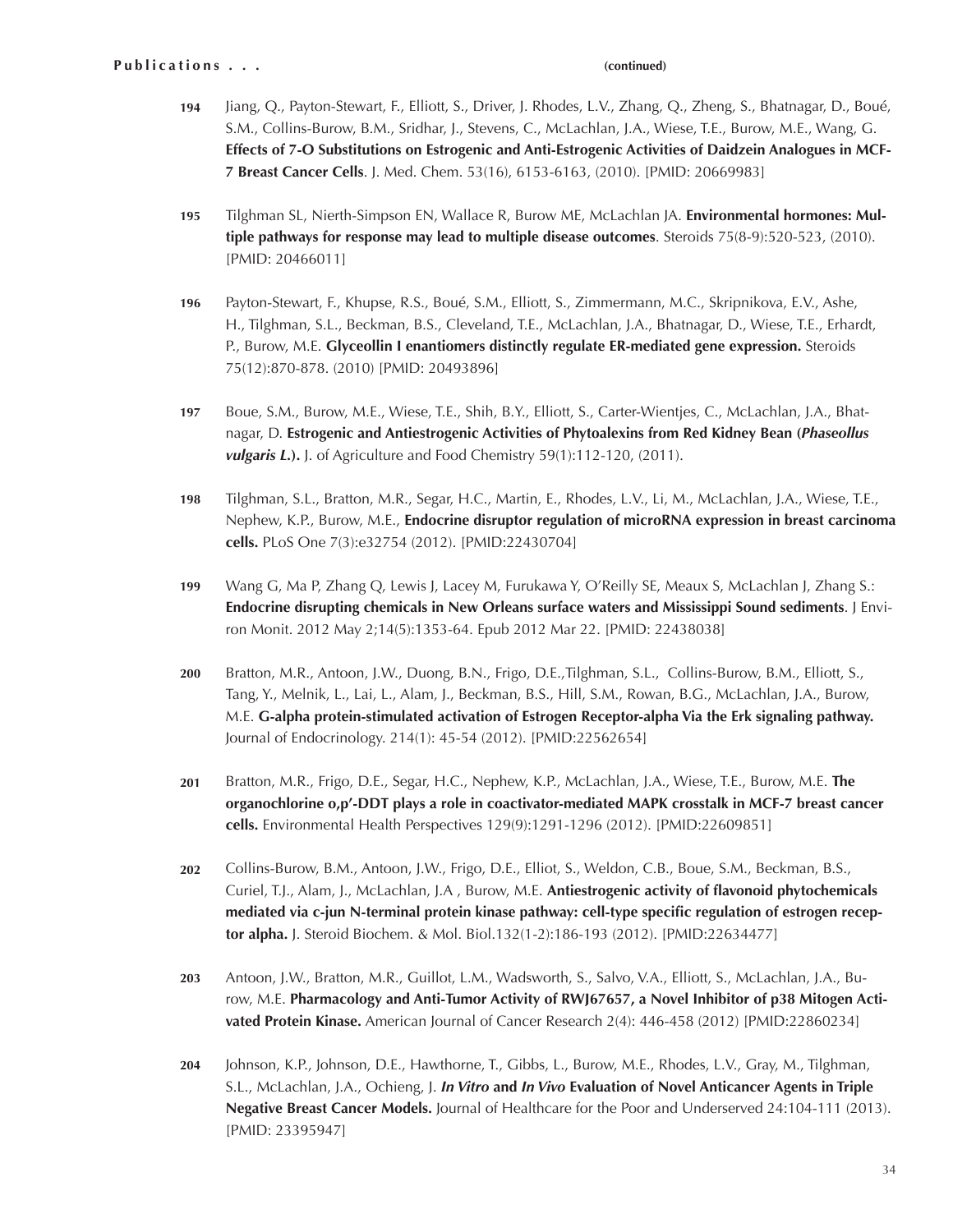- **205** Ohlstein, J.F., Strong, A.L., McLachlan J.A., Gimble, J.M., Burow, M.E., Bunnell, B.A. **Bisphenol A enhances adipogenic differentiation of human adipose stromal/stem cells.** J Mol Endocrinol. 53(3):345-53 (2014). [PMID: 25143472]
- **206** Bratton, M.R., Martin, E.C., Elliott, S., Rhodes, L.V., Collins-Burow, B.M., McLachlan, J.A., Wiese, T.E., Boue, S.M., Burow, M.E.. **Glyceollin, a novel regulator of mTOR/p70S6 in estrogen receptor positive breast cancer.** J Steroid Biochem Mol Biol 150: 17-23 (2015). [PMID: 25771071]
- **207** Strong, A.L., Shi, Z., Strong, M.J., Miller, D.F., Rusch, D.B., Buechlein, A.M., Flemington, E.K., McLachlan, J.A., Nephew, K.P., Burow, M.E., Bunnell, B.A. **Effects of the Endocrine-Disrupting Chemical DDT on Self-Renewal and Differentiation of Human Mesenchymal Stem Cells.** Environ Health Perspect 123(1):42-8 (2015). [PMID: 25014179]
- **208** Strong, A.L., Miller, D.F., Buechlein, A.M., Fang, F., Glowacki, J., McLachlan, J.A., Nephew, K.P., Burow, M.E., Bunnell, B.A. **Bisphenol A alters the self-renewal and differentiation capacity of human bone-marrow- derived mesenchymal stem cells.** Endocrine Disruptors, DOI: 10.1080/23273747.2016.1200344 (June 2016)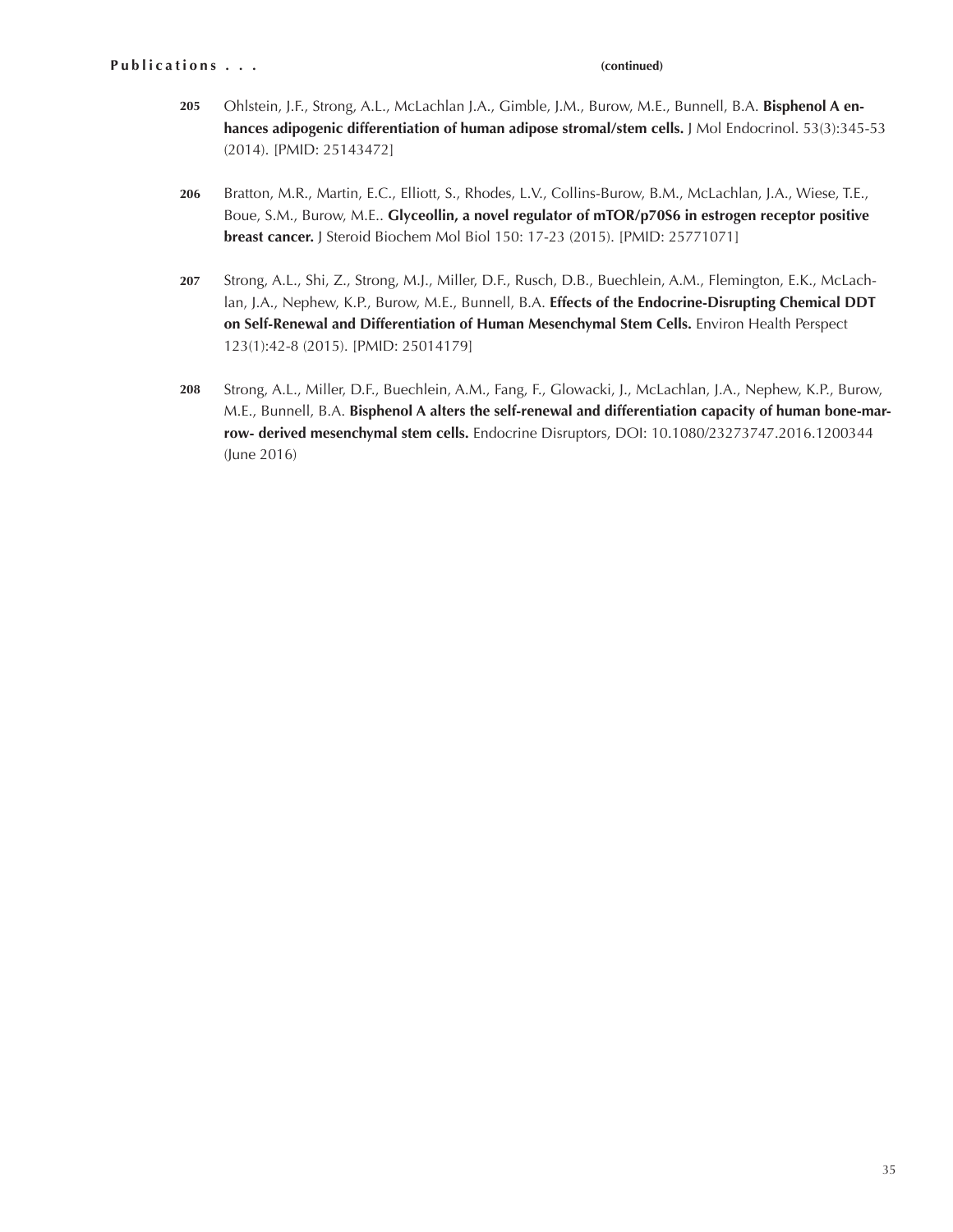## **Book chapters, conference proceedings, and reviews ...**

- McLachlan, J. A.: **Lesions in the Genital Tract of Male Mice Following Prenatal Exposure to 1 Diethylstilbestrol.** Proceedings of the 17th Annual Meeting of the European Society for Toxicology XVII: 413-418, 1976.
- McLachlan, J. A., and Dixon, R. L.: **Transplacental Toxicity of Diethylstilbestrol: A Special Problem in 2 Safety Evaluation.** In: Mehlman, M. A., Shapiro, R. E. and Blumenthal, H. (eds.): Advances in Modern Toxicology. Washington, D. C., Hemisphere Publishing Corporation vol: 1, part 1, New Concepts in Safety Evaluation, 1976, pp. 423-448.
- McLachlan, J. A. and Dixon, R. L.: **Toxicologic Comparisons of Experimental and Clinical Exposure to 3 Diethylstilbestrol during Gestation.** In: Thomas, J. A. and Singhal, R. L. (eds.): Advances in Sex Hormone Research. Baltimore, University Park Press, Vol: 3, Regulatory Mechanisms Affecting Gonadal Hormone Action, 1977, pp. 309-336.
- Lamb, J. C., IV, Newbold, R. R., Stumpf, W. E. and McLachlan, J. A.: **The Development of the Luminal 4 Surface of the Vagina, Cervix and Uterus of the Mouse.** IITRI/SEM, Vol: II, 355-360, 1977.
- McLachlan, J. A.: **Male as well as Female Mice are Affected by** *in Utero* **Exposure to 5 Diethylstilbestrol.** Proceedings of Conference on Women and the Workplace; Society for Occupational and Environmental Health, pp 32-39, 1977.
- Lamb, J. C., Newbold, R. R. and McLachlan, J. A.: **Modulation of the Female Mouse Genital Tract by 6 Hormones**. SEM/1978, Vol: II, pp.773-778, 1978.
- Metzler, M. and McLachlan, J. A.: **Oxidative Metabolism of Diethylstilbestrol and Steroidal Estrogens 7 in Relation to their Fetotoxicity.** In: Neubert, D., Merker, H.-J., Nau, H. and Langman, J. (eds.): Role of Pharmacokinetics in Prenatal and Perinatal Toxicology. Stuttgart, Georg Thieme Publishers, 1978, pp. 157-164.
- McLachlan, J. A., Korach, K. S., and Metzler, M.: **Bioavailability as a Determinant in the 8 Transplacental Toxicity of Diethylstilbestrol.** In: Neubert, D., Merker, H.-J., Nau, H. and Langman, J. (eds.): Role of Phamacokinetics in Prenatal and Perinatal Toxicology. Stuttgart, Georg Thieme Publishers, 1978, pp. 147-155.
- Lucier, G. W., Davis, G. J., and McLachlan, J. A.: **Transplacental Toxicology of the Polychlorinated 9 and Polybrominated Biphenyls.** In: Mahlum, D. D., Sikov, M. R., Hackett, P. L., and Andrew, F. D. (eds.): Proceedings of the 17th Hanford Biology Symposium. Developmental Toxicology of Energy-Related Pollutants. U.S. Department of Energy Symposium Series 47: 188-204, 1978.
- Luster, M. I., Faith, R. E., McLachlan, J. A., and Clark, G.: **Immunological Effects Following** *in utero* **10 Exposure to Diethylstilbestrol in Mice.** In: Asher, I. (ed.): Inadvertent Modification of the Immune Response. Annapolis, 1978, pp. 263-267.
- McLachlan, J. A.: **Transplacental Effects of Diethylstilbestrol in Mice.** In Perinatal Carcinogenesis, National Cancer Institute Monograph, 51: 67-73, 1979. **11**
- Rall, D. P. and McLachlan, J. A.: **Potential for Exposure to Estrogens in the Environment.** In: **12**McLachlan, J. A. (ed.): Estrogens in the Environment. New York, Elsevier North Holland, 1980, pp. 199-203.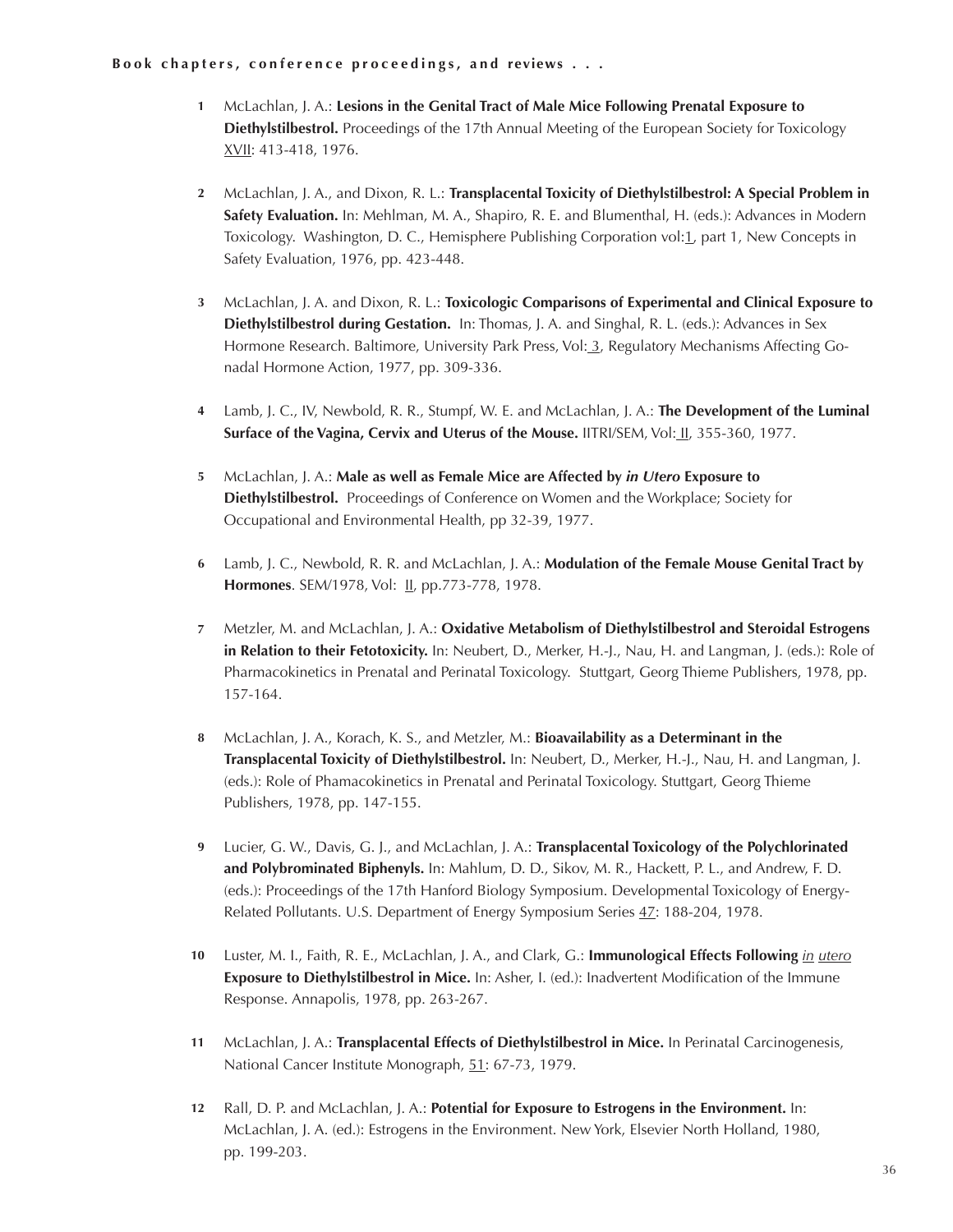- Metzler, M., Gottschlich, R., and McLachlan, J. A.: **Oxidative Metabolism of Stilbene Estrogens.** In: **13** McLachlan, J. A. (ed.): Estrogens in the Environment. New York, Elsevier North Holland, 1980, pp. 293-305.
- McLachlan, J. A., Newbold, R. R., Korach, K. S., Lamb, J. C. IV, and Suzuki, Y.: **Transplacental Toxicology: Prenatal Factors Influencing Postnatal Fertility.** In: Kimmel, C. A. and Beulke-Sam, J. (eds.): Developmental Toxicity. New York, Raven Press, 1981, pp. 213-232. **14**
- McLachlan, J. A.: **Rodent Models for Perinatal Exposure to Diethylstilbestrol and their Relation to**  Human Disease in the Male. In: Herbst, A. L. and Bern, H. (eds.): Developmental Effects of Diethylstilbestrol (DES) in Pregnancy. New York, Thieme-Stratton, 1981, pp. 148-157. **15**
- Metzler, M. and McLachlan, J. A.: **Oxidative Metabolism of the Synthetic Estrogens Hexestrol and 16 Dienestrol Indicates Reactive Intermediates.** In: Synder, Parke, Kocsis, Jollow, Gibson (eds.): Biological Reactive Intermediates-II, Part A. New York, Plenum Publishing Corp., 1982, pp. 829-837.
- McLachlan, J. A. and Fabro, S. E.: **Altered Postnatal Development Following Intrauterine Exposure to Hormonally Active Chemicals.** In: Yoshida, H., Hagihira, Y. and Ebashi, S. (eds.): Advances in Pharmacology and Therapeutics II. New York, Pergamon Press, vol. 5, 1982, pp. 211-220. **17**
- McLachlan, J. A., Korach, K. S., Newbold, R. R., and Degen, G. H.: **Diethylstilbestrol and Other Estrogens in the Environment.** Fundamental and Applied Toxicology 4: 686-691, 1984. **18**
- Korach, K. S. and McLachlan, J. A.: **The Role of the Estrogen Receptor in Diethylstilbestrol Toxicity**. Arch. Toxicol., Suppl. 8, 33-42, 1985. **19**
- Newbold, R. R. and McLachlan, J. A.: **Diethylstilbestrol Associated Defects in Murine Genital Tract Development.** In: McLachlan, J. A. (ed.): Estrogens in the Environment II: Influences on Development. New York, Elsevier North Holland, 1985, pp. 288-318. **20**
- McLachlan, J. A.: **Developmental Biology of Estrogens.** In: McLachlan, J. A. (ed.): Estrogens in the Environment II: Influences on Development. New York, Elsevier North Holland, 1985, p. 251. **21**
- Newbold, R. R., Bullock, B. C., and McLachlan, J. A.: **Diverticulosis and Salpingitis Isthmica Nodosa (SIN) of the Fallopian Tube.** In: Capen, C. C., Jones, T. C., and Migaki, G. (eds.): Handbook: Animal Models of Human Disease, 14th Fascicle. Washington, D.C., Registry of Comparative Pathology, Armed Forces Institute of Pathology, 1985, Model No. 305. **22**
- Newbold, R. R. and McLachlan, J. A.: **Effects of Perinatal Exposure to Diethylstilbestrol on Oviductal Development.** In: Siegler, A. M. (ed.): The Fallopian Tube: Basic Studies and Clinical Contributions. New York, Futura Publishing Co., Inc., 1986, pp. 179-189. **23**
- McLachlan, J. A.: **The Role of Metabolism in the Activity and Toxicity of Xenobiotic Estrogens.** Fed. Proc. 46: 1854, 1987. **24**
- McLachlan, J. A. and Newbold, R. R.: **Estrogens and Development.** Environmental Health Perspectives 75: 25-27, 1987. **25**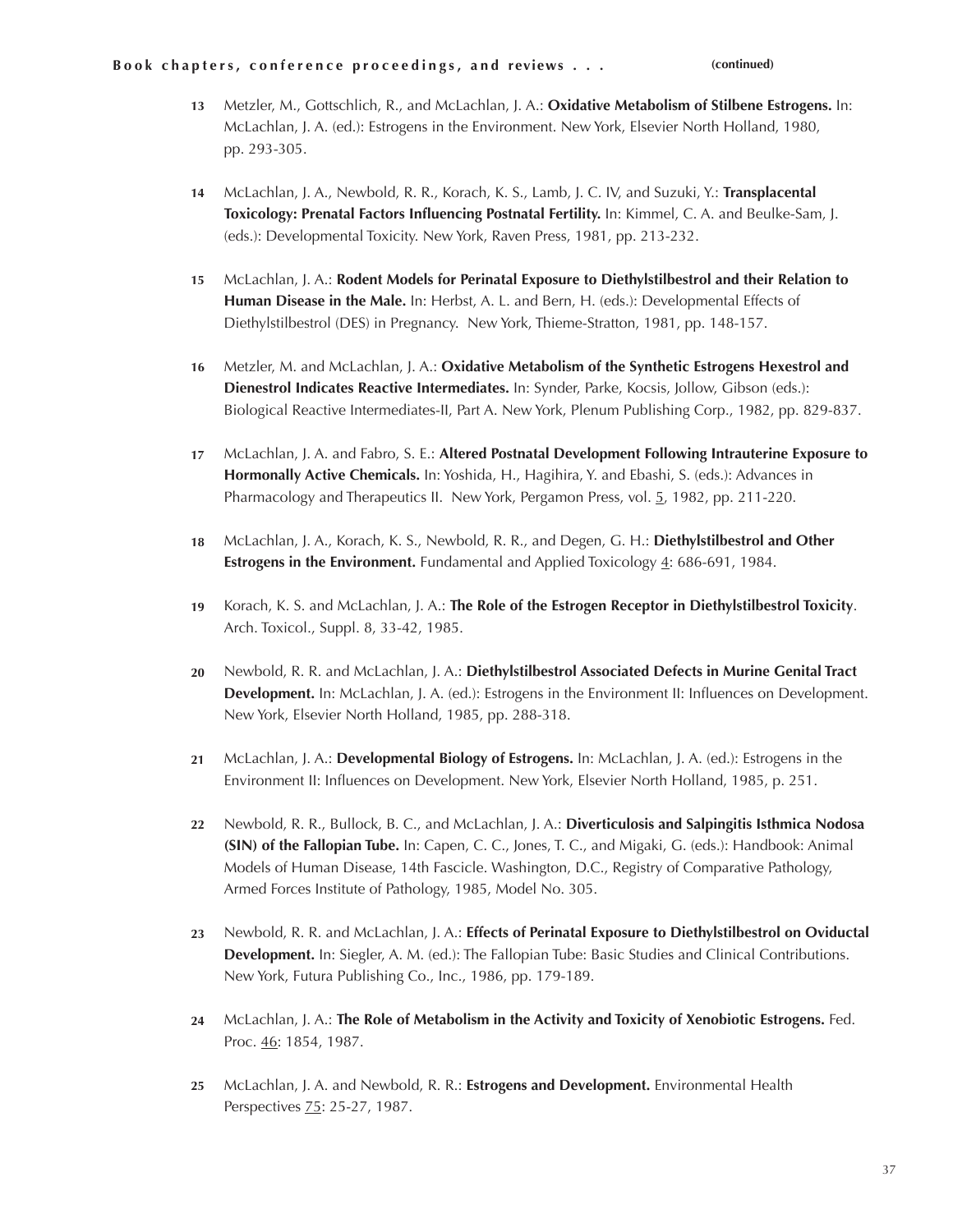- Hogan, M. D., Newbold, R. R., and McLachlan, J. A.: **Extrapolation of Teratogenic Responses Observed in Laboratory Animals to Humans: Diethylstilbestrol as an Illustrative Example.** In: J. A. McLachlan, R. M. Pratt, and C. Markert (eds.): Developmental Toxicology: Mechanisms and Risk. Banbury Report No. 26, 1987, pp. 257-269. **26**
- Newbold, R. R., Bullock, B. C., and McLachlan, J. A.: **Adenocarcinoma of the Rete Testis, Model No. 341.** In: C. C. Capen, T. C. Jones, and G. Migaki (eds.): Handbook: Animal Models of Human Disease. Fasc. 16. Registry of Comparative Pathology, Armed Forces Institute of Pathology, Washington, D. C., 1987. **27**
- McLachlan, J. A., Newbold, R. R., Korach, K. S., and Hogan, M.: **Risk Assessment Considerations for Reproductive and Developmental Toxicity of Oestrogenic Xenobiotics.** In: M. V. Roloff and A. W. Wilson (eds.): Human Risk Assessment: The Roles of Animal Selection and Extrapolation. London, Taylor and Francis, Ltd. 1987, pp. 187-193. **28**
- McLachlan, J. A., Newbold, R. R., Pentecost, B. T., and Teng. C. T.: **Adverse Hormonal Regulation of Reproductive Organ Development.** Serono Symposium on Reproductive Organ Development, Raven Press, 1988. **29**
- Bullock, B. C., Newbold, R. R., and McLachlan, J. A.: **Lesions of the Testis and Epididymis Associated with Prenatal Diethylstilbestrol Exposure.** Environmental Health Perspectives 77: 29-32, 1988. **30**
- Newbold, R. R. and McLachlan, J. A.: **Neoplastic and Non-neoplastic Lesions in Male Reproductive Organs Following Perinatal Exposure to Hormones and Related Substances.** In: T. Mori and H. Nagasawa (eds.): Toxicity of Hormones in Perinatal Life. CRC Press, Inc., Boca Raton, Florida, 1988, pp. 89-109. **31**
- McLachlan, J. A. and Newbold, R. R.: **Endpoints for Assessing Reproductive Toxicology in the Female.** In: P. Working (ed.): Toxicology of the Male and Female Reproductive Systems. Hemisphere Publishing, Washington, D. C. 1989, pp. 173-177. **32**
- McLachlan, J. A., Nelson, K. G., Takahashi, T., Bossert, N. L., Newbold, R. R., and Korach, K. S.: **Estrogens and Growth Factors in the Development, Growth, and Function of the Female Reproductive Tract.** In: D. W. Schomberg (ed.): Proceedings of the Serono Symposium on Growth Factors in Reproduction. Norwell, MA, Serono Symposia USA, 1990, pp. 197-203. **33**
- McLachlan, J. A., Nelson, K. G., Takahashi, T., Bossert, N. L., Newbold, R. R., and Korach, K. S.: **Do Growth Factors Mediate Estrogen Action in the Uterus?** In: R. B. Hochberg and F. Naftolin (eds.): The New Biology of Steroid Hormones. New York, NY, Raven Press, 1991, Vol. 74:337-344. **34**
- McLachlan, J. A., Newbold, R. R., Nelson, K. G., and Korach, K. S.: **Control of Uterine Epithelial Growth and Differentiation: Implications for Estrogen Associated Neoplasia.** In: J. Li, R. Nandi, and S. Li (eds.): Hormonal Carcinogenesis. New York, NY, Springer-Verlag, 1992, pp. 51-57. **35**
- Newbold, R. R., Bullock, B. C., and McLachlan, J. A.: **Hormone Dependent Uterine Adenocarcinoma Following Developmental Treatment with Diethylstilbestrol: A Murine Model for Hormonal Carcinogenesis.** In: J. Li, R. Nandi, and S. Li (eds.): Hormonal Carcinogenesis. New York, NY, Springer-Verlag, 1992, 309-312. **36**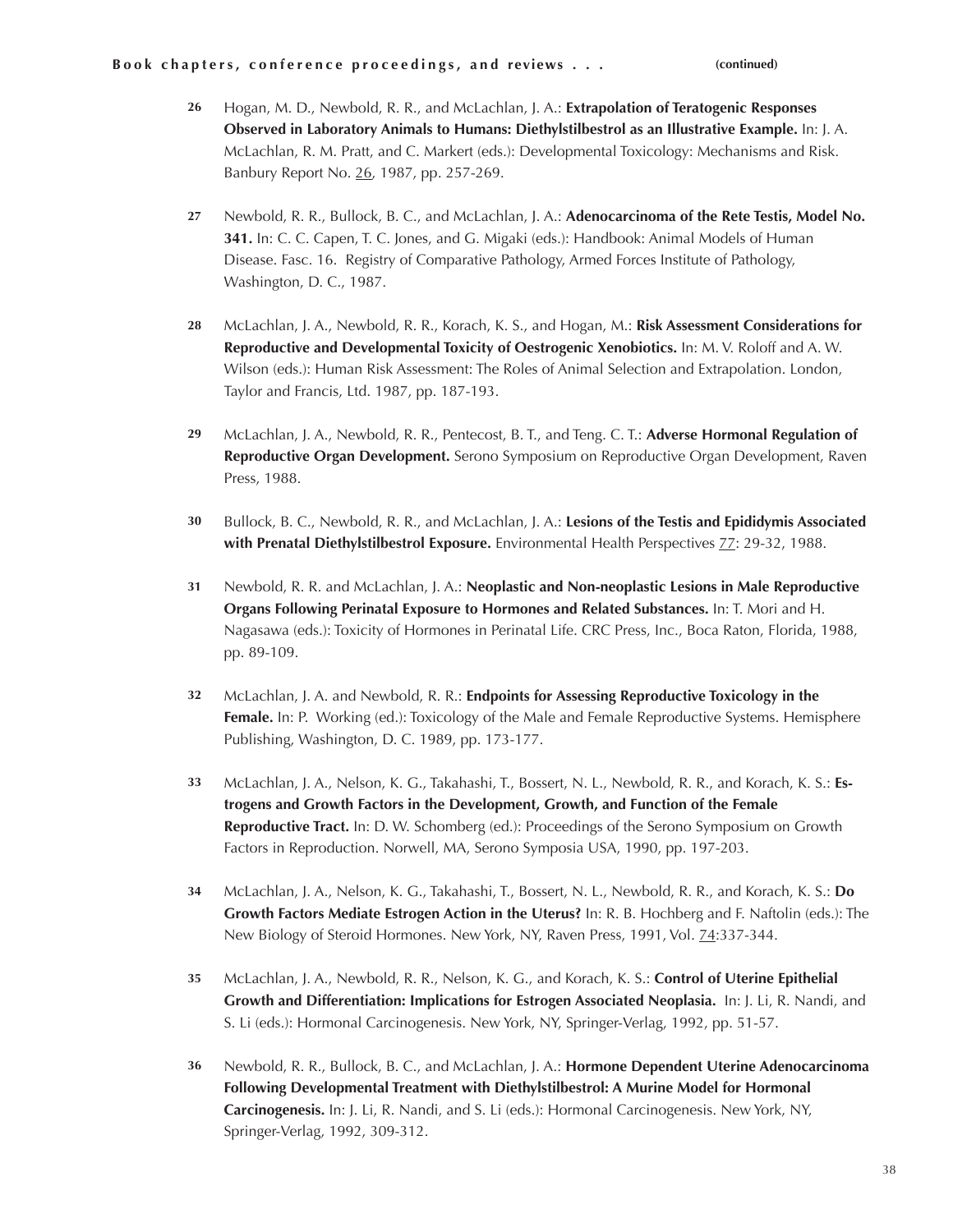- McLachlan, J. A., Newbold, R. R., Teng, C. T., and Korach, K. S.: **Environmental Estrogens: Orphan 37 Receptors and Genetic Imprinting.** In: T. Colborn and C. Clement (eds.): Volume XXI of Advances in Modern Environmental Toxicology. New Jersey, Princeton Scientific 1992, pp. 107-112.
- McLachlan, J. A.: **Functional Toxicology: A New Approach to the Detection of Biologically Active 38 Xenobiotics.** Environ. Hlth. Perspect. 101(5): 386-387, 1993.
- Newbold, RR., Bullock, BC., and McLachlan, JA.: **Diverticulosis and Salpingitis Isthmica Nodosa 39 (SIN) of the Fallopian Tube: Estrogen-induced Diverticulosis and SIN of the Mouse Oviduct.** In: Capen, CC., Migaki, G., and Johnson, LK. (eds.): Handbook: Animal Models of Human Disease, Fasc. 19. Washington, D.C., Registry of Comparative Pathology, Armed Forces Institute of Pathology, 1993.
- Ross, K. A., Nelson, K. G., Sakai, Y., Takahashi, T., Burroughs, C. D., and McLachlan, J. A.: **Isolation and Culture of Mouse Uterine Epithelial and Stromal Cells.** In: R. E. Chapin and J. J. Heindel (eds.): Methods in Toxicology, Volume 3, Part B. Female Reproductive Toxicology San Diego, CA, Academic Press, 1993, pp. 371-386. **40**
- Newbold, RR., and McLachlan, JA.: **Transplacental Hormonal Carcinogenesis: Diethylstilbestrol as an 41 Example.** In: J. Huff, J. Boyd, and J. C. Barrett (eds.): Cellular and Molecular Mechanisms of Hormonal Carcinogenesis: Environmental Influences. New York: Wiley Liss & Sons, 1996, pp. 131-147.
- McLachlan, JA., and Newbold, RR.: **Cellular and Molecular Mechanisms of Cancers of the Uterus in 42 Animals.** In: J. Huff, J. Boyd, and J. C. Barrett (eds.): Cellular and Molecular Mechanisms of Hormonal Carcinogenesis: Environmental Influences. New York: Wiley Liss & Sons 1996, pp. 175-182.
- Migliaccio, S., Newbold, R. R., Centanni, M., McLachlan, J. A., Andreoli, M., and Korach, K. S: **43 Transient Developmental Exposure of Female Mice to Diethylstilbestrol Affects its Adult Bone Density.** Frontiers in Endocrinology, Proceedings Serona Symposium (In Press).
- McLachlan, J. A. and Korach, K. S.: **Introduction: Symposium on Estrogens in the Environment, III. 44** Proceedings of the Conference on Estrogens in the Environment III: Global Health Implications. Environ. Hlth. Perspect. 103 Supplement 7: 3-4, 1995.
- Korach, K. S. and McLachlan, J. A.: **Session Summary: Techniques for Detection of Estrogenicity.** Proceedings of the Conference on Estrogens in the Environment III: Global Health Implications. Environ. Hlth. Perspect. 103 Supplement 7: 5-8, 1995. **45**
- Ignar-Trowbridge, D. M., Pimentel, M., Teng, C. T., Korach, K. S., and McLachlan, J.A.: **Cross-talk Between Peptide Growth Factor and Estrogen Receptor Signaling Systems.** Proceedings of the Conference on Estrogens in the Environment III: Global Health Implications. Environ. Hlth. Perspect. 103 Supplement 7: 35-38, 1995. **46**
- Crews, D., Bergeron, J. M., and McLachlan, J. A.: **The role of Estrogen in Turtle Sex Determination 47** and the Effect of PCBs. Proceedings of the Conference on Estrogens in the Environment III: Global Health Implications. Environ. Hlth. Perspect. 103 Suppl. 7: 73-78, 1995.
- Migliaccio, S., Newbold, R. R., McLachlan, J. A., and Korach, K. S.: **Alterations in Estrogen Levels 48 during Development Affects the Skeleton: Use of an Animal Model.** Proceedings of the Conference on Estrogens in the Environment III: Global Health Implications. Environ. Hlth. Perspect. 103 Supplement 7: 95-98, 1995.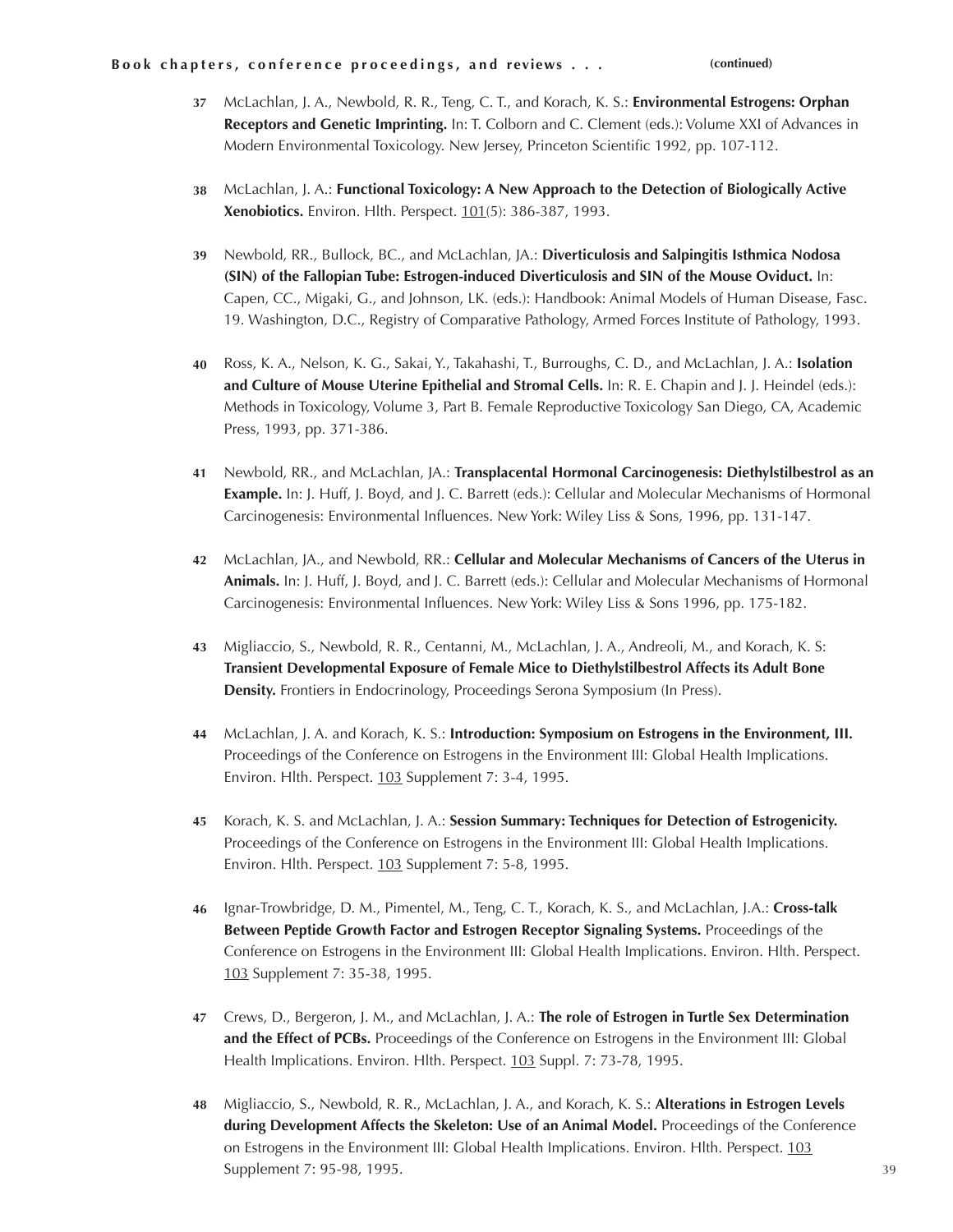- Makela, S., Santti, R., Salo, L., and McLachlan, J. A.: **Phytoestrogens are Partial Estrogen Agonists in the Adult Male Mouse.** Proceedings of the Conference on Estrogens in the Environment III: Global Health Implications. Environ. Hlth. Perspect. 103 Supplement 7: 123-128, 1995. **49**
- Guillette, L. J., Jr., Arnold, S. F., and McLachlan, J. A.: **Ecoestrogens and Embryos- Is There a Scientific Basis for Concern?** Animal Reproduction Science. 42: 13-24, 1996. **50**
- McLachlan, J. A. and Arnold, S. F.: **Environmental Estrogens.** American Scientist. 84: 452-461, 1996. **51**
- Arnold, S. F. and McLachlan, J. A.: **Synergistic Signals in the Environment.** Environ. Hlth. Perspect. 104: 1020-1023, 1996 **52**
- Arnold, S. F., Klotz, D. M., Vonier, P. M., Collins, B. M., and McLachlan, J. A.: **Synergism in Estrogen Regulated Gene Expression.** Mol. Cell. Endo. 123: 119-122, 1996. **53**
- Arnold, S. F. and McLachlan, J. A.: **Synergistic Signals: A New Mechanism for Hormone-like 54 Chemicals in the Environment.** Soc. Environ. Tox. Chem. 16: 34, 1996.
- Toppari, J., Larsen, J. C., Christiansen, P., Giwercmann, A., Grandjean, P., Guillette, L. J., Jegou, B., Jenson, T. K., Jouannet, P., Keiding, N., Leffers, H., McLachlan, J. A., Meyer, O., Muller, J., De Meyts, E. R., Scheike, T., Sharpe, R., Sumpter, J., and Skakkebaek, N. E.: **Male Reproductive Health and Environmental Xenoestrogens.** Enviro. Health Persp. Vol: 104, Suppl. 4, 741-803, 1996. **55**
- Gray, K., Bullock, B., Dickson, R., Raszmann, K., McLachlan, J. A., and Merlino, G.: **Mechanisms of DES Carcinogenicity: Effects of the TGFa Transgene.** Etiology of Breast and Gynecological Cancers New York, Wiley-Liss, In: Aldaz, C. M. Gould, M. N., McLachlan, J. A. and Slaga, T. J. (eds.): 217-231, 1997. **56**
- Gray, L. E., Jr., Kelce, W. R., Wiese, T., Tyl, R., Gaido, K., Cook, J., Klinefelter, G., Desaulniers, D., **57** Wilson, E., Zacharewski, T., Waller, C., Foster, P., Laskey, K., Reel, J., Giesy, J., Laws, S., McLachlan, J. A., Breslin, W., Cooper, R., DiGiulio, R., Johnson, R., Purdy, R., Mihaich, E., Safe, S., Sonnenschein, C., Welshons, W., Miller, R., McMaster, S., and Colborn, T.: **Endocrine Screening Methods Workshop Report: Detection of Estrogenic and Androgenic Hormonal and Antihormonal Activity for Chemicals that Act via Receptors or Steroidogenic Enzyme Mechanisms.** Repro. Tox. 11: 719-750. 1997.
- Cheek, A. O. and McLachlan, J. A.: **Environmental Hormones and the Male Reproductive System.** J. Andrology 19: 5-10, 1998. **58**
- Cheek, A. O., Vonier, P. M., Oberdörster, E., Collins-Burow, B., and McLachlan, J. A.: **Environmental Signaling: A Biological Context for Endocrine Disruption.** Env. Health Perspectives Vol: 106 Suppl. 1, 1-4, 1998. **59**
- Landrigan, P. J., Carlson, J. E., Bearer, C. F., Cranmer, J. S., Bullard, R. D., Etzel, R. A., Groopman, J., McLachlan, J. A., Perera, F. P., Reigart, J. R., Robison, L., Schell, L., and Suk, W. A.: **Children's Health and the Environment: A New Agenda for Prevention Research.** Env. Health Perspectives Vol: 106 Suppl. 3, 787-794, 1998. **60**
- McLachlan, J. A., Newbold, R. R., Li, S., and Negishi, M.: **Are Estrogens Carcinogenic During Development of the Testes?** AMPIS 106: 240-244, 1998. **61**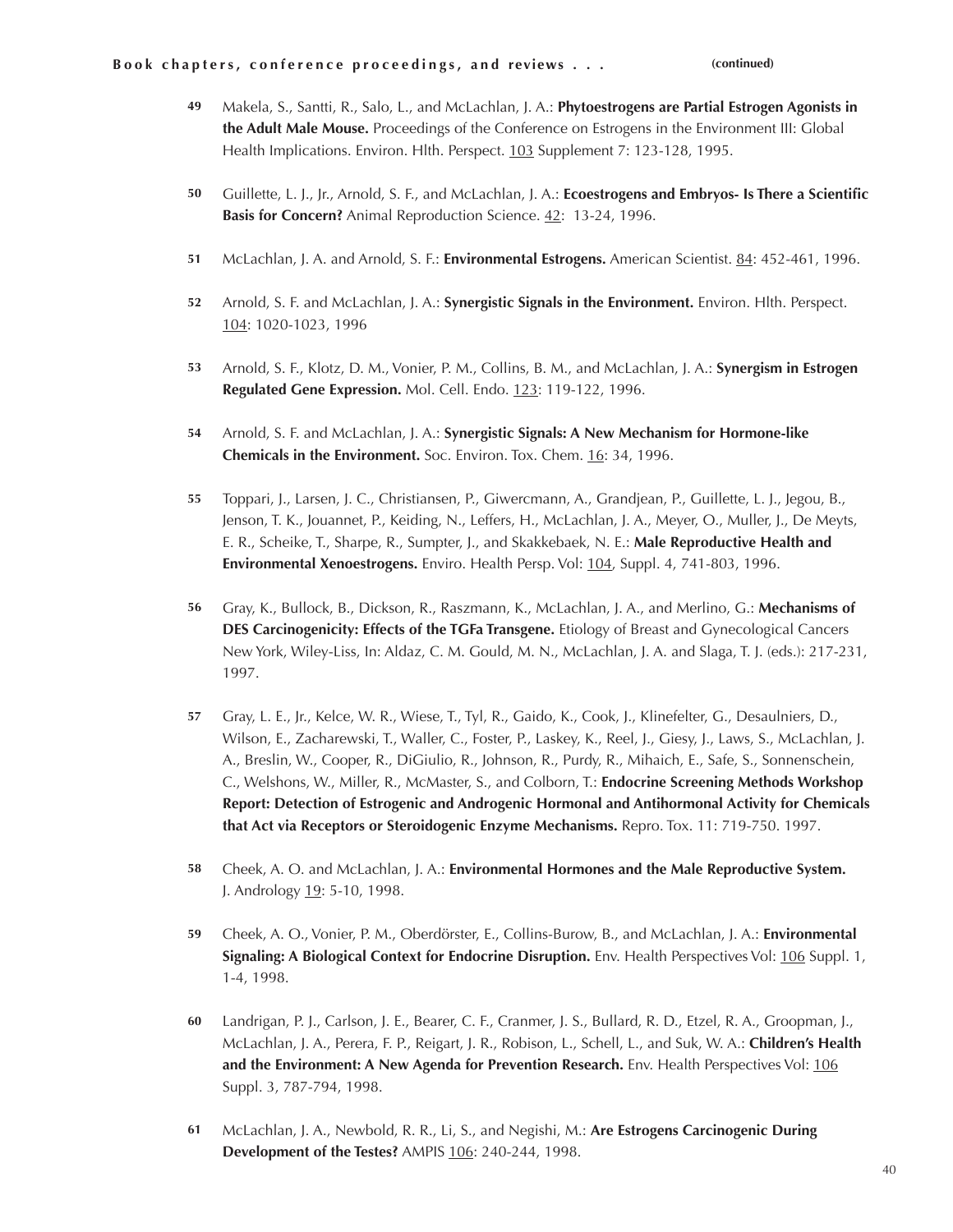- McLachlan, J. A., Newbold, R. R., Burow, M. E., and Li, S.: **From Malformation to Molecular Mechanisms in the Male: Three Decades of Research on Endocrine Disruption.** APMIS 109: 263-72, 2001. **62**
- McLachlan, J. A. **Environmental Signaling: What Embryos and Evolution Teach Us About Endocrine Disrupting Chemicals**. Endocrine Reviews 22 (3): 319-41, 2001. **63**
- McLachlan, J. A.: **Gene Imprinting in Developmental Toxicology: A Possible Interface Between**  Physiology and Pathology. Toxicology Letters 120: 161-164, 2001. **64**
- Gulledge, C. C., Burow, M. E., McLachlan, J. A., **Endocrine Disruption in Sexual Differentiation and Puberty: What do Pseudohermaphroditic Polar Bears have to do with the Practice of Pediatrics?** Pediatric Clinics of North America. 48 (5): 1223-40, 2001. **65**
- Li S., McLachlan, J. A. **Estrogen-associated Genes in Uterine Leiomyoma.** Ann N Y Acad Sci 948:112-120, 2001. **66**
- Li, S., Hursting, S. D., Davis, B. J., McLachlan, J. A., Barrett, J. C. **Environmental Exposure, DNA 67 Methylation, and Gene Regulation: Lessons from Diethylstilbesterol-induced Cancers**. Ann N Y Acad Sci 983: 161-0, 2003.
- McLachlan, J. A. **Commentary: Prenatal Exposure to Diethylstilbestrol (DES): A Continuing Story**. Int. J. Epidemiol. 35: 868-870, 2006. **68**
- Crews, D. and McLachlan, J. A. **Epigenetics, Evolution, Endocrine Disruption, Health and Disease.**  Endocrinol. 147 (suppl): S4-10, 2006. **69**
- McLachlan, J. A., Simpson, E. and Martin, M. **Endocrine Distruptors and Female Reproductive Health.** Best Pract. Res. Clin. Endocrinol. Metab. 20: 63-75, 2006. **70**
- McLachlan J. A., Tilghman, S. L., Burow, M. E, Bratton, M. R.: **Environmental signaling and reproduction: a comparative biological and chemical perspective**. Mol Cell Endocrinol. 2012 May 6;354(1- 2):60-2. Epub 2011 Dec 8. [PMID: 22178089] **71**
- Tilghman, S.L., Rhodes, L.V., Bratton, M.R., Carriere, P., Preyan, L.C., Boue, S.M., McLachlan, J.A., Burow, M.E. **Phytoalexins, miRNAs and Breast Cancer: a review of phytochemical- mediated miRNA regulation in breast cancer.** Journal of Healthcare for the Poor and Underserved 24: 36-46 (2013) [PMID: 23395943] **72**
- McLachlan, J. A. **Environmental signaling: From environmental estrogens to endocrine disrupting chemicals and beyond.** Andrology 4: 684-94 (2016). [PMID: 27230799] **73**
- Schug, T. T., Johnson, A. F., Birnbaum, L. S., Colborn, T., Guillette, L. J., Jr., Crews, D. P., Collins, T., Soto, A. M., Vom Saal, F. S., McLachlan, J. A., Sonnenschein, C., Heindel, J. J. **Minireview: Endocrine Disruptors: Past Lessons and Future Directions.** Mol Endocrinol. 30(8): 833-47 (2016). [PMID: 27477640] **74**
- Bateman, M. E., Strong, A. L., McLachlan, J. A., Burow, M. E., Bunnell, B. A. **The Effects of Endocrine Disruptors on Mesenchymal Stem Cells: A Review**. Front Endocrinol (Lausanne) 7: 171-180. 2017 [PMID: 28119665] **75**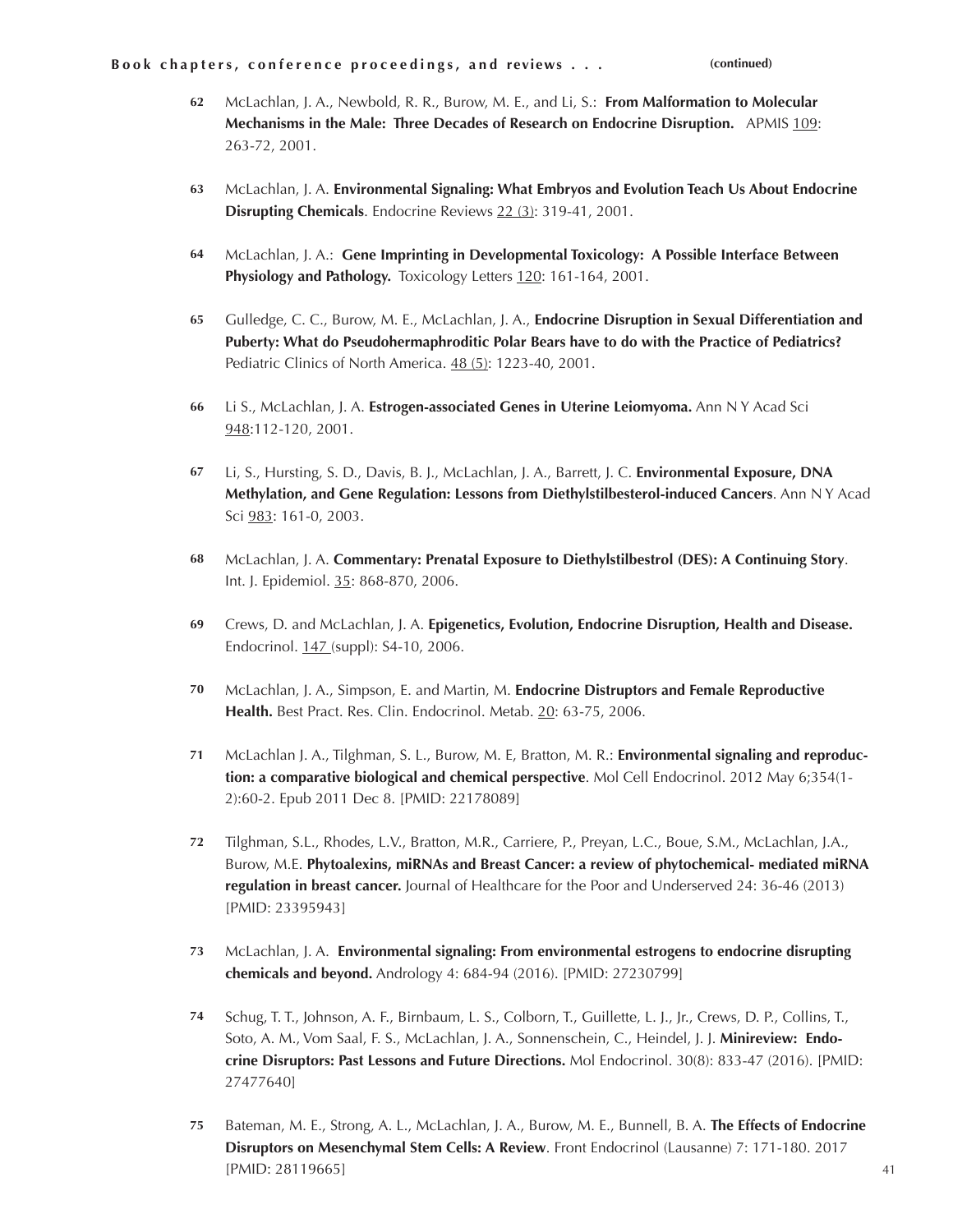**76** Burks, H., Pashos, N., Martin, E., McLachlan, J., Bunnell, B., Burow, M., **Endocrine disruptors and the tumor microenvironment: A new paradigm in breast cancer biology**. Mol Cell Endocrinol. 5:13-19. 2017 [PMID: 2801284]

# **Books edited . . .**

- McLachlan, J. A.: (ed.) *Estrogens in the Environment.* New York, Elsevier North Holland, 1980. **1**
- Thomas, J. A., Korach, K. S., and McLachlan, J. A.: (eds.) *Endocrine Toxicology*, New York, Raven Press, **2** 1985.
- McLachlan, J. A. (ed.): *Estrogens in the Environment II: Influences on Development.* New York, Elsevier **3** North Holland, 1985.
- McLachlan, J. A., Pratt, R. M., and Markert, C. (eds.): *Developmental Toxicology: Mechanisms and Risk.* **4** Banbury Report No. 26, 1987.
- McLachlan, J. A. and Korach, K. S.(eds): *Estrogens in the Environment III: Global Health*  **5 Implications.** Environmental Health Perspectives 103 Suppl. 7, 1995.
- Aldaz, C. M., Gould, M., McLachlan, J. A. and Slaga, T. J. (eds): *Etiology of Breast and Gynecologic Can-***6** *cers.* New York, Wiley-Liss, 1997.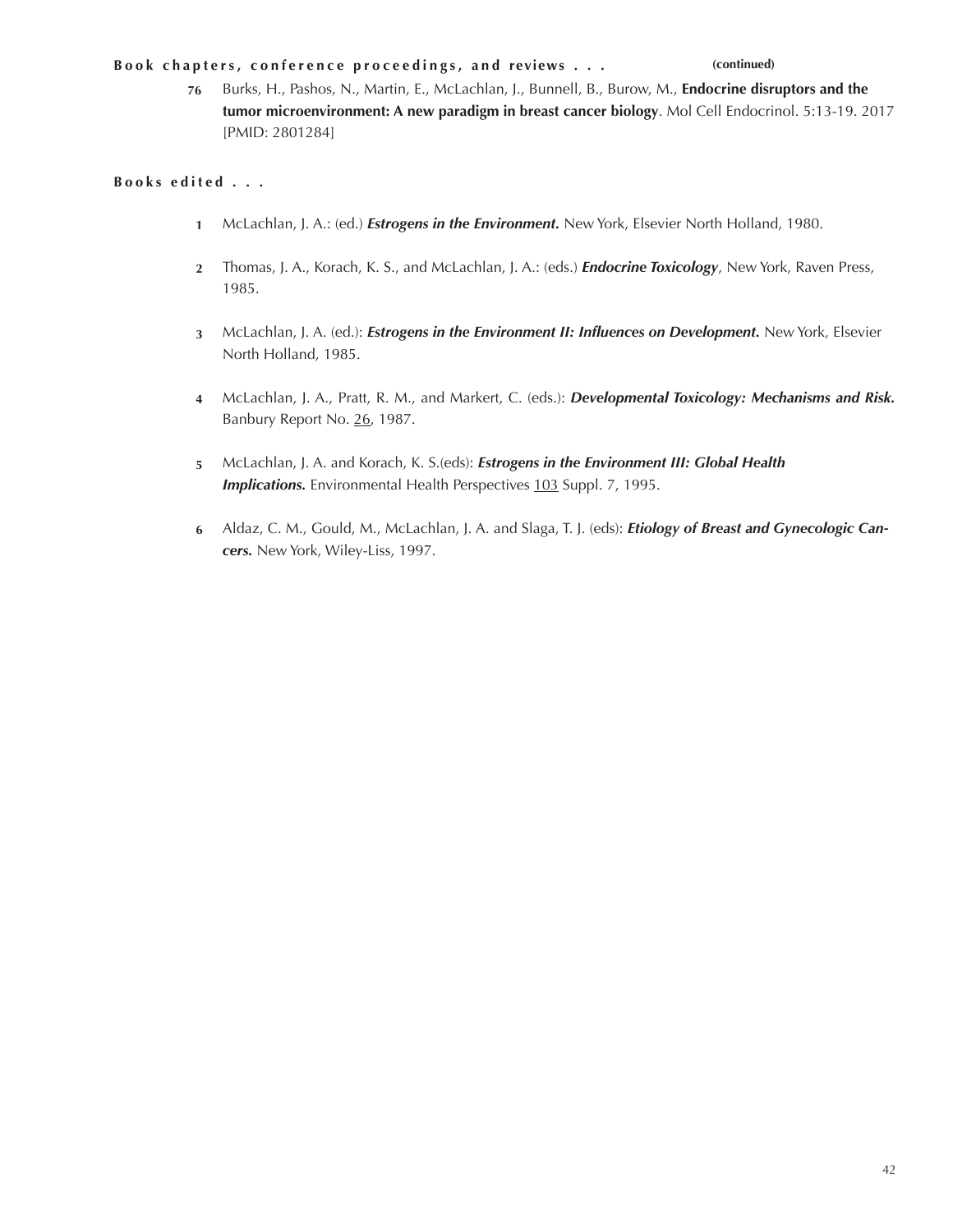### **C O M M U N I C A T I O N**

### **CONFERENCE LEADERSHIP**

- **Organizer**, First Symposium on Estrogens in the Environment, Raleigh, NC (October) **1979**
- **Member, Organizing Committee**, Target Organ Toxicology Symposium, Endocrine System, Morgantown, WV (June) **1980**
- **Chairperson**, Satellite Symposium on Estrogen Metabolism and Cancer, European Society of Toxicology Meeting, Rome, Italy (April) **1983**

**Member, Organizing Committee**, Satellite Symposium on Hormones and Cell Transformation, Endocrine Society Meeting, San Antonio, TX (June)

- **Co-Organizer**, Lectures in Reproduction and Development, Jointly sponsored by the NIEHS and the Piedmont Reproduction Colloquium, Research Triangle Park, NC **1983 - 1988**
	- **Member, Organizing Committee and Session Chairperson**, Gordon Research Conference on the Mammalian Genital Tract Plymouth, NH (July 9–13) **1984**
	- **Organizer and Session Chairperson**, Second Symposium on Estrogens in the Environment, Raleigh, NC (April 10–12) **1985**

**Session Co-Chairperson**, Estrogens and Cancer: A Multidisciplinary Focus on Diethylstilbestrol (DES), University of California, Berkeley, CA (June 7–8)

**Member, Organizing Committee and Session Chairperson**, Gordon Research Conference on Hormonal Carcinogenesis (August)

**Co-Chairperson**, Symposium on "Role of Metabolism in the Activity and Toxicity of Xenobiotic Estrogens," FASEB Meeting, St. Louis, MO (April 13–18) **1986**

**Chairperson**, Gordon Research Conference on Mammalian Genital Tract, Plymouth, NH (July 7-11)

**Chairperson, Organizing Committee**, Banbury Conference on Mechanistic Approaches to Developmental Toxicology, Cold Spring Harbor, NY (October 19–21)

**Vice Chairperson and Session Chairperson**, Gordon Research Conference on Hormonal Carcinogenesis, New Hampton, NH (August 2–7) **1987**

**Session Chairperson**, NICHD Symposium on Regulatory Actions of Growth Factors in Reproduction and Early Development, Marine Biological Laboratory, Woods Hole, MA (September 1–2)

**Session Chairperson**, Gordon Research Conference on Reproductive Tract Biology, Wolfeboro, NH (July 3–8) **1988**

**Session Chairperson**, Symposium on the Control of Cell Proliferation and Cancer, Tufts University Health Sciences Center, Boston, MA (October 13–14)

**Organizer and Chairperson**, Symposium on Ontogeny of Steroid Hormone Responses, FASEB Annual Meeting, New Orleans, LA (March 20–23) **1989**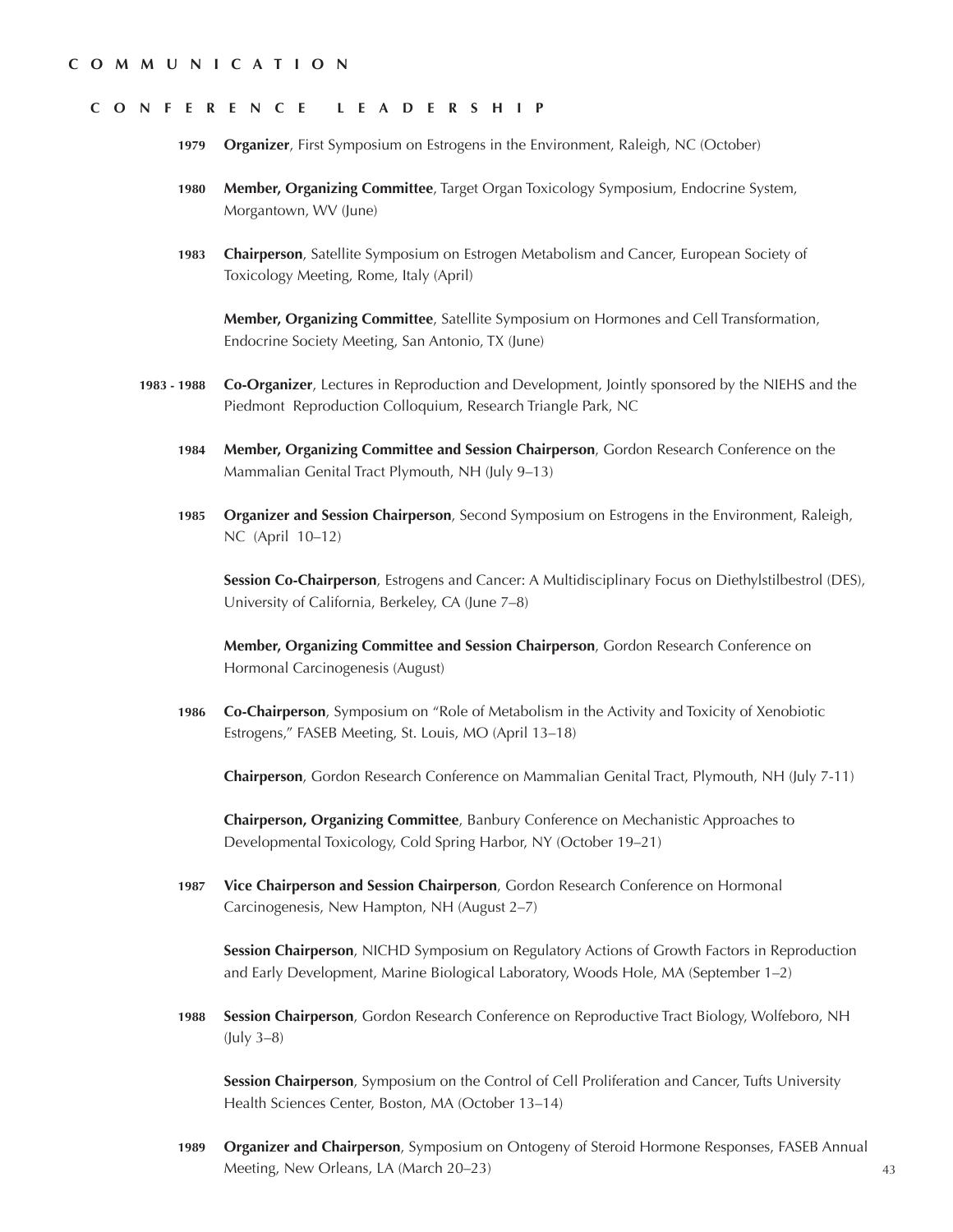**Chairperson**, Gordon Research Conference on Hormonal Carcinogenesis, New Hampton, NH (July 2–7) **1989 continued**

**Member, Organizing Committee, and Session Chairperson**, Symposium on Growth Factors in Reproduction, Serono Symposia, USA, Savannah, GA (April 1–4) **1990**

**Session Chairperson**, Gordon Research Conference on Reproductive Tract Biology, Wolfeboro, NH (July 7–13)

- **Member, Organizing Committee**, First International Symposium on Hormonal Carcinogenesis, Cancun, Mexico (March 19–23) **1991**
- **Member, Organizing Committee**, NIH Workshop: Long-Term Effects of Exposure to Diethylstilbestrol (DES), Falls Church, VA (April 22–24) **1992**
- **Member, Advisory Committee**, Symposium on Women's Health and the Environment, Society for the Advancement of Women's Health Research, Washington, DC (June) **1993**

**Organizer and Session Chairperson**, Symposium on "What is the Role of Growth Factor in the Uterus?" Society for the Study of Reproduction Annual Meeting, Fort Collins, CO (August 1–4)

**Session Chairperson**, Gordon Research Conference on Hormonal Carcinogenesis, Salve Regina College, Newport, RI (August 9–13)

**Session Chairperson**, Ninth Annual Symposium on Cellular Endocrinology "Cell Signaling and the Molecular Stress Response," Lake Placid, NY (September 23–26)

**Co-organizer**, Conference on Estrogens in the Environment III: Global Health Implications, Washington, D.C. (January 9–11) **1994**

**Session Chairperson**, Keystone Symposium, Taos, NM (February 7–13)

**Member, Planning Committee**, First International Symposium on the Environment and Children's Health, Washington, D.C. (March)

**Session Chair**, Symposium on Environment and Male Reproduction, Annual Meeting of the Andrology Society, Raleigh, NC (April 1)

**Session Chairperson**, Second International Symposium of Hormonal Carcinogenesis, Stockholm, Sweden (July 3–8)

**Session Chairperson**, Gordon Research Conference on Reproductive Tract Biology, Plymouth, NH (July 10–15)

**Co-Chair, Organizing Committee** for the Barton Creek Conference on Cancer and the Environment, Austin, TX (January–February) **1995**

**Panel Chair,** Environment and Reproduction, First Annual Meeting of the Environmental Health Foundation, Biosphere, AR (June 2–3)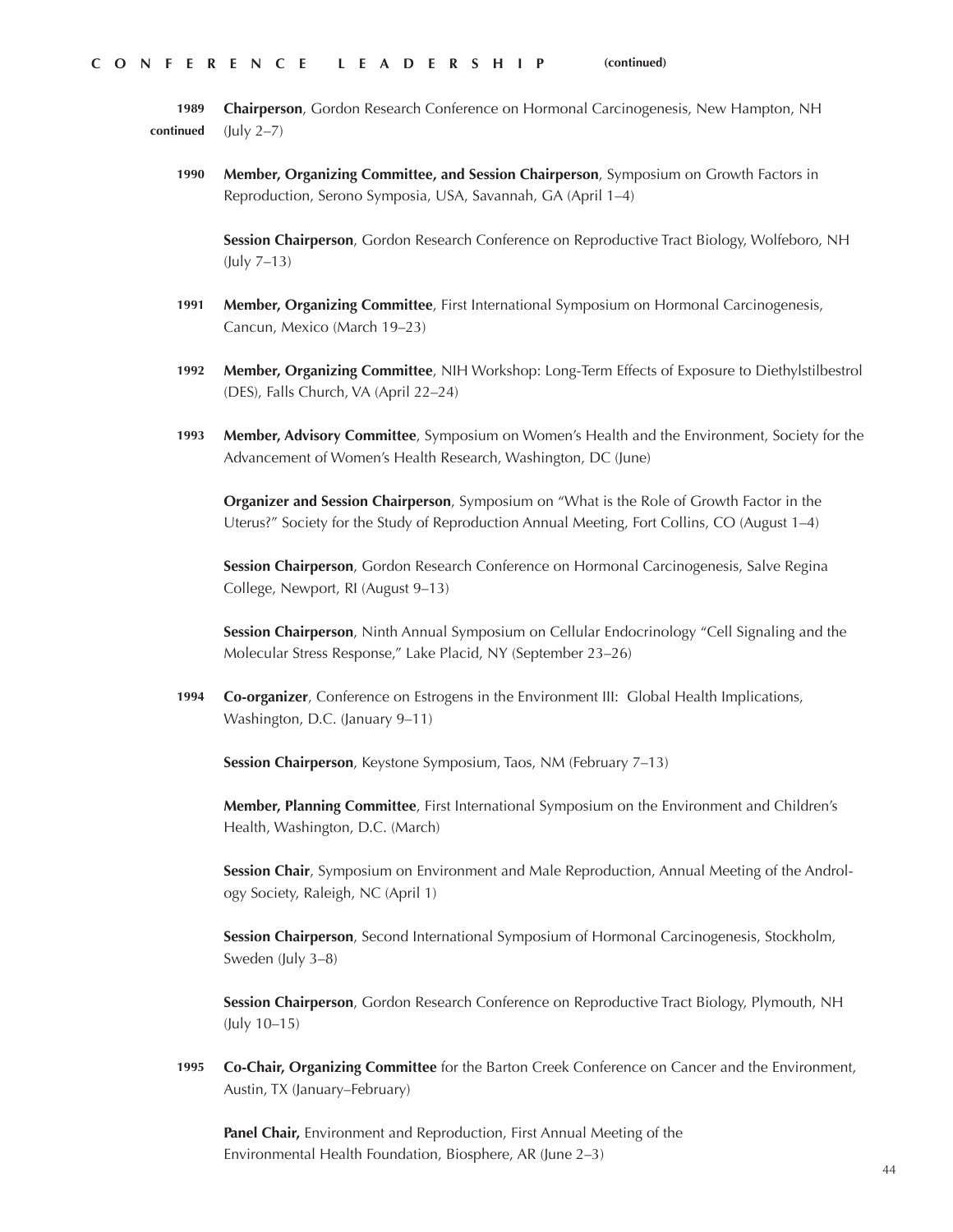**1995 continued Session Chairperson**, International Symposium on Hormones and Growth Factors in Development and Cancer, Fogarty International Center, National Institutes of Health, Bethesda, MD (June 26–28)

**Session Chairperson**, Gordon Research Conference on Hormonal Carcinogenesis, Colby-Sawyer, NH (August 6–11)

**Session Chairperson**, Barton Creek Conference on Etiology of Breast and other Gynecologic Neoplasms, MD Anderson Tumor Hospital, Barton Creek, TX (November 29–December 2)

**1996 Session Chair,** Symposium on Male Reproduction, Aix les Baines, France (November 10–14)

**Co-Organizer**, First NOLA Workshop on Environmental Hormones, New Orleans, LA (December 12–13)

**1997 Invited Moderator**, Symposium on Endocrine Disrupting Chemicals, Center for Environmental Policy, Tufts University, Boston, MA (April 16)

**Invited Session Chair**, Symposium on Phytoestrogens, Tucson, AR (September 22–23)

**Session Chair and Panelist**, Symposium on Breast Cancer Research, Department of Defense, Washington, DC (November 2)

**1998 Session Chair**, Gordon Research Conference on Reproductive Tract Biology (July 5–9)

**Session Chair**, Gordon Research Conference on Endocrine Disrupting Chemicals, (July 12–16)

**Session Chair**, Symposium on Women's Health, Washington, D.C. (September 10)

**1999 Session Chair**, Development and Estrogens Session, Symposium on Endocrine Disrupting Chemicals, Keystone Meetings on Cell and Molecular Biology, Lake Tahoe, CA (January 31–February 4)

**Organizer**, U.S./Japan Workshop on Environmental Hormones, Center for Bioenvironmental Research, Tulane and Xavier Universitites, New Orleans, LA (February 6)

**Coordinator,** Public Meeting on Toxics, Society of Toxicology Annual Meeting, New Orleans, LA (March 13)

**Session Chair,** Workshop on Diethylstilbestrol (DES) Research Priorities, National Cancer Institute, Bethesda, MD (July 19-20)

**Session Chair,** Gordon Research Conference on Hormonal Carcinogenesis, Plymouth, NH (August 1-5)

**Session Chair,** Environmental factors in Symposium on Uterine Fibroids Research, National Institute of Environmental Health Sciences, NIH, Research Triangle Park, NC (October 7-8)

**Organizer,** International Symposium on Environmental Hormones, e.hormone 1999: Past, Present, Future, New Orleans, LA (October 18-20)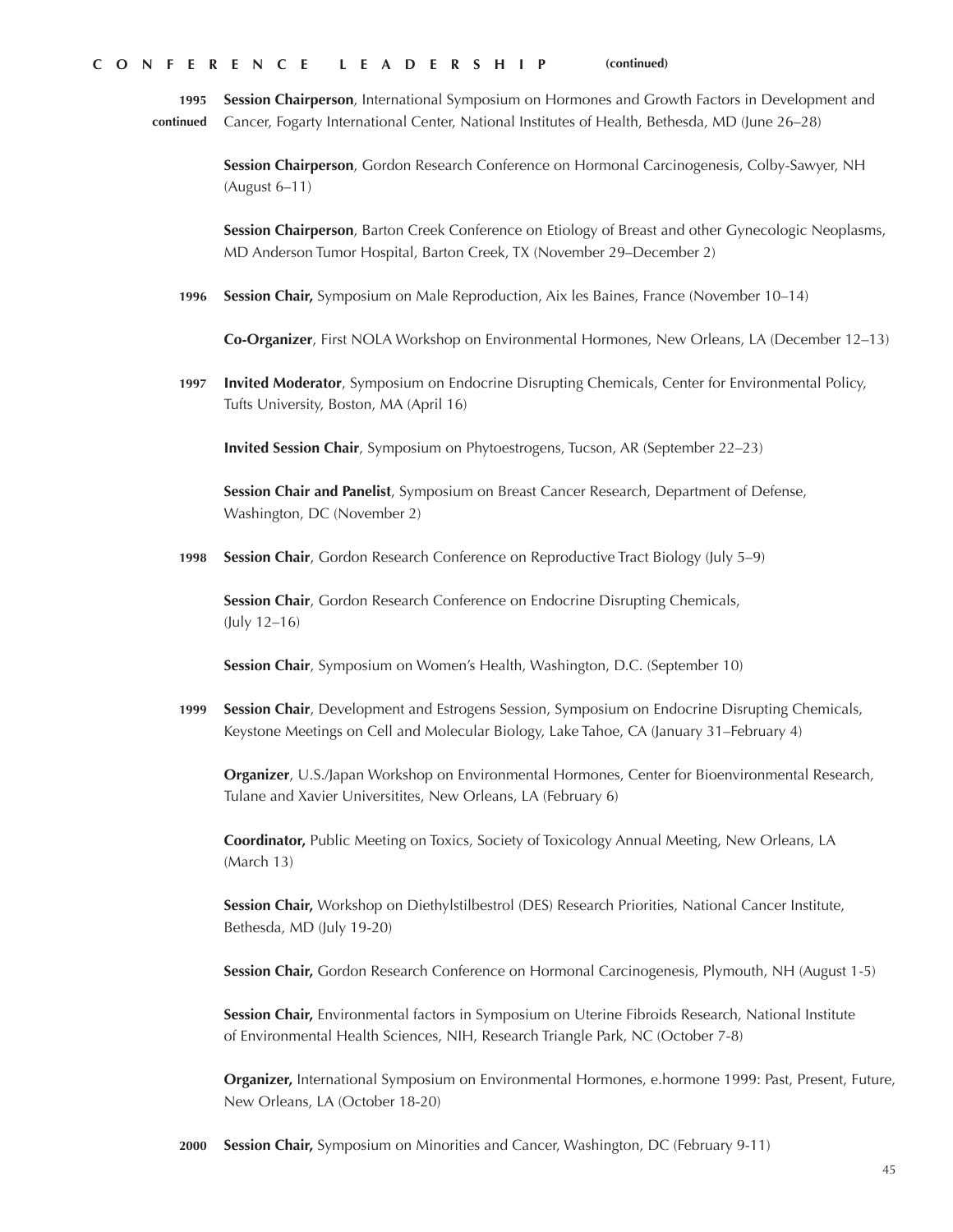**2000 continued Session Chair,** Meeting on Children's Health and Endocrine Disruption, Mt. Sinai School of Medicine, New York, NY (March 16-18)

> **Session Chair,** Symposium on Global Environmental Change, Annual Meeting of the International Development Bank, New Orleans, LA (March 25)

**Invited Chair,** Planning Meeting of the Gynecological Oncology Group, Washington, DC (May 4-5)

**Session Chair,** Beijing Plus Five: Women's Health Around the World Conference, New York, NY (June 7)

**Organizer**, U.S./Japan Workshop on Environmental Hormones, Center for Bioenvironmental Research, Tulane and Xavier Universities, New Orleans, LA (June 24)

**Organizer**, International Symposium on Environmental Hormones, e.hormone 2000: the cutting edge of endocrine disrupter research, New Orleans, LA (October 15-18)

**Panel Chair**, Symposium on Childrens' Exposure to Environmental Contaminants, Childrens' Environmental Health Network, Austin, TX (October 27-28)

- **2001 Organizer**, International Symposium on Environmental Hormones, e.hormone 2001: the cutting edge of endocrine disrupter research, New Orleans, LA (October 18-20)
- **2002 Session Chair**, Symposium on Hormonally Active Agents, Center for Alternatives to Animal Testing, Johns Hopkins University Medical Center, Arlington, VA (February 25-26)

**Invited Moderator**, World Congress on Alternatives to Animal Testing, New Orleans, LA (August 14)

**Organizer**, The Minamata-New Orleans Workshop on Environmental Mercury, New Orleans, LA (October 16)

**Organizer**, International Symposium on the Environment and Hormones, e.hormone 2002: the cutting edge of endocrine disrupter research, New Orleans, LA (October 17-19)

- **2003 Organizer**, International Symposium on the Environment and Hormones, e.hormone 2003: the cutting edge of endocrine disrupter research, New Orleans, LA (October 15-18)
- **2004 Co-organizer,** Symposium on Endocrine and Immune Disruption, Annual Meeting of the Society for Integrative and Comparative Biology, New Orleans, LA (January 5-9)

**Chair, Organizing Committee,** Mini-symposium on Endocrine and Environmental Signaling, Satellite Symposium for the Endocrine Society, New Orleans, LA (June 15)

**Organizer,** Workshop on Endocrine Disrupting Chemicals and Pharmaceuticals in Water, National Ground Water Association Meeting, Minneapolis, MN (October 13-15)

**Organizer**, International Symposium on the Environment and Hormones, e.hormone 2004: the cutting edge of endocrine disrupter research, New Orleans, LA (October 27-30)

**Session Chair**, Symposium on Children's Environmental Health, Austin, TX (September)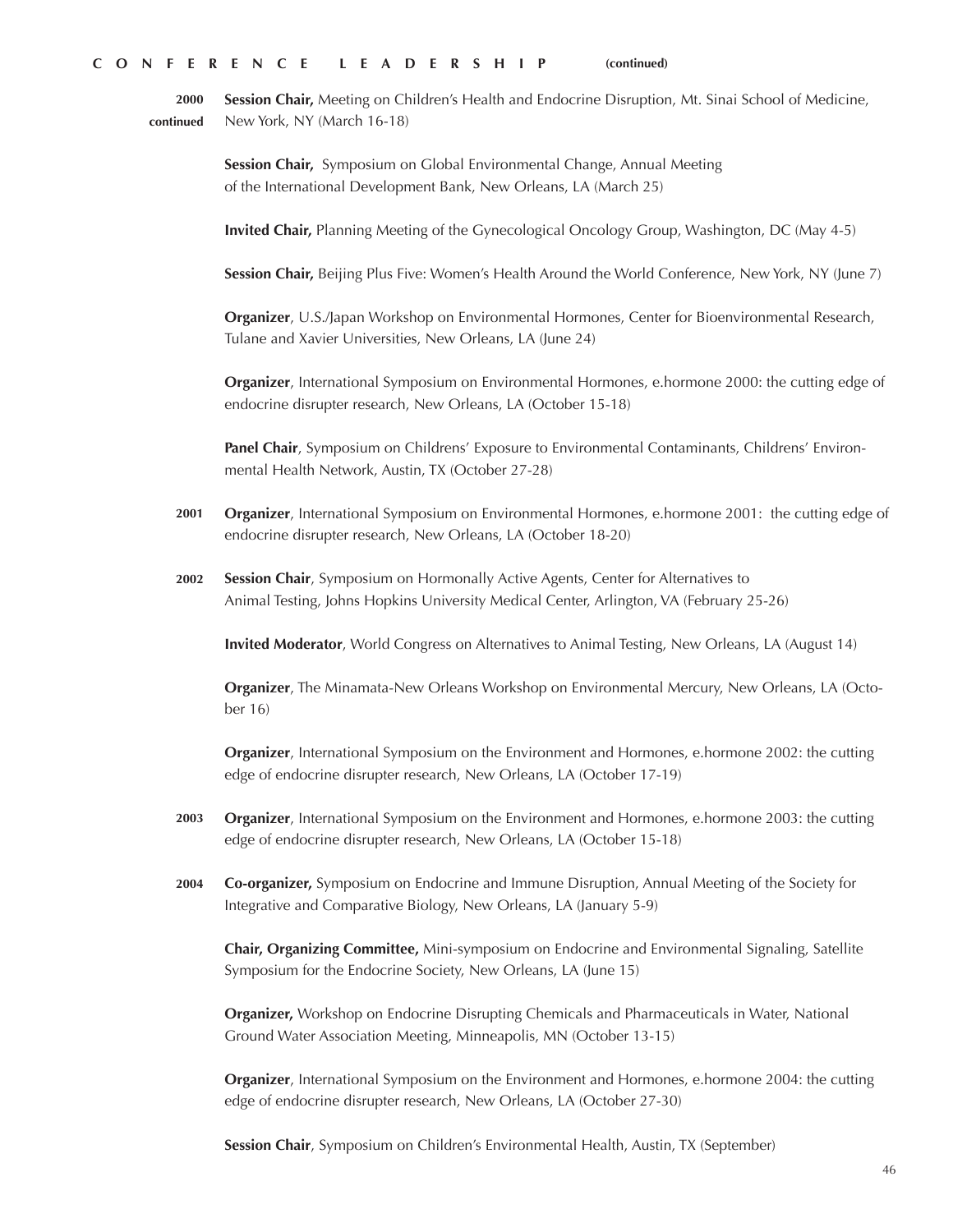**2004 continued Co-organizer,** Workshop on Endocrine Disrupting Chemicals and Pharmaceuticals in Water, National Ground Water Association Meeting, Minneapolis, MN (October 13-15)

**2005 Session Chair,** Gordon Research Conference on Hormone Action in Development and Cancer, Mount Holyoke College, South Hadley, MA (July 10-15)

**Organizing Committee**, ONR Conference on Majority-Minority Partnerships: The Tulane/Xavier Model, Tulane University, New Orleans, LA (August 4-5)

**Co-organizer**, Meeting on Reinhabiting New Orleans, Fanny Mae Foundation, New Orleans, LA (November 29-30)

**2006 Co-organizer**, New Directions Meeting on Science, Engineering and Humanities in Post-Katrina New Orleans, New Orleans, LA (February 22-23)

**Session Chair,** Gordon Research Conference on Environmental Endocrine Disruptors, Il Ciocco, Luca, ITALY (June 4-9)

**Session Chair**, Testes Cancer Workshop, University of Copenhagen, Copenhagen, DENMARK (October 26-28)

**2007 Session Chair**, 4th International Symposium on Endocrine Disruption, Copenhagen, DENMARK (May 28-31)

**Session Chair**, Gordon Research Conference on Hormone Action, Development and Cancer, New London, NH (July 15 - 20)

**2008 Organizer**, International Symposium on the Environment and Hormones, e.hormone 2008: the cutting edge of endocrine disrupter research, New Orleans, LA (April 13-16)

**Session chair**, Gordon Research Conference on Environmental Endocrine Disruption, Waterville Valley, NH (june 8-13)

**2009 Session chair**, Gordon Research Conference on Hormone Action in Development and Cancer, Holderness, NH (July 26-31)

**Organizer**, International Symposium on the Environment and Hormones, e.hormone 2009: the cutting edge of endocrine disrupter research, New Orleans, LA (October 21–24)

- **2010 Organizer**, International Symposium on the Environment and Hormones, e.hormone 2010: the cutting edge of endocrine disrupter research, New Orleans, LA (October 19-23)
- **2013 Organizing Committee**, Charting a Renewed Vision for Children's Environmental Health organized by the Children's Environmental Health Network, The American Public Health Association, Washington, DC (Sept 20)
- **2014 Session Chair**, Gordon Research Conference Environmental Endocrine Disruptors, Renaissance Tuscany Il Ciocco Resort in Lucca (Barga) Italy (May 11-15)
- **2016 Organizing Committee,** International Symposium on Endocrine Disruption: Twenty five Years of Research, Co-sponsored by the Endocrine Society and the National Institute of Environmental Health Sciences, NIH, Bethesda, MD (September 18 - 20)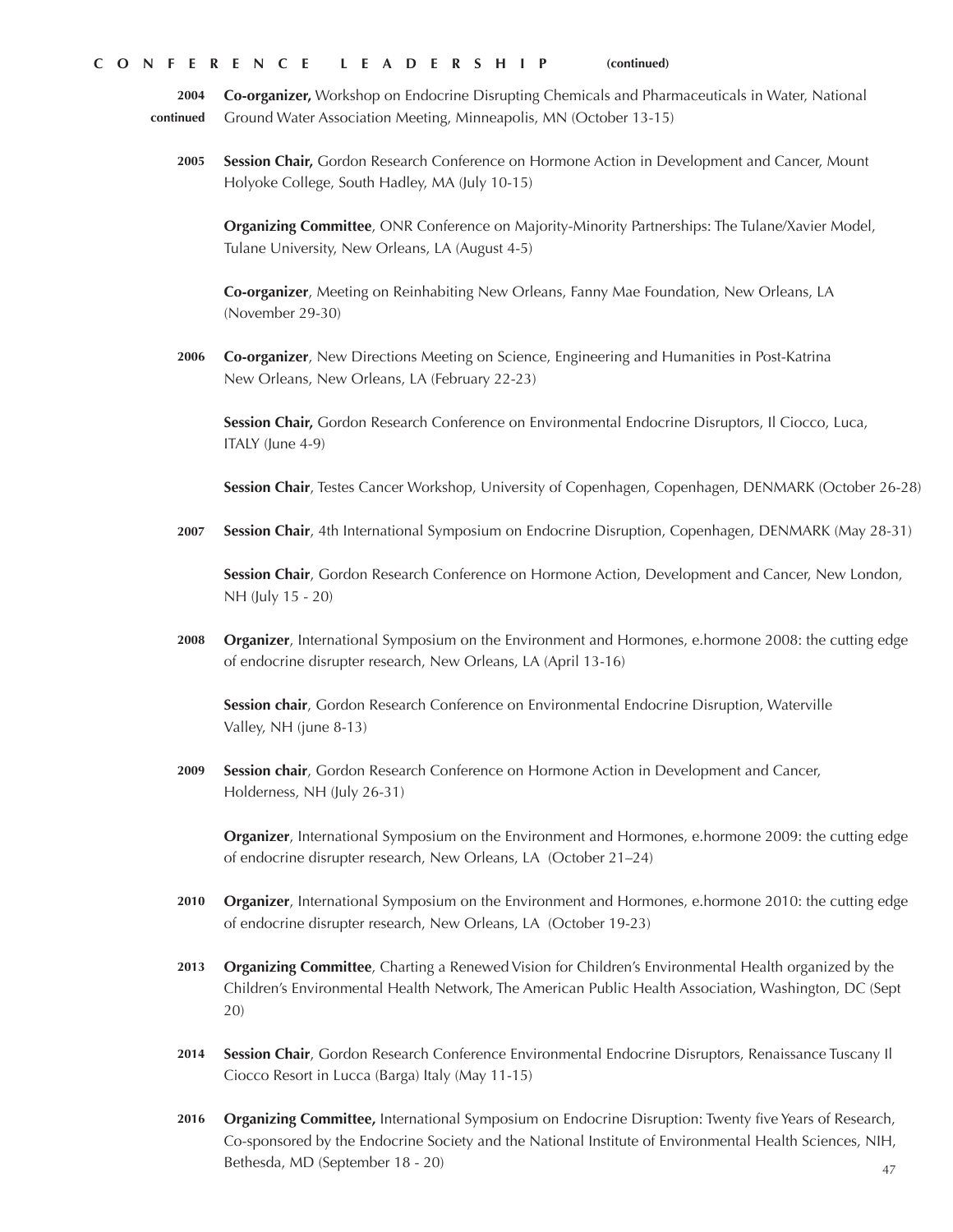**Distinguished Visiting Professor** in Pharmacology, The University of Texas Health Science Center at Houston, Houston, TX (January 10–12) **1993**

**Invited Participant**, Workshop on Environmental Health, Physicians for Social Responsibility, Queenstown, MD (February 19–21)

**Invited Speaker**, Clinical Center Grand Rounds, National Institutes of Health, Bethesda, MD (March 3)

**Invited Speaker**, Society of Toxicology Symposium on Molecular Mechanisms in Hormonal Carcinogenesis: Update and Challenges for Future Research, New Orleans, LA (March 16)

**Invited Speaker**, Environmental Health Sciences Center, 25th Year Celebration and Symposium, Oregon State University, Corvallis, OR (April 2)

**Invited Speaker**, First Annual Environmental Careers Symposium, NIEHS, RTP, NC (April 20)

**Invited Speaker**, President's Cancer Panel Special Commission on Breast Cancer, New York, NY (April 29)

**Invited Participant**, International Congress on the Health Effects of Hazardous Waste, Agency for Toxic Substances and Disease Registry, Atlanta, GA (May 3–4)

**Invited Speaker**, Congressional Staff Retreat on Toxics Policy, Airlie House, Reston, VA (May 13–14)

**Invited Speaker**, Symposium on the Environment and Women's Health, Society for the Advancement of Women's Health Research, Washington, DC (June 14)

**Kinter Lecturer**, The Mount Desert Island Biological Laboratory, Salsbury Cove, ME (July 14)

**Invited Speaker**, Environmental Policy Seminars, Environmental and Occupational Health Sciences Institute, Piscataway, NJ (August 24)

**Invited Speaker**, Ninth Annual Symposium on Cellular Endocrinology "Cell Signaling and the Molecular Stress Response," Lake Placid, NY (September 23–26)

**Invited Speaker**, NCI Workshop on Epidemiology of Prostate Cancer: An Endocrine Perspective, Bethesda, MD (September 27)

**Invited Speaker,** Carolina Federation of Environmental Programs, Department of Environmental Sciences and Engineering, University of North Carolina at Chapel Hill, NC (October 7)

**Invited to testify** at the U.S. House of Representatives Committee on Energy and Commerce, Health and Environment Subcommittee hearing on Health Effects of Exposure to Pesticides Having Estrogenic Qualities, Rayburn House Office Building, Washington, DC (October 21)

**Invited Speaker**, Physicians for Social Responsibility, International Joint Commission of the USA & Canada World Wildlife Fund, "Balancing the Scales: Mitigating the Health Effects of Great Lakes Pollution," Washington, DC (October 25)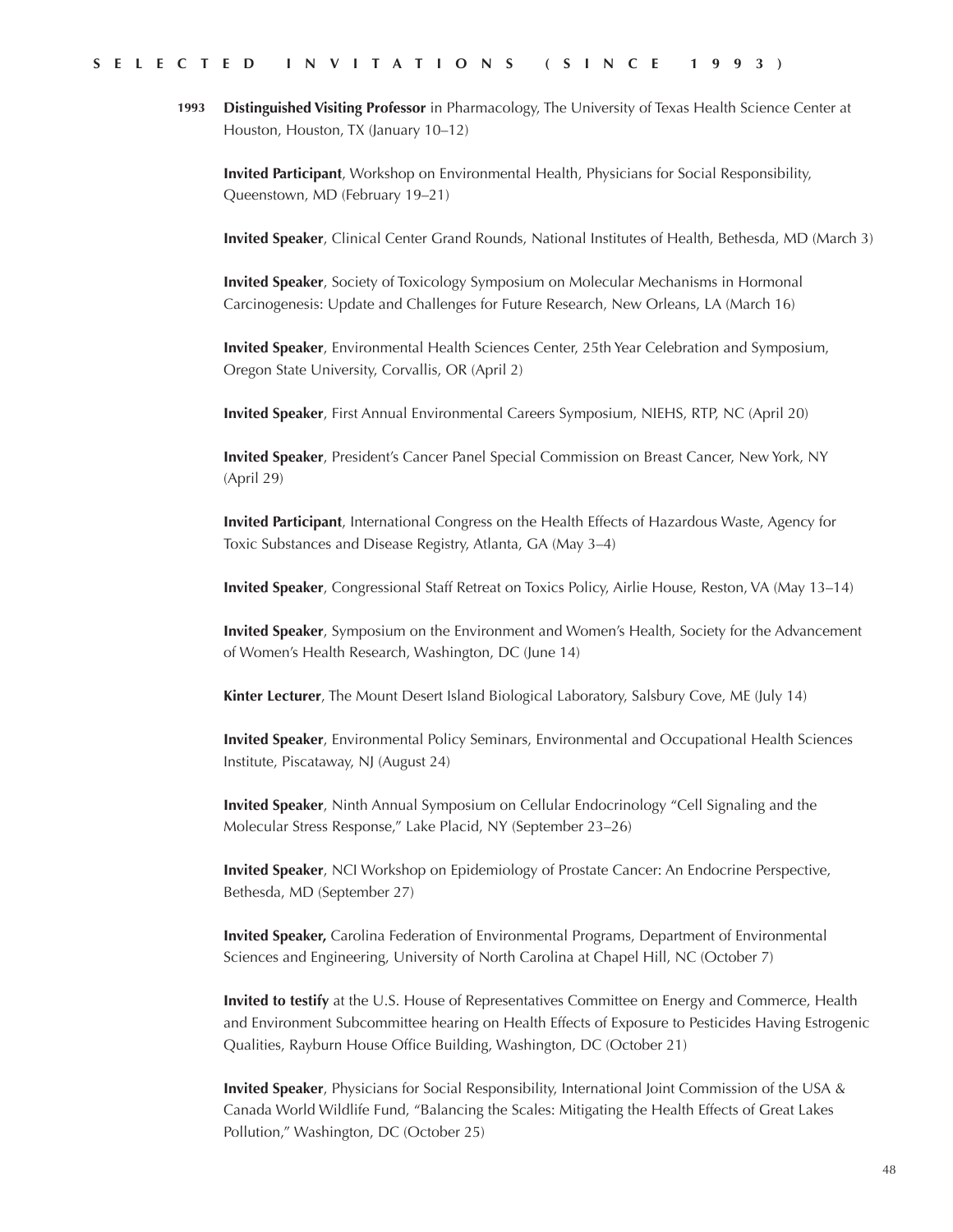**Invited Speaker,** Society for the Advancement of Women's Health Research, Congressional Staff Briefing on Women's Health and the Environment, Rayburn House Office Building, Washington, DC (November 4) **1993 continued**

> **Invited Speaker**, The Environmental Biotechnology Program, University of Florida, Gainesville, FL (November 15)

**Invited Speaker**, Department of Zoology, North Carolina State University, Raleigh, NC (November 18)

**Invited Speaker**, North American Wildlife Biologists Network sponsored by World Wildlife Fund and The Johnson Foundation, Racine, WI (December 10–12)

**Invited Participant**, Department of Health and Human Services Secretary's Conference to Establish a National Action Plan for Breast Cancer, National Institutes of Health, Washington, DC (December 14)

**Invited Speaker**, University of Texas Health Science Center, San Antonio, TX (January 21) **1994**

**Invited Speaker**, Department of Cell Biology and Anatomy, The University of North Carolina at Chapel Hill, School of Medicine, Chapel Hill, NC (February 15)

**Invited Speaker**, 1994 Annual Winter Meeting of The Toxicology Forum, Washington, DC (February 23)

**Invited Speaker**, Twelfth National Pesticide Forum, "Freedom From Pesticides is Everybody's Right: Preventing the Poisoning," Alexandria, VA (March 11–14)

**Invited Speaker**, First National Symposium on Preventing Child Exposures to Environmental Hazards: Research and Policy Issues, Children's Environmental Health Network, Washington, DC (March 18–19)

**Invited Speaker**, Watkins Life Science Conference, Cancer Symposium, Wichita State University, Wichita, KS (April 16)

**George A. Miller Lecturer**, University of Illinois at Urbana-Champaign, Urbana, IL (April 28)

**Invited Speaker**, American Society for Clinical Nutrition, Federation of American Societies for Experimental Biology, Anaheim, CA (April 24–28)

**Invited Speaker**, 3rd Annual Meeting of the Carolinas Chapter of SETAC, Duke University, School of the Environment, Durham, NC (May 20)

**Invited Speaker**, Congress on Cell and Tissue Culture, 1994 Meeting of the Tissue Culture Association, Research Triangle Park, NC (June 4–7)

**Invited Speaker**, Human Health and the Environment Conference, Physicians for Social Responsibility, Atlanta, GA (June 24–26)

**Keynote Speaker**, 34th Annual Teratology Society Meeting, Las Croabas, Puerto Rico (June 26–27)

**Invited Speaker**, Society for the Advancement of Women's Health Research, Chicago, IL (July 21)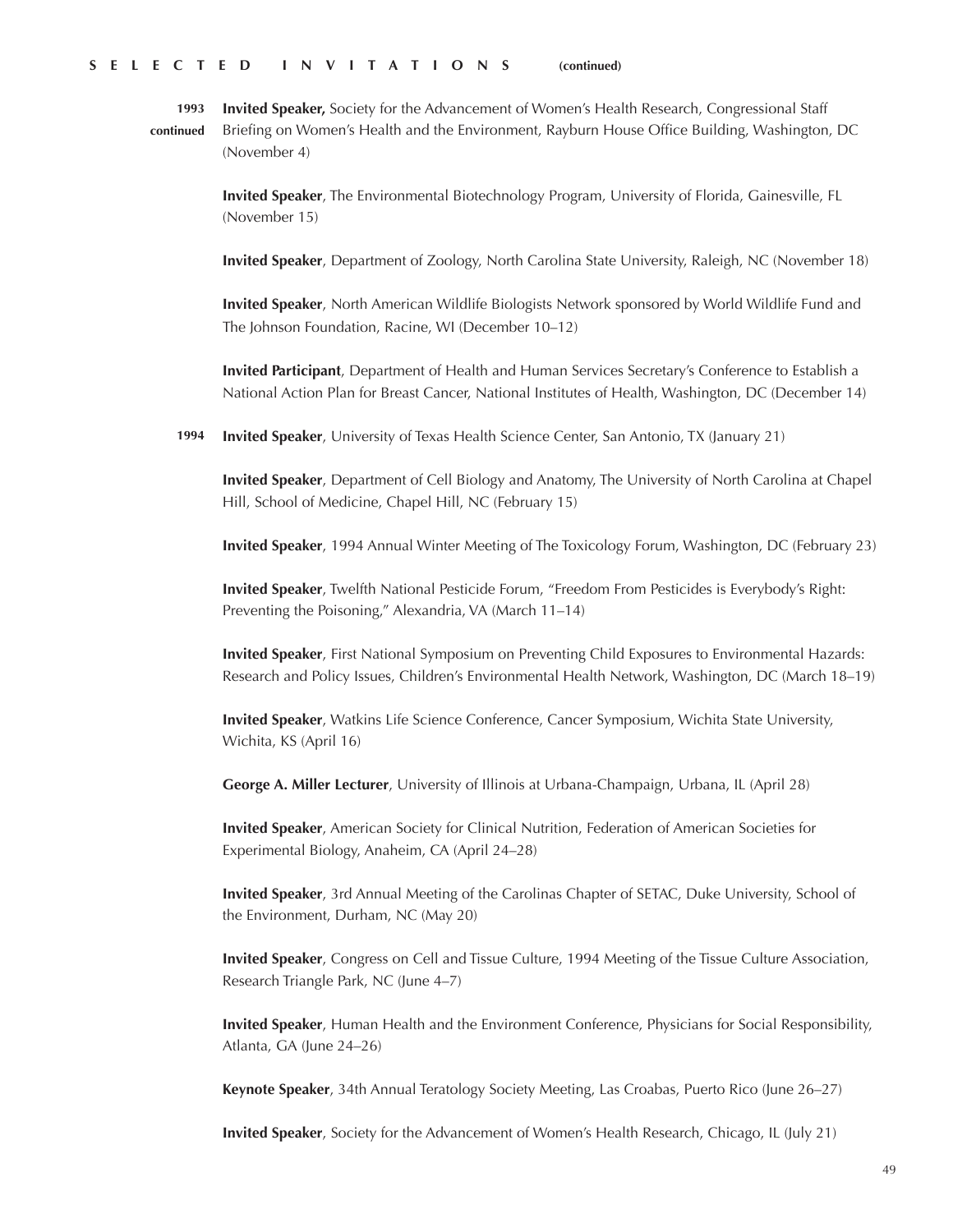**Invited Speaker**, Linda Creed Breast Cancer Foundation, Philadelphia, PA (September 9) **1994** 

**continued**

**Invited Speaker**, Twenty-Second Annual Conference of the European Teratology Society, Fourth Scientific Meeting of the International Federation of Teratology Societies, Prague, Czechoslavakia (September 12–15)

**Invited Speaker**, National Cancer Institute, Workshop on Dietary Phytoestrogens: Cancer Cause or Prevention? Herndon, VA (September 21–23)

**Invited Speaker**, Symposium on Environment and Fertility, International Federation of Gynecology and Obstetrics XIV World Congress Meeting, Montreal, Canada (September 26–28)

**Invited Speaker**, Symposium on Hormones and Women's Health, University of Maryland, Women's Health Research Group, Baltimore, MD (October 7–9)

**Invited Speaker**, Reproductive Biology Program, University of Michigan, Ann Arbor, MI (October 20)

**Invited Speaker**, Joint Meeting of the Midwest Chapter of the Society of Toxicology and the Midwest Teratology Association, Ann Arbor, MI (October 21)

**Invited Speaker**, National Security Agency, Fort George C. Meade, MD (November 2)

**Invited Speaker**, North Carolina State University, Department of Toxicology, Raleigh, NC (November 8)

**Invited Speaker**, Department of Molecular and Developmental Biology, Albert Einstein College of Medicine of Yeshiva University, Bronx, NY (November 15)

**Invited Speaker**, Symposium on Estrogens in the Environment, Gulf Coast Society of Toxicology Annual Meeting, Houston, TX (November 19)

**Invited Speaker**, Panel Discussion on Science Education, Appalachian State University, Boone, NC (December 1)

**Invited Speaker**, Annual Meeting of the North Carolina Student Academy of Sciences, Research Triangle Park, NC (December 3)

**Invited Participant**, Workshop on Endocrine Disrupting Chemicals, Natural Resources Defense Council, Washington, D.C. (December 6)

**Invited Speaker**, Symposium on Estrogens in the Environment, Annual Meeting of the American Society of Zoologists, St. Louis, MO (January 6–8) **1995**

**Invited Participant,** Workshop on Environmental Hormones and Male Reproductive Health, Danish EPA and Health Ministry for Nordic and EC countries, Copenhagen, Denmark (January 23–28)

**Invited Speaker**, Symposium on Estrogens in the Environment and Male Reproductive Health, Joint Meeting of the Danish Societies of Andrology, Toxicology, and Environmental Studies, Copenhagen, Denmark (January 26)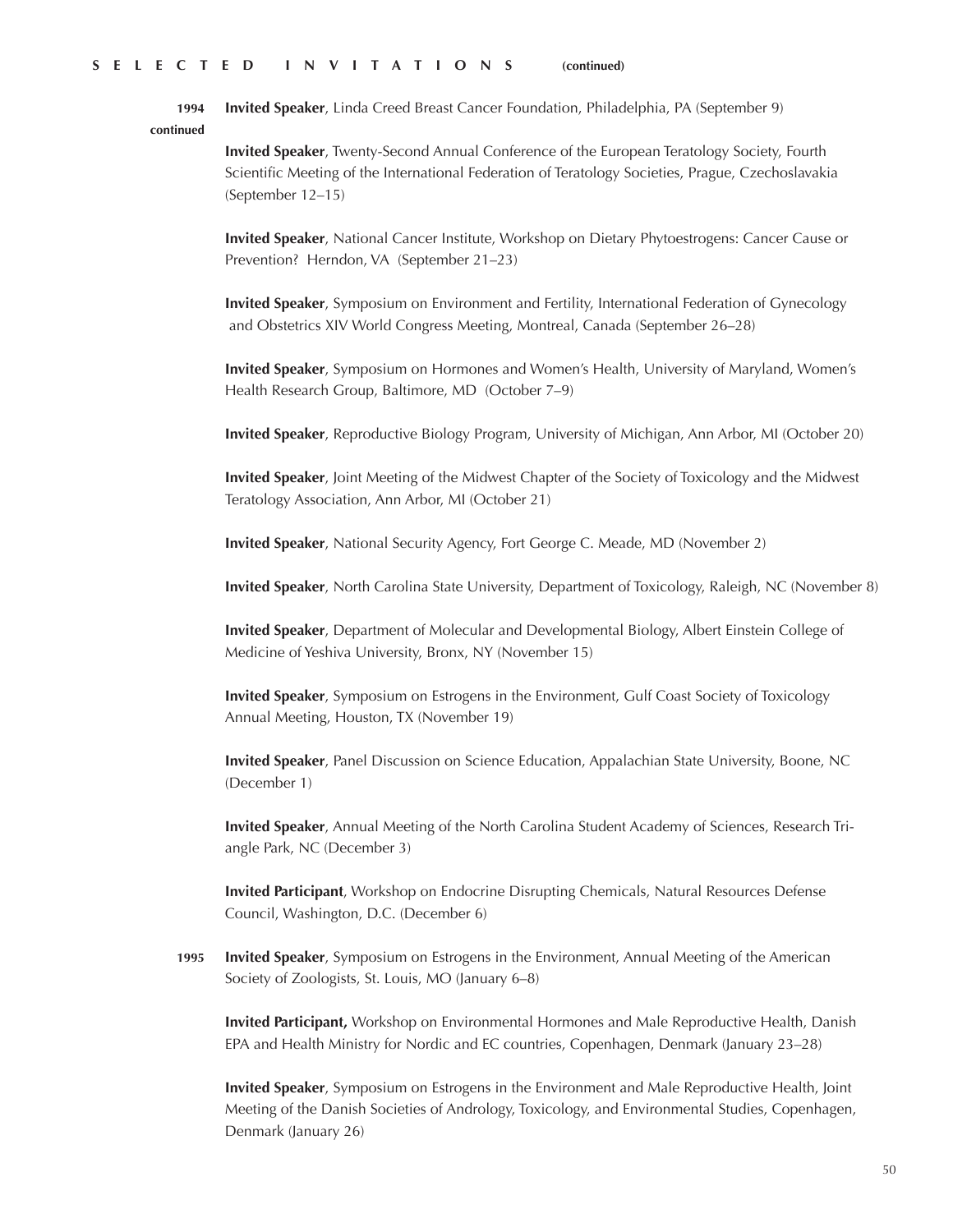**1995 continued Invited Participant**, Workshop on the Impact of Hormonally-active Xenobiotics, Medical Research Council, Toxicology Unit, Leicester, United Kingdom (January 29–30)

> **Invited Speaker**, Workshop on Hormonally-active Xenobiotics, Institute of Environmental Health Studies, University of Leicester, Leicester, United Kingdom (January 31)

**Invited thesis opponent**, University of Lund Medical Faculty, Lund, Sweden (February 12)

**Invited Speaker**, Symposium on Environment and Cancer, Annual Meeting of the American Association for Cancer Research, Toronto, Canada (March 19–22)

**Invited Speaker**, Controversy Session: Do Estrogens Cause Breast Cancer? Annual Meeting of the American Association for Cancer Research, Toronto, Canada (March 19–22)

**Invited Speaker**, Tulane University President's Council, "The Center for Bioenvironmental Research: Cutting Edge Science for Solutions to Tomorrow's Environmental Problems," Tulane University, New Orleans, LA (March 31)

**Invited Speaker**, Symposium on Environment and Male Reproduction, Annual Meeting of the Andrology Society, Raleigh, NC (April 1)

**Invited Plenary Speaker**, Symposium on Environmental Hormones and Biomarkers, Annual Meeting of the Association for Testing, Substances and Materials, Denver, CO (April 3)

**Invited Participant**, Workshop on Endocrine Disrupting Chemicals, Environmental Protection Agency, Raleigh, NC (April 10–12)

**Invited Speaker**, Duke University School of the Environment, Durham, NC (April 13)

**Invited Speaker**, Annual Advisory Board Meeting, Office of Research on Women's Health, National Institutes of Health, Bethesda, MD (April 24)

**Invited Speaker**, Russian River Conference on Endocrine Disrupting Chemicals in the Environment, Sonoma, CA (May 13)

**Invited Participant**, Dioxin Reassessment Panel, Environmental Protection Agency, Reston, VA (May 15 - 17)

**Invited Advisor**, Tufts University Center for Environmental Studies, Boston, MA (May 22–23)

**Invited Participant,** Environment and Reproduction, First Annual Meeting of the Environmental Health Foundation, Biosphere, AR (June 2–3)

**Invited Speaker**, Pathology Grand Rounds, "Altered gene expression associated with estrogen-induced neoplasia," Tulane University Medical Center, New Orleans, LA (June 9)

**Invited Speaker**, Surgery Grand Rounds, "Environmental factors and cancer," Tulane University Medical Center, New Orleans, LA (June 10)

51 **Keynote Speaker**, Department of Energy-Environmental Management Investigators Retreat, Tulane University, New Orleans, LA (June 19)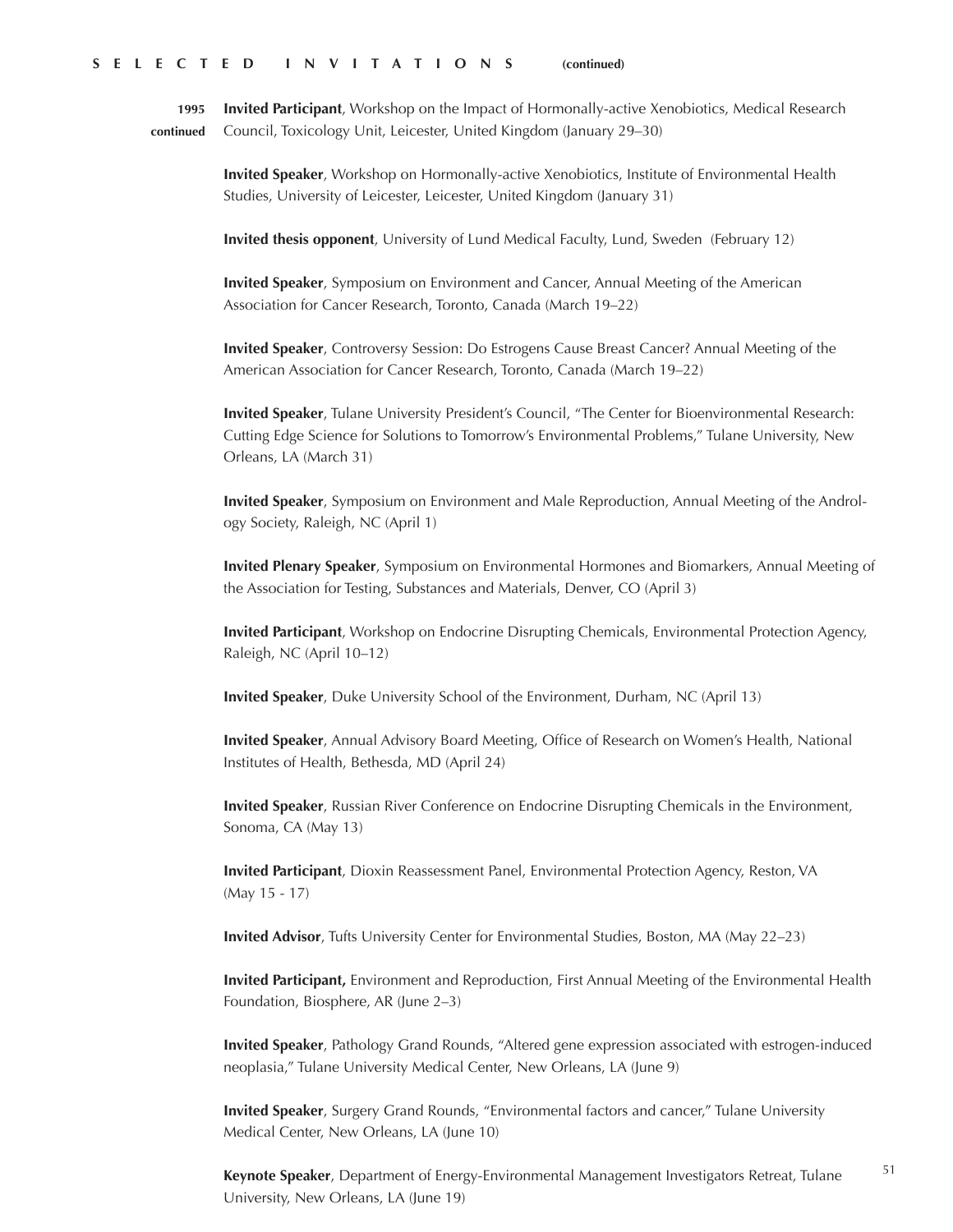**R. K. Miller Lecturer**, "From turtles to people: long-term consequences of exposure to estrogen during fetal development," University of Rochester Medical School, Rochester, NY (June 22) **1995 continued**

**Invited Speaker**, Student/Faculty Chalk Talk, "Estrogens in the environment: signals or noise?" University of Rochester Medical School, Rochester, NY (June 23)

**Invited Speaker**, Symposium on Hormones and Growth Factors in Development and Cancer, Fogarty International Center, National Institutes of Health, Bethesda, MD (June 26–28)

**Invited Speaker**, Symposium on Environmental Hormones, International Union of Toxicology Meeting, Seattle, WA (July 3–7)

**Invited Speaker**, Gordon Research Conference on Hormonal Carcinogenesis, Colby-Sawyer, NH (August 6–11)

**Invited Speaker**, Gordon Research Conference on Toxicology Mechanisms, Kimball Union, NH (August 6–11)

**Plenary Speaker**, Annual Society of Theiriogenology Meeting, San Antonio, TX (September 14–15)

**Invited Speaker**, Meet the Professor Session, International Congress on Hormones and Cancer, Quebec City, Canada (September 17–20)

**Invited Speaker**, Workshop on Metabolism of Hormones and Chemicals in Breast Cancer, National Cancer Institute and the National Action Plan on Breast Cancer, Tulane University, New Orleans, LA (September 28–29)

**Invited Speaker**, Grand Rounds, Department of Obstetrics and Gynecology, Tulane University Medical School, New Orleans, LA (October 12)

**Invited Speaker**, Tulane University Green Club, "Estrogens in the Environment: A metaphor for research in the CBR," Tulane University, New Orleans, LA (October 30)

**Invited Speaker**, Pharmacology Department Seminar Series, "Estrogens in the Environment: Molecular pharmacology for understanding human disease," Tulane University Medical School, New Orleans, LA (November 11)

**Invited Speaker**, Symposium on Environmental Chemicals and Breast Cancer Development, Center for Molecular and Cellular Toxicology with Human Applications, Wayne State University, Detroit, MI (November 15)

**Invited Speaker**, Mayor's Environmental Breakfast, Office of Mayor Marc Morial, New Orleans, LA (November 17)

**Invited Speaker**, Region 5 Louisiana Board of Regents Grant Workshop, Tulane University, New Orleans, LA (November 17)

**Keynote Speaker**, Barton Creek Cancer Conference on Etiology of Breast and other Gynecologic Neoplasms, MD Anderson Tumor Hospital, Barton Creek, TX (November 29–December 2)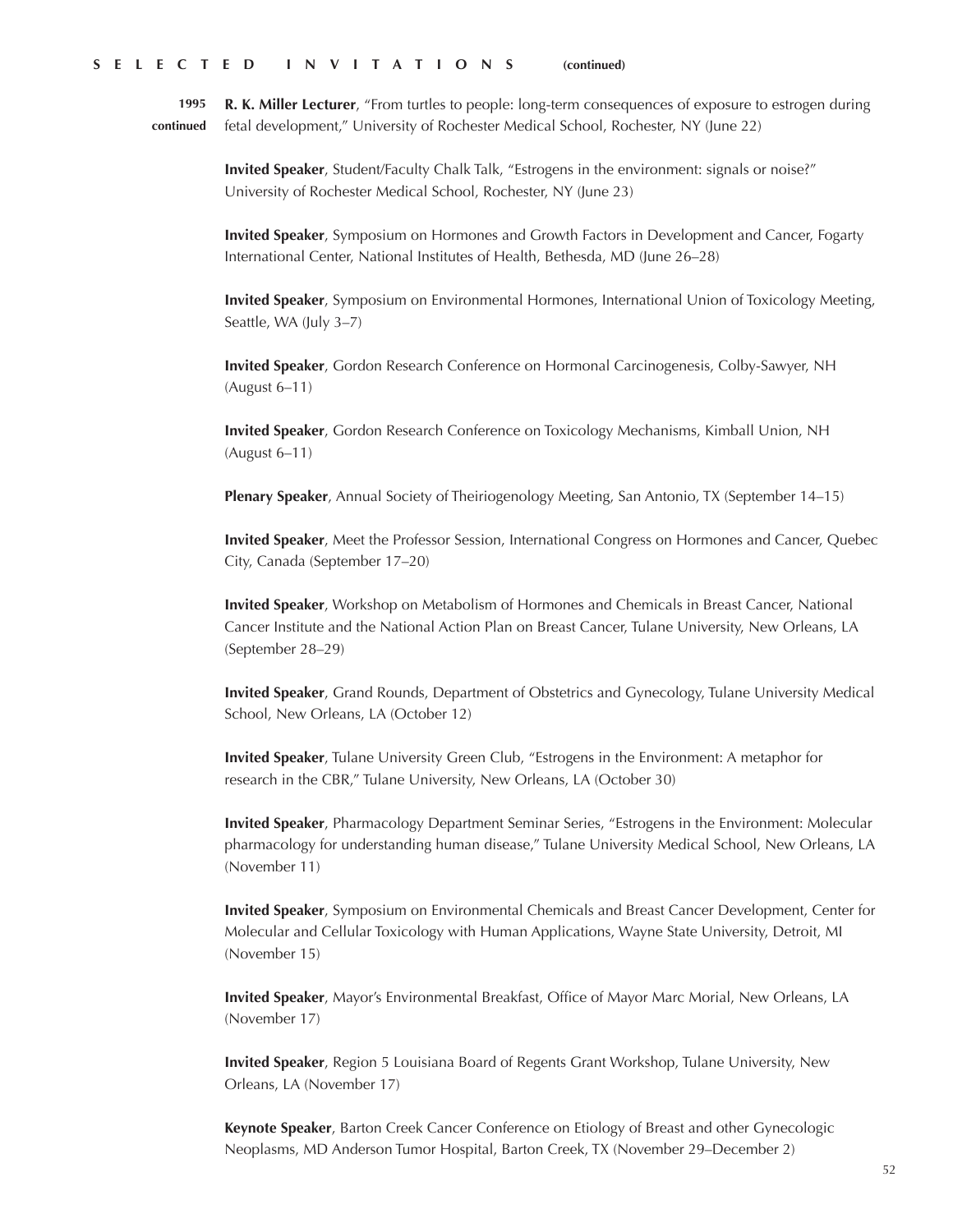**Invited Speaker**, Symposium on Declining fertility: The estrogen jigsaw, Joint International Conference of the British Fertility Society and The British Society of Andrology, University of Warwick, Coventry, UNITED KINGDOM (December 17–19) **1995 continued**

> **Invited Speaker**, Toxicology Unit, Medical Research Council, Leicester University, Leicester, UNITED KINGDOM (December 20)

**Invited Speaker**, Reproductive Sciences Seminar, Biotechnology Institute, Texas A&M University, Houston, TX ( January 9) **1996**

**Invited Speaker**, Symposium on Risk of Endocrine Modulating Chemicals, International Society for Regulatory Toxicology and Pharmacology, Research Triangle Park, NC (January 13–14)

**Invited Speaker**, Seminar on Environmental Estrogens: A case study in epigenetic toxicology, Environmental and Occupational Health Sciences Center, Robert Wood Johnson Medical Center, Rutgers University, New Brunswick, NJ (January 18)

**Invited Speaker**, Symposium on Environment and Health, Integrated Pest Management, USDA, Annual Meeting, Washington, D.C. (February 28)

**Invited Speaker**, Reproductive Sciences Seminars, University of Texas, Austin, TX (April 11)

**Invited Speaker**, Endocrine Modulators Consortium, Chemical Manufacturers Association, Washington, D.C. (April 18)

**Invited Speaker**, Sunrise Session, Environmental Impact on Cancer, Annual Meeting of the American Association for Cancer Research, Washington, D.C. (April 22)

**Invited Speaker**, Center for Bioenvironmental Research Earth Day Symposium, Tulane University, New Orleans, LA (April 22)

**Invited Speaker**, American Association for Cancer Research Special Symposium on Inducible Genomic Responses, Skamania Lodge, Stevenson, WA (June 8–12)

**Invited Speaker**, International Congress of Endocrinology Symposium on Environment and Male Reproductive Health, San Francisco, CA (June 12–14)

**Invited Participant**, Workshop on Endocrine Disrupting Chemicals for the World Wildlife Fund, Environmental Protection Agency, and Chemical Manufacturers Association, Duke University, Durham, NC (July 15–16)

**Invited delegate**, US-Canadian Forum on Women's Health, Ottawa, Canada (August 8–10)

**Scientific Director's Distinguished Lecturer**, "Estrogens in the Environment: From Molecules to Men (or at least turtles)," National Institute of Environmental Health Sciences, Research Triangle Park, NC (August 23)

**Invited Speaker**, Symposium on Endocrine Disrupting Chemicals, American Chemical Society Annual Meeting, Orlando, FL (August 25)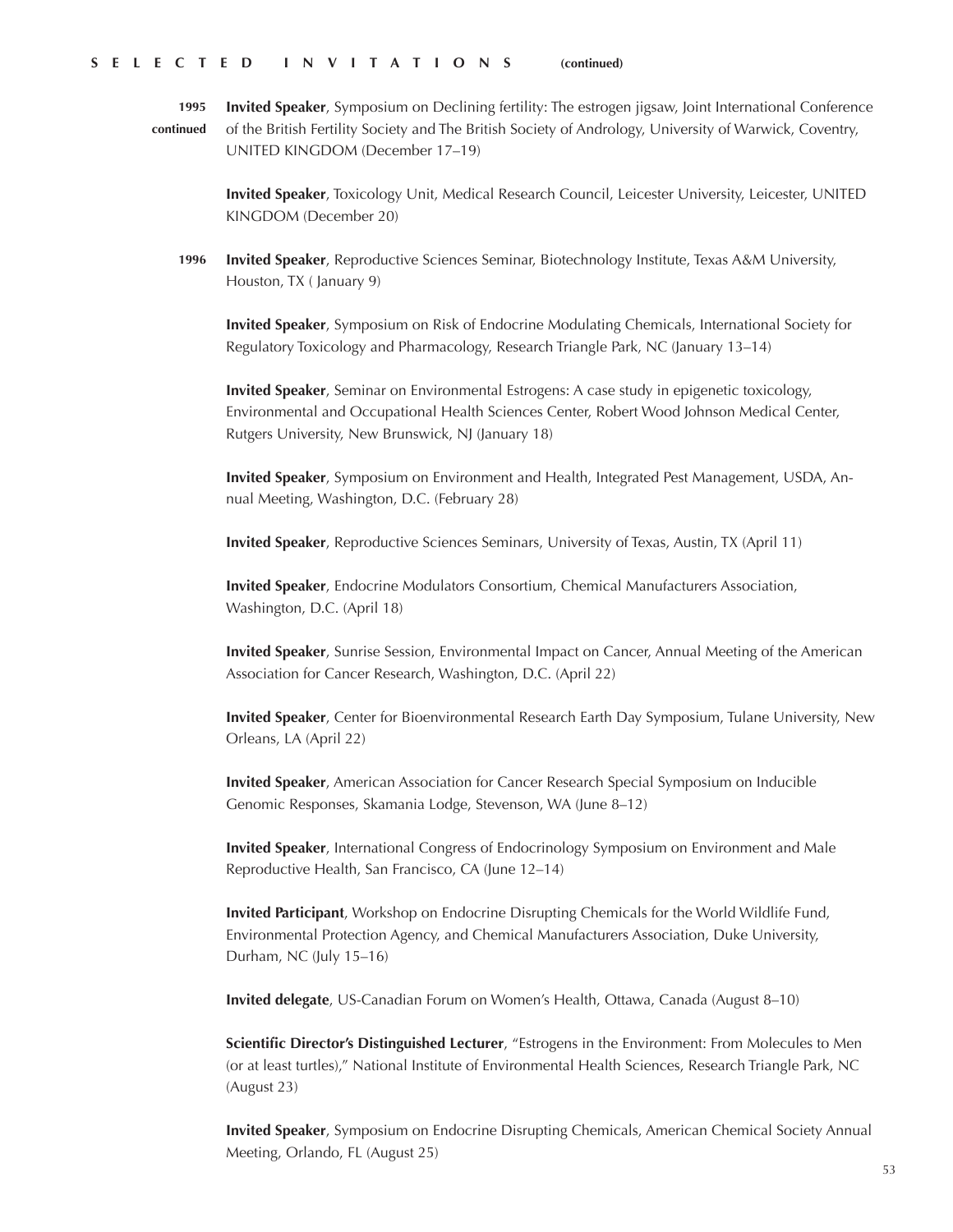**Invited Speaker**, Symposium on the Ecological Health of the Lower Columbia River, Annual Meeting of the Pacific Northwest Association of Toxicologists, Edgefield Lodge, Portland, OR (September 12) **1996 continued**

> **Invited Speaker**, Meeting of the Advisory Council, National Institute of Environmental Health Sciences, Research Triangle Park, NC (September 16)

**Invited Speaker**, Steroid Receptor Superfamily Symposium, University of Wisconsin, Madison, WI (September 27–29)

**Invited Speaker**, Deutsche Forschungsgemeinschaft Symposium on Hormonally Active Agents in Food, University of Kaiserslautern, Kaiserslautern, GERMANY(October 6–9)

**Invited Speaker**, Institute of Food Chemistry, University of Karlsruhe, Karlsruhe, Germany (October 10)

**Invited Speaker**, Society of Toxicology, Mid Atlantic Chapter, Symposium on Endocrine Modulation, East Windsor, NJ (October 31–November 1)

**Invited Speaker**, Symposium on Male Reproduction, Aix les Baines, France (November 10–14)

**Invited Speaker**, NCI Workshop on DES Research, Baltimore, MD (December 11)

**Invited Speaker**, First NOLA Workshop on Environmental Hormones, New Orleans, LA (December 12–13)

**Invited Speaker and Participant**, International Workshop on the Risk of Endocrine Disrupting Chemicals, Research Triangle Park, NC (January 13–14)

**Invited Speaker**, Smithsonian Institute International Meeting on Global Endocrine Disruptors Research, Washington, DC (January 23–24)

**Invited Speaker**, Georgia State Symposium on Cutting Edge Research, Athens, GA (January 25)

**Invited Speaker**, State of Science Tutorial, Endocrine Disruptors Screening and Testing Advisory Committee (EDSTAC) Meeting, Houston, TX (February 5–6)

**Invited Speaker and Participant**, Hawaii Heptachlor Foundation Meeting, North Coast Hilton, Honolulu, HI (February 15–16)

**Invited Lecturer**, University of Hawaii, Honolulu, HI (February 18)

**Invited Speaker**, Symposium on Estrogens and the Male, Annual Meeting of the American Society of Andrology, Baltimore, MD (February 24)

**Invited Speaker**, Seminar in Environmental Health Sciences, Environmental Health Sciences Center, University of Cincinnati, Cincinnati, OH (March 12)

**Invited Speaker**, Seminar on Environmental Estrogens, Center on Environmental Health, Centers for Disease Control and Prevention, Atlanta, GA (March 17)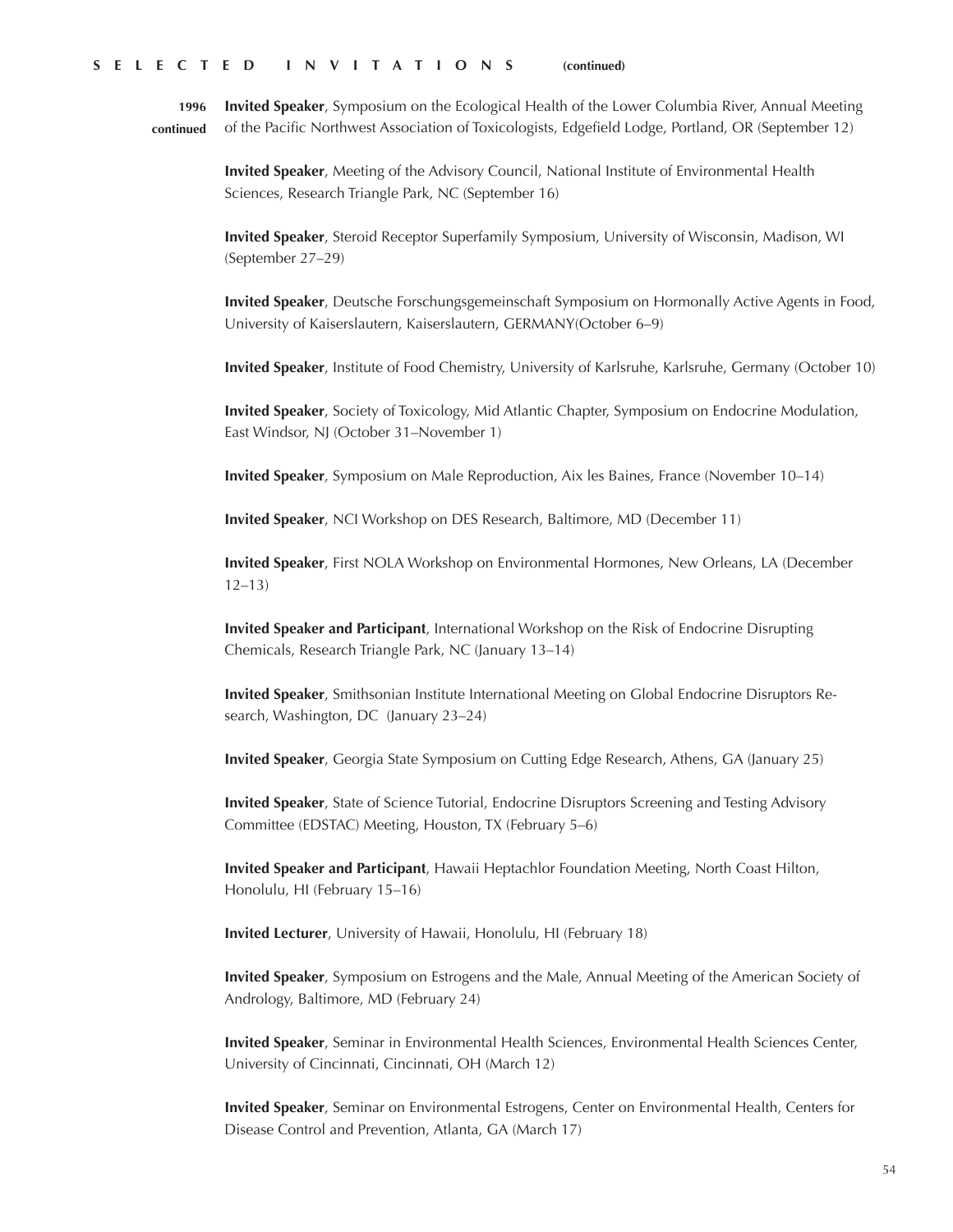**Invited Speaker**, Symposium on Receptor Mediated Toxicities, British Society of Toxicology Meeting, Warwick, United Kingdom (March 25) **1997 continued**

> **Invited Speaker**, Symposium on Cellular Interactions in Uterine Disease, Annual FASEB Meeting, New Orleans, LA (April 8)

**Invited Speaker**, Symposium on Children's Environmental Health, Sundance Institute, Sundance, UT (April 25)

**Distinguished Lecturer**, Lectures on the Environment, Annual public lecture organized by the Brandywine Conservancy, Chadds Ford, PA (May 8)

**Invited Speaker**, Fourth International Workshop on Testicular Cancer, Copenhagen, Denmark (May 18–13)

**Distinguished Lecturer**, Lectures in Reproductive Biology, Annual Lecture Jointly Sponsored by the University of Maryland and the Johns Hopkins University, Baltimore, MD (June 3)

**Invited Speaker**, Congressional Briefing on DES, Washington, DC (June 4)

**Invited Speaker**, Tulane University Cancer Center Seminar Series, Tulane University Medical Center, New Orleans, LA (June 5)

**Invited Discussant**, Symposium on Women's Health, Office of Women's Health Research, National Institute of Health, New Orleans, LA (June 12)

**Invited Speaker**, International Congress of Pediatrics, Stockholm, Sweden (June 23–26)

**Invited Workshop Speaker**, World Congress on Breast Cancer, Kingston, Ontario (July 15)

**Invited Speaker**, Fourth International Symposium on Environmental Estrogens, sponsored by National Institute of Environmental Health Sciences, National Institute of Health, Washington, DC (July 21–22)

**Keynote Speaker**, Gordon Research Conference on Hormonal Carcinogenesis, Plymouth, NH (July 27–31)

**Distinguished Scientist Lecturer**, Inaugural Distinguished Scientist Lecture, Duquesne University, Pittsburgh, PA (October 6)

**Invited Speaker and Guest Professor**, Lectures in Human Health and Global Environmental Change, Harvard Medical School Curriculum Environmental Medicine, Boston, MA (November 20)

**Invited Speaker**, Seminar at Biomedicine Institute, University of Turku, Turku, Finland (December 15)

**Invited Lecturer**, Graduate Curriculum in Endocrinology, Karolinska Institute, Stockholm, SWEDEN (December 16)

**Invited Speaker**, Symposium on Endocrine Disrupting Chemicals, Swedish Research Council, Stockholm, SWEDEN (December 17)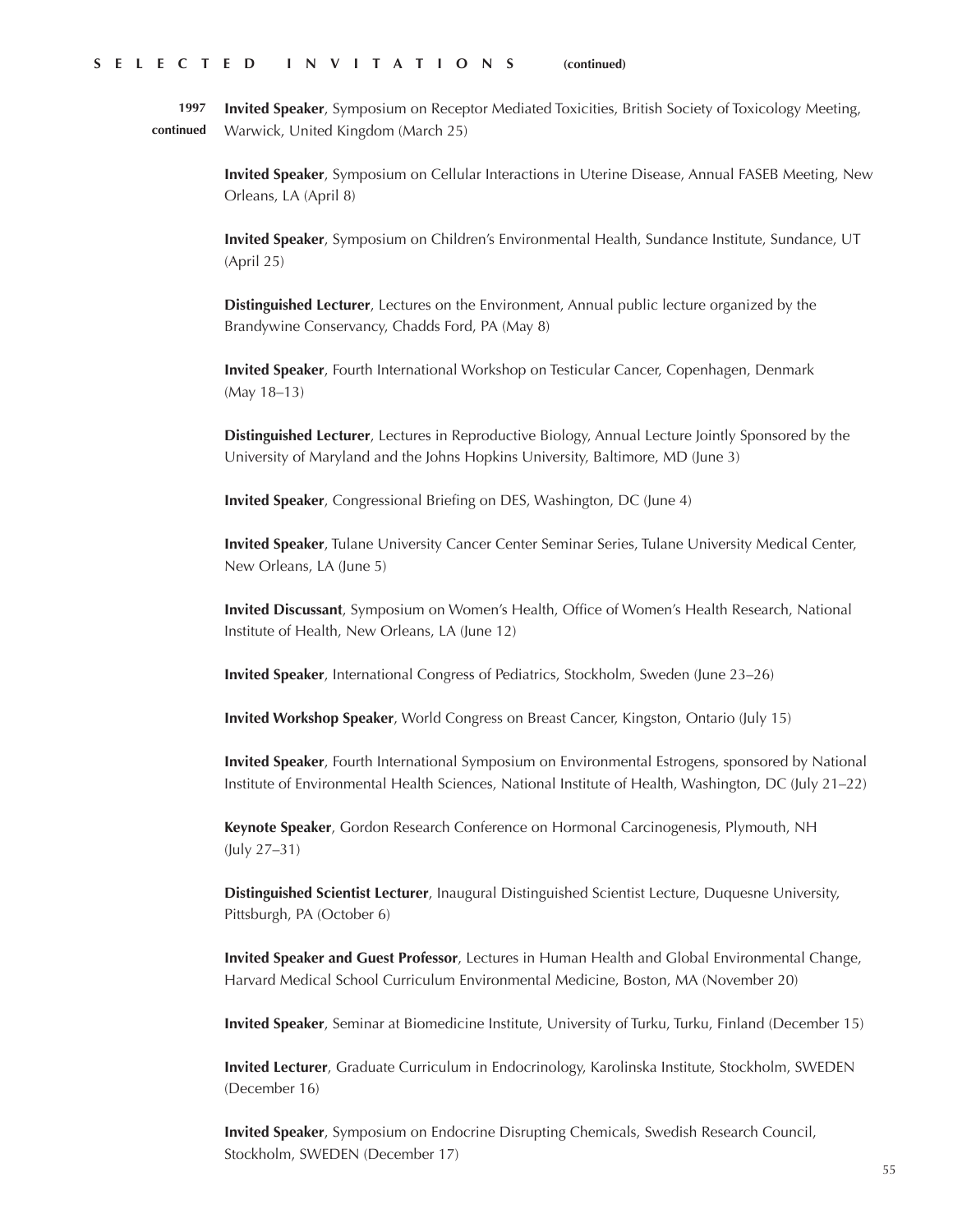**Invited Speaker**, Hormones and Cancer in Breast and Prostate, Keystone Meetings on Cell and Molecular Biology, Keystone, CO (February 22–25) **1998**

**Invited Speaker**, Environmental education, Association of Minority Health Professional Schools, New Orleans, LA (April 9)

**Invited Speaker**, Gordon Research Conference on Endocrine Disrupting Chemicals, Mount Holyoke College, South Hadley, MA (July 12–16)

**Invited Speaker**, Annual Meeting on Medical Toxicology, Orlando, FL (September 11–12)

**Invited Speaker**, Festschrift for Professor Hans Funter Neumann, University of Wurzburg, Wurzburg, GERMANY (September)

**Invited Speaker**, Workshop on Environment and Frog Malformation, sponsored by the National Science Foundation, San Diego Zoo, San Diego CA (November 6–7)

**Invited Speaker**, KRI Symposium on Trends for the Millenium, Kansai Research Institute, Kyoto, JAPAN (December 1)

**Invited Speaker**, Workshop on Endocrine Disrupting Chemicals, KRI, Kyoto, JAPAN (December 2)

**Invited Speaker**, Obstetrics and Gynecology Department, Shinshu University, Matsumoto, JAPAN (December 4)

**Invited Speaker,** Tokyo University of Pharmacy and Life Sciences, Tokyo, Japan (December 7)

**Invited Speaker**, Department of Zoology, University of Tokyo, Tokyo, Japan (December 9)

**Invited Speaker**, International Symposium on Environmental Hormones, Kyoto, Japan (December 11–13)

**Invited Speaker**, Symposium on Endocrine Disrupting Chemicals, Annual Society for Comparative and Integrative Biology Meeting, Denver, CO ( January 9–10) **1999**

**Invited Speaker**, Annual Meeting of Louisiana Chapter of American Public Health Association, Baton Rouge LA (January 20)

**Speaker**, US/Japan Workshop on Environmental Hormones, Center for Bioenvironmental Research, Tulane and Xavier Universities, New Orleans, LA (February 6)

**Invited Speaker**, Mardi Gras Institute, Tulane University School of Public Health and Tropical Medicine, New Orleans, LA (February 8)

**Invited Seminar Speaker**, Department of Anatomy and Cell Biology, Louisiana State University Medical School, New Orleans, LA (April 5)

**Distinguished Speaker**, Sigma Xi Initiation Banquet, Louisiana State University, Baton Rouge, LA (April 13)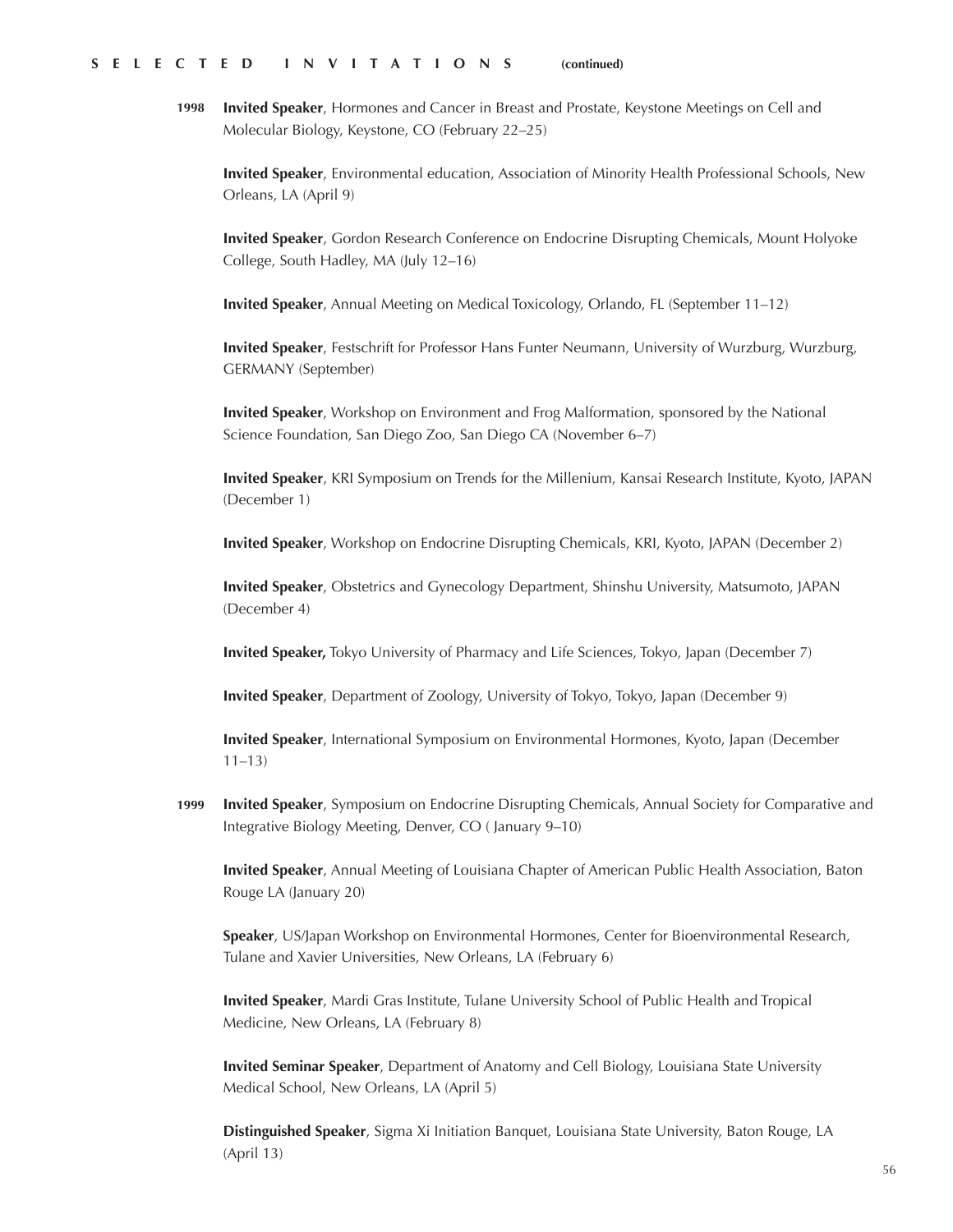**Invited Speaker**, Louisiana Board of Regents *Links to Success* Conference, Baton Rouge, LA (April 14) **1999 continued**

**Invited Speaker**, Symposium on Estrogen, Experimental Biology Congress, Washington, DC (April 17)

**Invited Speaker,** Workshop on Diethylstilbestrol (DES) Research Priorities, National Cancer Institute, Bethesda, MD (July 19-20)

**Invited Speaker,** Teagle Foundation Workshop on Scholarly Activities for Junior Faculty at HBCUS, New Orleans, LA (September 25)

**Invited Plenary Speaker,** International Symposium on Environmental Hormones: Past, Present, Future, New Orleans, LA (October 18-20)

**Invited Speaker,** Memorial Symposium in honor of David P. Rall, National Institute of Environmental Health Sciences, Research Triangle Park, NC (December 6)

**Invited Speaker,** Second International Symposium on Endocrine Disrupting Chemicals, Kobe, Japan (December 9-11)

**Invited Speaker,** Consensus Conference on Endocrine Disrupting Chemicals, Yokahama, Japan (December 13)

**Invited Speaker,** Symposium on Minorities and Cancer, Washington, DC (February 9-11) **2000**

**Invited Speaker,** Meeting on Children's Health and Endocrine Disruption, Mt. Sinai School of Medicine, New York, NY (March 16-18)

**Invited Speaker,** Symposium on Global Environmental Change, Annual Meeting of the International Development Bank, New Orleans, LA (March 25)

**Invited Speaker,** Annual Meeting of the Japanese Society of Pharmaceutical Sciences, Gifu, JAPAN (March 30)

**Lecturer,** Environmental Issues Curriculum, Nicholas School of the Environment, Duke University (April 17)

**Keynote Speaker,** International Symposium on Endocrine Disrupting Chemicals and Health, Copenhagen, DENMARK (May 28-30)

**Invited Speaker,** Beijing Plus Five: Women's Health Around the World Conference, New York, NY (June 7)

**Keynote Speaker,** Gordon Research Conference on Endocrine Disruption, Plymouth, NH (June 19-22)

**Invited Speaker and Panelist,** Gordon Research Conference on Reproductive Tract Biology, New London, CT (July 1-5)

**Invited Speaker**, Reproductive Biology Unit Seminar, Medical Research Council, University of Edinburgh, Edinburgh, Scotland (September 14)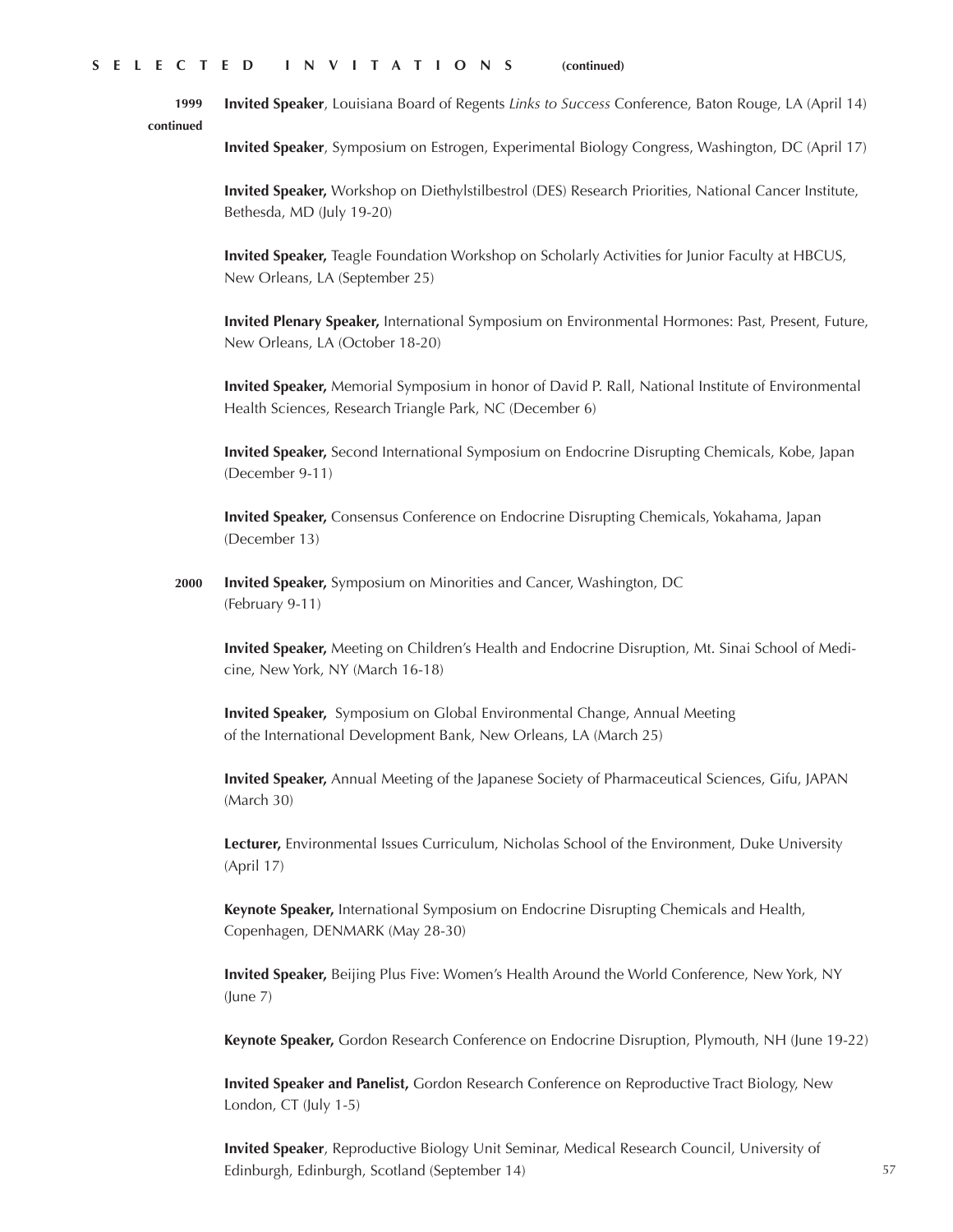**2000 continued Invited Speaker**, Symposium on Genomic Imprinting, Eurotox 2000, London, England (September 18)

> **Invited Speaker**, Department of Environmental Health Sciences, Colorado State University, Fort Collins, CO (October 6)

**Plenary Speaker,** Symposium on Childrens' Exposure to Environmental Contaminants, Childrens' Environmental Health Network, Austin, TX (October 27-28)

**Invited Speaker**, Symposium on Steroids and Signals, Center for Environmental Genetics, University of Cincinnati, Cincinnati, OH (November 18)

**Keynote Speaker**, Symposium on Chemicals in the Environment: Hazards for Human Development, Developmental Biology Center, UC Irvine, Irvine, CA (December 2)

**Invited Panelist**, Third International Meeting on Environmental Hormones, Yokohama, Japan (December 17-19)

**2001 Keynote Speaker**, TestSmart Endocrine Disrupter Workshop, The Johns Hopkins Center for Alternatives to Animal Testing, Baltimore, MD (February 21-22)

**Invited Speaker**, Symposium on Recent Progress of Endocrine Disrupter Research, NIBB International Conference, Okazaki City, Japan (March 3-5)

**Invited Speaker**, International Symposium on Diethylstilbestrol, Washington, DC (April 2)

**Invited Speaker**, NIH Endometriosis Conference, Bethesda, MD (April 9-10)

**Plenary Speaker**, Symposium on Endocrine Disrupting Chemicals, Canadian Federation of Biological Societies, Ottawa, Canada (June 18-20)

**Invited Speaker**, Gordon Research Conference on Hormonal Carcinogenesis, New Hampshire (July 8-13)

**Invited Keynote Speaker**, Symposium on Health Hazard Assessment, National Institute of Environmental Health Sciences and University of Florida, Gainesville (December 10)

**2002 Invited Speaker**, Symposium on Hormonally Active Agents, Center for Alternatives to Animal Testing, Johns Hopkins University Medical Center, Arlington, VA (February 25-26)

**Invited Plenary Speaker**, World Congress on Endometriosis, San Diego, CA (February 27-28)

**Invited Keynote Speaker**, International Symposium on Chemical Hazards, Minamata, JAPAN (March 20-22)

**Invited Speaker**, National Institute of Health Science, Tokyo, JAPAN (March 25)

**Invited Speaker**, Symposium on the Environment and Humans, Nicholas School of the Environment, Duke University, Durham, NC (April 23)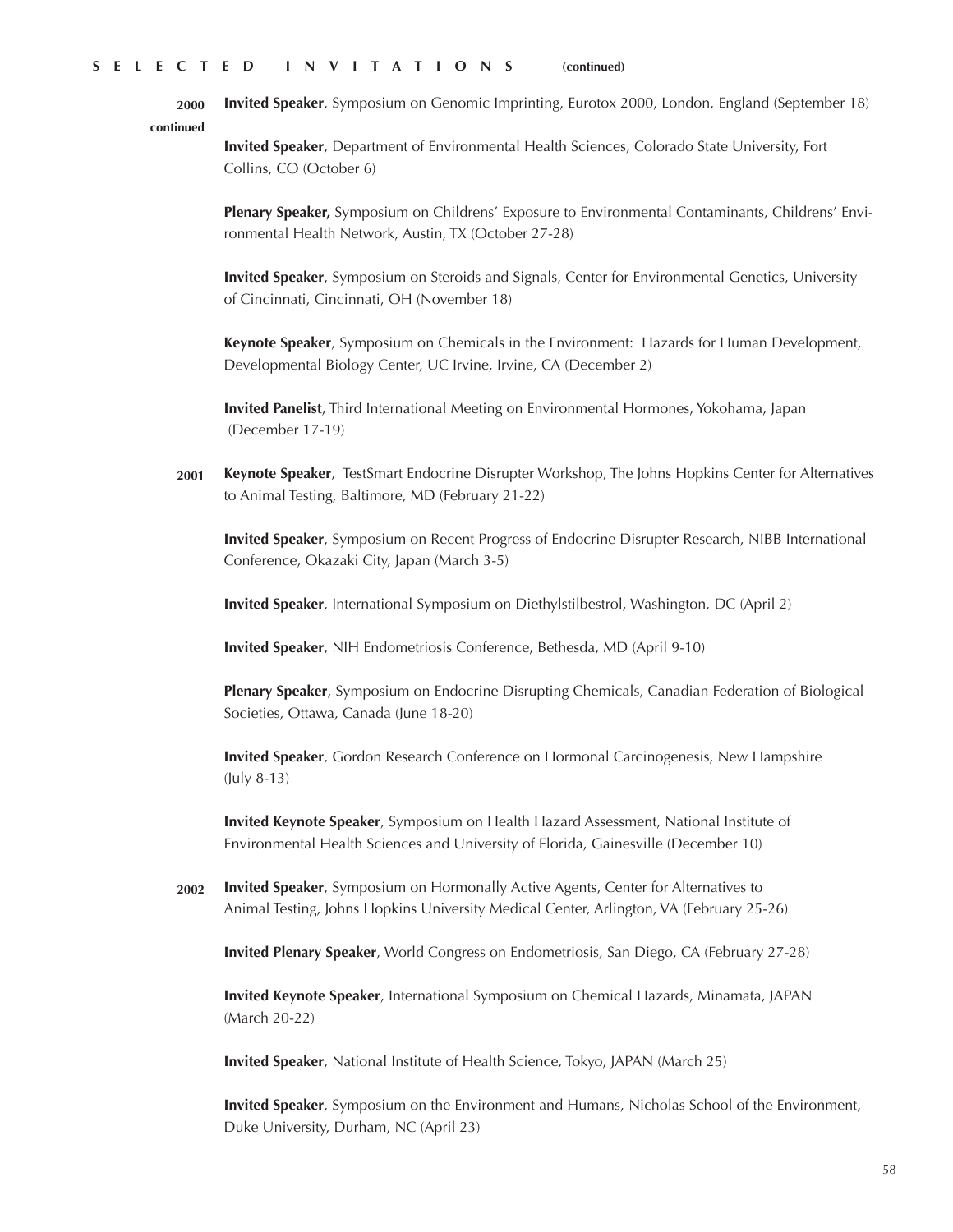**Invited Speaker**, 4<sup>th</sup> Annual Symposium on Breast Cancer, European Institute of Oncology, Milan, ITALY (June 13-14) **2002 continued**

**Invited Speaker**, Milan Breast Cancer Meeting, Milan, ITALY (June 3-9)

**Invited Speaker**, Gordon Research Conference on Reproductive Tract Biology, Connecticut College, New London, CT (June 30-July 4)

**Invited Speaker**, Gordon Research Conference on Endocrine Disrupting Chemicals, Mt. Holyoke, MA (July 14-19)

**Invited Speaker**, Conference on Phytochemicals, UCAL Davis, Davis, CA (October 21-22)

**Invited Speaker**, Environmental Endocrine Disrupters Symposium, Hiroshima, JAPAN (November 26- 28)

**Invited Lecturer**, 15<sup>th</sup> Annual Richard G. Bond Memorial Lecture in Environmental and Occupational Health, University of Minnesota School of Public Health, Minneapolis, MN (March 19) **2003**

**Invited Speaker**, Department of Cell Biology, LSU Medical Center, New Orleans, LA (May 5)

**Invited Speaker**, Symposium on Environment and Society, University of Kentucky, Lexington, KY (June 2-3)

**Invited Lecturer**, Second Annual Herman J. Doucet, Sr. Memorial Lecture, Nicholls State University, Thibodaux, LA (June 7)

**Invited Speaker**, Gordon Research Conference on Hormones and Development, Connecticut College, CT (June 8-12)

**Invited Speaker,** Teratology Society Meeting, Philadelphia, PA (June 22-25)

**Invited Speaker,** Conference on Endocrine Disrupting Chemicals: Wingspread II, Western State College, Gunnison, CO (July 17-21)

**Invited Speaker,** Gibson Conference on New Orleans and the River, USACE and Tulane University, New Orleans, LA (October 7-8)

**Invited Speaker,** NCI Workshop on Hormones and Cancer, Rocky Gap, MD (October 23-24)

**Invited Speaker,** Symposium on Nuclear Receptors in Honor of Elwood Jensen, Cincinnati, OH (December 5-7)

**Invited Speaker,** Symposium on Endocrine and Immune Disruption, Annual Meeting of the Society for Integrative and Comparative Biology, New Orleans, LA (January 5-9) **2004**

**Invited Speaker,** CBR Strategy, Meeting of the National Science Board, NSF, Xavier University, New Orleans, LA (February 5)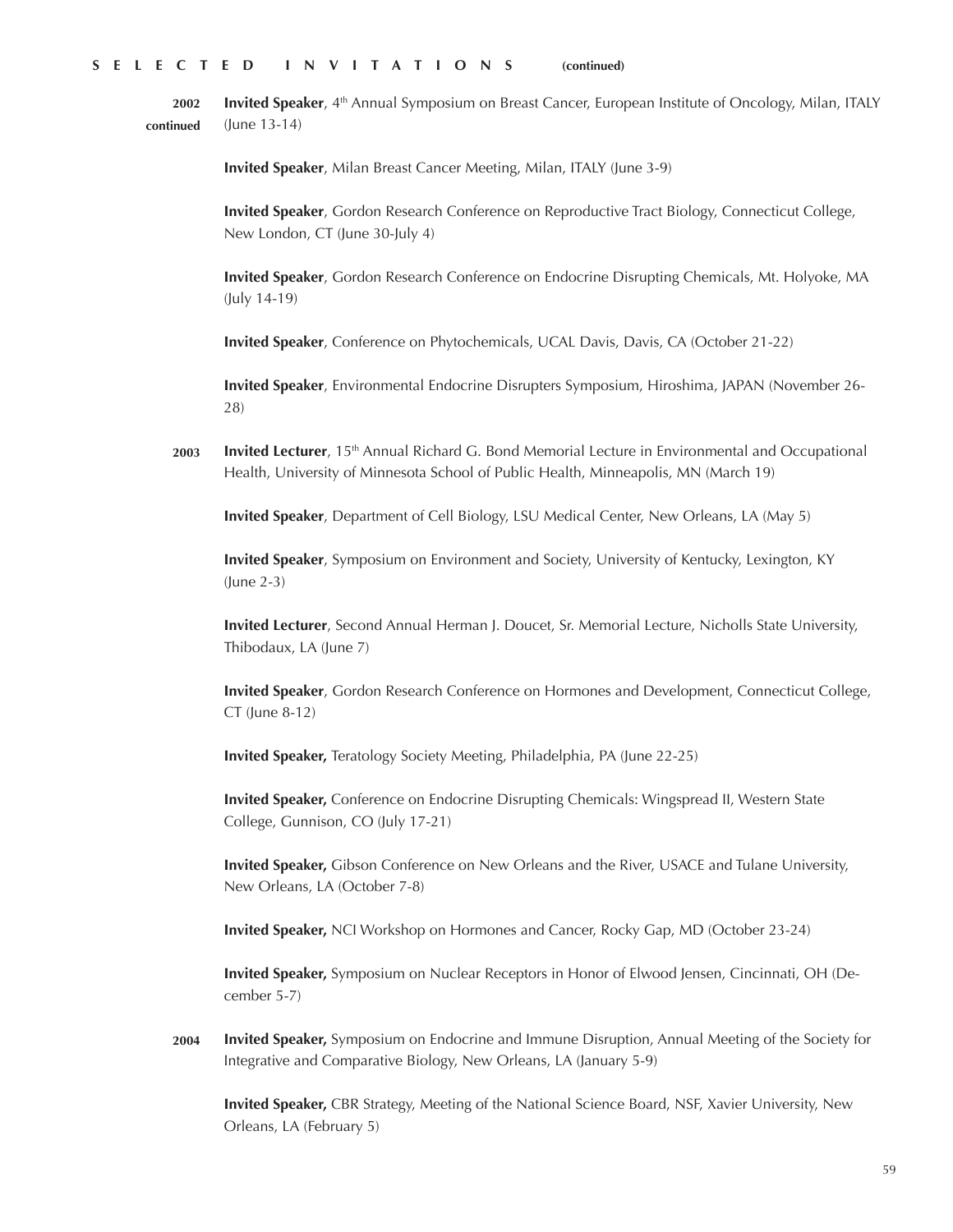**2004 continued**

**Invited Speaker,** Symposium on Fetal Programming, Midwestern Society of Toxicology Meeting, University of Michigan, Ann Arbor, MI (March 5)

**Invited Lecturer,** Department of Environmental Health Sciences, University of Minnesota, School of Public Health (lecture by long distance computer connection), (March 15)

**Invited Speaker,** CBR: Past, Present and Future, Tulane University Board of Administrators, Tulane University, New Orleans, LA (March 17)

**Invited Keynote Speaker,** Workshop on Environmental Chemicals in Water, Heath Canada, Environment Canada, Agriculture and Agrifood Canada, Canadian Water Network and the Ontario Ministry of the Environment, Niagra-on-the-Lake, Ontario, CANADA (March 28-30)

**Invited Speaker,** Cancer Center Symposium, Wayne State University, Detroit, MI (March 31)

**Invited Participant,** Round Table Discussion, Department of Pharmacology and Molecular Genetics, University of Illinois at Chicago, Chicago, IL (April 2)

**Invited Distinguished Lecturer,** The Augustin Martinez de Andino Memorial Lecture, Annual Meeting of the Puerto Rican Endocrine Society, San Juan, PR (May 24)

**Invited Speaker,** Mini-symposium on Fetal Development, Woods Hole Oceanographic Institute, Woods Hole, MA (June 4)

**Invited Keynote Speaker,** Gordon Research Conference on Reproductive Tract Biology, Providence, RI (June 6-10)

**Invited Speaker,** Symposium on Systems Biology in Environmental Health Research, American Chemical Society Annual Meeting, Philadelphia, PA (August 24)

**Invited Speaker,** Symposium on Children's Environmental Health, Austin, TX (September)

**Invited Speaker,** Workshop on Nuclear Receptors, CASCADE Symposium, Lyon, FRANCE (September 13-17)

**Invited Speaker,** Workshop on Endocrine Disrupting Chemicals and Pharmaceuticals in Water, National Ground Water Association Meeting, Minneapolis, MN (October 13-15)

**Invited Lecturer,** Department of Environmental Health Sciences, University of Minnesota School of Public Health, Minneapolis, MN (October 13)

**Invited Panelist,** Artists for the Earth, New Orleans, LA (October 19)

**Invited Presenter,** Medical Grand Rounds, Obstetrics and Gynocology, Tulane University School of Medicine, New Orleans, LA (November 4)

**Invited Speak and Panelist,** Forum on the Media and Science, Research America, Annual Meeting of the American Public Health Association, Washington, D.C. (November 9)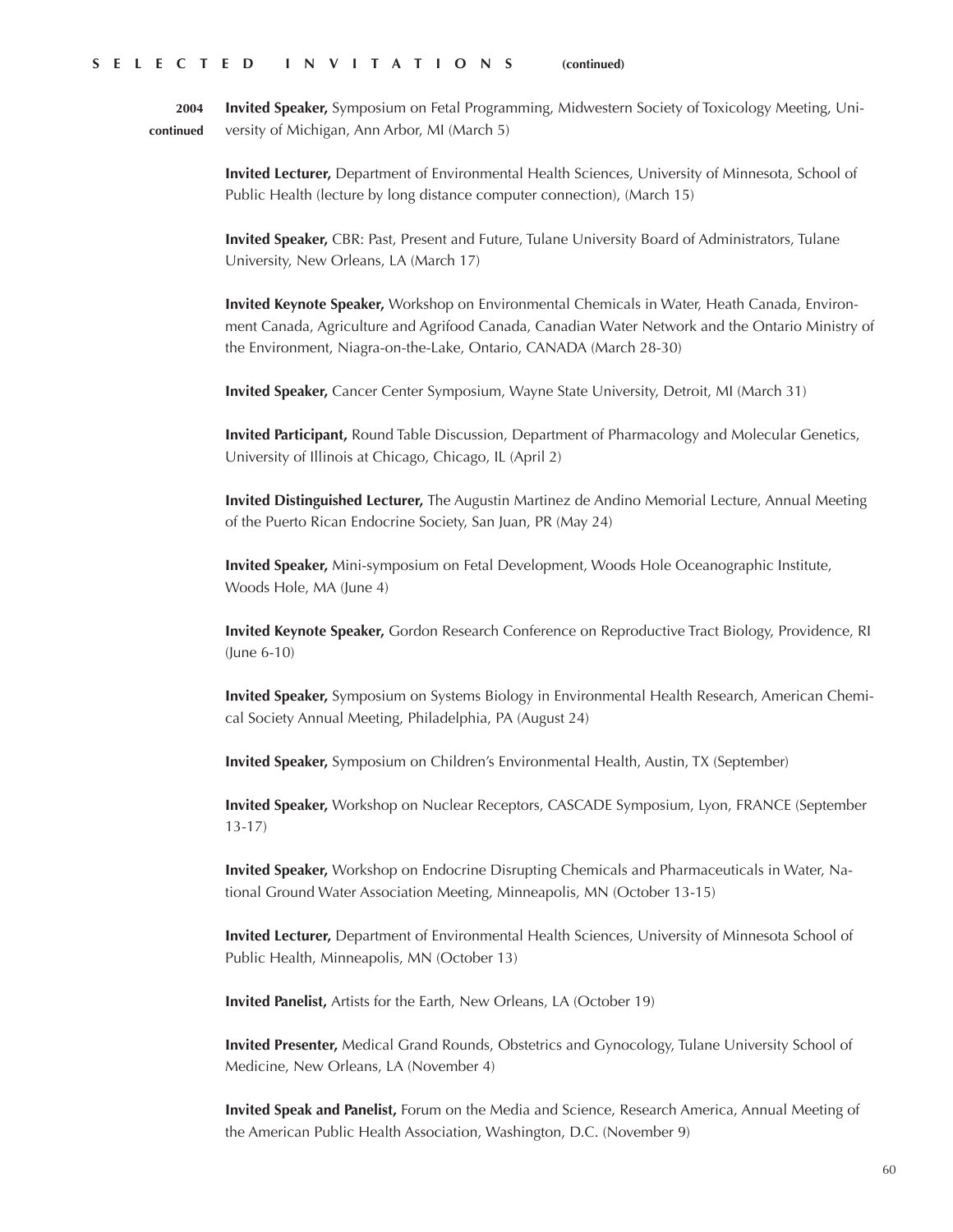**2004 continued Invited Speaker,** Annual Gibson Conference: History and Culture of the Mississippi River, Tulane University and the US Army Corps of Engineers, New Orleans, LA (November 18-19)

**2005 Invited Panelist,** Workshop on Garfish Biology and Culture, American Association of Aquaculture, Annual Meeting, New Orleans, LA (January 9)

**Invited Speaker,** Copenhagen Workshop on Environment and Reproductive Health and Fertility, Copenhagen, DENMARK (January 15 - 18)

**Invited Speaker,** 2005 Keystone Symposium on Hormonal Regulation of Tumorigenesis, Monterey, CA (February 20-25)

**Invited Speaker,** Seminar on Epigenetic Actions of Estrogen, Center for Research on Reproduction and Women's Health, University of Pennsylvania Medical Center, Philadelphia, PA (March 15)

**Invited Panelist,** Panel on Endocrine Disrupting Chemicals, 10th Annual Spring Conference on Environmental Law, Science and the Public Interest, Tulane University School of Law, New Orleans, LA (April 2)

**Invited Distinguished Lecturer,** National Institute of Occupational Safety and Health, Morgantown, WV (May 9)

**Invited Panelist,** Workshop on Humanities and Sciences, Annual Meeting of the Program Directors of the National Endowment for the Humanities Councils, Louisiana Endowment for the Humanities, New Orleans, LA (June 3)

**Invited Speaker,** Second International Symposium on Recent Advances in Environmental Health Research, Jackson State University, Jackson, MS (September 19-21)

**Invited Keynote Speaker,** Symposium on Endocrine Disruptors: Occurance in the Bioenvironment and Possible Effects in Animals and Humans, The Norwegian Academy of Science and Letters, Oslo, NORWAY (October 13-14)

**Invited Speaker,** Symposium on Environmental Public Health Impacts of Disasters: Hurricane Katrina, Institute of Medicine, National Academy of Sciences, Washington, D.C. (October 20)

**Invited Speaker,** Symposium on Environmental Epigenomics, Imprinting and Disease Susceptibility, Duke

University, Durham, NC (November 2-4)

**2006 Invited Presenter,** New Directions Meeting on Science, Engineering and Humanities in Post-Katrina New Orleans, New Orleans, LA (February 22-23)

**Invited Speaker,** Symposium on Cancer and the Environment, Duke University Cancer Center and Nicholas School for the Environment, Durham, NC (March 30-31)

**Invited Speaker,** National Science Board Committee on Hurricane Science and Engineering, Pennsacola, FL (April 17-18)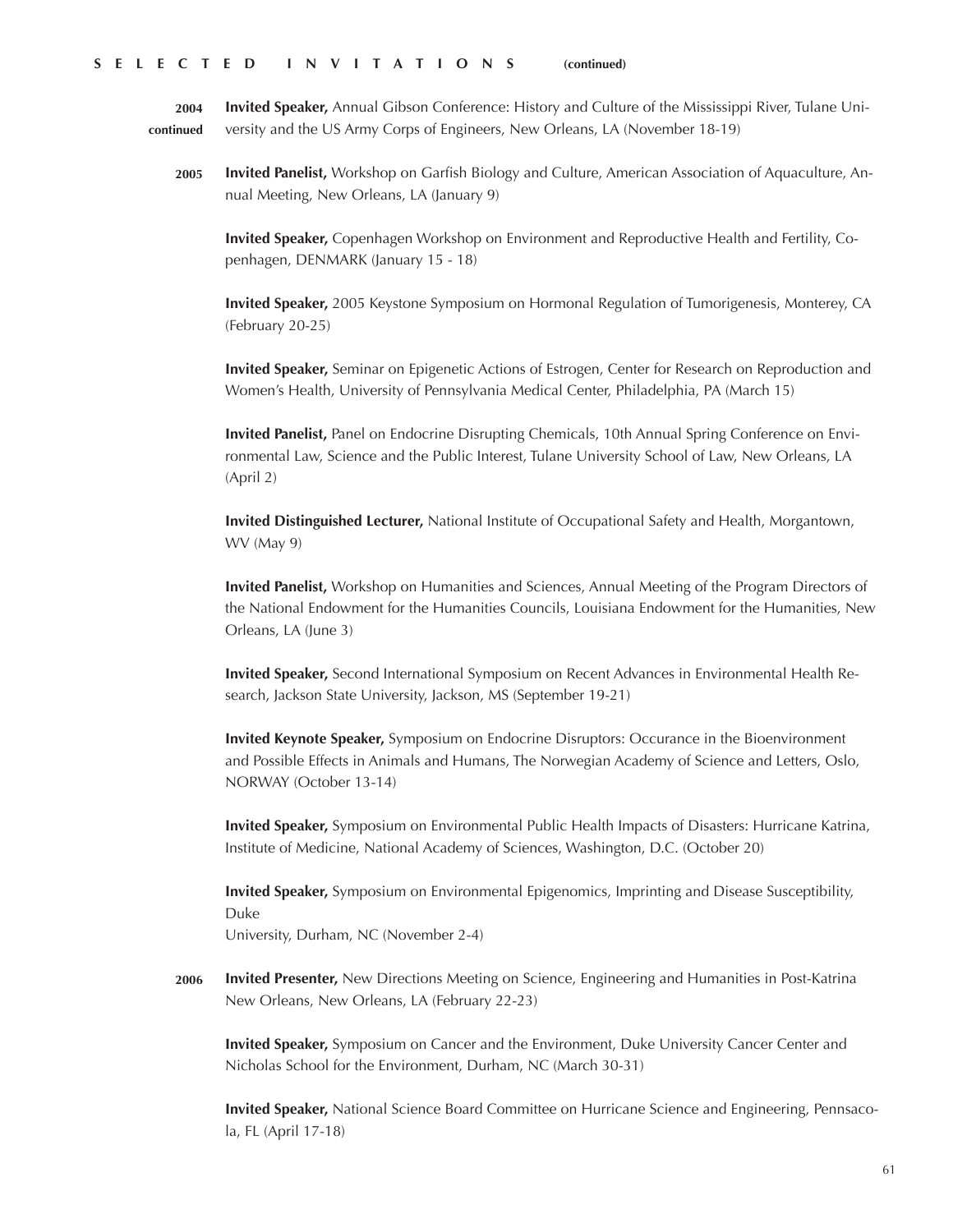**2006 continued Invited Speaker,** Gordon Research Conference on Environmental Endocrine Disruptors, Il Ciocco, Luca, ITALY (June 4-9)

> **Invited Speaker,** Third International Symposium on Recent Advances in Environmental Health Research, Jackson State University, Jackson, MS (September 18-20)

**Invited Speaker,** Annual Baybio Symposium for Bay Area Biotech Industry, San Francisco, CA (September 21-24)

**Invited Distinguished Lecturer,** Brown and Williamson Distinguished Lecture, Department of Biology, University of Louisville, Louisville, KY (September 28)

**Invited Speaker,** Department of Biology, University of Louisville, Louisville, KY (September 29)

**Invited Lecturer,** Symposium on Reproductive Health in Honor of Professor Niels Skaekkebaek, University of Copenhagen, Copenhagen, DENMARK (October 25)

**Invited Speaker,** Seminar, Department of Cell and Molecular Biology, Kumomoto University , Kumomota, JAPAN (November 9)

**Invited Speaker,** Meeting on Endocrine Disruption, Japanese Society for Endrocrine Disruptor Research, Tokyo, JAPAN (November 11)

**Invited Speaker,** International Symposium on Endocrine Disruption, Kushiro, Hokkaido, JAPAN (November 13 -15)

**Invited Speaker,** International Meeting on Cancer: The Amazon Project, Palermo, Sicily, ITALY (November 16-18)

**Invited Participant,** Workshop on the Developmental Toxicity of Bis-Phenol A, National Institute of Environmental Health Sciences, Research Triangle Park, NC (November 28-29)

**Invited Speaker,** Department of Environmental Health Sciences, University of Cincinnati School of Medicine, Cincinnati, OH (December 12)

**2007 Invited Speaker,** Panel on Environmental Chemicals and Health, American Society of Environmental History Annual Meeting, Baton Rouge, LA (March 2)

**Invited Speaker,** Waterways 2007, North Texas University, Denton, TX (March 13 - 14)

**Keynote Speaker,** Korean Endocrine Society Annual Meeting, Seoul, KOREA (May 3)

**Keynote Speaker,** Symposium on Emerging Contaminants, Environmental and Water Research Institute, American Society of Civil Engineers Annual Meeting, Tampa, FL (May 15)

**Invited Speaker,** 4th International Symposium on Endocrine Disruption, Copenhagen DENMARK (May 28 - 31)

I**nvited Speaker,** Urban Geochemistry and Health Conference, New Orleans, LA (July 23 - 25)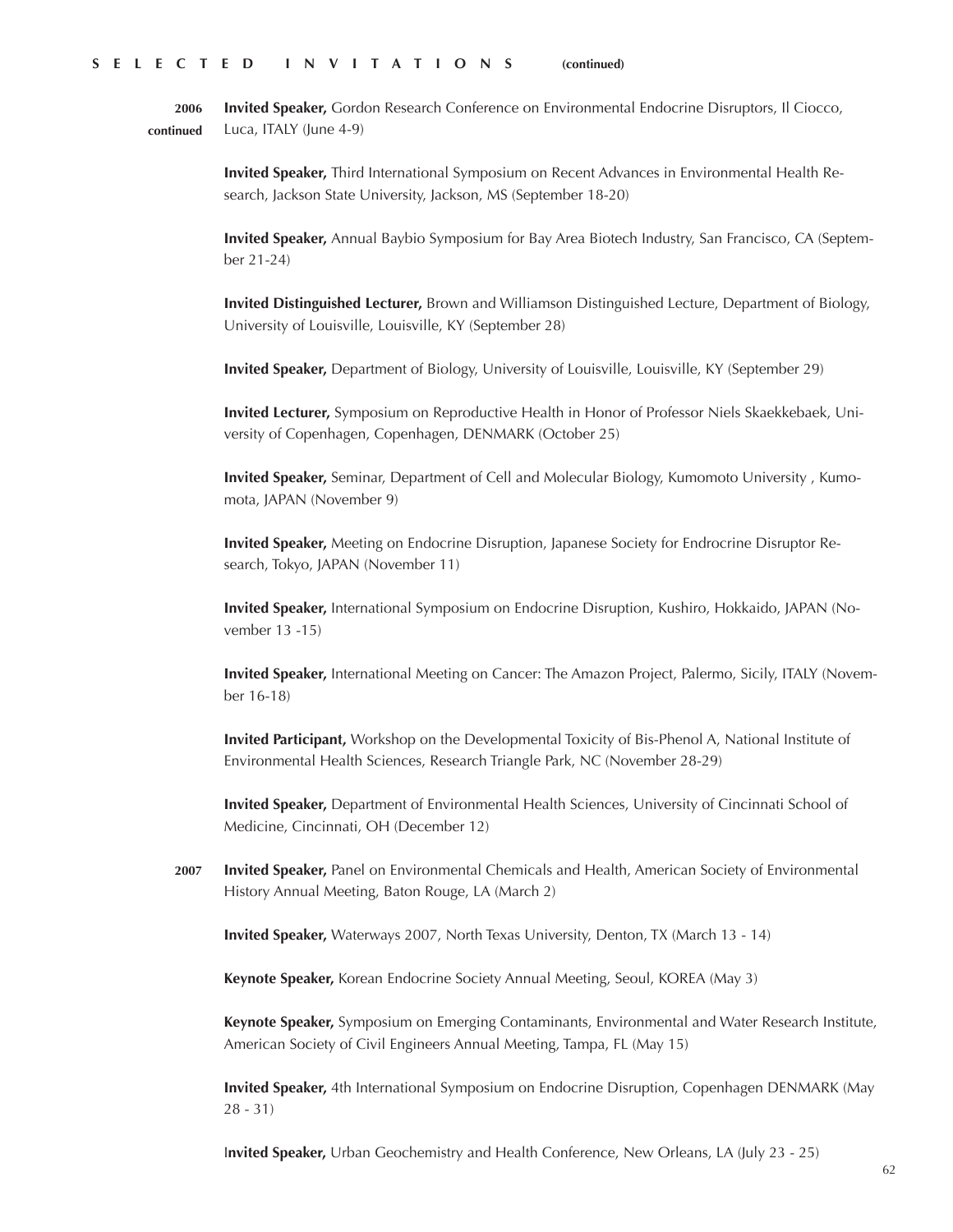**2007 continued** I**nvited Speaker,** Fourth International Symposium on Recent Advances in Environmental Health Research, Jackson State University, Jackson, MS (September 17 - 18)

**2008 Invited Speaker,** Workshop on The Environment and Women's Health, UCSF Environment and Women's Health Center, Bolinas, CA (January 6-9)

**Invited Speaker,** Global Climate Change and Human Health, Tulane Focus the Nation, New Orleans, LA (January 31)

**Invited Speaker,** Man and Biosphere, UNESCO, Madrid (February 5-7)

**Invited Speaker,** Symposium on Hormones and Cancer in Honor of Angela Brodie, University of Maryland School of Medicine, Baltimore, MD (March 28)

**Invited Speaker**, Workshop on Green Chemistry and Endocrine Disrupting Chemicals, American Chemical Society Annual Meeting, New Orleans, LA (April 6)

**Invited Speaker**, Thirtieth Anniversary for DES ACTION, San Francisco, CA (April 25)

**Keynote Speaker**, International Symposium on Steroid Enzymes, Erice, Italy (May 3-8)

**Invited Speaker**, Gordon Research Conference on Environmental Endocrine Disrupters, Waterville Valley, NH (June 8 - 13)

**Invited Speaker**, Workshop on Health Disparities, MD Anderson Medical Center, Houston, TX (June 26-23)

**2009 Invited Keynote Lecture**, "Environmental estrogens from the very beginning" at the Annual Meeting of the Society for the Study of Reproduction, Pittsburgh, PA (July 19)

**Invited Speaker**, "Signaling pathways of endocrine disrupting chemicals across the animal kingdom," Gordon Research Conference on Environmental Endocrine Disrupters, New Hampshire (July 28)

**Invited Keynote Lecture**, "Environmental Hormones: Cellular Mechanisms and Clinical Importance" at International Symposium on Rapid Responses to Steroid Hormones, Alicante, Spain (September 3)

**Invited Introductory Lecture** at International Symposium on Environment and Hormones, New Orleans, LA (October 21)

**Invited Keynote Lecture**, "Environmental disparities in post-Katrina New Orleans: from use-inspired research to community action," Annual Meeting of the Society for Environmental Toxicology and Chemistry, New Orleans, LA (November 20)

**2010 University President's Lecture**, "Genes, germs and the environment: an ecological perspective on health and disease," Carnegie Mellon University, Pittsburgh, PA (February 18)

**Invited Keynote Lecture**, "From mice to women: developmental induction of uterine disease or how two guys could spend their lives with a female sex hormone and live to tell about it", Special Symposium on Comparative Endocrinology in honor of Professor Howard Bern, Berkeley, CA (March 2)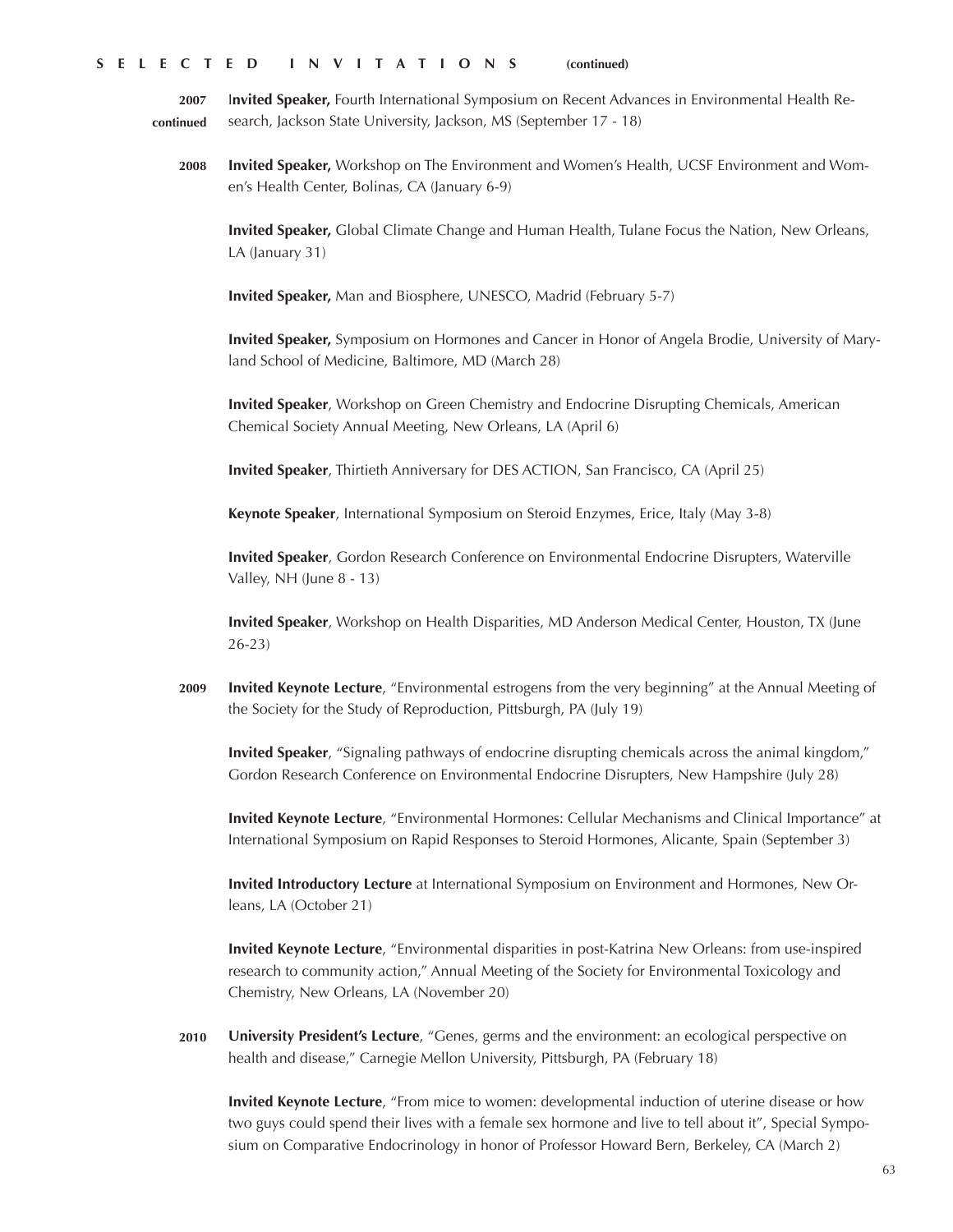**2010 continued Invited State of the Art Plenary Lecture**, "Endocrine disrupting chemicals: recent findings in gene imprinting and cellular signaling," International Congress of Endocrinology, Kyoto, Japan (March 28)

> **Invited Holland Family Lecturer**, "Genes, germs and the environment: an ecological perspective on health and disease," University of Albany Medical School, Albany, NY (April 15)

**Invited Commentary**, Gordon Research Conference on Environmental Endocrine Disrupters, Geneva, Switzerland (June 3)

- **2011 Invited Speaker,** "Developmental Estrogenization Syndrome," Workshop on Research Priorities for Women's Health and the Environment, National Institute of Environmental Health Sciences (NIEHS/ NIH), Research Triangle Park, NC (September 28)
- **2012 Invited Speaker**, "Environmental Signaling and Gene Expression: Integrating the Outside with the Inside," Spring Symposium, Causes and Consequences Connecting Environmental and Human Health, Integrated Toxicology and Environmental Health Program, Duke University, Durham, NC (April 20)

**Invited speaker,** "The Role of Mentors" The 25th Biennial Symposium of the Intercultural Cancer Council on Minorities, the Medically Underserved and Health Equities in Houston, TX (June 27)

**Invited Speaker,** "Environmental Urban Medicine," Ninth International Symposium on Recent Advances in Environmental Health Research, Jackson State University, Jackson MS (September 17)

**Invited Speaker,** "Environmental Signaling and Gene Regulation: Implications for Reproductive Function," Seminar series for Center for Reproductive Science, Northwestern University, Chicago IL (November 7)

**2013 Invited "Endnote Speaker,"** "Environment and women's health: Emerging trends and future directions" Women's Reproductive Environmental Health Consortium, NIEHS, Research Triangle Park, NC (January 30)

**Invited Speaker**, "Endocrine Disruption 101," Global Environmental Health Sciences Seminar Series, Tulane University School of Public Health and Tropical Medicine, New Orleans, LA (February 7)

**Invited Speaker**, "Prenatal exposure to DES: An historical perspective on the future," International Symposium on DES Effects – What More to Expect? Organized by The Netherlands Cancer Institute and the Dutch DES Centrum, Amsterdam, The Netherlands [Virtual presentation by Skype] (March 20)

**Interview** on "Estrogens in the Environment" on Health Talk Radio, Austin, TX with Lindsey Berkson (August 18)

**Invited Speaker**, "Non-traditional models for studying endocrine disrupting environmental chemicals," Tenth International Symposium on Recent Advances in Environmental Health Research, Jackson State University, Jackson, MS (September 16)

**2014 Invited Speaker,** (Historical Comments) at 42nd anniversary and retirement of Vickie Englebright, Director of Facilities Services, NIEHS/NIH Research Triangle Park, NC (January 16)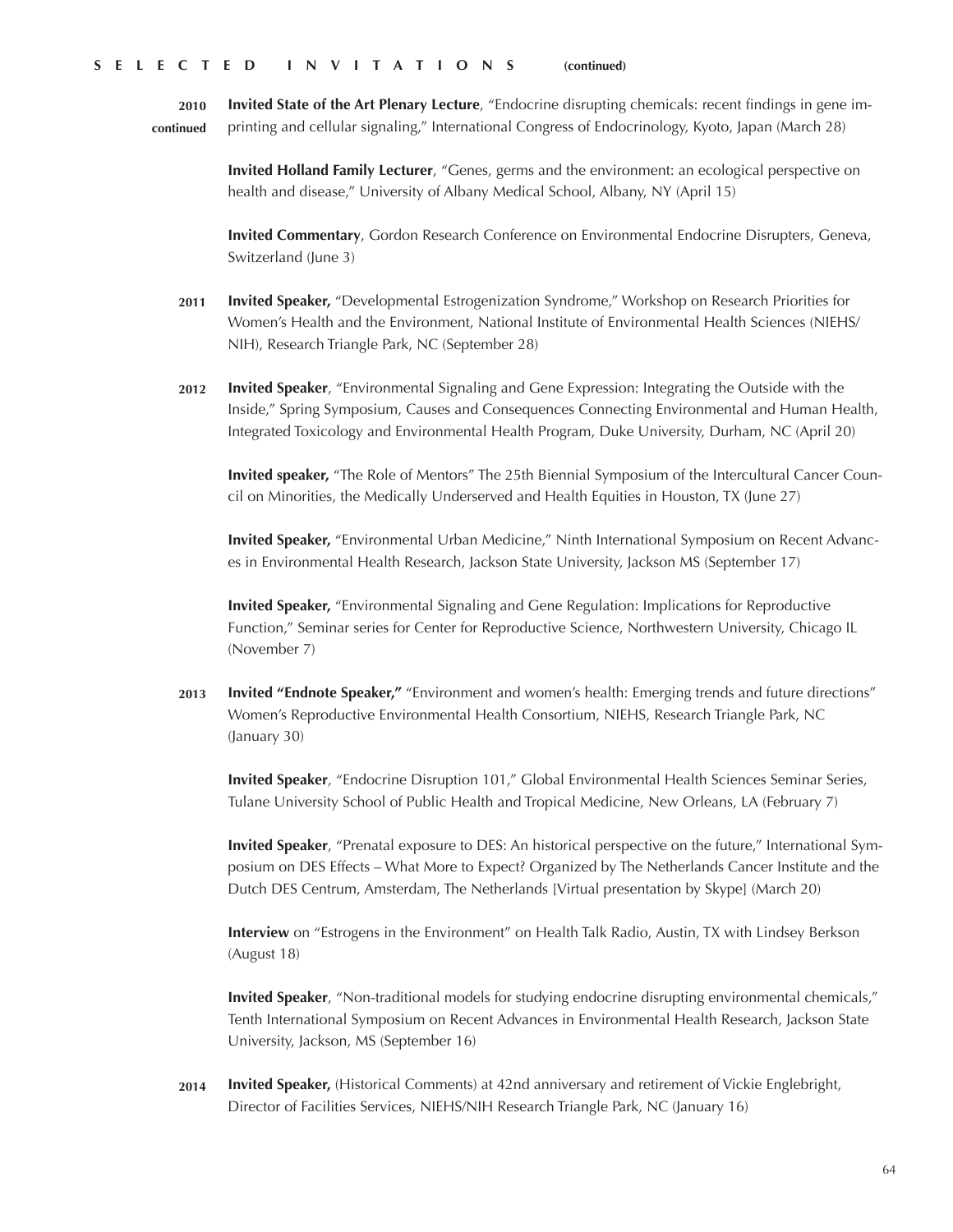**Invited Speaker**, "Estrogens in Health and Disease: Consideration of Environmental and Evolutionary Signals," Medical Grand Rounds, Department of Pathology, Tulane University School of Medicine (March 7) **2014 continued**

**Invited Judge** for Science Day at Nicholls State University, Thibodaux, LA (March 11)

**Invited Speaker**, "Estrogen, the earth mother of hormones," Le Petit Salon, New Orleans, LA (May 1)

**Invited Speaker and Poster Presenter**, "Developmental Estrogenization Syndrome: Multiple Disease Endpoints Associated with Exogenous Estrogenic Chemicals," Gordon Research Conference Environmental Endocrine Disruptors, Renaissance Tuscany Il Ciocco Resort in Lucca (Barga) Italy (May 11-15)

**Invited Participant**, Panel Discussion on "Current Trends in Environmental Health," Annual Meeting of the Society of Environmental Journalists, New Orleans, LA (September 6)

**Invited Speaker**, Eleventh International Symposium on Recent Advances in Environmental Health Research, Jackson State University, Jackson, MS (September 16-18)

**Invited Keynote Speaker and Workshop Participant** in a Wingspread Conference on "Charting a Renewed Vision for Children's Environmental Health," organized by the Children's Environmental Health Network, Wingspread Conference Center, Racine, WI (October 21-23). The meeting resulted in a call to action statement delivered to policy makers and politicians (http://www.prweb.com/releases/CEHN/VisionStatement/prweb12282999.htm).

**Invited Lecturer** on Endocrine Disruption in an interdisciplinary undergraduate course for Tulane School of Liberal Arts and School of Science and Engineering (October 29)

**Invited Calver Award Lecturer**, "Making sense of environmental signals - a priority for public health," American Public Health Association Annual Meeting, New Orleans, LA (November 17) The Calver Award Lecture is the highest award for environmental health given by the American Public Health Association.

**Invited Speaker**, "Environmental Estrogens, Epigenetics and Breast Cancer Risk," Amazon Project, an international meeting on women and breast disease, Palermo, Sicily (November 21-23)

**Invited Judge** for Science Day at Nicholls State University, Thibodaux, LA (March 3) **2015**

**Invited Keynote Speaker**, "Environmental Signaling: From Environmental Estrogens to Endocrine Disrupting Chemicals and Beyond," 8th Copenhagen Workshop on Endocrine Disrupters, Copenhagen Denmark (April 27-30)

**Invited Distinguished Lecturer**, "Endocrine Disrupting Environmental Chemicals Alter Differentiation of Adult Human Stem Cells," Honorary Biomedical Sciences and Health Information Lecture Series, at the Twelfth International Symposium on Recent Advances in Environmental Health Sciences, Jackson State University, Jackson, MS (September 15)

**Invited Plenary Speaker**, "Environmental Signaling: The Past and Future of Endocrine Disruption," 49th Conference of the National Institute of Basic Biology: Symposium on Environment and Bioresponse, Okazaki, Japan (November 30)